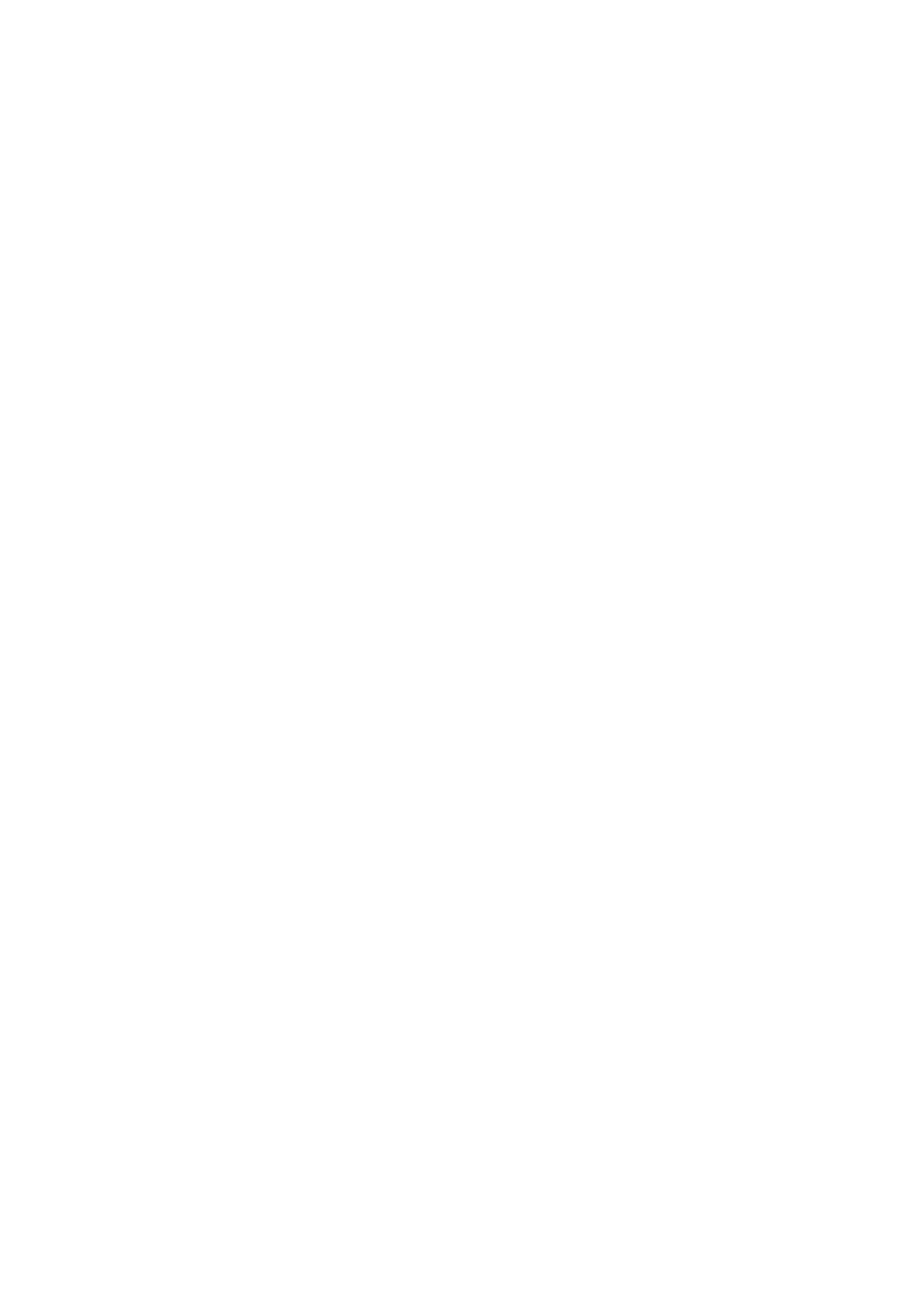NILU : EMEP/CCC-Report 6/2001 REFERENCE : O-95024 DATE : AUGUST 2001

### **EMEP Co-operative Programme for Monitoring and Evaluation of the Long-range Transmission of Air Pollutants in Europe**

# **Data quality 1999, quality assurance, and field comparisons**

**Wenche Aas, Anne-Gunn Hjellbrekke, Jan Schaug and Sverre Solberg** 



**Norwegian Institute for Air Research** P.O. Box 100, N-2027 Kjeller, Norway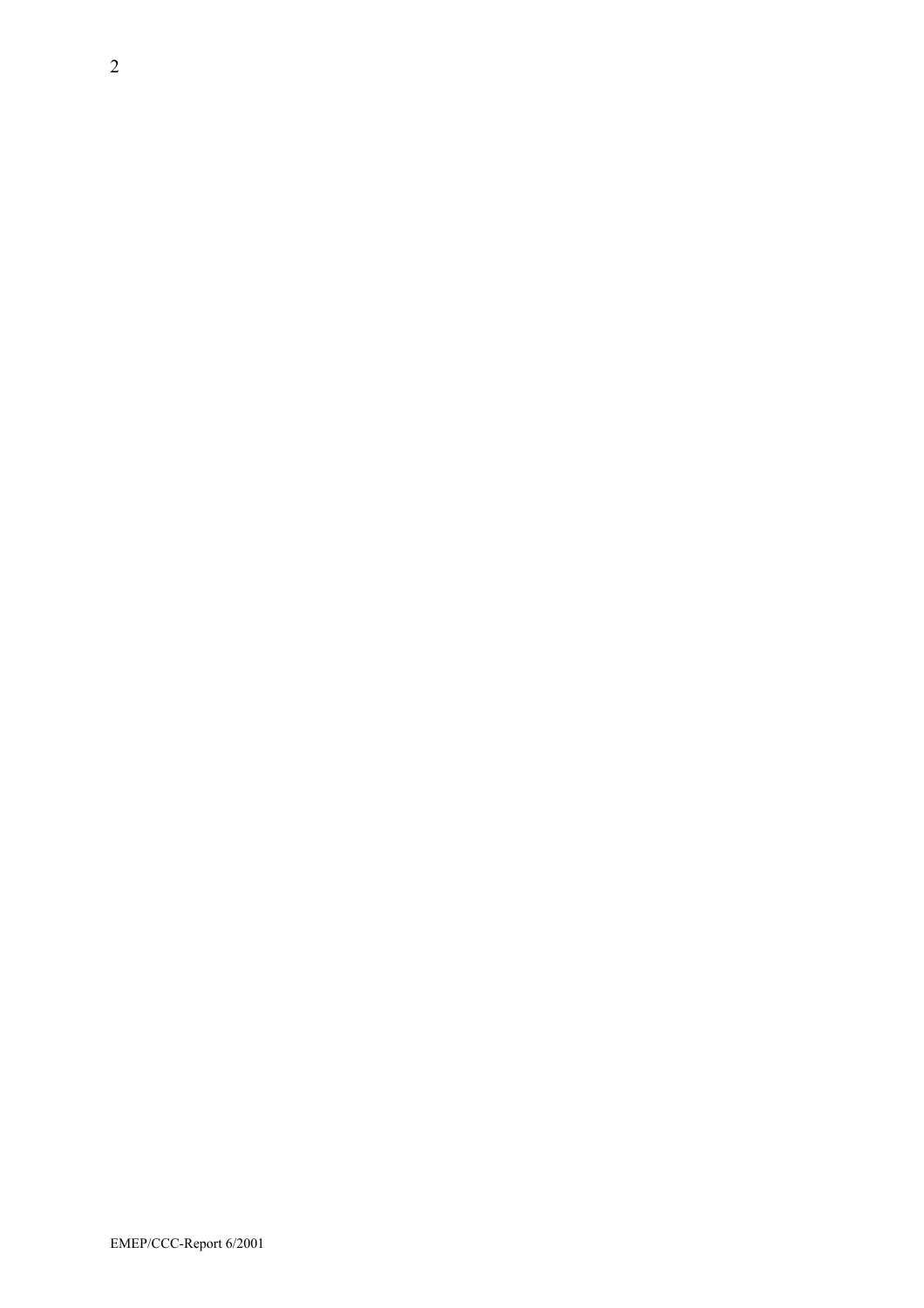# **Contents**

# Page

| 1. |                                                                                                                                                                                                    |  |  |  |  |  |  |  |  |
|----|----------------------------------------------------------------------------------------------------------------------------------------------------------------------------------------------------|--|--|--|--|--|--|--|--|
| 2. |                                                                                                                                                                                                    |  |  |  |  |  |  |  |  |
| 3. |                                                                                                                                                                                                    |  |  |  |  |  |  |  |  |
| 4. |                                                                                                                                                                                                    |  |  |  |  |  |  |  |  |
| 5. | Results from field comparisons of $SO_2$ , $SO_4^2$ , $NO_2$ and $NO_3$ +HNO <sub>3</sub> 17<br>5.1<br>5.2<br>5.3<br>5.4<br>Comparison between daily bulk and weekly wet only precipitation<br>5.5 |  |  |  |  |  |  |  |  |
| 6. | Parallel analysis of hydrocarbons at Waldhof (DE02) 23<br>6.1<br>6.2<br>6.3                                                                                                                        |  |  |  |  |  |  |  |  |
| 7. | 7.1<br>7.2<br>7.3<br>7.4                                                                                                                                                                           |  |  |  |  |  |  |  |  |
| 8. |                                                                                                                                                                                                    |  |  |  |  |  |  |  |  |
| 9. | List of participating institutions and the national quality assurance                                                                                                                              |  |  |  |  |  |  |  |  |
|    |                                                                                                                                                                                                    |  |  |  |  |  |  |  |  |
|    |                                                                                                                                                                                                    |  |  |  |  |  |  |  |  |
|    |                                                                                                                                                                                                    |  |  |  |  |  |  |  |  |
|    | Annex 4 Expected data quality for the stations' annual averages in 1999 73                                                                                                                         |  |  |  |  |  |  |  |  |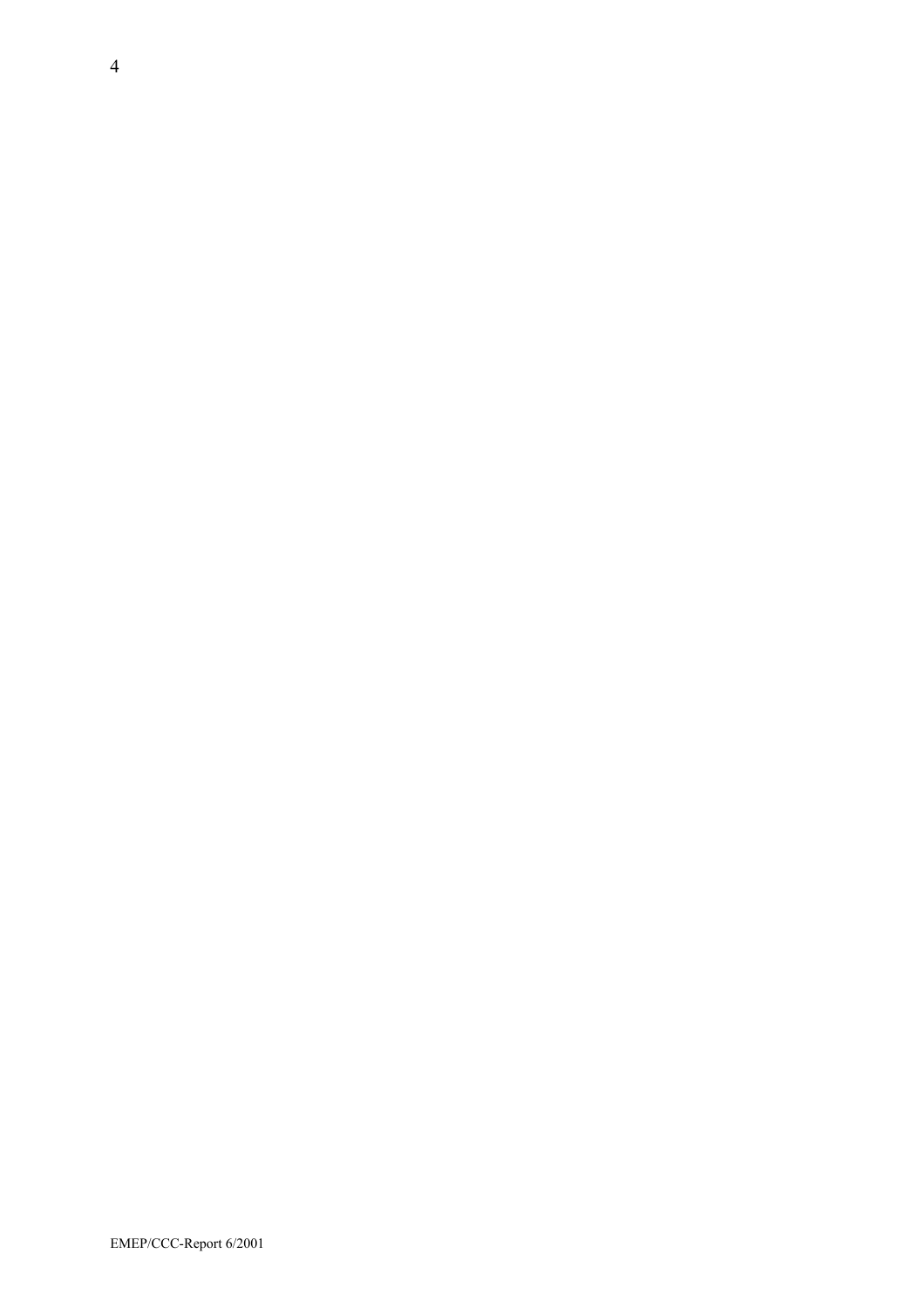# **Summary**

This report is mainly concerned with the quality of the 1999 data and new results from field comparisons. Reports in this series have in the past focused mostly on components from the acid deposition part of EMEP's measurement programme, but in order to give a broader overview of the quality of data collected, ozone was included last year. This year's report is more comprehensive with respect to the quality of measurements of ozone and VOC, and also gives information on heavy metals.

Like the preceding years the precipitation data quality is discussed on the basis of data completeness, ion balances, and performance in laboratory comparisons. The data quality objectives are given in Annex 1. The requirement with respect to data completeness for the main components in precipitation, i.e. 90 per cent, is generally met, and only two participants have less than a complete precipitation measurement programme. The ion balance for many countries was within  $\pm 20$  per cent, which indicate valid data when pH is less than 5.5 (Annex 2). For higher pH values there is often a systematic difference that is not yet fully understood. This information and the results from laboratory comparisons were used to evaluate the quality of the measurements of main components in precipitation. It is, however emphasized that this does not give an exact assessment of the quality, but rather contains the best judgment based on tests and measurement results. The main message is that the precipitation data quality in general is satisfactory, but that there nevertheless is room for improvements for some components like chloride, magnesium, calcium, and potassium.

A comparison of weekly wet-only measurements with daily bulk measurements is underway in Norway. The results from the first four months show that the differences in the average concentrations are small and not larger than 0.03 concentration units, except for the three marine related components. The wet-only collector gave the highest concentrations and depositions of chloride, sodium, and magnesium.

The situation is less favourable for air components with respect to data completeness. There a strong need for more sites for nitrogen components in air, and only two countries perform accurate measurements of nitric acid and particulate nitrate, and ammonia and ammonium in particles separately by use of denuder systems.

Results from two field comparisons, carried out in Spain and in Croatia, with measurements of sulphur dioxide, sulphate in aerosols, nitrogen dioxide, and the sum of nitric acid and particulate nitrate are given in this report. The comparison results from Spain cover only the first eight months of the exercise. The comparison of sulphate in particles in Spain shows good results and an excellent agreement during the last part of the comparison that is presented here. The comparison of the sum of nitric acid and nitrate in particles, where Spain applies the recommended method, is well correlated with the reference method during the last part of the period reported here. The results are however too low. The other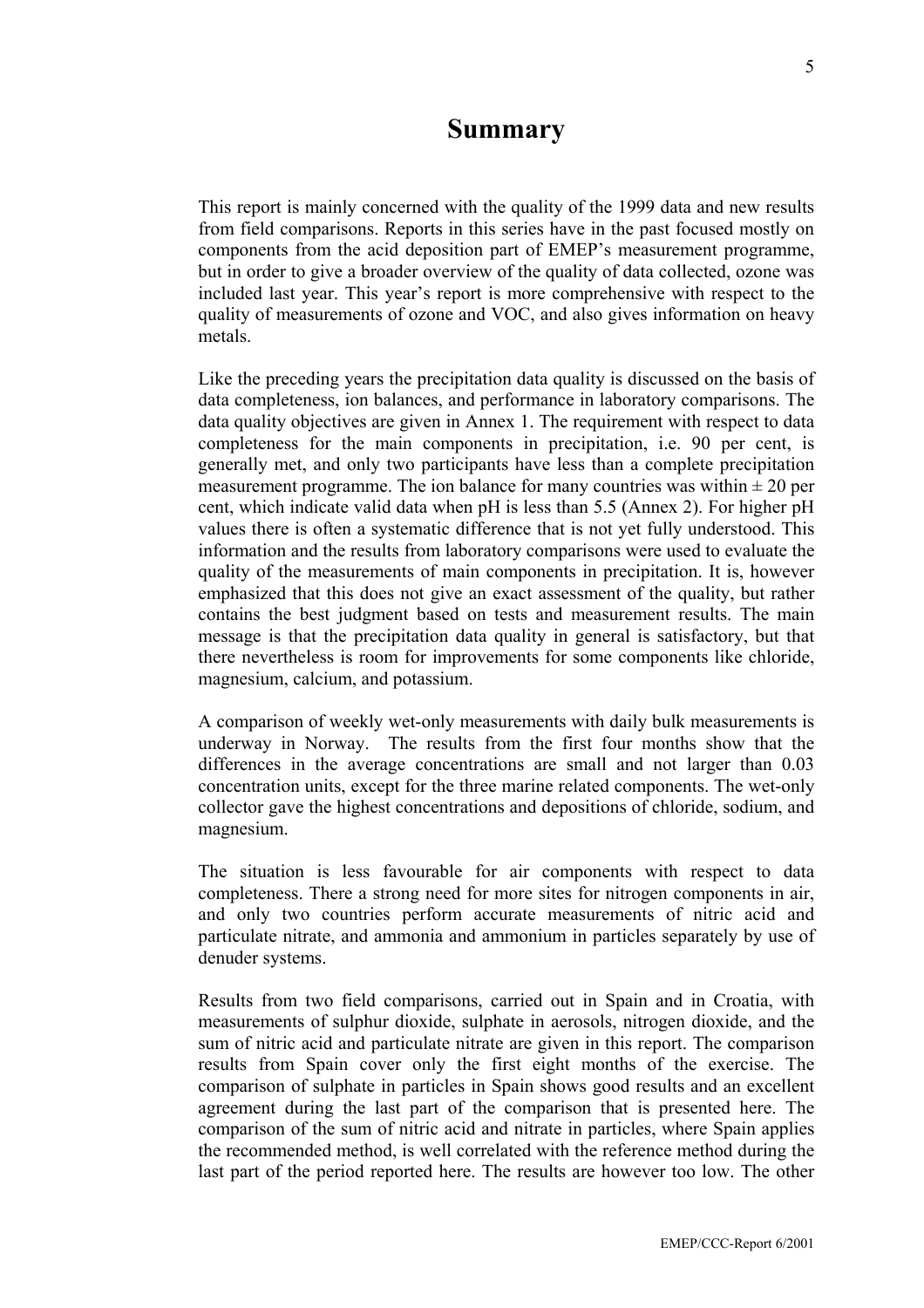results from Spain were not satisfactory, particularly the measurements of sulphur and nitrogen dioxides are in a serious need for improvements. The reasons for the large deviations from the reference method are not clear.

Data from Croatia have not been reported after 1996, and at that time sulphur and nitrogen dioxides only were reported. The comparison results show that there is a need to change to recommended methods for the two components, and that the results obtained with the present methodology are not very useful for EMEP.

Annex 3 contains detection limits and estimates of precision, both for the complete measurement methods applied, and for the chemical method in the laboratories. This Annex is based on the information and data the participants themselves have forwarded to the CCC.

Annex 4 contains an overview of the expected data quality for the stations' annual averages in 1999. As emphasized above, this does not give an exact assessment of the quality, but rather contains the best judgment based on tests and measurement results of air and precipitation components.

Laboratory comparisons of air and precipitation samples are reported separately and the results have not been included in this report.

Last year a questionnaire requesting information about the procedures applied for ozone monitoring was distributed. This information has been reexamined this year in order to try to give an estimate of the ozone data quality and to identify areas with need for improvement. The information given by the participants was compared with a set of criteria based on the recommendations in the EMEP manual on maintenance and calibration frequencies, and the use of standards. The results, given in Annex 4, e.g. show that most laboratories make use of transfer standards traceable to NIST, but that the calibration frequency at more than 50 per cent of the sites is lower than recommended. Nearby  $NO<sub>2</sub>$  sources also appear to be a rather common problem. The results summarized are based on a limited number of ozone sites only and therefore cannot give a complete picture of the ozone programme within EMEP.

This report also gives an overview of the recent laboratory and field comparisons of hydrocarbons, aldehydes and ketones. Hydrocarbon canister samples collected at Waldhof (DE02) during the first half of 1999 have been analysed both at UBA's laboratory and at the NILU/CCC laboratory. Except for some outliers the time series indicate a good correspondence and satisfactory results for most hydrocarbons. The results obtained for some components like acetylene are remarkably good, but the discrepancies for a few components, which are found at very low concentrations; butenes, xylenes, and ethylbenzene are rather large. Based on the results from this comparison and similar studies, it is proposed to work out a list of hydrocarbons, which the laboratories are able to analyse with good and comparable result, to be reported in the future to EMEP together with precision estimates.

A large number of laboratories took part in a parallel sampling and analysis of hydrocarbons during the EU FP5 project AMOHA. The results show that except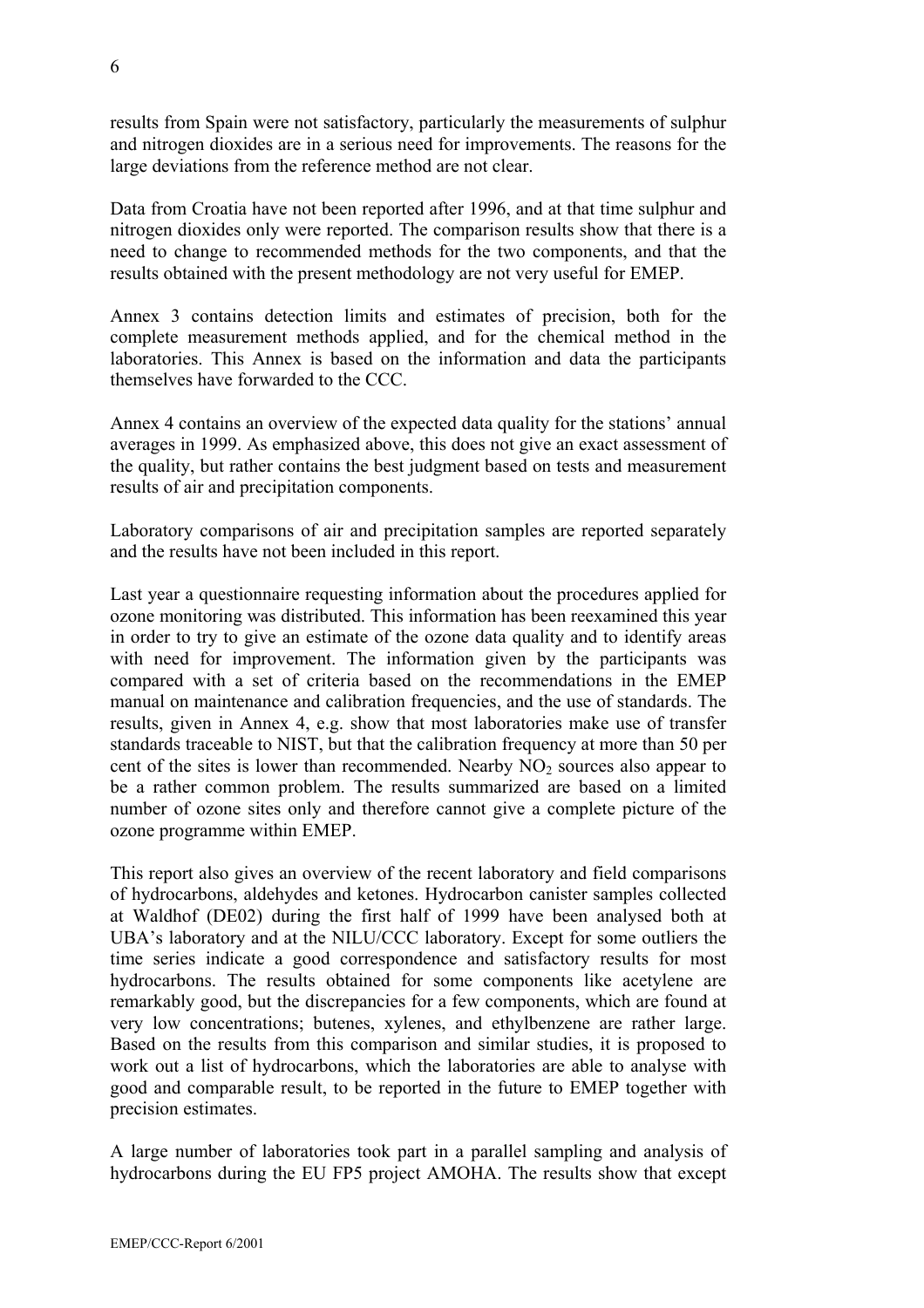for a few laboratories the agreement is within  $\pm 25$  per cent of the median for light hydrocarbons. Further it is seen that the spread in the results are much less for laboratories using a NPL standard, and that much of the differences seen reflects the use of different calibration gases. When using the same NPL standard the results from the comparison are very satisfactory.

Parallel sampling and analysis of VOC was started in 1997 at Donon (FR08) and ended in 1999. The results from the hydrocarbon part of the comparison have been given in an earlier report in this series, and a brief analysis of the carbonyl results are given here. In one part of the comparison two identical samplers were run in parallel, and the carbonyl samples sent to, and analysed in, the laboratory at EMD and at NILU/CCC. The results show a good agreement for formaldehyde, but the results for other components have clear differences although correlations are seen for most components. For two components NILU/CCC measured all concentrations lower than the detection limit while EMD measured higher results. The results call for more detailed laboratory comparisons of carbonyl samples. One aim could be, as proposed for hydrocarbons, a selection of components which can be analysed with good and comparable results, to be reported to EMEP in the future.

This report emphasizes that the number of VOC monitoring sites still is very small, e.g. aldehydes and ketones are only measured at four sites. The recommendation made at the VOC workshop in Lindau in 1989 included 10–15 measurement sites for VOC.

Laboratory comparisons in 1999 and 2000 of trace metals have been reported separately. The conclusion from the two comparisons is that the results are generally satisfactory.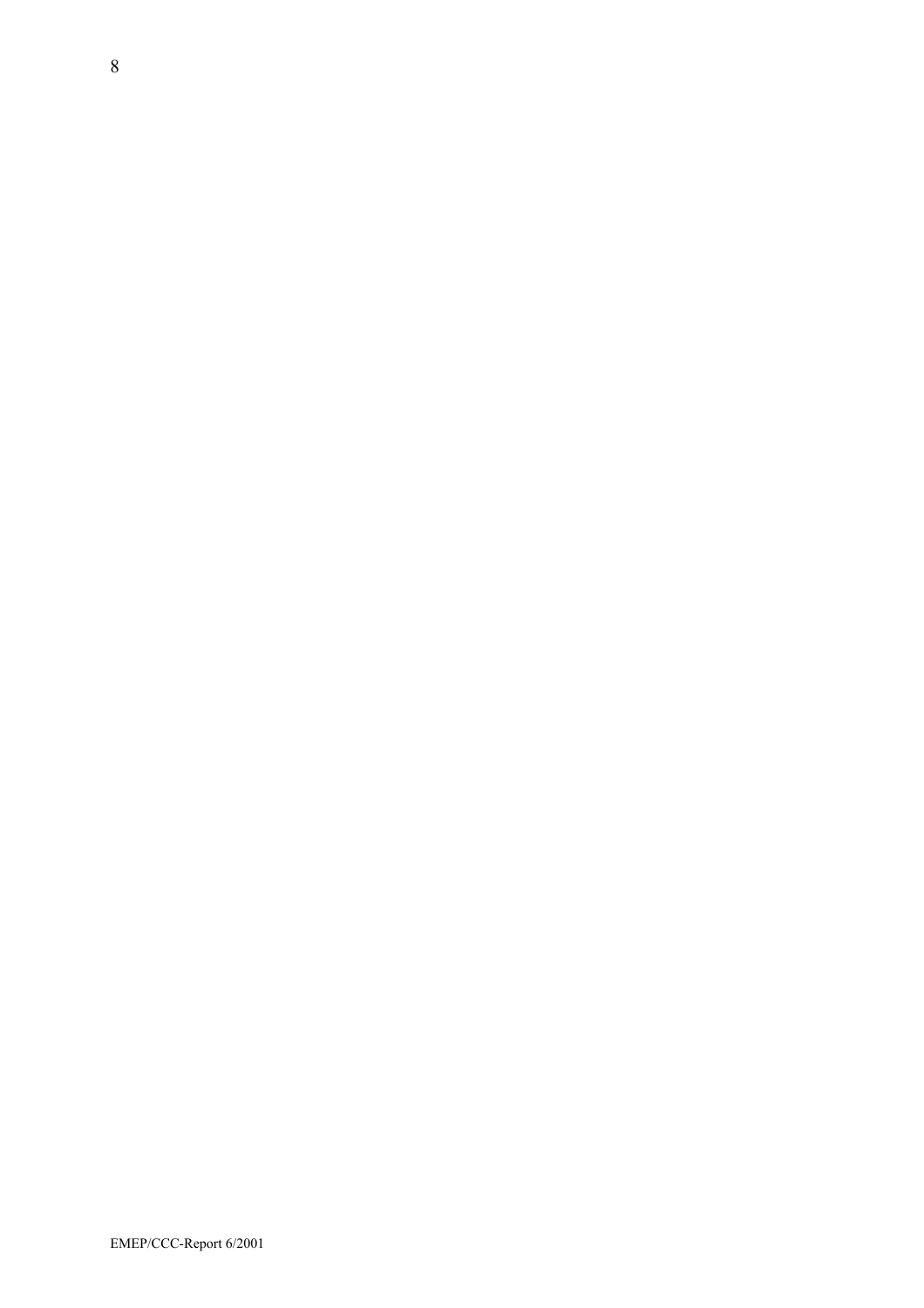# **Data quality 1999, quality assurance, and field comparisons**

### **1. Introduction**

The aim of quality assurance is to provide data with sufficiently good and known quality, and this series of reports is intended to document the EMEP data quality and the progress made. The present report is relevant for the 1999 data.

Traditionally this report focused on the acidifying and eutrophying components, but last year ozone was included and this year results from a field comparison for VOC measurements will be presented as well and some comments from the heavy metal laboratory intercalibrations. The aim is include all the information we have on data quality for all the components in the EMEP measurement program. Part of the information found in this report is therefore also found in the separate technical reports for the various compounds.

Parts of the information given here is collected from the participating laboratories, this being data on detection limits and precision. EMEP Laboratory intercomparison and results from field comparisons with reference instrumentation are used for estimating the data quality. Calculations of ion balances in precipitation samples are important supplements to the organised comparisons.

#### **2. Measurement programme and data completeness**

Since the start in 1978, the measurement frequency for all air and precipitation measurements of the main components has been daily; EMEP's measurement programme in 1999 is given in Table 1. It is now an opening for weekly precipitation sampling even though daily sampling is still preferable. There are a few sites with weekly precipitation sampling (SE05, SE11, SE12, DK08, CZ01 and LT15). All participating countries, except Iceland and Lithuania had complete measurement programmes for the main components in precipitation in 1999. The data completeness should be at least 90 per cent (Annex 1) and as seen from Table 2 this requirement was broadly met by most participants for the precipitation components.

For the air component the completeness is less satisfactory. The main problem is evident from Table 3; the number of sites providing measurements of nitrogen components is far too low. Monitoring of nitrogen components is becoming increasingly important since the large reduction of sulphur dioxide emissions in Europe has increased the relative importance of nitrogen components as acidifying agents. Furthermore, nitrogen compounds do not only contribute to the acidification and eutrophication of ecosystems but are precursors of tropospheric ozone and they contribute to the total particulate matter. Therefore it is highly desirable that more sites start measuring all nitrogen components in the programme.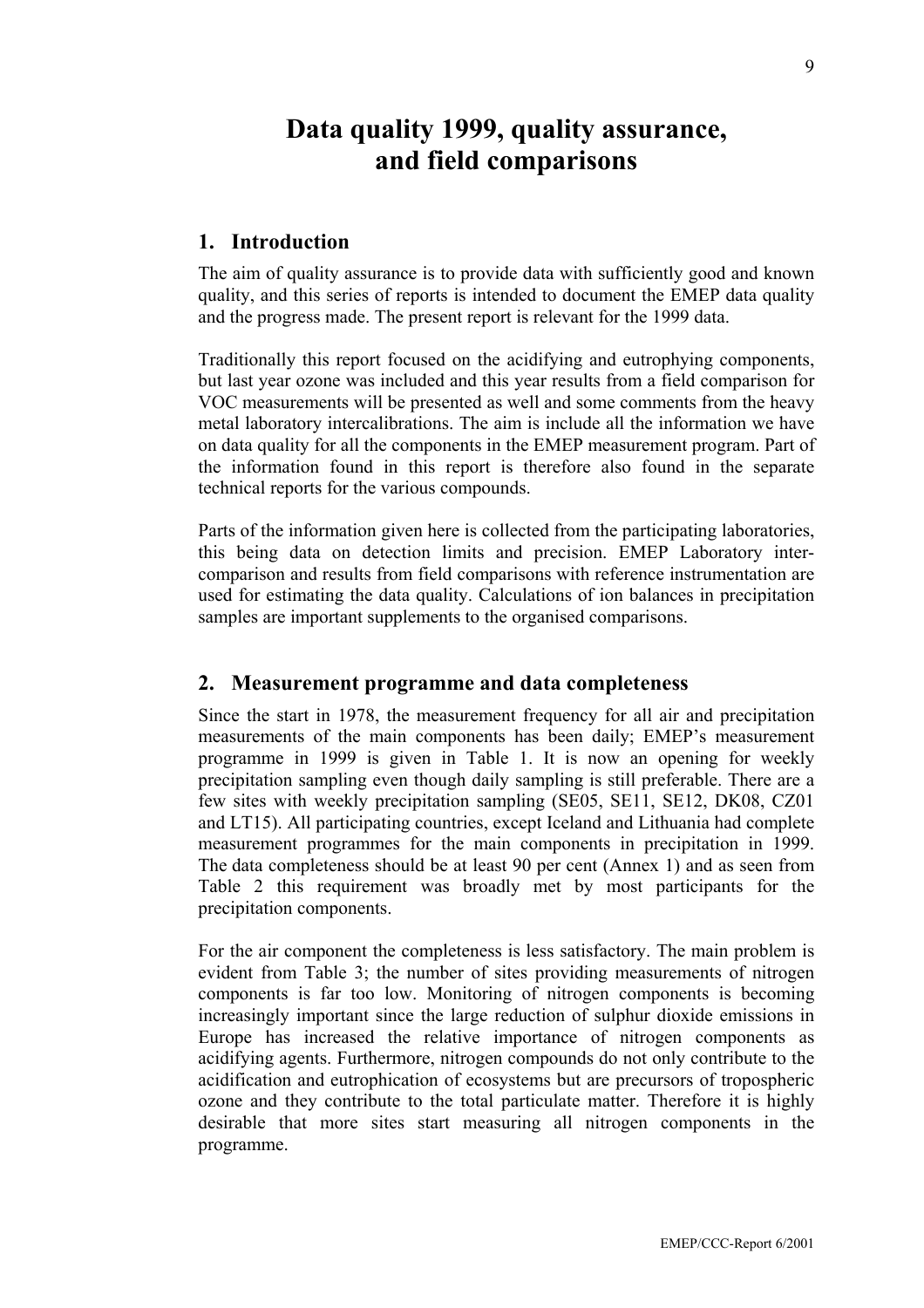|                 | Components                                                                                                                                                     | Measurement<br>period | Measurement<br>frequency |
|-----------------|----------------------------------------------------------------------------------------------------------------------------------------------------------------|-----------------------|--------------------------|
| Gas             | $SO2$ , NO <sub>2</sub>                                                                                                                                        | 24 hours              | daily                    |
|                 | $O_3$                                                                                                                                                          | hourly means stored   | continuously             |
|                 | Light hydrocarbons $C_2-C_7$                                                                                                                                   | 10-15 mins            | twice weekly             |
|                 | Ketones and aldehydes<br>(VOC)                                                                                                                                 | 8 hours               | twice weekly             |
|                 | Hg                                                                                                                                                             | 24 hours              | weekly                   |
| Particles       | SO <sub>4</sub> <sup>2</sup>                                                                                                                                   | 24 hours              | daily                    |
|                 | Cd, Pb (first priority), Cu,<br>Zn, As, Cr, Ni (second<br>priority)                                                                                            | weekly                | weekly                   |
| Gas + particles | $HNO3(g)+NO3(p),$<br>$NH_3(g)+NH_4(g)$                                                                                                                         | 24 hours              | daily                    |
|                 | POPS (PAH, PCB, HCB,<br>chlordane, lindane,<br>$\alpha$ -HCH, DDT/DDE)                                                                                         | to be decided         | to be decided            |
| Precipitation   | Amount, $SO_4^2$ , NO <sub>3</sub> , CI,<br>pH, NH <sub>4</sub> <sup>+</sup> , Na <sup>+</sup> , Mg <sup>2+</sup> , Ca <sup>2+</sup> ,<br>$K^*$ , conductivity | 24 hours/weekly       | daily/weekly             |
|                 | Hg, Cd, Pb (first priority),<br>Cu, Zn, As, Cr, Ni (second<br>priority)                                                                                        | weekly                | weekly                   |
|                 | POPS (PAH, PCB, HCB,<br>chlordane, lindane,<br>$\alpha$ -HCH, DDT/DDE)                                                                                         | to be decided         | to be decided            |

*Table 1: EMEP's measurement programme for 1999.* 

Measurements of VOC, heavy metals and POPs are made at a small number of sites only.

It is well known that filter packs normally will give biased results for  $NO<sub>3</sub>$ ,  $HNO<sub>3</sub>$ ,  $NH<sub>4</sub><sup>+</sup>$  and  $NH<sub>3</sub>$  due to chemical reactions and loss of volatile substances from the aerosol filter. This is followed by a corresponding increase of substance on the impregnated filter. The concentrations of the individual components should therefore be used critically. In Table 3 there are several countries reporting the individual concentration; however only sites in Hungary and Italy use denuders where a quantitative separation of gas and particle is possible. It is highly desirable that more sites use denuders to separate particle and gas components.

Ozone measurements was carried out at "normal" EMEP sites but also at sites designated for ozone alone or in combination with other measurements not included in EMEP's programme. The two rightmost columns in Table 3 give sites which report suspended particulate matter and soot and acidity in airborne particles, neither of which were elements of the measurements programme in 1999.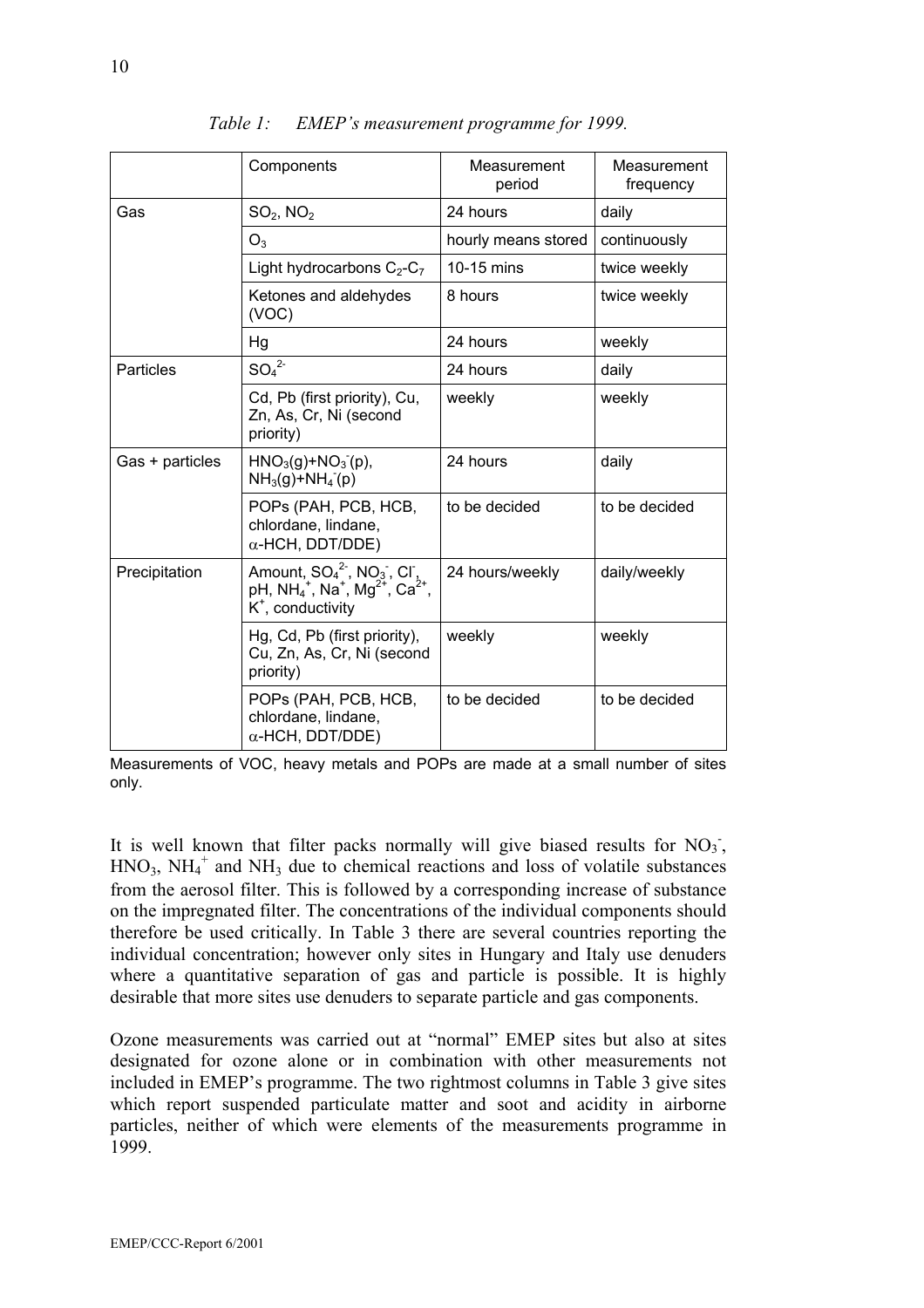The monitoring program of VOC is commented in chapter 7.4, but details are found in the VOC measurements report (Solberg et. al 2001). The available data on heavy metals and POP measurements are reported separately (Berg et al., 2001).

| Code                                 | mm             | mm<br>off                                                    | SO <sub>4</sub> | NH <sub>4</sub> | NO <sub>3</sub> | Na           | Mg           | CI           | Ca           | рH            | $\operatorname{\mathsf{H}}^*$              | κ            | cond          |
|--------------------------------------|----------------|--------------------------------------------------------------|-----------------|-----------------|-----------------|--------------|--------------|--------------|--------------|---------------|--------------------------------------------|--------------|---------------|
| AT <sub>02</sub>                     | 100.0          |                                                              | 99.1            | 98.7            | 99.1            | 98.7         | 98.7         | 99.1         | 98.7         | 99.9          |                                            | 98.7         | 99.7          |
| AT04                                 | 100.0          | $\overline{\phantom{a}}$                                     | 99.5            | 99.4            | 99.5            | 99.4         | 99.4         | 99.5         | 99.4         | 100.0         | $\overline{a}$                             | 99.4         | 99.8          |
| AT05                                 | 100.0          | $\overline{\phantom{0}}$                                     | 98.9            | 98.9            | 98.9            | 98.9         | 98.9         | 98.9         | 98.9         | 100.0         |                                            | 98.9         | 99.7          |
| CH <sub>02</sub>                     | 99.7           | $\overline{\phantom{0}}$                                     | 98.6            | 98.6            | 98.6            | 98.6         | 98.6         | 98.6         | 98.4         | 99.5          | $\overline{a}$                             | 98.6         | 99.5          |
| CH <sub>04</sub><br>CH <sub>05</sub> | 99.7<br>99.7   | $\qquad \qquad \blacksquare$<br>$\overline{\phantom{m}}$     | 99.4<br>99.1    | 99.4<br>99.1    | 99.4<br>99.1    | 99.4<br>99.1 | 99.4<br>99.1 | 99.4<br>99.1 | 98.4<br>98.5 | 99.8<br>99.8  | $\overline{a}$<br>$\overline{\phantom{0}}$ | 99.4<br>99.1 | 99.8<br>99.8  |
|                                      |                |                                                              |                 |                 |                 |              |              |              |              |               |                                            |              |               |
| CZ01<br>CZ03                         | 102.2<br>100.0 | $\qquad \qquad \blacksquare$<br>$\qquad \qquad \blacksquare$ | 96.0<br>93.8    | 94.6<br>93.7    | 96.0<br>93.8    | 92.6<br>93.8 | 94.1<br>93.8 | 94.6<br>92.8 | 94.1<br>93.8 | 100.0<br>94.3 | $\overline{a}$<br>$\overline{a}$           | 94.1<br>93.7 | 100.0<br>93.8 |
| DE01                                 | 100.0          | -                                                            | 98.6            | 98.5            | 98.6            | 98.6         | 98.8         | 98.5         | 98.8         | 99.3          | $\overline{a}$                             | 98.8         | 99.7          |
| DE <sub>02</sub>                     | 100.0          | $\qquad \qquad -$                                            | 98.0            | 97.8            | 98.0            | 97.7         | 97.7         | 98.0         | 97.7         | 98.0          | $\overline{\phantom{0}}$                   | 97.7         | 98.0          |
| DE03                                 | 100.0          | $\qquad \qquad \blacksquare$                                 | 98.5            | 98.2            | 98.5            | 98.5         | 98.4         | 98.5         | 98.5         | 98.7          | $\overline{a}$                             | 98.2         | 98.7          |
| DE04                                 | 100.0          | $\overline{\phantom{m}}$                                     | 98.4            | 98.3            | 98.4            | 98.4         | 98.4         | 98.4         | 98.4         | 97.8          | $\overline{\phantom{0}}$                   | 98.4         | 97.8          |
| DE05                                 | 100.0          | $\qquad \qquad \blacksquare$                                 | 97.1            | 97.1            | 97.1            | 96.9         | 96.9         | 97.1         | 96.9         | 97.2          | $\overline{a}$                             | 96.9         | 97.2          |
| DE07                                 | 100.0          | $\overline{\phantom{0}}$                                     | 97.3            | 97.3            | 97.3            | 97.4         | 97.4         | 97.3         | 97.4         | 99.3          |                                            | 97.4         | 99.4          |
| DE08                                 | 100.0          | $\overline{a}$                                               | 99.3            | 99.3            | 99.3            | 99.2         | 99.2         | 99.3         | 99.2         | 99.5          |                                            | 99.3         | 99.5          |
| DE09                                 | 100.0          | $\overline{\phantom{0}}$                                     | 99.2            | 99.0            | 99.2            | 98.8         | 98.8         | 99.2         | 98.8         | 99.4          |                                            | 98.8         | 99.4          |
| <b>DK03</b><br><b>DK05</b>           | 49.6<br>88.5   |                                                              | 98.1<br>99.6    | 98.6<br>95.2    | 99.0<br>99.6    | 97.3<br>97.9 | 87.5<br>97.6 | 99.1<br>99.6 | 97.3<br>97.3 | 96.9<br>98.0  |                                            | 84.0<br>98.8 | 76.7<br>98.7  |
| <b>DK08</b>                          | 99.7           | $\overline{a}$                                               | 100.0           | 100.0           | 100.0           | 99.8         | 100.0        | 99.8         | 100.0        | 100.0         |                                            | 100.0        | 100.0         |
|                                      |                |                                                              |                 |                 |                 |              |              | 98.8         |              | 100.0         |                                            |              | 100.0         |
| EE09<br><b>EE11</b>                  | 100.0<br>100.0 | $\overline{\phantom{0}}$                                     | 98.8<br>99.5    | 98.0<br>98.9    | 98.8<br>99.5    | 96.3<br>99.0 | 96.2<br>99.0 | 99.5         | 96.2<br>99.0 | 99.8          |                                            | 96.3<br>99.0 | 100.0         |
| <b>ES01</b>                          | 100.0          |                                                              | 99.4            | 98.9            | 99.4            | 97.2         | 97.2         | 99.4         | 97.2         | 99.9          | $\overline{\phantom{0}}$                   | 97.2         | 99.7          |
| <b>ES03</b>                          | 100.0          |                                                              | 0.0             | 0.0             | 0.0             | 0.0          | 0.0          | 0.0          | 0.0          | 0.0           |                                            | 0.0          | 0.0           |
| <b>ES04</b>                          | 100.0          | $\overline{a}$                                               | 98.6            | 97.3            | 98.1            | 96.5         | 96.5         | 98.9         | 96.5         | 100.0         | $\overline{\phantom{0}}$                   | 96.5         | 99.7          |
| <b>ES05</b><br><b>ES07</b>           | 100.0<br>100.0 | $\overline{\phantom{0}}$                                     | 0.0<br>99.9     | 0.0<br>99.3     | 0.0<br>99.9     | 0.0<br>98.4  | 0.0<br>98.4  | 0.0<br>99.9  | 0.0<br>98.4  | 0.0<br>100.0  | $\overline{a}$                             | 0.0<br>98.4  | 0.0<br>100.0  |
| <b>ES08</b>                          | 100.0          | $\overline{\phantom{0}}$                                     | 100.0           | 98.0            | 100.0           | 91.7         | 91.7         | 100.0        | 91.7         | 100.0         |                                            | 91.7         | 100.0         |
| <b>ES09</b>                          | 100.0          | $\overline{a}$                                               | 99.5            | 98.5            | 99.4            | 97.9         | 97.9         | 99.5         | 97.9         | 99.9          | $\overline{\phantom{0}}$                   | 97.5         | 99.9          |
| <b>ES10</b>                          | 100.0          |                                                              | 100.0           | 100.0           | 100.0           | 98.3         | 98.3         | 100.0        | 100.0        | 100.0         | $\overline{\phantom{0}}$                   | 100.0        | 100.0         |
| <b>ES11</b>                          | 100.0          |                                                              | 99.9            | 99.8            | 99.9            | 99.6         | 99.6         | 99.9         | 99.6         | 100.0         |                                            | 99.6         | 99.9          |
| <b>ES12</b>                          | 100.0          |                                                              | 99.9            | 99.8            | 99.9            | 99.2         | 99.2         | 99.9         | 99.2         | 100.0         | $\overline{a}$                             | 99.2         | 100.0         |
| FI04                                 | 100.0          | 100.0                                                        | 99.5            | 99.5            | 99.5            | 99.5         | 99.5         | 99.5         | 99.5         | 99.7          | -                                          | 99.5         | 99.7          |
| <b>FI09</b>                          | 100.0          | 100.0                                                        | 97.0            | 97.0            | 97.0            | 97.0         | 97.0         | 97.0         | 97.0         | 97.6          | $\overline{\phantom{0}}$                   | 97.0         | 97.6          |
| F117                                 | 100.0          | 100.0                                                        | 98.3            | 98.3            | 98.3            | 98.3         | 98.3         | 98.3         | 98.3         | 98.6          |                                            | 98.3         | 98.6          |
| FI22                                 | 100.0          | 100.0                                                        | 99.4            | 99.4            | 99.4            | 99.4         | 99.4         | 99.4         | 99.4         | 99.8          |                                            | 99.4         | 99.8          |
| <b>FR03</b>                          | 100.0          |                                                              | 96.0            | 96.1            | 96.0<br>88.0    | 96.0         | 96.0         | 96.0<br>88.0 | 96.0         | 96.8          |                                            | 96.0         | 96.8          |
| FR05<br><b>FR08</b>                  | 100.0<br>100.0 | -                                                            | 88.0<br>96.4    | 88.1<br>96.5    | 96.4            | 88.0<br>96.4 | 88.0<br>96.4 | 96.4         | 88.0<br>96.4 | 88.8<br>95.0  |                                            | 88.0<br>96.4 | 88.8<br>97.2  |
| <b>FR09</b>                          | 100.0          | $\overline{\phantom{m}}$                                     | 93.5            | 93.3            | 93.5            | 93.5         | 93.5         | 93.5         | 93.5         | 93.9          | $\overline{\phantom{0}}$                   | 93.5         | 93.9          |
| <b>FR10</b>                          | 100.0          | $\overline{\phantom{0}}$                                     | 92.9            | 92.9            | 92.9            | 92.9         | 92.9         | 92.9         | 92.9         | 94.1          |                                            | 92.9         | 94.1          |
| <b>FR12</b>                          | 100.0          | $\overline{\phantom{a}}$                                     | 89.7            | 90.3            | 89.7            | 89.7         | 89.7         | 89.7         | 89.7         | 90.6          | $\overline{\phantom{0}}$                   | 89.7         | 90.6          |
| <b>FR13</b>                          | 100.0          | $\overline{\phantom{0}}$                                     | 92.9            | 93.4            | 92.9            | 92.9         | 92.9         | 92.9         | 92.9         | 94.5          | $\overline{\phantom{0}}$                   | 92.9         | 94.5          |
| <b>FR14</b>                          | 100.0          | $\qquad \qquad -$                                            | 92.2            | 93.0            | 92.2            | 92.2         | 92.2         | 92.2         | 92.2         | 93.4          | $\overline{\phantom{0}}$                   | 92.2         | 93.4          |
| GB02                                 | 100.0          | $\overline{\phantom{0}}$                                     | 99.7            | 99.7            | 99.7            | 97.6         | 99.7         | 97.6         | 99.7         | 99.7          |                                            | 99.7         | 99.5          |
| GB06                                 | 100.0          | $\qquad \qquad -$                                            | 91.2            | 91.2            | 91.2            | 91.2         | 91.2         | 91.2         | 91.2         | 91.2          |                                            | 91.2         | 91.2          |
| GB13                                 | 100.0          | $\qquad \qquad -$                                            | 99.8            | 99.8            | 99.8            | 99.8         | 99.8         | 99.8         | 99.8         | 99.8          | -                                          | 99.8         | 99.7          |
| <b>GB14</b><br><b>GB15</b>           | 100.0<br>100.0 | $\qquad \qquad -$                                            | 98.4<br>99.8    | 98.4<br>99.8    | 98.4<br>99.8    | 97.5<br>96.0 | 98.4<br>99.8 | 97.5<br>96.0 | 98.4<br>99.8 | 98.4<br>99.8  | -                                          | 98.4<br>99.8 | 98.2          |
|                                      |                | -                                                            |                 |                 |                 |              |              |              |              |               | -                                          |              | 99.6          |

*Table 2: Completeness for precipitation components, 1999.*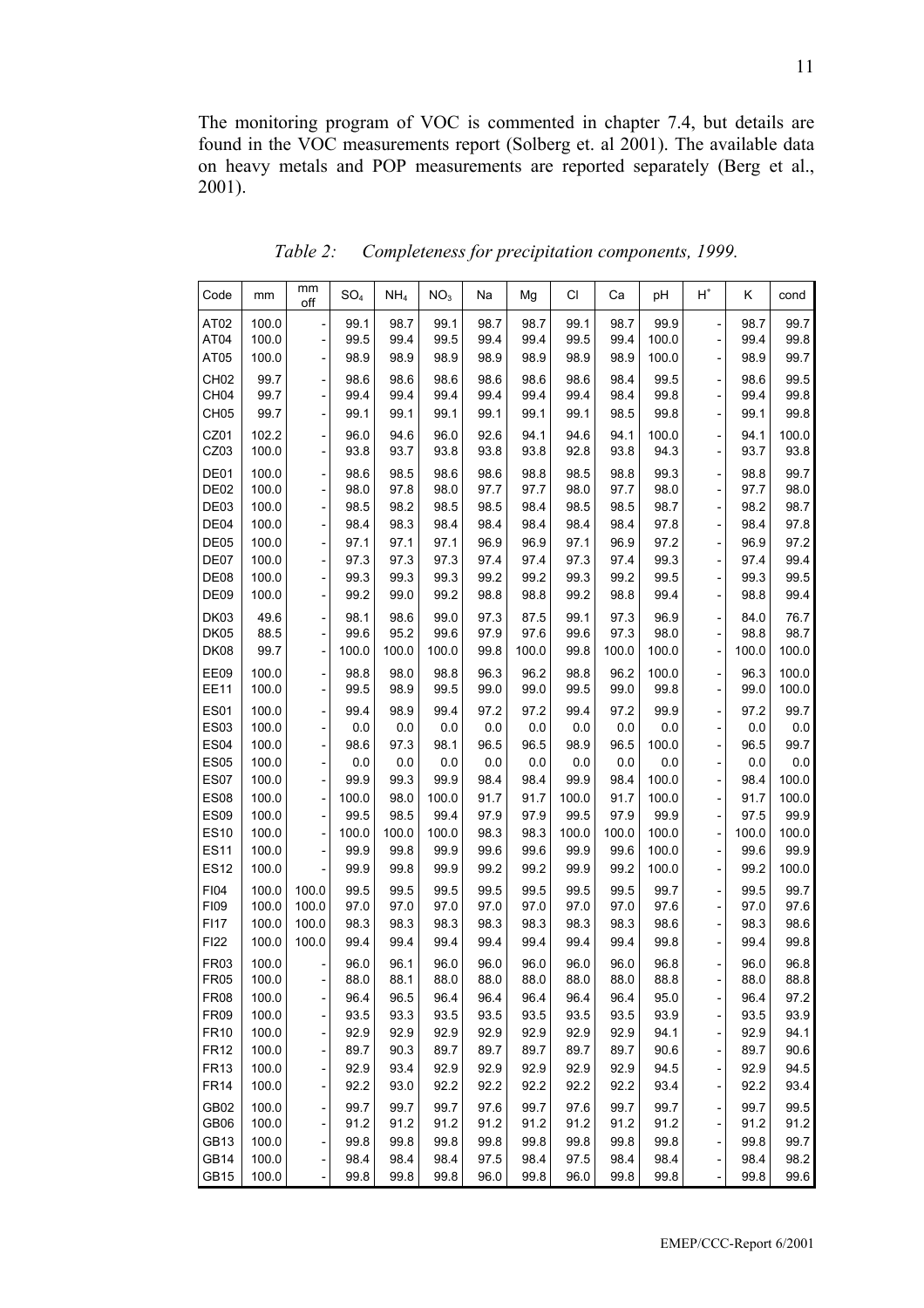*Table 2, cont.* 

| Code                       | mm             | mm<br>off                                            | SO <sub>4</sub> | NH <sub>4</sub> | NO <sub>3</sub> | Na             | Mg             | CI             | Ca             | pH             | $H^*$                                      | Κ              | cond           |
|----------------------------|----------------|------------------------------------------------------|-----------------|-----------------|-----------------|----------------|----------------|----------------|----------------|----------------|--------------------------------------------|----------------|----------------|
| <b>HU02</b>                | 100.0          | 100.0                                                | 98.5            | 95.9            | 98.5            | 89.0           | 88.4           | 98.5           | 89.0           | 98.4           |                                            | 89.0           | 98.5           |
| IE02<br>IE03               | 100.0<br>100.0 | $\overline{a}$                                       | 99.8<br>100.0   | 99.8<br>100.0   | 99.8<br>100.0   | 99.8<br>100.0  | 99.8<br>100.0  | 99.8<br>100.0  | 99.8<br>100.0  | 99.6<br>99.8   | $\overline{a}$                             | 99.8<br>100.0  | 99.6<br>99.8   |
| <b>IS02</b>                | 100.0          | $\overline{a}$                                       | 100.0           |                 |                 | 100.0          |                |                |                | 100.0          |                                            |                |                |
| IT <sub>01</sub><br>IT04   | 100.0<br>100.0 | $\qquad \qquad \blacksquare$<br>$\overline{a}$       | 100.0<br>100.0  | 100.0<br>100.0  | 100.0<br>100.0  | 100.0<br>100.0 | 100.0<br>100.0 | 100.0<br>100.0 | 100.0<br>100.0 | 48.0<br>100.0  | $\overline{a}$                             | 100.0<br>100.0 | 48.0<br>100.0  |
| <b>LT15</b>                | 99.7           | $\overline{a}$                                       | 99.7            | 99.7            | 99.7            | 99.7           |                | 99.7           | 99.7           | 99.7           |                                            | 99.7           | 99.7           |
| <b>LV10</b><br><b>LV16</b> | 100.0<br>100.0 | $\overline{\phantom{0}}$<br>$\overline{\phantom{0}}$ | 98.9<br>98.2    | 99.3<br>99.2    | 98.9<br>98.3    | 98.9<br>94.0   | 98.7<br>96.1   | 98.5<br>95.0   | 98.9<br>96.4   | 99.8<br>99.6   | $\overline{a}$                             | 97.9<br>96.4   | 99.8<br>99.5   |
| NL <sub>09</sub>           | 100.0          | -                                                    | 95.7            | 94.4            | 95.7            | 92.4           | 92.2           | 95.7           | 92.4           | 96.2           | 96.2                                       | 92.4           | 88.8           |
| <b>NO01</b>                | 100.0          | $\overline{a}$                                       | 98.6            | 98.6            | 98.6            | 98.6           | 98.5           | 98.6           | 96.6           | 97.5           |                                            | 98.6           | 99.5           |
| <b>NO08</b>                | 100.0          | $\overline{a}$                                       | 99.3            | 99.1            | 99.3            | 99.3           | 99.3           | 99.3           | 98.8           | 99.0           | $\overline{a}$                             | 99.1           | 99.8           |
| <b>NO15</b><br><b>NO39</b> | 100.0<br>100.0 | $\overline{a}$                                       | 90.4<br>99.3    | 89.3<br>99.3    | 90.2            | 90.4<br>99.3   | 90.4           | 90.4           | 89.6<br>99.3   | 90.7           | $\overline{a}$<br>$\overline{a}$           | 89.7<br>99.3   | 92.6<br>100.0  |
| <b>NO41</b>                | 100.0          | $\overline{a}$<br>$\overline{a}$                     | 97.9            | 93.7            | 99.3<br>97.5    | 97.9           | 99.3<br>97.9   | 99.3<br>97.9   | 97.5           | 99.9<br>95.3   | $\overline{a}$                             | 93.2           | 99.2           |
| <b>NO55</b>                | 100.0          | $\overline{a}$                                       | 93.5            | 88.1            | 93.3            | 90.5           | 93.5           | 90.5           | 91.0           | 90.0           | $\overline{\phantom{0}}$                   | 90.3           | 98.0           |
| PL02<br><b>PL03</b>        | 100.0<br>100.0 | $\overline{a}$<br>$\overline{a}$                     | 98.7<br>99.0    | 98.6<br>99.0    | 98.7<br>99.0    | 98.3<br>96.1   | 98.3<br>96.1   | 98.6<br>99.0   | 98.3<br>96.1   | 98.7<br>99.0   | $\overline{a}$<br>$\overline{a}$           | 98.2<br>96.1   | 98.7<br>99.0   |
| <b>PL04</b>                | 100.0          | $\overline{a}$                                       | 97.6            | 97.6            | 97.6            | 97.6           | 97.6           | 97.6           | 97.6           | 97.6           | $\overline{\phantom{0}}$                   | 97.6           | 97.6           |
| <b>PL05</b>                | 100.0          | 100.0                                                | 98.8            | 100.0           | 98.8            | 94.7           | 94.9           | 98.8           | 98.3           | 99.6           | $\overline{a}$                             | 99.1           | 91.7           |
| PT01                       |                | 100.0                                                | 100.0           | 100.0           | 100.0           | 100.0          | 100.0          | 100.0          | 100.0          | 100.0          | -                                          | 100.0          | 100.0          |
| PT03                       |                | 100.0                                                | 96.5            | 98.0            | 98.0            | 98.0           | 98.0           | 98.0           | 98.0           | 98.0           |                                            | 98.0           | 98.0           |
| <b>PT04</b>                |                | 100.0                                                | 99.2            | 99.2            | 99.2            | 99.2           | 99.0           | 99.2           | 99.2           | 100.0          | $\overline{a}$                             | 99.2           | 100.0          |
| <b>RU01</b><br><b>RU13</b> | 100.0<br>100.0 | $\overline{a}$<br>$\frac{1}{2}$                      | 100.0<br>100.0  | 100.0<br>100.0  | 100.0<br>100.0  | 100.0<br>100.0 | 100.0<br>99.9  | 100.0<br>98.1  | 100.0<br>99.9  | 99.6<br>99.6   | $\overline{\phantom{0}}$<br>$\overline{a}$ | 100.0<br>98.1  | 100.0<br>100.0 |
| <b>RU16</b>                | 100.0          | $\overline{a}$                                       | 100.0           | 100.0           | 100.0           | 100.0          | 100.0          | 100.0          | 100.0          | 100.0          |                                            | 100.0          | 100.0          |
| <b>RU18</b>                | 55.3           | $\qquad \qquad \blacksquare$                         | 100.0           | 99.3            | 100.0           | 100.0          | 100.0          | 100.0          | 100.0          | 99.7           |                                            | 100.0          | 100.0          |
| <b>SE02</b>                | 100.0          |                                                      | 97.0            | 96.7            | 97.0            | 97.0           | 97.0           | 97.0           | 97.0           | 97.8           |                                            | 97.0           | 97.1           |
| <b>SE05</b>                | 100.0          | $\overline{a}$                                       | 100.0           | 99.9            | 100.0           | 100.0          | 100.0          | 100.0          | 100.0          | 100.0          | $\overline{a}$                             | 100.0          | 99.8           |
| <b>SE11</b>                | 100.0          | $\overline{\phantom{a}}$                             | 100.0           | 99.3            | 99.3            | 100.0          | 100.0          | 100.0          | 100.0          | 100.0          | $\overline{a}$                             | 100.0          | 99.9           |
| <b>SE12</b>                | 100.0          | $\qquad \qquad \blacksquare$                         | 99.7            | 99.6            | 99.7            | 99.7           | 99.7           | 99.7           | 99.7           | 100.0          | $\overline{a}$                             | 99.7           | 98.8           |
| <b>SK02</b><br>SK04        | 100.0<br>100.0 | $\centerdot$<br>$\overline{a}$                       | 95.5<br>95.7    | 95.5<br>95.7    | 95.5<br>95.7    | 95.5<br>95.6   | 95.5<br>95.7   | 95.5<br>95.6   | 95.5<br>95.7   | 95.0<br>95.7   | $\overline{\phantom{0}}$<br>$\overline{a}$ | 95.5<br>95.6   | 95.5<br>95.7   |
| SK05                       | 100.0          | $\overline{a}$                                       | 94.3            | 94.3            | 94.3            | 94.3           | 94.3           | 94.3           | 94.3           | 94.4           | $\overline{\phantom{m}}$                   | 94.3           | 94.4           |
| SK06                       | 100.0          | $\overline{\phantom{0}}$                             | 94.5            | 94.5            | 94.5            | 94.5           | 94.5           | 94.5           | 94.5           | 94.5           | $\qquad \qquad \blacksquare$               | 94.5           | 94.5           |
| <b>TR01</b>                | 100.0          | $\overline{\phantom{0}}$                             | 98.6            | 98.2            | 98.6            | 98.7           | 98.6           | 98.6           | 97.5           | 100.0          | $\overline{a}$                             | 97.7           | 100.0          |
| <b>YU05</b><br><b>YU08</b> | 100.0<br>100.0 |                                                      | 100.0<br>100.0  | 100.0<br>99.9   | 99.7<br>99.9    | 91.9<br>99.3   | 91.9<br>99.3   | 88.3<br>98.7   | 91.9<br>99.3   | 100.0<br>100.0 |                                            | 91.9<br>98.3   | 100.0<br>100.0 |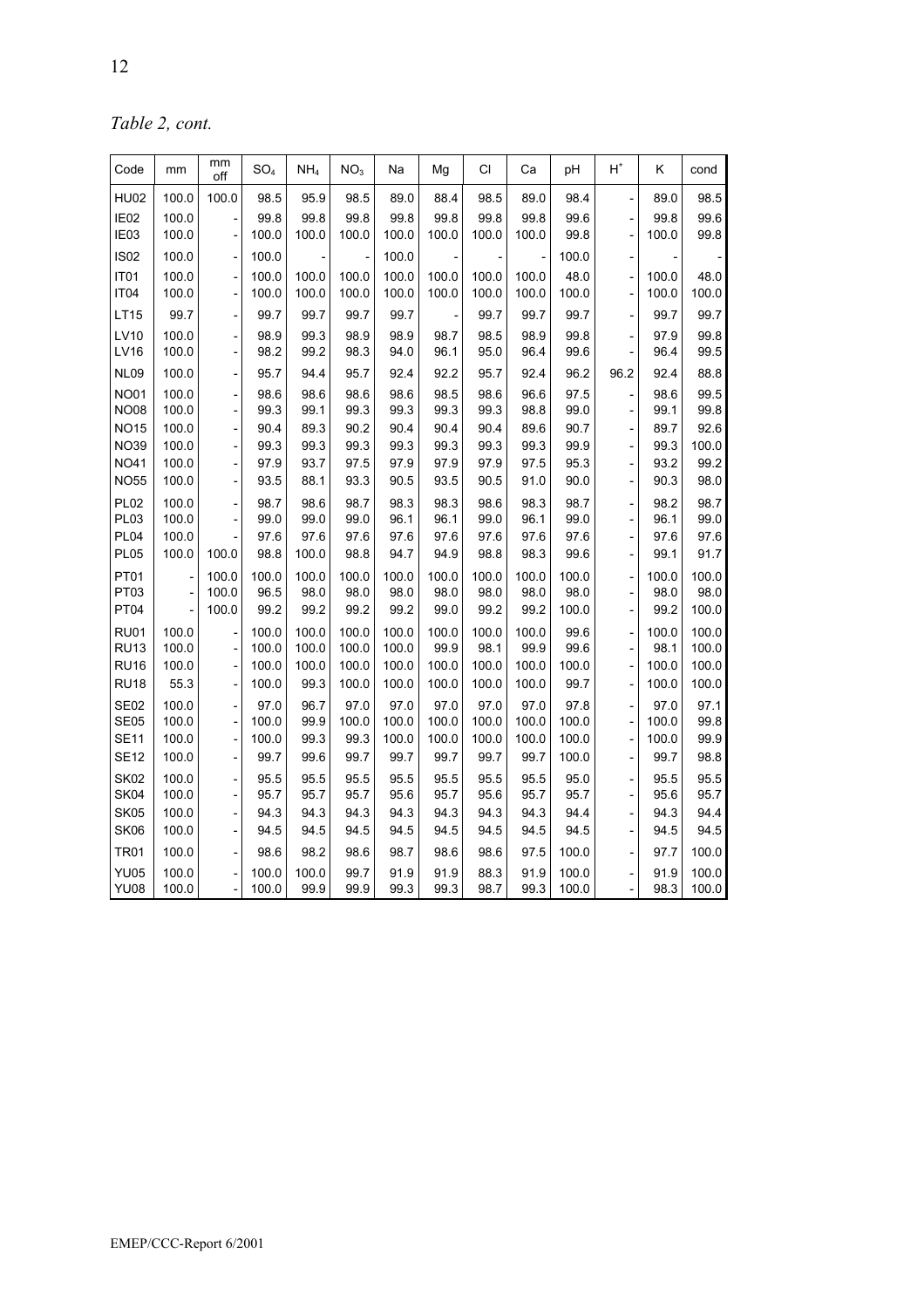| Code                       | SO <sub>2</sub> | SO <sub>4</sub> | O3           | NO <sub>2</sub> | HNO <sub>3</sub> | NO <sub>3</sub> | sumNO3       | NH <sub>3</sub>          | NH <sub>4</sub> | sumNHx       | H+           | <b>SPM</b>   |
|----------------------------|-----------------|-----------------|--------------|-----------------|------------------|-----------------|--------------|--------------------------|-----------------|--------------|--------------|--------------|
| AT02                       | 82.2            | 95.6            | 95.6         | 82.2            |                  |                 |              |                          |                 |              |              |              |
| AT04                       | 58.9            |                 | 93.2         | 62.5            |                  |                 |              |                          |                 |              |              |              |
| AT05                       | 76.2            |                 | 95.1         | 80.5            |                  |                 |              |                          |                 |              |              |              |
| BE01                       |                 |                 | 90.6         | 98.4            |                  |                 |              |                          |                 |              |              |              |
| <b>BE32</b>                |                 |                 | 92.2         | 97.8            |                  |                 |              |                          |                 |              |              |              |
| <b>BE35</b>                |                 |                 | 94.0         | 96.4            |                  |                 |              |                          |                 |              |              |              |
| CH <sub>01</sub>           | 98.6            | 97.0            |              | 81.6            |                  |                 |              |                          |                 |              |              | 94.0         |
| CH <sub>02</sub>           | 97.3            | 98.9            | 99.5         | 96.7            |                  |                 | 87.7         |                          |                 | 879          |              | 93.7         |
| CH <sub>03</sub>           | 100.0           |                 | 99.6         | 99.2            |                  |                 |              |                          |                 |              |              | 97.5         |
| CH <sub>04</sub>           | 96.7            |                 | 96.3         | 95.3            |                  |                 |              |                          |                 |              |              | 86.6         |
| CH <sub>05</sub>           | 98.1            | 95.1            | 98.1         | 97.5            |                  |                 |              |                          |                 |              |              | 98.9         |
| CZ01                       | 99.2            | 14.5            | 99.2         | 87.1            | 100.0            | 100.0           | 100.0        | 95.6                     | 100.0           | 95.6         |              |              |
| CZ03                       | 99.7            | 15.6            | 96.1         | 97.5            | 99.5             | 100.0           | 99.5         | 99.3                     | 100.0           | 99.2         |              |              |
| DE01                       | 59.5            | 63.8            | 94.5         | 95.9            |                  |                 |              |                          |                 |              |              | 98.1         |
| DE <sub>02</sub>           | 96.4            | 66.3            | 97.5         | 99.5            |                  |                 |              |                          |                 |              |              | 98.9         |
| DE03                       | 95.6            | 66.6            | 91.6         | 98.6            |                  |                 |              |                          |                 |              |              | 95.9         |
| DE04                       | 100.0           | 66.6            | 61.4         | 100.0           |                  |                 |              |                          |                 |              |              | 97.8         |
| DE05                       | 100.0           | 66.6            | 93.5         | 100.0           |                  |                 |              |                          |                 |              |              | 100.0        |
| DE07                       | 99.7            | 66.6            | 94.8         | 99.2            |                  |                 |              |                          |                 |              |              | 100.0        |
| DE08                       | 100.0           | 66.6            | 95.6         | 100.0           |                  |                 |              |                          |                 |              |              | 100.0        |
| DE09                       | 100.0           | 66.6            | 99.5         | 100.0           |                  |                 |              |                          |                 |              |              | 99.7         |
| <b>DE12</b>                |                 |                 | 89.2         |                 |                  |                 |              |                          |                 |              |              |              |
| <b>DE17</b>                |                 |                 | 88.9         |                 |                  |                 |              |                          |                 |              |              |              |
| <b>DE26</b>                |                 |                 | 94.4         |                 |                  |                 |              |                          |                 |              |              |              |
| <b>DE31</b>                |                 |                 | 15.2         |                 |                  |                 |              |                          |                 |              |              |              |
| <b>DE35</b>                |                 |                 | 95.5         |                 |                  |                 |              |                          |                 |              |              |              |
| <b>DE38</b>                |                 |                 | 38.0         |                 |                  |                 |              |                          |                 |              |              |              |
| <b>DE39</b>                |                 |                 | 94.5         |                 |                  |                 |              |                          |                 |              |              |              |
| DK03                       | 95.9            | 97.0            |              |                 |                  |                 | 97.0         |                          |                 | 96.4         |              |              |
| DK05<br><b>DK08</b>        | 81.9<br>97.8    | 81.9<br>97.5    |              | 100.0           |                  |                 | 81.9<br>97.3 | 97.3                     |                 | 81.9<br>97.3 |              |              |
| <b>DK31</b>                |                 |                 | 98.0         |                 |                  |                 |              |                          |                 |              |              |              |
| <b>DK32</b>                |                 |                 | 98.4         |                 |                  |                 |              |                          |                 |              |              |              |
|                            |                 |                 |              |                 |                  |                 |              |                          |                 |              |              |              |
| EE09<br><b>EE11</b>        | 97.3<br>92.9    | 97.8            | 93.4<br>89.6 | 86.0<br>85.2    |                  |                 |              |                          |                 |              |              |              |
|                            |                 |                 |              |                 |                  |                 |              |                          |                 |              |              |              |
| <b>ES01</b><br><b>ES03</b> | 97.0<br>98.4    | 97.3<br>92.1    | 91.0<br>94.6 | 97.8<br>95.3    |                  |                 | 99.5<br>97.5 |                          | 97.3<br>92.1    | 95.9<br>98.1 | 94.8<br>81.6 | 95.1<br>91.8 |
| <b>ES04</b>                | 90.4            | 89.9            | 89.6         | 91.0            |                  |                 | 98.1         | -                        | 89.9            | 95.1         | 85.8         | 88.5         |
| <b>ES05</b>                | 62.5            | 57.0            | 94.3         | 64.1            |                  |                 | 53.2         |                          | 57.0            | 61.1         | 57.0         | 55.6         |
| ES07                       | 92.3            | 91.8            | 94.3         | 94.0            |                  |                 | 92.3         |                          | 91.5            | 95.1         | 67.7         | 91.2         |
| <b>ES08</b>                | 92.1            | 85.8            | 94.3         | 91.5            |                  |                 | 95.1         |                          | 85.8            | 91.5         | 85.5         | 67.4         |
| <b>ES09</b>                | 97.3            | 93.4            | 91.9         | 95.9            |                  |                 | 97.8         |                          | 93.2            | 96.4         | 90.4         | 89.3         |
| <b>ES10</b>                | 89.0            | 94.0            | 94.0         | 82.2            |                  |                 | 96.2         |                          | 94.0            | 92.6         | 89.6         | 81.1         |
| <b>ES11</b>                | 72.6            | 71.2            | 77.8         | 67.7            |                  |                 | 73.2         | $\overline{\phantom{0}}$ | 71.2            | 72.3         | 67.9         | 68.8         |
| <b>ES12</b>                | 93.4            | 92.9            | 94.9         | 88.2            |                  |                 | 93.7         | $\overline{\phantom{0}}$ | 92.9            | 93.4         | 82.5         | 91.5         |
| FI04                       |                 |                 |              |                 |                  |                 |              |                          |                 |              |              |              |
| F109                       | 98.4            | 98.1            | 97.8         | 97.5            |                  |                 | 98.1         |                          |                 | 95.6         |              |              |
| <b>FI17</b>                | 100.0           | 100.0           | 94.6         | 100.0           |                  |                 | 100.0        |                          |                 | 100.0        |              |              |
| FI22                       | 99.7            | 99.7            | 98.1         | 98.9            |                  |                 | 99.7         |                          |                 | 98.9         |              |              |
| F137                       | 98.9            | 98.4            | 96.4         | 95.1            |                  |                 | 98.4         |                          |                 | 99.7         |              |              |
| <b>FR03</b>                | 95.9            | 95.9            |              |                 |                  |                 |              |                          |                 |              |              |              |
| <b>FR05</b>                | 96.2            | 95.9            |              |                 |                  |                 |              |                          |                 |              |              |              |
| <b>FR08</b>                | 98.9            | 98.6            | 47.7         |                 |                  |                 |              |                          |                 |              |              |              |
| <b>FR09</b>                | 78.4            | 78.4            | 79.5         |                 |                  |                 |              |                          |                 |              |              |              |
| <b>FR10</b>                | 96.4            | 95.9            | 83.5         |                 |                  |                 |              |                          |                 |              |              |              |

*Table 3: Completeness of air components, 1999.*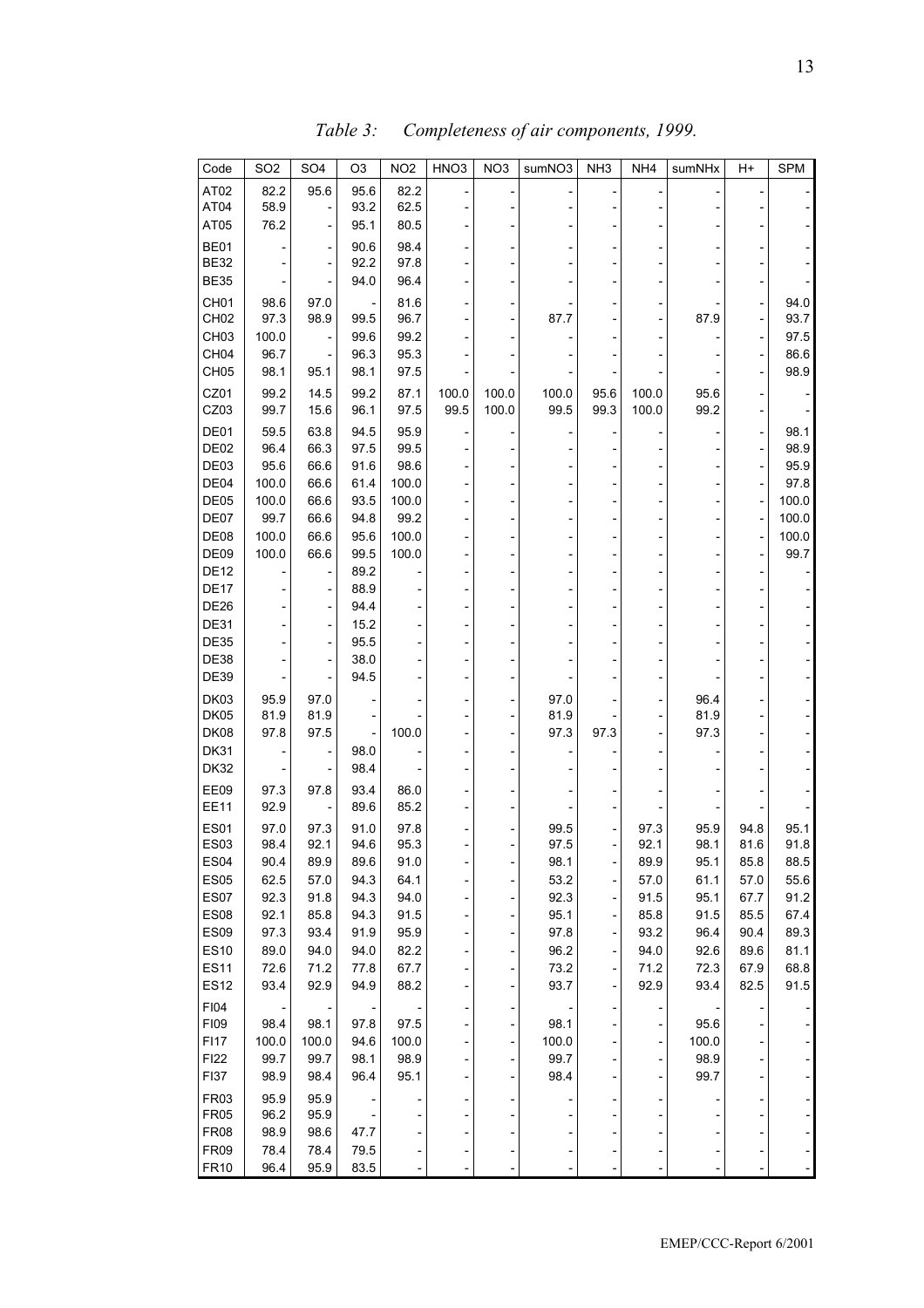*Table 3, cont.* 

| Code                       | SO <sub>2</sub> | SO <sub>4</sub> | O <sub>3</sub> | NO <sub>2</sub> | HNO <sub>3</sub> | NO <sub>3</sub> | sumNO3       | NH <sub>3</sub>          | NH4          | sumNHx       | H+   | <b>SPM</b> |
|----------------------------|-----------------|-----------------|----------------|-----------------|------------------|-----------------|--------------|--------------------------|--------------|--------------|------|------------|
| <b>FR12</b>                | 96.7            | 95.9            | 76.1           |                 |                  |                 |              |                          |              |              |      |            |
| <b>FR13</b>                | 96.4            | 96.4            | 98.0           |                 |                  |                 |              |                          |              |              |      |            |
| <b>FR14</b>                | 97.3            | 97.0            | 95.9           |                 |                  |                 |              |                          |              |              |      |            |
| GB02                       | 93.2            | 92.9            | 95.5           |                 |                  |                 | 99.2         |                          |              | 99.7         |      |            |
| GB04                       | 92.9            | 92.6            |                |                 |                  |                 |              |                          |              |              |      |            |
| GB06                       | 99.2            | 98.1            | 87.6           |                 |                  |                 |              |                          |              |              |      |            |
| GB07                       | 100.0           | 96.7            |                |                 |                  |                 |              |                          |              |              |      |            |
| GB13                       | 88.8            | 88.5            | 98.3           |                 |                  |                 |              |                          |              |              |      |            |
| GB14                       | 98.4            | 99.2            | 99.2           |                 |                  |                 | 26.3         |                          |              | 26.3         |      |            |
| GB15                       | 100.0           | 98.9            | 94.1           |                 |                  |                 |              |                          |              |              |      |            |
| GB16                       | 99.5            | 97.5            |                |                 |                  |                 |              |                          |              |              |      |            |
| GB31                       |                 |                 | 99.1           |                 |                  |                 |              |                          |              |              |      |            |
| GB32<br>GB33               |                 |                 | 95.5<br>96.8   |                 |                  |                 |              |                          |              |              |      |            |
| GB34                       |                 |                 | 94.4           |                 |                  |                 |              |                          |              |              |      |            |
| GB36                       |                 |                 | 91.1           | 52.1            |                  |                 |              |                          |              |              |      |            |
| GB37                       |                 |                 | 97.5           | 87.1            |                  |                 |              |                          |              |              |      |            |
| GB38                       |                 |                 | 96.9           | 63.8            |                  |                 |              |                          |              |              |      |            |
| GB39                       |                 |                 | 95.1           |                 |                  |                 |              |                          |              |              |      |            |
| GB43                       |                 |                 | 83.7           | 63.6            |                  |                 |              |                          |              |              |      |            |
| GB44                       |                 |                 | 98.8           |                 |                  |                 |              |                          |              |              |      |            |
| GB45                       |                 |                 | 95.4           | 86.3            |                  |                 |              |                          |              |              |      |            |
| GR01                       | 72.6            | 74.5            | 81.6           | 82.2            |                  | 74.8            |              |                          |              |              |      |            |
| GR02                       |                 |                 | 73.0           |                 |                  |                 |              |                          |              |              |      |            |
| <b>HU02</b>                | 95.6            | 95.9            | 92.4           | 95.6            | 95.6             | 95.6            | 95.3         | 95.6                     | 95.9         | 93.2         |      |            |
| IE02                       | 91.8            | 95.6            |                |                 |                  |                 |              |                          |              |              |      |            |
| IE03                       |                 | 95.9            |                |                 |                  |                 |              |                          |              |              |      |            |
| IE31                       |                 |                 | 99.7           |                 |                  |                 |              |                          |              |              |      |            |
| <b>IS02</b>                |                 | 97.8            |                |                 |                  |                 |              |                          |              |              |      |            |
| IT <sub>01</sub>           | 91.2            | 91.2            | 97.7           | 97.3            | 91.2             | 91.2            | 91.2         | 91.2                     | 91.2         | 91.2         |      |            |
| IT04                       | 99.7            | 99.5            | 98.1           | 98.9            |                  | 99.5            |              |                          | 99.5         |              | 99.5 | 99.5       |
| LT15                       | 98.6            | 98.4            | 81.4           | 97.5            |                  |                 | 98.9         |                          |              | 98.6         |      |            |
| LV10                       | 89.3            | 89.9            | 80.8           | 90.4            |                  | 89.9            | 89.9         |                          | 89.3         | 82.5         |      |            |
| LV16                       | 93.7            | 93.7            |                | 98.9            |                  | 93.7            | 94.0         |                          | 96.2         | 96.2         |      |            |
| <b>NL09</b>                | 100.0           | 98.9            | 99.7           | 97.8            |                  | 98.9            |              |                          | 98.9         |              |      |            |
| <b>NL10</b>                | 99.2            | 99.7            | 94.3           | 85.5            |                  | 99.7            |              |                          | 99.7         |              |      |            |
| <b>NO01</b>                | 99.7            | 100.0           | 99.7           | 100.0           |                  |                 | 99.7         |                          |              | 100.0        |      |            |
| <b>NO08</b>                | 76.4            | 76.7            |                | 97.3            |                  |                 | 76.2         |                          |              | 76.2         |      |            |
| <b>NO15</b>                | 99.7            | 100.0           | 99.9           | 97.8            |                  |                 | 99.7         |                          |              | 100.0        |      |            |
| <b>NO39</b>                | 95.9            | 96.7            | 99.9           | 100.0           |                  |                 | 95.6         |                          |              | 96.4         |      |            |
| <b>NO41</b>                | 99.2            | 99.2            | 99.8           | 95.3            |                  | $\overline{a}$  | 99.2         |                          |              | 99.2         |      |            |
| <b>NO42</b>                | 99.2            | 99.2            | 99.2           |                 |                  |                 | 99.2         |                          |              | 93.4         |      |            |
| <b>NO43</b>                |                 |                 | 99.4           |                 |                  |                 |              |                          |              |              |      |            |
| <b>NO45</b>                |                 |                 | 99.6           |                 |                  |                 |              |                          |              |              |      |            |
| <b>NO48</b>                |                 |                 | 99.7           |                 |                  |                 |              |                          |              |              |      |            |
| <b>NO52</b>                |                 |                 | 99.8           |                 |                  |                 |              |                          |              |              |      |            |
| <b>NO55</b>                | 99.5            | 99.5            | 96.8           | 99.5            |                  |                 | 99.5         |                          |              | 99.2         |      |            |
| <b>NO56</b>                |                 |                 | 99.7           |                 |                  |                 |              |                          |              |              |      |            |
| <b>PL02</b>                | 97.3            | 96.7            | 97.9           | 93.7            |                  | 97.0            | 97.3         | -                        | 95.9         | 95.9         |      |            |
| PL03<br>PL04               | 99.7<br>98.6    | 99.7<br>98.6    | 98.2<br>98.7   | 99.7<br>98.4    | -                | 99.7<br>98.6    | 99.7<br>97.8 | $\overline{\phantom{0}}$ | 99.7<br>98.6 | 99.7<br>98.6 |      |            |
| PL05                       | 74.2            | 73.2            | 98.5           | 73.4            |                  |                 | 72.6         | $\overline{\phantom{0}}$ |              | 74.8         |      |            |
| PT04                       |                 |                 | 76.2           |                 |                  |                 |              |                          |              |              |      |            |
|                            |                 |                 |                |                 |                  |                 |              |                          |              |              |      |            |
| <b>RU01</b><br><b>RU13</b> | 77.0            | 77.0            |                |                 | -                | 77.0            |              | -                        | 77.0         | 76.7         |      |            |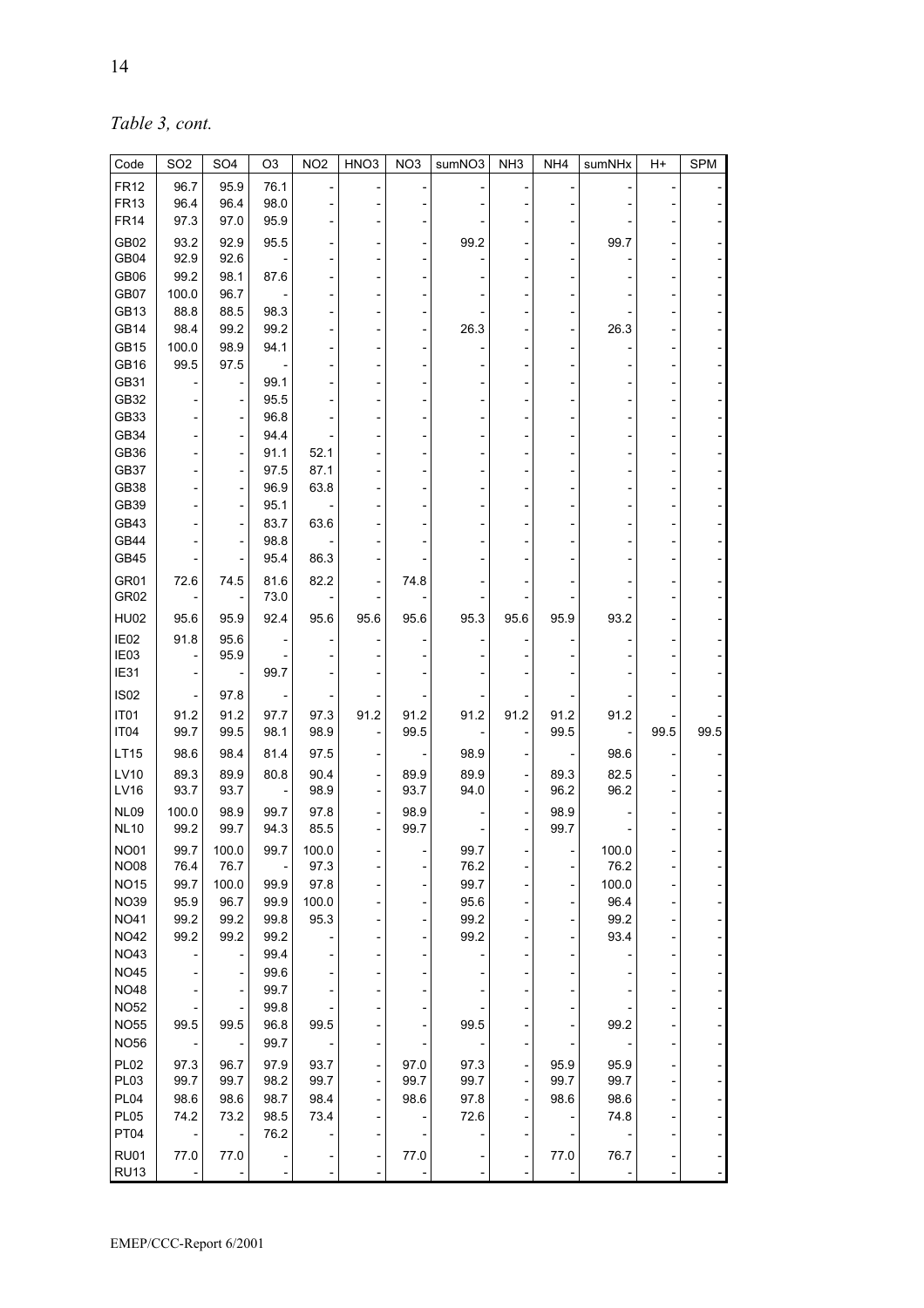*Table 3, cont.* 

| Code        | SO <sub>2</sub> | SO <sub>4</sub> | O <sub>3</sub> | NO <sub>2</sub> | HNO <sub>3</sub>         | NO <sub>3</sub> | sumNO3 | NH <sub>3</sub> | NH <sub>4</sub> | sumNHx | H+ | <b>SPM</b> |
|-------------|-----------------|-----------------|----------------|-----------------|--------------------------|-----------------|--------|-----------------|-----------------|--------|----|------------|
| <b>RU16</b> | 83.6            | 83.8            | 98.4           |                 | $\overline{\phantom{a}}$ | 83.8            |        |                 | 83.8            |        |    |            |
| <b>RU17</b> |                 |                 | 38.5           |                 |                          |                 |        |                 |                 |        |    |            |
| <b>RU18</b> | 47.9            | 47.9            |                |                 |                          | 47.9            |        |                 | 47.9            |        |    |            |
| <b>SE02</b> | 93.7            | 94.0            | 97.8           | 96.4            | -                        |                 | 93.7   |                 |                 | 93.4   |    | 91.8       |
| <b>SE05</b> | 99.5            | 100.0           |                | 98.9            |                          |                 | 99.5   |                 |                 | 100.0  |    | 99.7       |
| SE08        | 97.3            | 97.8            |                | 98.4            |                          |                 |        |                 |                 |        |    | 99.2       |
| <b>SE11</b> | 96.2            | 96.4            | 98.2           | 96.4            |                          |                 | 96.2   |                 |                 | 95.9   |    | 95.6       |
| <b>SE12</b> | 97.8            | 97.8            | 91.8           | 90.7            |                          |                 | 96.4   |                 |                 | 97.8   |    |            |
| <b>SE13</b> |                 |                 | 99.8           |                 |                          |                 |        |                 |                 |        |    |            |
| <b>SE32</b> |                 |                 | 95.9           |                 |                          |                 |        |                 |                 |        |    |            |
| <b>SE35</b> |                 |                 | 99.6           |                 |                          |                 |        |                 |                 |        |    |            |
| <b>SI08</b> | 99.5            | 99.5            | 89.1           |                 |                          |                 | 99.5   |                 |                 | 99.5   |    |            |
| <b>SI31</b> |                 |                 | 87.4           |                 |                          |                 |        |                 |                 |        |    |            |
| <b>SI32</b> |                 |                 | 88.7           |                 |                          |                 |        |                 |                 |        |    |            |
| <b>SI33</b> |                 |                 | 80.8           |                 |                          |                 |        |                 |                 |        |    |            |
| <b>SK02</b> | 99.2            | 99.5            | 62.0           | 99.2            | 99.2                     | 99.5            | 99.2   |                 |                 |        |    |            |
| SK04        | 99.5            | 100.0           | 93.0           | 99.7            | 99.5                     | 100.0           | 99.5   |                 |                 |        |    |            |
| <b>SK05</b> | 100.0           | 100.0           |                | 100.0           | 100.0                    | 100.0           | 100.0  |                 |                 |        |    |            |
| SK06        | 100.0           | 99.7            | 97.6           | 100.0           | 100.0                    | 99.7            | 99.7   |                 |                 |        |    |            |
| <b>TR01</b> | 62.7            | 63.3            | -              | 61.1            | 63.0                     | 63.3            | 63.3   | 61.6            | 61.9            | 63.3   |    |            |
| <b>YU05</b> | 51.8            |                 |                | 47.4            |                          |                 |        |                 |                 |        |    |            |
| <b>YU08</b> | 95.9            |                 |                | 90.4            |                          |                 |        |                 |                 |        |    |            |

#### **3. Ion balances**

The ion balance is a good test on consistency and errors in the analytical results, but will not necessarily reveal a contamination of the sample. This will depend on whether or not the contamination occurred before the analysis started. The ion balance will also fail to discover errors related to the precipitation sampling.

The ion balances for all precipitation samples from 1999 are presented in Annex 2, as a function of pH. Ion balances for samples with  $pH < 5$  were, for many countries, better than 15–20%, indicating fairly good accuracy in the determination of the individual ions.

At some sites there were many samples with  $pH > 5$ . This is particularly the case in Mediterranean countries due to alkaline dust as clearly seen from the Portuguese and Spanish results, as well as at other continental sites and in the far north of Europe. It is an experience made that ion balances become markedly poorer with increasing pH above 5–6. Some countries seem to have systematic deficit of anions, i.e. in contrast to the large spread in the ion balances seen in the Mediterranean. This is seen at many sites, e.g. in the Czech Republic, France, United Kingdom and Norway. In other countries e.g. in Denmark and Russia the systematic anion deficit does not occur.

The reason for the poor ion balances at pH values above 5–6 is not totally apparent. One contributing factor is certainly due to unmeasured ion species present in the sample, i.e. organic acids and bicarbonate. Biological degradation of some precipitation components may also contribute. The systematic deficit of anions at pH above 5–6 is a general problem which also occur in other networks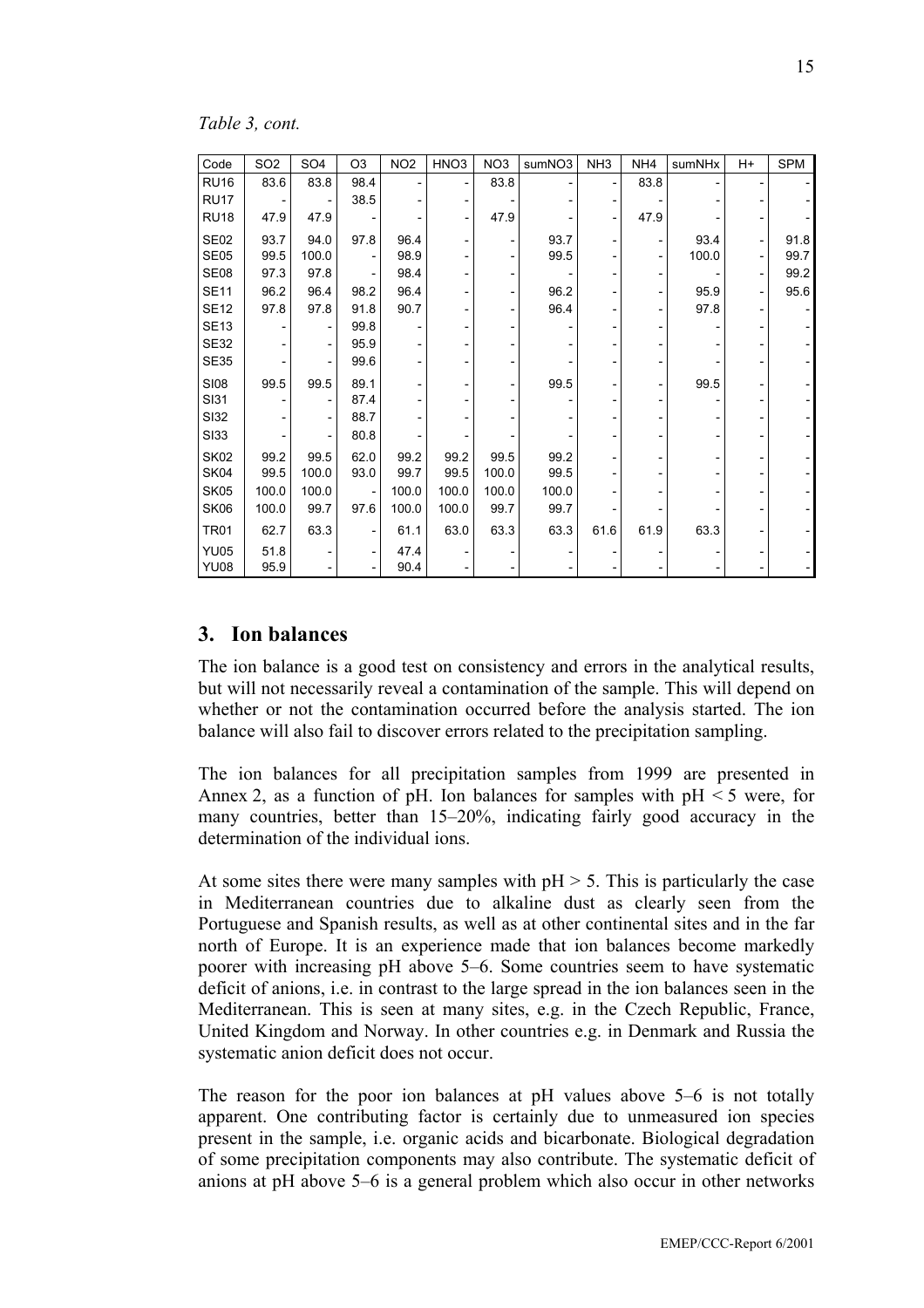in other parts of the world. The current situation with the very poor ion balances for samples with pH above 5 is highly unsatisfactory since we will only have limited information about the consistency of these results. Countries having weakly acidic samples as a larger fraction of their precipitation could supplement their current pH measurements with titration for determining weak acid concentrations, preferably as described in the Manual (EMEP, 1996). Only one sites do this today, Netherlands (NL09), Table 2.

#### **4. Accuracy, detection limits and precision**

A request for quality assurance data for the main components was made earlier this year: measurement and laboratory lower detection limit and precision results from control samples, and detection limits and precision for monitors. The information collected on detection limits and precision is given in Annex 3.

As seen in annex 3, there are various ways of defining the measurement and laboratory precision and detection limits. In addition, it is not always clear whether the values reported are describing the performance of the laboratory or the measurement. This makes the comparisons between countries difficult. The procedures for reporting are defined in the EMEP Manual (EMEP, 1996). To calculate precision in measurements, parallel sampling is necessary and the precision should be given as M.MAD and CoV. M.MAD expresses the spread of the data and equals the standard deviation if the population has a normal distribution. CoV expresses the relative spread of the data, and, similar to the M.MAD, approaches the relative standard deviation for a normal distributed population. Both parameters are non-parametric statistics which make them particularly useful for measurements with spikes in the data. The definitions of M.MAD and CoV are (Sirois and Vet, 1994):

$$
M.Mad = \frac{1}{0.6754} \text{ median} (e_i - \text{median} (e_i))
$$

where  $e_i$  is the error in the two measurements

$$
CoV \frac{M.Mad}{median(\overline{C})} * 100\%
$$

where  $\overline{C}$  is the average of the two corresponding results. If a reference method is used to evaluate the national/local measurements, the median of the reference measurements is used.

The detection limit is calculated using three times the standard deviation of the field blanks and given in the same unit as the measurement data. By using split samples and laboratory blank samples, laboratory precisions and detection limits can be assessed in a similar way.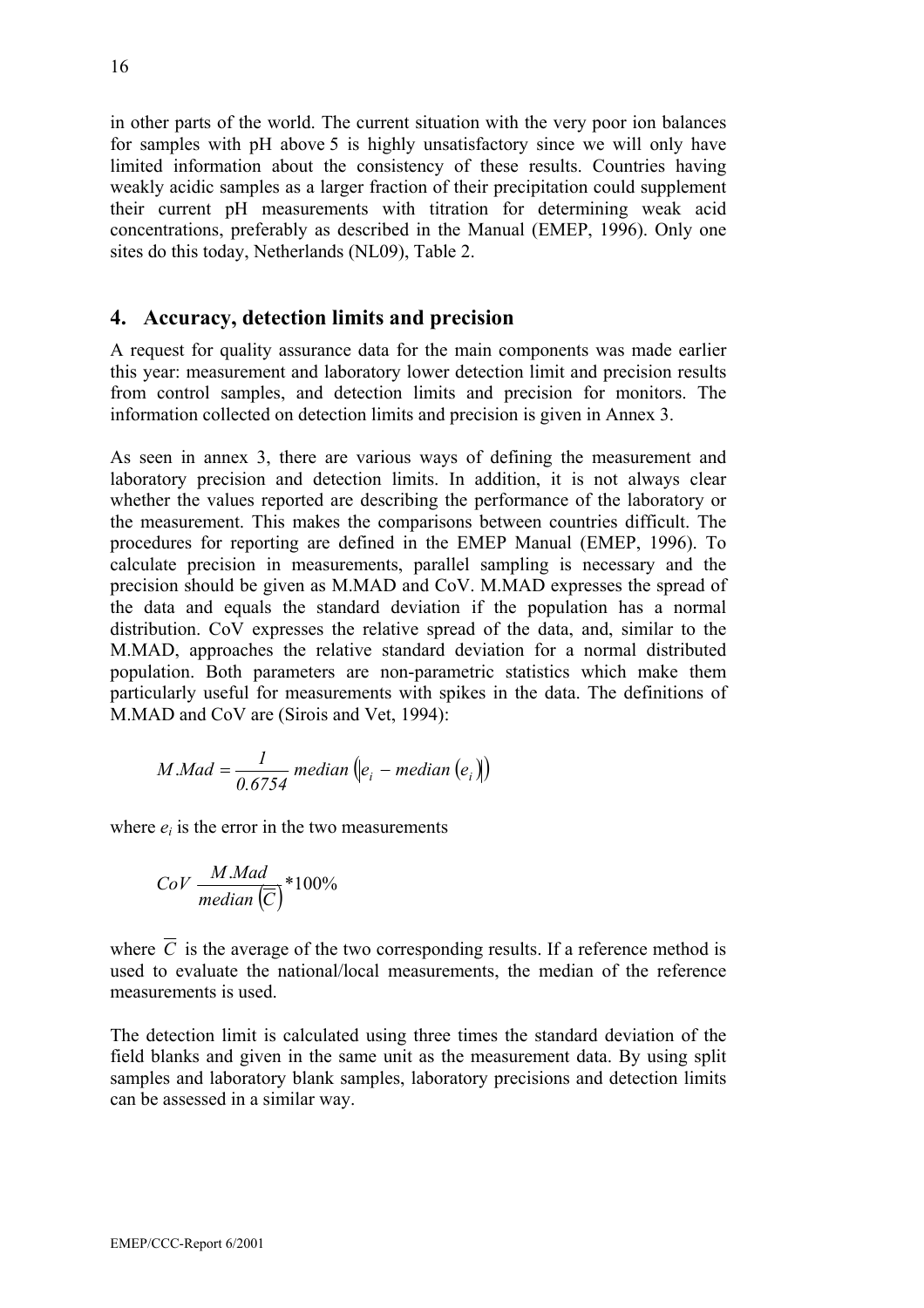# **5.** Results from field comparisons of  $SO_2$ ,  $SO_4^2$ ,  $NO_2$  and  $NO_3$ <sup> $-+$ </sup> $HNO_3$

#### **5.1 Introduction**

Since many countries use methods that deviate from the recommended methods for measurements, it is of particular interest to see if this leads to systematic differences in the reported concentrations. To quantify the accuracy of the EMEP measurements, field comparisons have been carried out, and so far completed in United Kingdom, Ireland, Portugal, France, Germany, Poland and the Czech Republic (Schaug et al., 1998; Aas et al., 1999; 2000). Results from Croatia and Spain are presented in this report.

A co-located measurement with reference instrumentation is a very direct method for determining the actual quality of the routinely reported EMEP data. It has been found most informative to carry out the comparisons at one site in each country, using a set of reference instruments, which correspond to the specifications in the EMEP Manual. An inherent advantage of the reference methods is that the samples are stable and may be mailed from one country to another without any deterioration or change of concentrations. In order to make the comparison valid for a representative period, it was also decided to distribute the comparison measurements over a whole year and about 100 measurements were considered necessary. The reference samples were collected two days every week, or in some cases during one week every month of practical reasons.

#### **5.2 Reference instrumentation**

The EMEP manual recommends a filterpack method with an aerosol filter for collection of sulphate, and subsequent absorption of sulphur dioxide on a cellulose filter impregnated with KOH. This filterpack is also suitable for determining the sum of nitrate aerosol and gaseous nitric acid. Evaporation of ammonium nitrate collected on the aerosol filter during the sampling period will lead to nitric acid that is collected on the impregnated filter. The quantity of nitrate accumulated on the impregnated filter will therefore usually represent an overestimate of the airborne gaseous nitric acid.

For nitrogen dioxide, the recommended sampling method is conversion to nitrite, using sodium iodide as absorbing agent, which is added to glass sinter frits contained in glass bulbs. The methods are described in more detail in the EMEP Manual for Sampling and Chemical Analysis (EMEP, 1996).

#### **5.3 Comparison in Zavizan (HR04)**

The intercomparison in Zavizan (44°49'N; 14°59'E; 1594 m.a.s.l.) started in September 1999 and continued for one year. Croatia have not reported data to EMEP since 1996 and the aim of this intercomparison was also to determine the concentration level at this site since the methods in use have high detection limits. The methodology for  $SO_2$  in Croatia is TCM absorbing solution with a detection limit of 2.5  $\mu$ g S/m<sup>3</sup>. From Figure 1 it is seen that all the Croatian data are measured below the detection limit. Technically the concentration is set equal to half the detection limit, 1.25  $\mu$ g S/m<sup>3</sup>, to give an average estimate. The median remains undetermined. This could have been written in the summary Table 4, but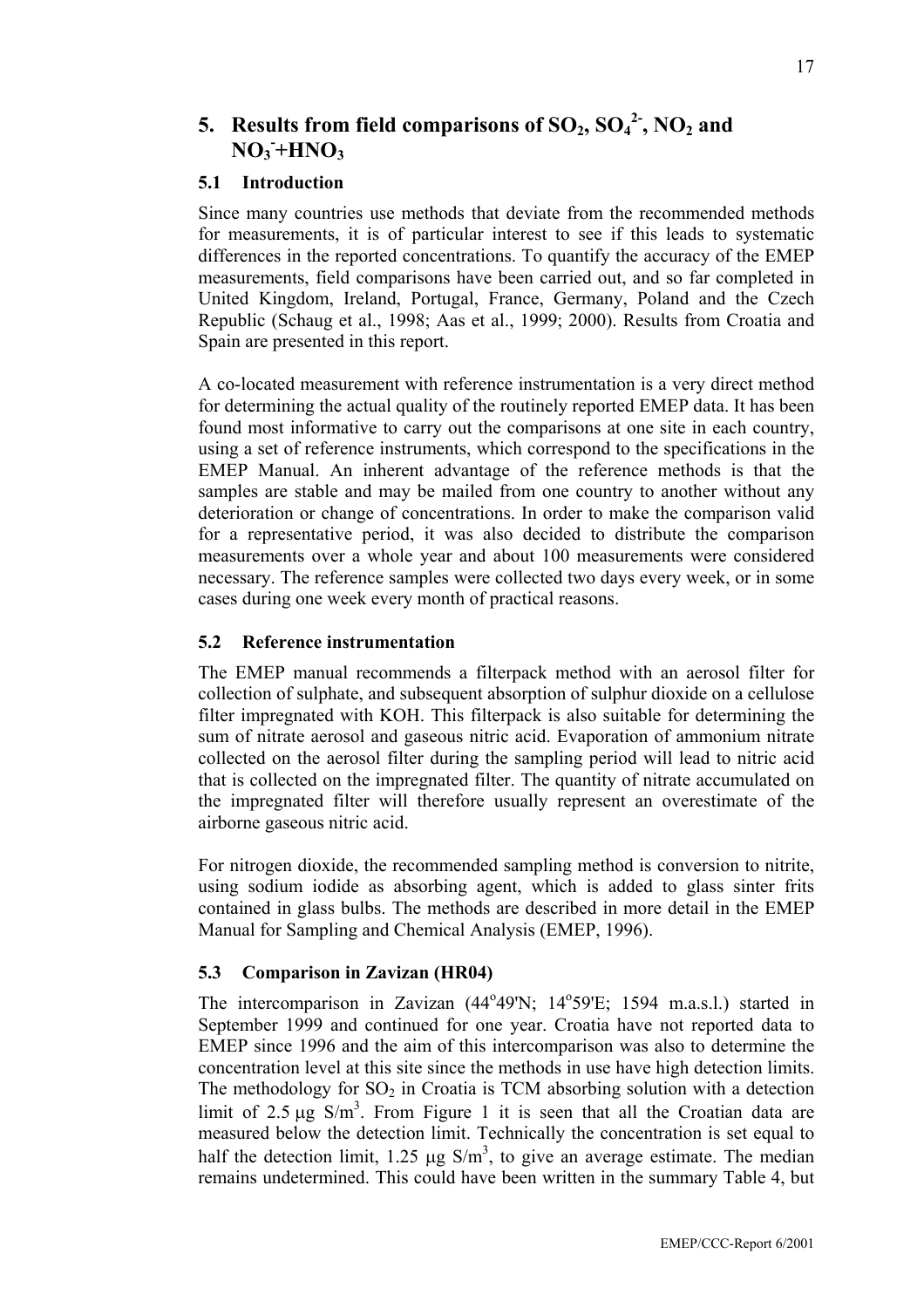it would not make the intercomparison results any better. The reference method does measure episode with higher values than the TCM's detection limit; however this is not detected. It is apparent that the method used today is useless at this site.



*Figure 1: Comparison of measurements at Zavizan with reference sampler; results for sulphur dioxide.* 

NO2 is determined using Trietanolamin absorbing solution. The average values are of the same magnitude with a difference of about 30%, but the correlation is poor, see Figure 2, and the method is not appropriate on a EMEP station.



*Figure 2: Comparison of measurements at Zavizan with reference sampler; results for nitrogen dioxide.*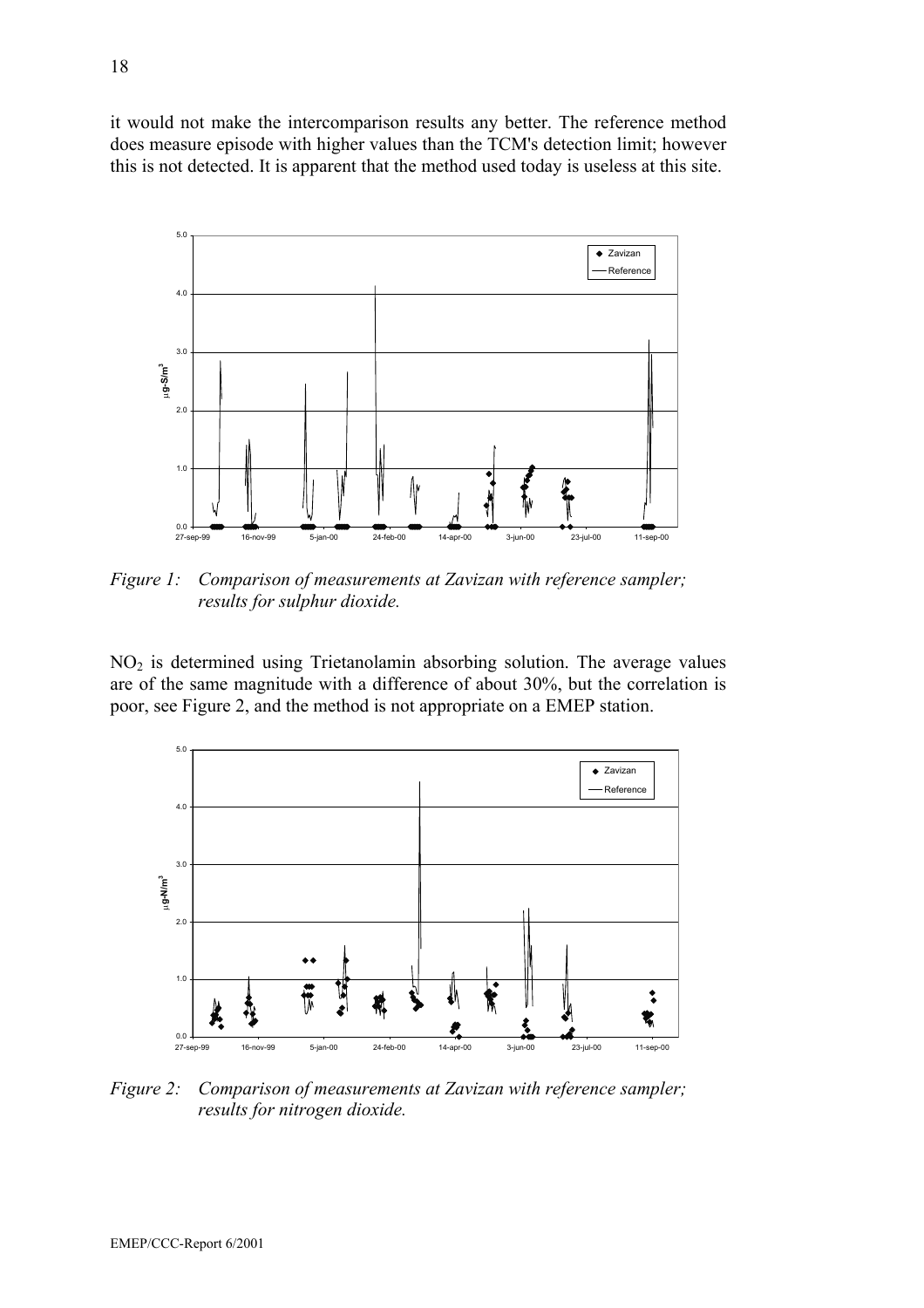| Sulphur dioxide (SO <sub>2</sub> -S)  | Zavizan |      | Reference |
|---------------------------------------|---------|------|-----------|
| Average                               | 0.15    |      | 0.72      |
| Median                                |         |      | 0.50      |
| Number of sample pairs                |         | 77   |           |
| Average difference                    |         | 0.57 |           |
| Median difference                     |         | 0.36 |           |
| M.MAD                                 |         | 0.52 |           |
|                                       |         |      |           |
| Nitrogen dioxide (NO <sub>2</sub> -N) | Zavizan |      | Reference |
| Average                               | 0.50    |      | 0.75      |
| Median                                | 0.53    |      | 0.58      |
| Number of sample pairs                |         | 74   |           |
| Average difference                    |         | 0.25 |           |
| Median difference                     |         | 0.15 |           |

*Table 4: Results of co-located sampling at Zavizan.*

*Table 5: Average and median concentration of about 75 samples between*  September 1999 and September 2000, in  $\mu$ g/m<sup>3</sup>, sampled using EMEP *reference methodology.* 

M.MAD 0.46

|         | $SO2-S$ | $NO2-N$ | $SO4-S$ | $(HNO3+ NO3)-N$ |
|---------|---------|---------|---------|-----------------|
| Average | 0.72    | 0.75    | 0.66    | 0.33            |
| Median  | 0.50    | 0.58    | 0.52    | 0.27            |

Zavizan station has a good location for an EMEP background station; it is therefore very much in interest that the methods are changed to the reference methods.

#### **5.4 Comparison in Zarra (ES12)**

The comparison in Zarra  $(1^{\circ}06'W; 39^{\circ}05'N; 885 m.a.s.l.)$  started in May 2000 and continued for one year. The analyses and evaluation is not finished, but the main part of the results is presented here. Zarra is a new Spanish EMEP station, and started reporting data to EMEP from 1999. At this station there are both manual and automatic equipment. The manual methods are analysed at Instituto de Salud Carlos III in Madrid and these results are the official data reported to EMEP. The automatic procedures for  $NO<sub>2</sub>$  and  $SO<sub>2</sub>$  are taken care of by MCV, S.A. in Barcelona. For  $SO_2$  the manual method is  $H_2O_2$  absorbing solution analysed using the Thorin method and the automatic method is UV-fluorescence.  $NO<sub>2</sub>$  is determined manually using a trietanolamin absorbing solution analysed by spectrophotometry, and the automatic method is chemifluorescence. The particulate sulphate is determined using a high volume sampler analysed using IC, and the sum of nitrate is sampled using impregnated filters and analysed using IC.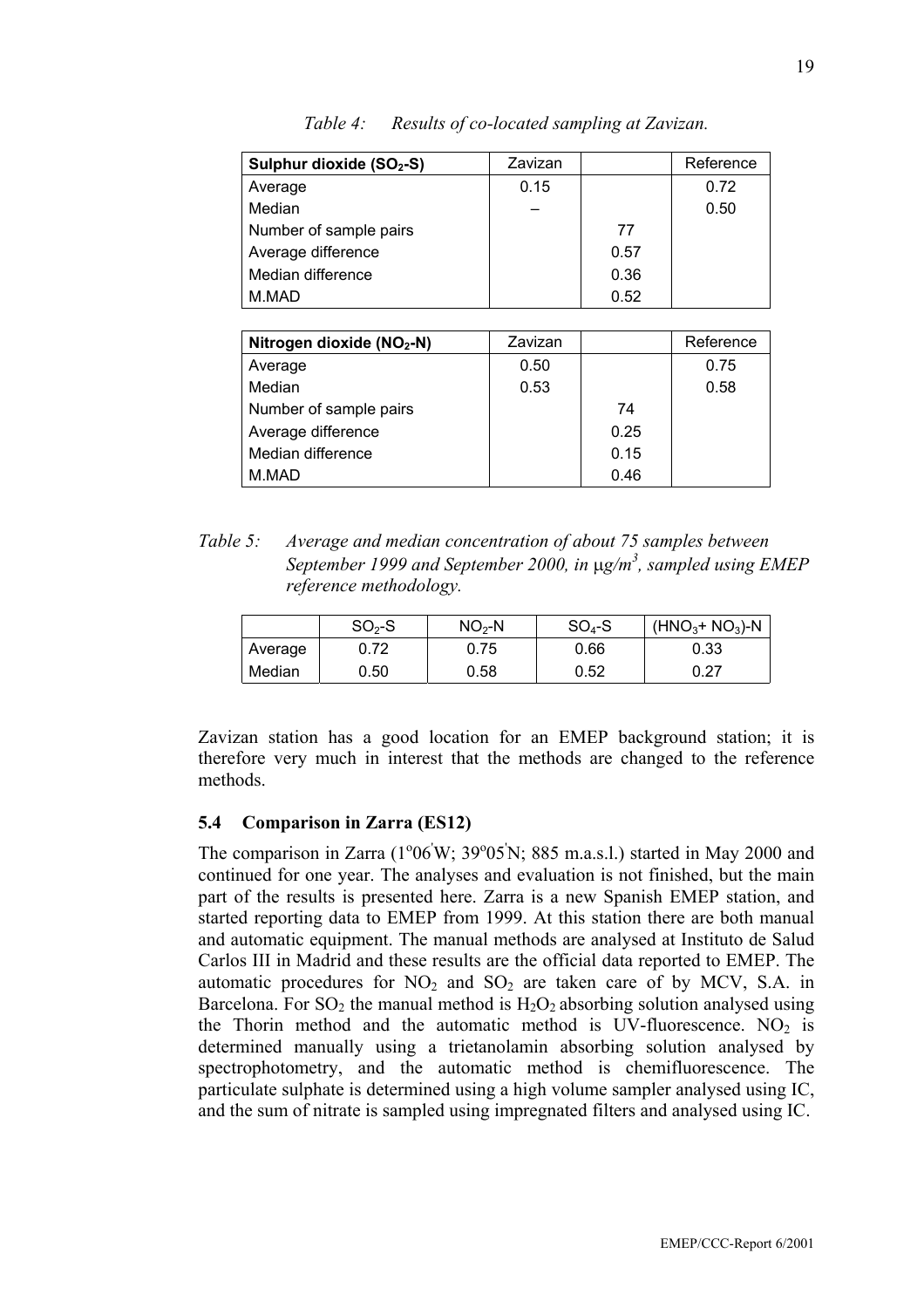The results are summarised in Table 6 and illustrated in Figure 3–Figure 6. For SO2 there are big differences between the methods; the manual absorption technique deviates from the reference with many samples below the detection limit, Figure 3. The average is calculated using half the detection limit  $(0.25 \,\mu\text{g/m}^3)$  for samples below the detection limit, and accidentally this average is similar to the reference methodology; however the median and the M.MAD reveal that the comparison is not satisfactory. The comparison between the monitor and the reference method is better with 8% difference in the annual average, but with a large spread and a CoV of about 60%. This is also seen from Figure 2 with positive and negative systematic errors. The problem for the manual method is not clear, but the long transportation from site to laboratory might be one reason. Earlier field comparisons (Aas et al., 2000) has shown that the  $H_2O_2$ solution method tends to give too high results, but in addition there must be other factors contributing in a serious way. Since the manual and the automatic methods have been run in parallel for a longer time than this comparison it is recommended to compare the whole data-set to be able to evaluate the results better.

The comparison for particulate sulphate is much better, 11% difference in the total average. The spread is also good with a CoV of 15%, and as seen in Figure 4, and this is mainly due to a few samples in the beginning of the sampling period, the rest of the period shows excellent correlation.

The  $NO<sub>2</sub>$  data from Spain have for a long time been suspected to be erroneous, and they have shown very little correlation with the EMEP model. This comparison shows that the official  $NO<sub>2</sub>$  data are very poor, Figure 5 and Table 6. In the first part of the comparison the manual absorption techniques gives values far higher than the reference method and in the latter part most data are below the detection limit. This situation is of course highly unsatisfactory and these data are useless to EMEP. The monitor data have a better correlation with the reference method even though the difference is large and with almost 100% difference in the average values and a CoV of about 50%.

The comparison of the total nitrate in air shows good correlation, Figure 6, but there is a systematic deviation in the beginning of the comparison arising in a difference of 33% in the total average value. The comparison in the latter part of the period is, however, very good.

Further conclusions will be presented in the next year report when the evaluation of the whole data set is completed.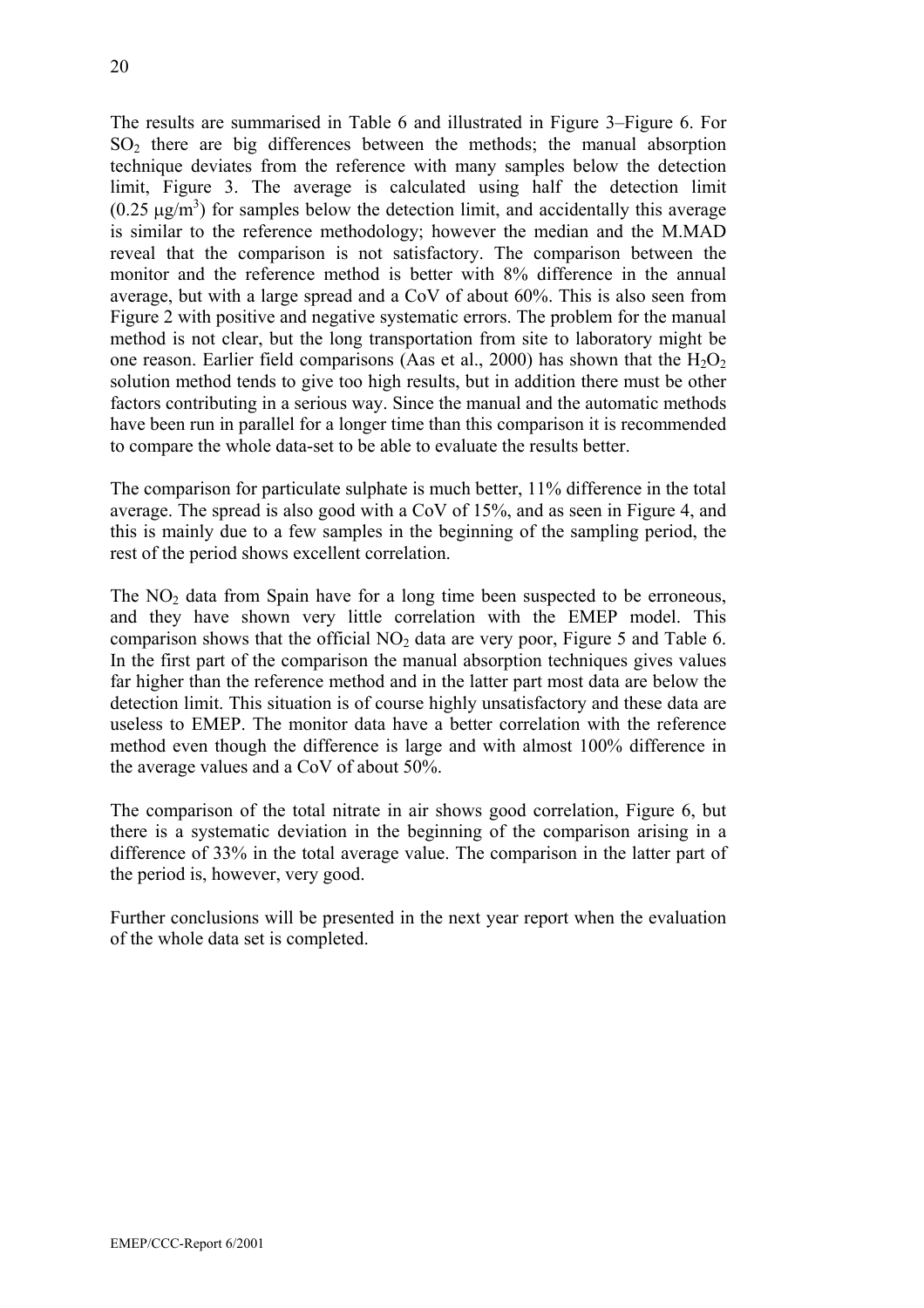

*Figure 3: Comparison of measurements at Zarra (ES12) with reference sampler; results for sulphur dioxide.* 



*Figure 4: Comparison of measurements at Zarra (ES12) with reference sampler; results for particulate sulphate.* 



*Figure 5: Comparison of measurements at Zarra (ES12) with reference sampler; results for nitrogen dioxide.*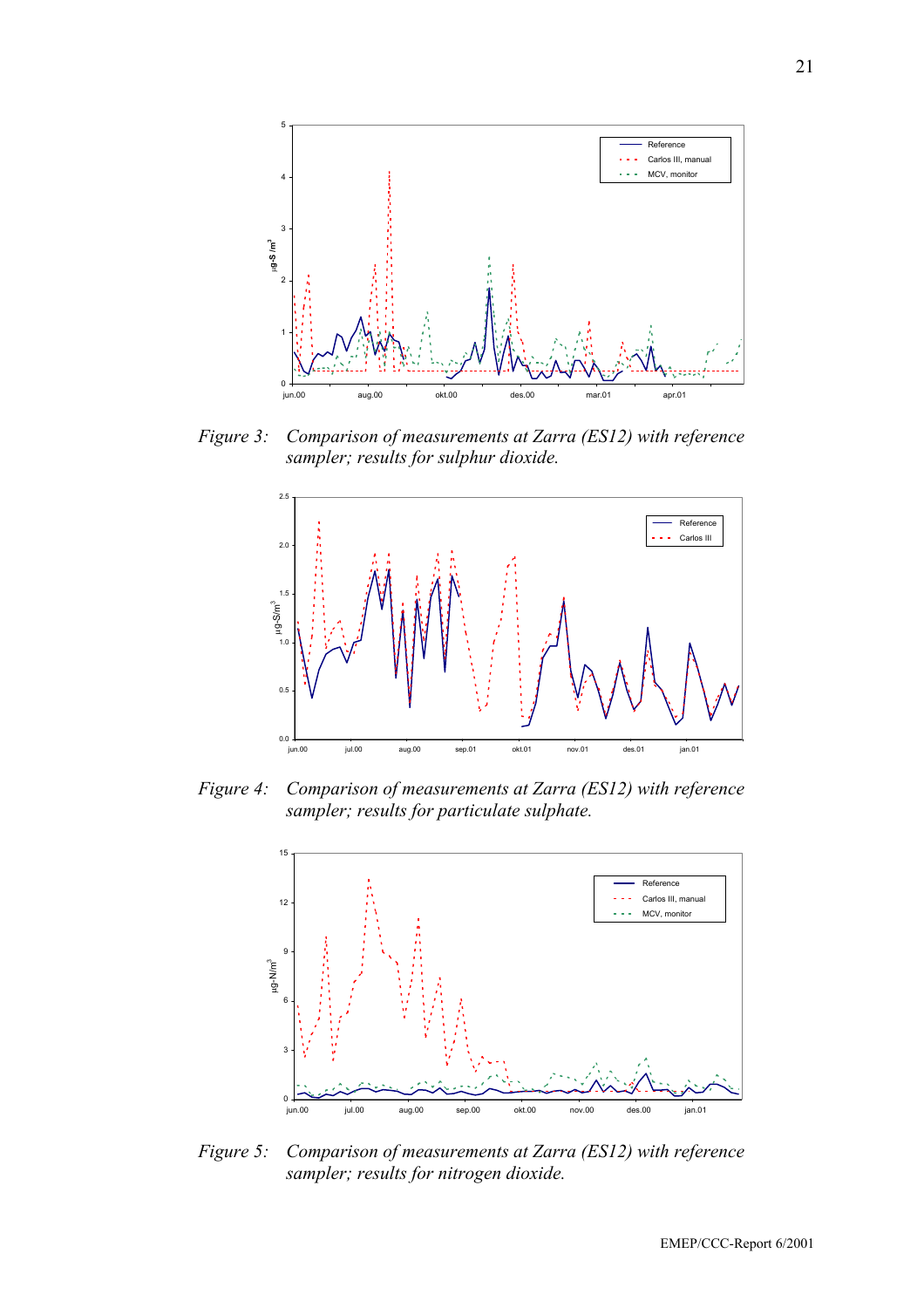

*Figure 6: Comparison of measurements at Zarra (ES12) with reference sampler results for sum nitrates.* 

| Table 6: | Results of co-located sampling at Zarra, ES12. |  |  |
|----------|------------------------------------------------|--|--|
|          |                                                |  |  |

| Sulphur dioxide (SO <sub>2</sub> -S) | Carlos III |         | Ref. | Nitrogen dioxide (NO <sub>2</sub> -N) | Carlos III |         | Ref. |
|--------------------------------------|------------|---------|------|---------------------------------------|------------|---------|------|
| Average                              | 0.49       |         | 0.49 | Average                               | 3.30       |         | 0.50 |
| Median                               | 0.25       |         | 0.46 | Median                                | 2.15       |         | 0.48 |
| Number of sample pairs               |            | 70      |      | Number of sample pairs                |            | 56      |      |
| Average difference                   |            | $-0.01$ |      | Average difference                    |            | $-2.80$ |      |
| Median difference                    |            | 0.11    |      | Median difference                     |            | $-1.64$ |      |
| M.MAD                                |            | 0.37    |      | M.MAD                                 |            | 2.51    |      |
| CoV                                  |            | 80%     |      | CoV                                   |            | 520%    |      |
|                                      |            |         |      |                                       |            |         |      |
| Sulphur dioxide (SO <sub>2</sub> -S) | <b>MCV</b> |         | Ref. | Nitrogen dioxide $(NO2-N)$            | <b>MCV</b> |         | Ref. |
| Average                              | 0.53       |         | 0.49 | Average                               | 0.96       |         | 0.50 |
| Median                               | 0.44       |         | 0.46 | Median                                | 0.91       |         | 0.48 |
| Number of sample pairs               |            | 70      |      | Number of sample pairs                |            | 55      |      |
| Average difference                   |            | $-0.07$ |      | Average difference                    |            | $-0.47$ |      |
| Median difference                    |            | $-0.07$ |      | Median difference                     |            | $-0.41$ |      |
| M.MAD                                |            | 0.28    |      | M.MAD                                 |            | 0.23    |      |
| CoV                                  |            | 60%     |      | CoV                                   |            | 48%     |      |

| Sulphate aerosol (SO <sub>4</sub> <sup>2</sup> -S) | Carlos III |         | Ref. | sum nitrate (HNO <sub>3</sub> +NO <sub>3</sub> -N) | Carlos III |      |
|----------------------------------------------------|------------|---------|------|----------------------------------------------------|------------|------|
| Average                                            | 0.88       |         | 0.79 | Average                                            | 0.35       |      |
| Median                                             | 0.78       |         | 0.74 | Median                                             | 0.32       |      |
| Number of sample pairs                             |            | 56      |      | Number of sample pairs                             |            | 56   |
| Average difference                                 |            | $-0.09$ |      | Average difference                                 |            | 0.18 |
| Median difference                                  |            | $-0.06$ |      | Median difference                                  |            | 0.12 |
| M.MAD                                              |            | 0.11    |      | M.MAD                                              |            | 0.20 |
| CoV                                                |            | 15%     |      | CoV                                                |            | 45%  |

| Sulphate aerosol $(SO_4^2-S)$ | Carlos III |         | Ref. | sum nitrate (HNO <sub>3</sub> +NO <sub>3</sub> -N) | Carlos III |      | Ref. |
|-------------------------------|------------|---------|------|----------------------------------------------------|------------|------|------|
| Average                       | 0.88       |         | 0.79 | Average                                            | 0.35       |      | 0.53 |
| Median                        | 0.78       |         | 0.74 | Median                                             | 0.32       |      | 0.44 |
| Number of sample pairs        |            | 56      |      | Number of sample pairs                             |            | 56   |      |
| Average difference            |            | $-0.09$ |      | Average difference                                 |            | 0.18 |      |
| Median difference             |            | $-0.06$ |      | Median difference                                  |            | 0.12 |      |
| M.MAD                         |            | 0.11    |      | M.MAD                                              |            | 0.20 |      |
| CoV                           |            | 15%     |      | <b>ICoV</b>                                        |            | 45%  |      |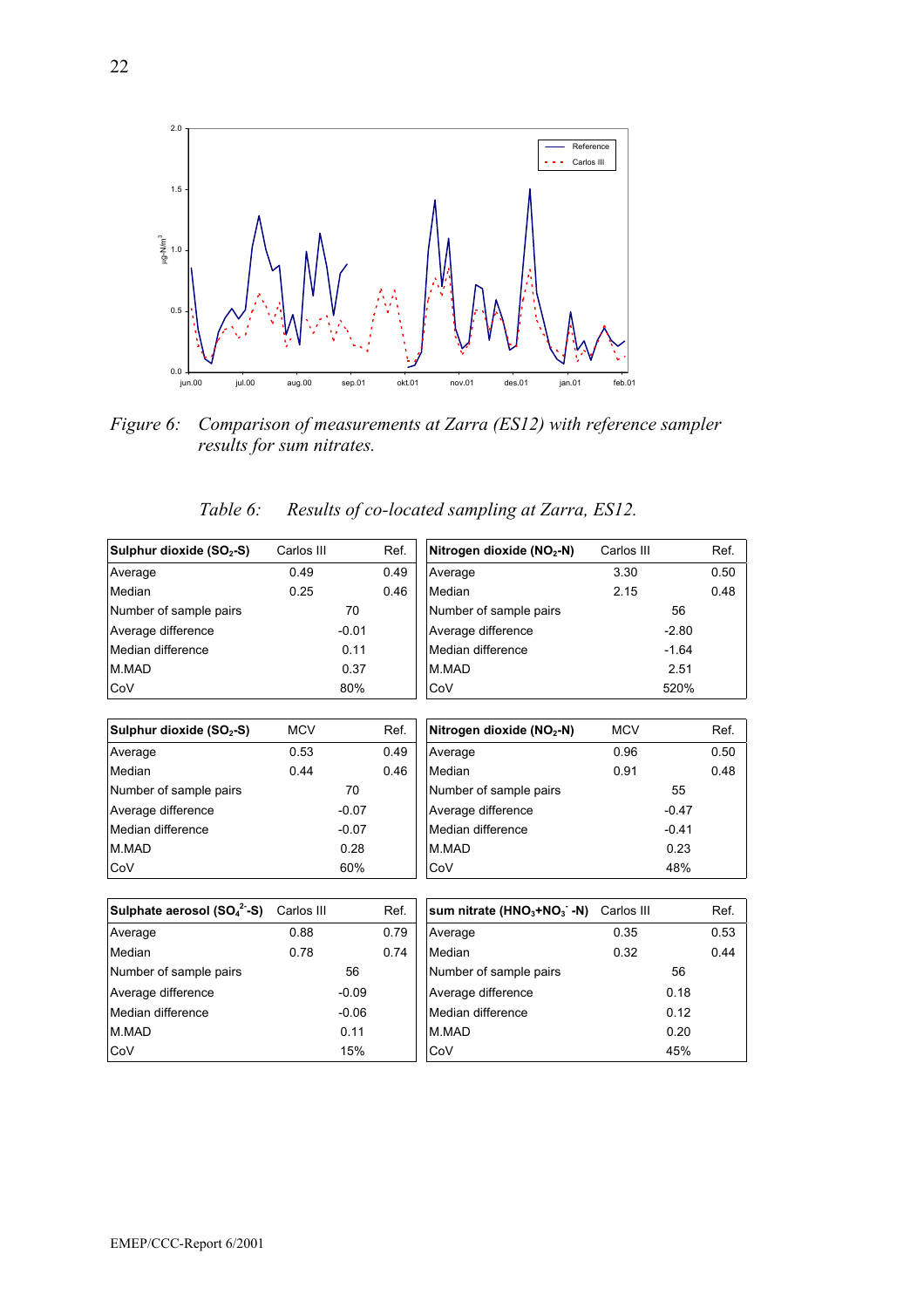#### **5.5 Comparison between daily bulk and weekly wet only precipitation measurements at Birkenes (NO01)**

Since there is now an opening for doing weekly precipitation sampling in EMEP, there has been a need to thoroughly document possible implication of this. For example in the last year report (Aas et al., 2000) results were presented from Košetice where several collectors were compared. The conclusion was that there were no major differences in the average concentration when changing the sampling frequency when using wet-only sampler. This exercise has followed up a similar comparison at Birkenes station in the south of Norway. The bulk collector sampling on a daily frequency will be compared with a wet only from Meteorological Institute Stockholm University (MISU) one year from 1<sup>st</sup> September 2000. The first part of the results are presented here, but the final evaluation will be made in next year's report.

The averages from  $1<sup>st</sup>$  September to  $31<sup>st</sup>$  December and the percentage difference of these are presented in Table 7. There are small differences; all components except magnesium show a difference of less than 10%.

|                     | <b>NILU-RS</b>      |                             |                     | <b>MISU</b>                 | <b>Percent difference</b> |                            |
|---------------------|---------------------|-----------------------------|---------------------|-----------------------------|---------------------------|----------------------------|
| Parameter           | Total<br>deposition | Volume<br>weighted<br>conc. | Total<br>deposition | Volume<br>weighted<br>conc. | Total<br>deposition       | Volume<br>weighte<br>conc. |
| mm prec             | 1510                |                             | 1642                |                             | 8.7                       |                            |
| <b>CI</b>           | 4701                | 3.11                        | 5467                | 3.33                        | 16.3                      | 7.0                        |
| NO <sub>3</sub>     | 714                 | 0.15                        | 773                 | 0.14                        | 8.3                       | 6.8                        |
| $SO_4^{2-}$ (tot)   | 800                 | 1.12                        | 889                 | 1.15                        | 11.1                      | 2.6                        |
| $SO_4^{2-}$ (cor)   | 592                 | 0.74                        | 654                 | 0.74                        | 10.5                      | 0.5                        |
| $Na+$               | 2490                | 4.21                        | 2805                | 4.29                        | 12.7                      | 1.9                        |
| $K^+$               | 129                 | 0.05                        | 134                 | 0.05                        | 3.8                       | 7.8                        |
| $Ca2+$              | 140                 | 1.09                        | 143                 | 1.07                        | 2.1                       | 1.7                        |
| $Mg^{2+}$           | 308                 | 2.19                        | 354                 | 2.47                        | 15.0                      | 12.7                       |
| $NH_4$ <sup>+</sup> | 483                 | 1.57                        | 548                 | 1.55                        | 13.5                      | 1.3                        |

*Table 7: Results from intercomparison at Birkenes, (NO1).* 

### **6. Results from parallel analysis of VOC**

#### **6.1 Parallel analysis of hydrocarbons at Waldhof (DE02)**

In the first half year of 1999 (until early June) the hydrocarbon canisters sampled at Waldhof were first analysed by UBA's laboratory and then shipped to CCC/NILU for a second analysis. The resulting parallel analyses are shown in Figure 7.

For most components and except for a few outliers, these time series indicate satisfactory results. Except for the data for 7 January the results indicate a close relationship between the two time series for ethene, propane, propene, acetylene, n-butane and i-butane. Also for n-pentane, i-pentane, n-hexane, isoprene, benzene and toluene the relationship indicated by these time series are good except for a

Volume weighted conc.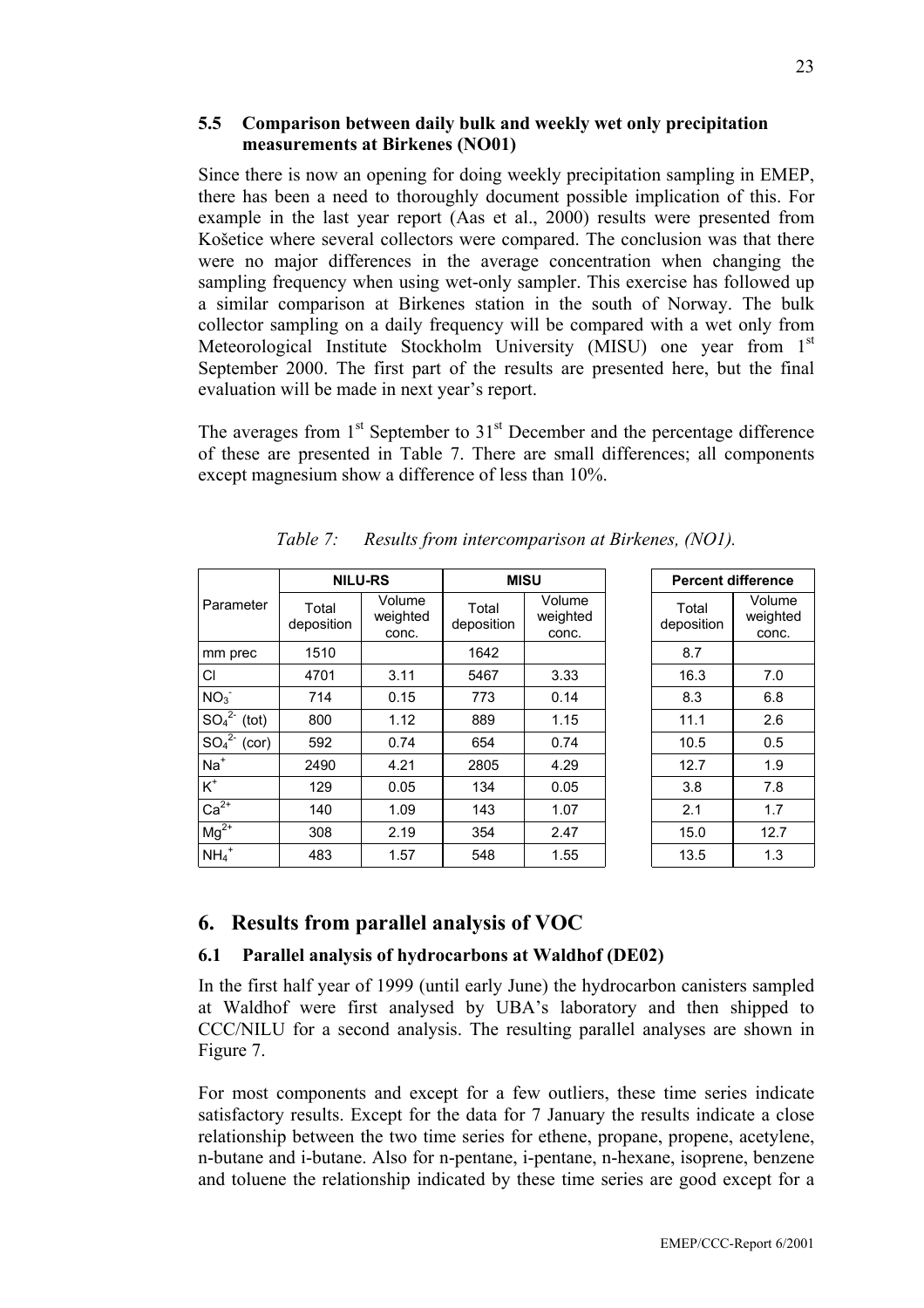few more outliers. The results indicate a systematic difference in ethane during the first three months, with UBA's data being lower than NILU's, and good agreement after that. For the butenes, ethylbenzene and the xylenes the discrepancies are larger, indicating analytical difficulties for these compounds.

A statistical evaluation of the data is given in Table 8. The statistical parameters include the medians of the data from NILU and UBA and the median differences as well as the modified median absolute difference estimator, M.MAD and the coefficient of variation, CoV, defined as CoV=(M.MAD)/(NILU's median). In order to obtain CoV in per cent, as in Table 6, the figures in Table 8 must be multiplied with 100. The analyses from the laboratory at CCC/NILU were regarded the reference in these calculations.

As recommended (EMEP, 1996) some extremes were removed from the statistical analyses, thus the statistical results for o-xylene and ethylbenzene are not really representative as most of the analyses turned out to be highly different between the two laboratories.

The statistical calculations show that the CoV is less than 15% for a number of compounds. However, for ethene and propene the CoV is rather high even though the time series indicate a good agreement. The reason for this is probably that the concentrations span a wide range whereas the medians are low compared to the high values.

The conclusion from this evaluation is that for many of the components the agreement is satisfactory (and for some, as acetylene, remarkably good). The reason for the analytical problems with some of the aromats and alkenes should be studied further. The reason for the few outliers (i.e. totally different results between the laboratories) should also be cleared out. Based on such an evaluation supplied with similar studies for other laboratories, a list of selected hydrocarbons to report in the future accompanied with estimates of the total precision of each single component should be agreed on.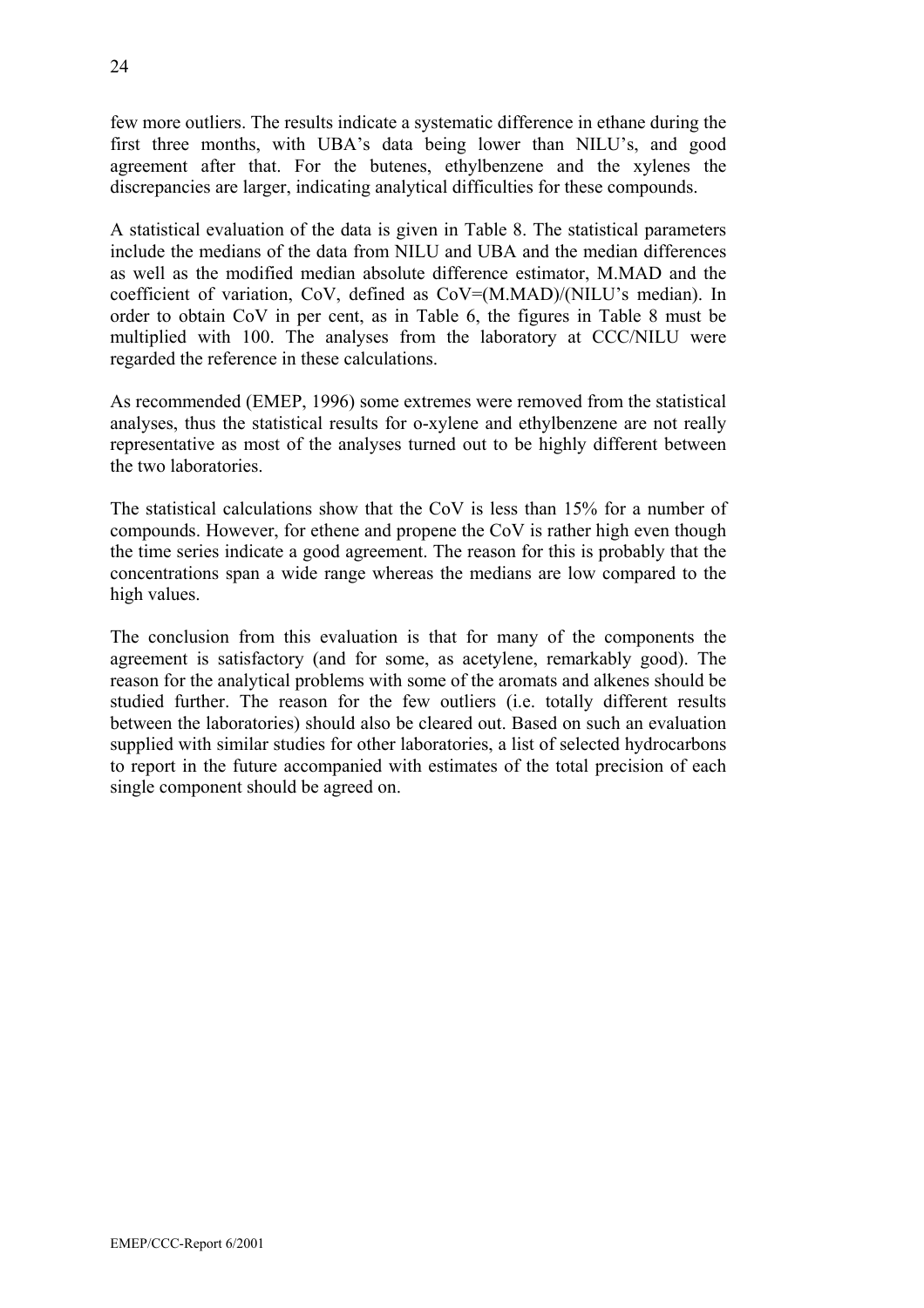

*Figure 7: Results of parallel analyses of hydrocarbons at Waldhof in January – June 1999. Red dashed line marks canisters analysed by UBA. Blue full line marks the same canisters subsequently analysed by CCC/NILU. Unit: pptv.*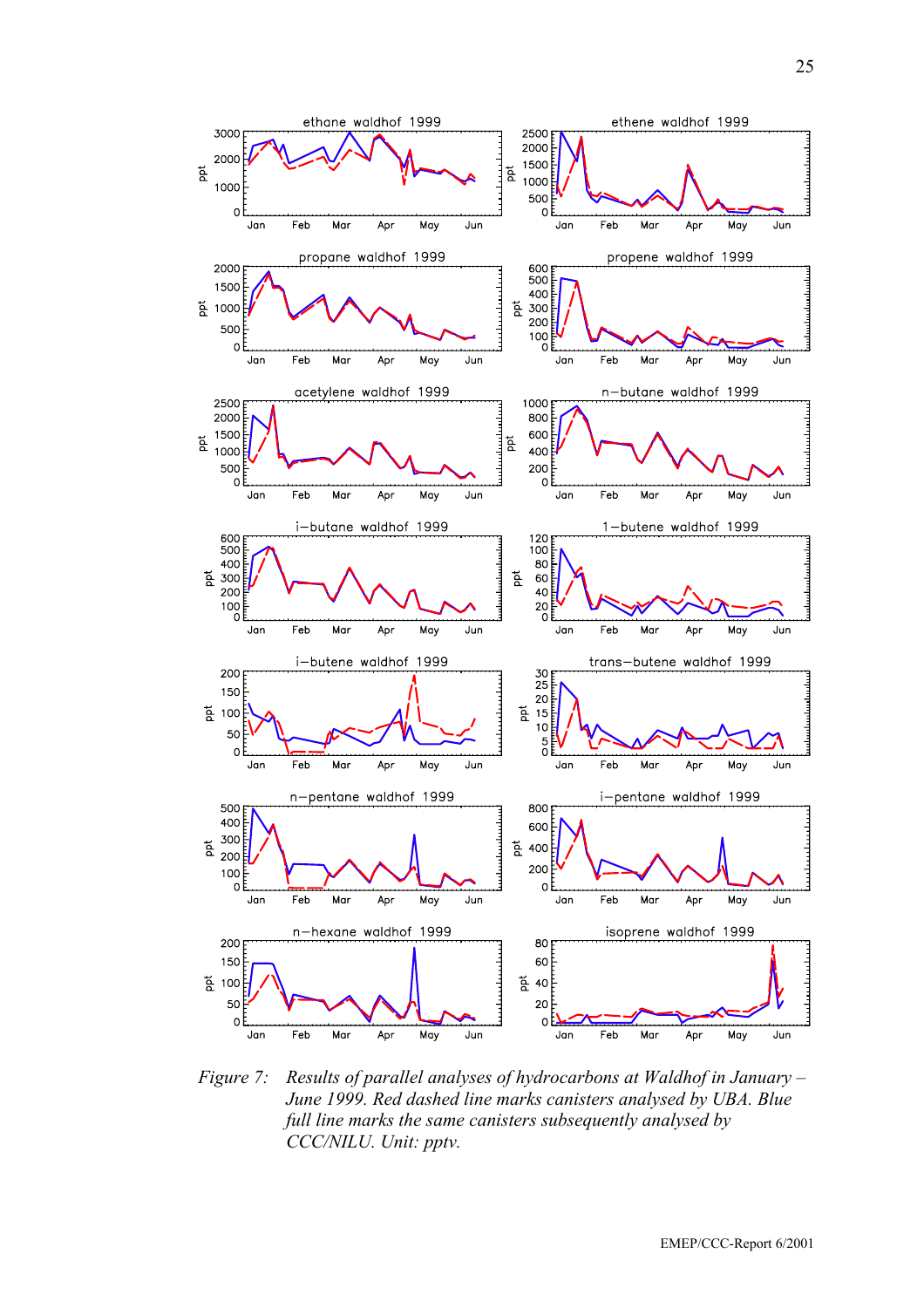

*Figure 2, cont.* 

| Table 8: | Results from parallel analyses of hydrocarbons at Waldhof (DE02) |
|----------|------------------------------------------------------------------|
|          | during Jan-June 1999. Concentrations in ppt.                     |

|                  | median<br><b>NILU</b> | median<br><b>UBA</b> | median<br>difference | M.MAD | CoV   |
|------------------|-----------------------|----------------------|----------------------|-------|-------|
| ethane           | 1934                  | 1765                 | $-26.5$              | 187   | 0.097 |
| ethene           | 356                   | 364                  | 45.0                 | 100   | 0.281 |
| propane          | 793                   | 748                  | $-8.0$               | 46.7  | 0.059 |
| propene          | 68                    | 84                   | 14.0                 | 18.5  | 0.273 |
| acetylene        | 679                   | 645                  | $-27.0$              | 33.4  | 0.049 |
| n-butane         | 348                   | 343                  | $-6.5$               | 15.6  | 0.045 |
| <i>i</i> -butane | 202                   | 200                  | 0.5                  | 8.15  | 0.040 |
| 1-butene         | 16.5                  | 26.5                 | 8.5                  | 5.19  | 0.314 |
| <i>i</i> -butene | 38.0                  | 63.0                 | 20.0                 | 25.2  | 0.663 |
| trans-butene     | 7.0                   | 2.5                  | $-2.0$               | 2.97  | 0.424 |
| n-pentane        | 95                    | 103                  | 2.0                  | 6.67  | 0.071 |
| <i>i-pentane</i> | 163                   | 163                  | 0.5                  | 12.6  | 0.077 |
| n-hexane         | 43.0                  | 40.5                 | $-3.5$               | 11.1  | 0.259 |
| isoprene         | 10.0                  | 11.0                 | 5.0                  | 3.71  | 0.371 |
| benzene          | 205                   | 179                  | $-27.0$              | 28.2  | 0.137 |
| toluene          | 145                   | 144                  | $-16.0$              | 31.9  | 0.220 |
| ethylbenzene     | 27.5                  | 15.5                 | $-11.3$              | 10.7  | 0.391 |
| mxylene          | 64.5                  | 40.5                 | $-17.0$              | 18.2  | 0.282 |
| o-xylene         | 14.5                  | 2.5                  | $-12.0$              | 4.45  | 0.307 |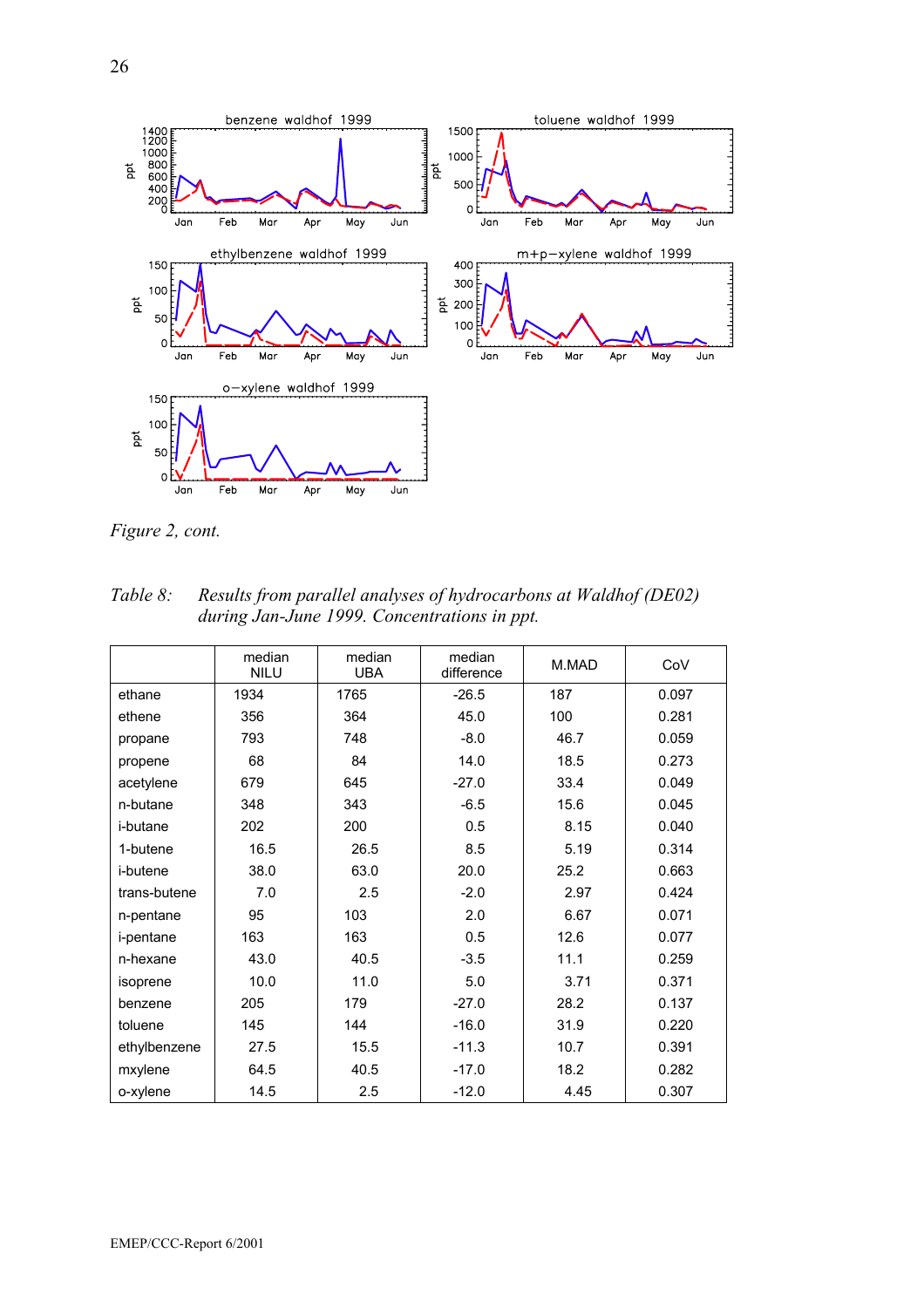#### **6.2 Parallel analysis of carbonyls at Donon (FR08)**

Parallel sampling and analyses of VOC have been carried out at Donon, since the French laboratory at EMD (Ecole Mines des Douai) started VOC sampling in 1997. The parallels of hydrocarbons were ended in 1998, whereas the parallels of carbonyl compounds continued until mid April 1999 when CCC/NILU's sampling was ended. In 1999 the parallel measurements were carried out by using both parallel sampling and parallel analyses. Separate sampling devices and DNPH cartridges were mounted and the samples were taken for the same time periods. The exposed cartridges were then shipped to the responsible laboratories which analysed them independently.

The time series of the carbonyls analysed by NILU and EMD are given in Figure 8 and a statistical evaluation of the parallel data are given i Table 9, similar to the statistical evaluation for hydrocarbons at Waldhof in the previous section. The results from the laboratory at CCC/NILU were regarded the reference in these calculations as well.

One outlier was taken out of the statistical calculations for each of propanal, benzaldehyde and glyoxal although they are shown in Figure 8. The time series clearly shows best agreement between the two laboratories for formaldehyde. For other compounds the differences are larger although a clear correlation is seen for most of the components. For some compounds the comparison is not possible as different detection limits obviously have been applied by the two laboratories. This regards in particular methyl vinyl ketone and methacrolein. All NILU's data for methacrolein were below detection limit and this compound was thus let out of the statistical analyses. However, also for propenal, butanal, benzaldehyde and glyoxal a large number of the samples from the laboratory at CCC/NILU were flagged as below detection limit, whereas data values were provided by the French laboratory for the same days.

The results show higher values when measured by CCC/NILU than by EMD for formaldehyde, acetaldehyde, acetone and butanone. The CoV are smallest for hexanal, formaldehyde and butanone which all are below 15%. For the other compounds the CoV s in the range 15-100%. The precision of the carbonyl measurements (sampling and analyses) by NILU's laboratory on its own has been previously estimated at better than 15% for most compounds based on parallel sampling and analyses at Birkenes (NO01) (Solberg et. al, 1996b and 1998). It is of course not surprising that the differences are larger when using different sampling tubes and different laboratories.

Based on these results it is recommended to carry out a more detailed laboratory intercomparison for carbonyls taking into account all previous results for parallel sampling as well. As for the hydrocarbons, the aim should be to agree on detection limits and the selection of individual components to report to EMEP in the future.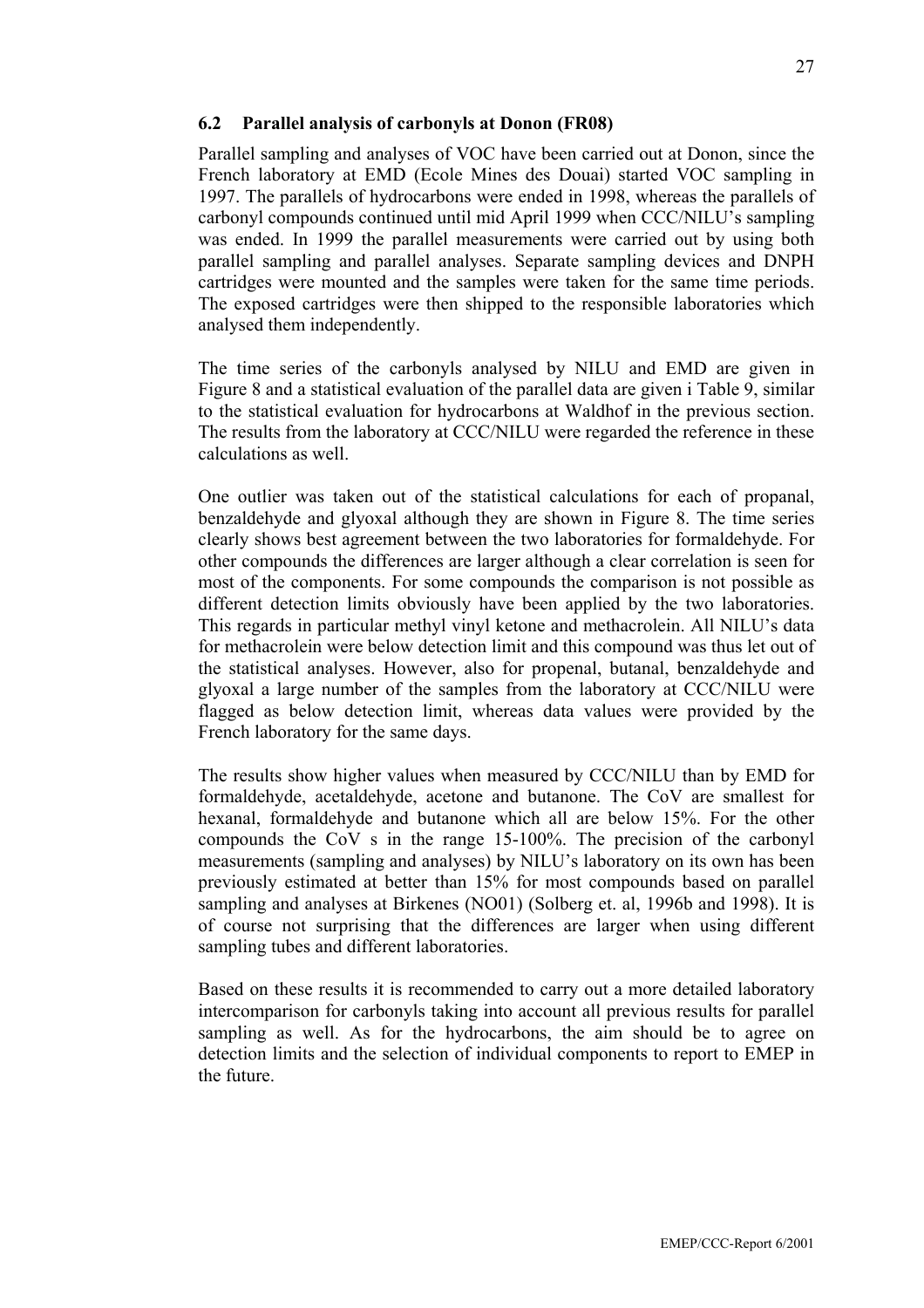

*Figure 8: Results of parallel sampling and analyses of carbonyl compounds at Donon by NILU (blue full line) and EMD (red dashed line) in January–April 1999. Note the logarithmic axis for propanal, benzaldehyde and glyoxal (due to outliers for these compounds).*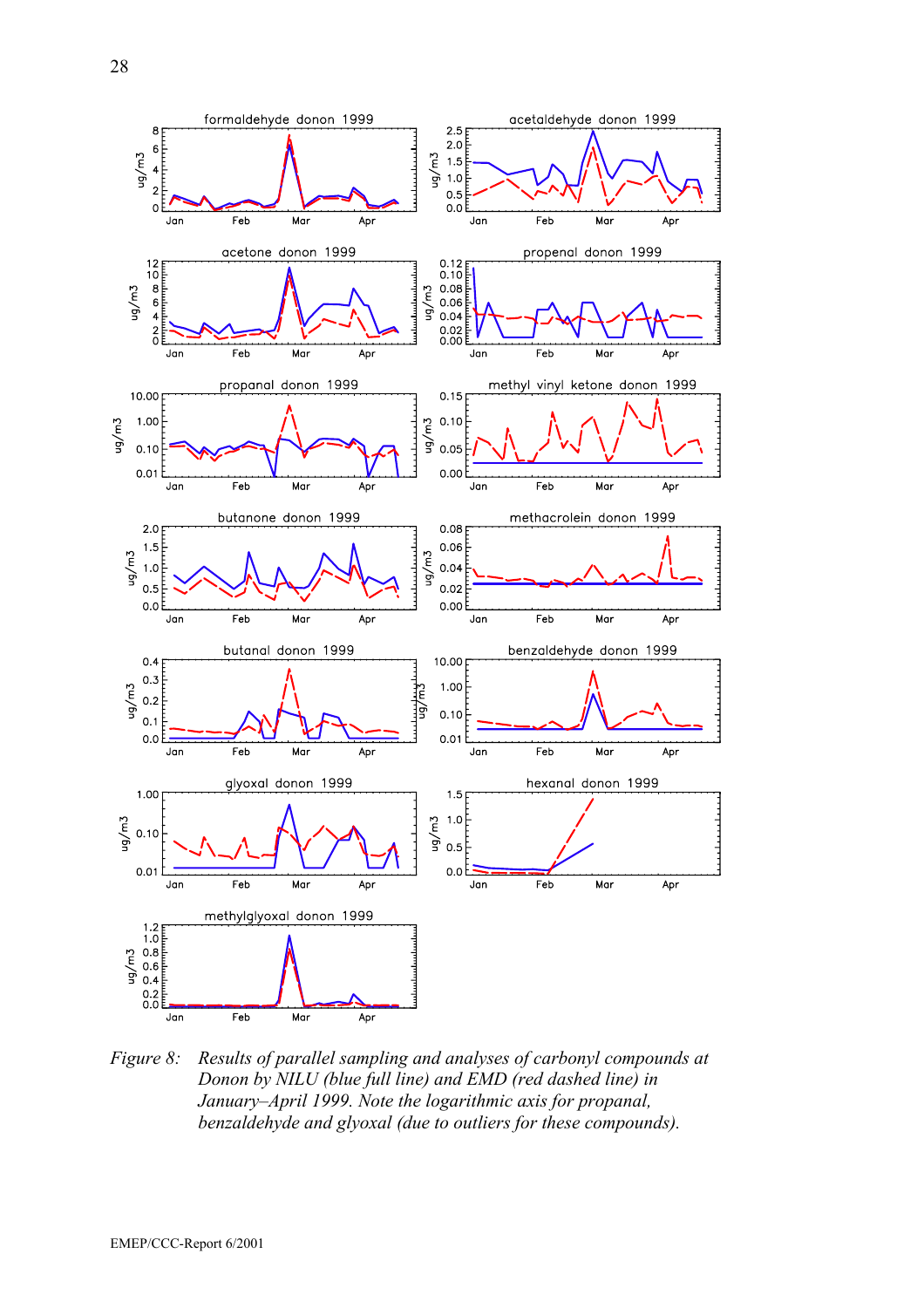|               | median      | median     | median     | M.MAD | CoV   |
|---------------|-------------|------------|------------|-------|-------|
|               | <b>NILU</b> | <b>EMD</b> | difference |       |       |
| formaldehyde  | 0.800       | 0.690      | $-0.177$   | 0.104 | 0.130 |
| acetaldehyde  | 1.120       | 0.692      | $-0.561$   | 0.291 | 0.259 |
| acetone       | 2.625       | 1.529      | $-1.197$   | 1.027 | 0.391 |
| propenal      | 0.010       | 0.037      | 0.025      | 0.010 | 1.038 |
| propanal      | 0.130       | 0.099      | $-0.033$   | 0.025 | 0.194 |
| mvk           | 0.025       | 0.062      | 0.037      | 0.037 | 1.483 |
| butanone      | 0.740       | 0.540      | $-0.262$   | 0.085 | 0.115 |
| butanal       | 0.020       | 0.057      | 0.030      | 0.015 | 0.741 |
| benzaldehyde  | 0.030       | 0.041      | 0.011      | 0.014 | 0.469 |
| glyoxal       | 0.015       | 0.034      | 0.015      | 0.015 | 0.988 |
| hexanal       | 0.110       | 0.040      | $-0.066$   | 0.010 | 0.094 |
| methylglyoxal | 0.020       | 0.039      | 0.017      | 0.007 | 0.371 |

*Table 9: Results from parallel sampling and analyses of carbonyl compounds at Donon (FR08) during Jan-April 1999.* 

#### **6.3 Results from the AMOHA project**

In the EU FP5 project AMOHA (Accurate Measurements of Hydrocarbons in the Atmosphere) a large number of laboratories in Europe participated in parallel sampling and analyses of hydrocarbons in ambient air. Main results from the three different sampling periods (different times of the day) are shown in Figure 9 – Figure 11. The results show that except for a few laboratories the agreement is within ±25% of the median for the lighter alkanes. For some aromats and unsaturated hydrocarbons as well as the C6-C7 alkanes a large spread in the values are seen, indicating measurement difficulties with these compounds. The spread in the results were, however, much less for laboratories using a NPL standard for calibration. This is seen in Figure 12 which shows the results from sampling period 2 only for the sites which use the same NPL standard for calibration. Thus, it may be concluded that a large part of the differences seen among the laboratories reflects the use of different calibration gases. When using the same NPL standard the results from this intercomparison are very satisfactory.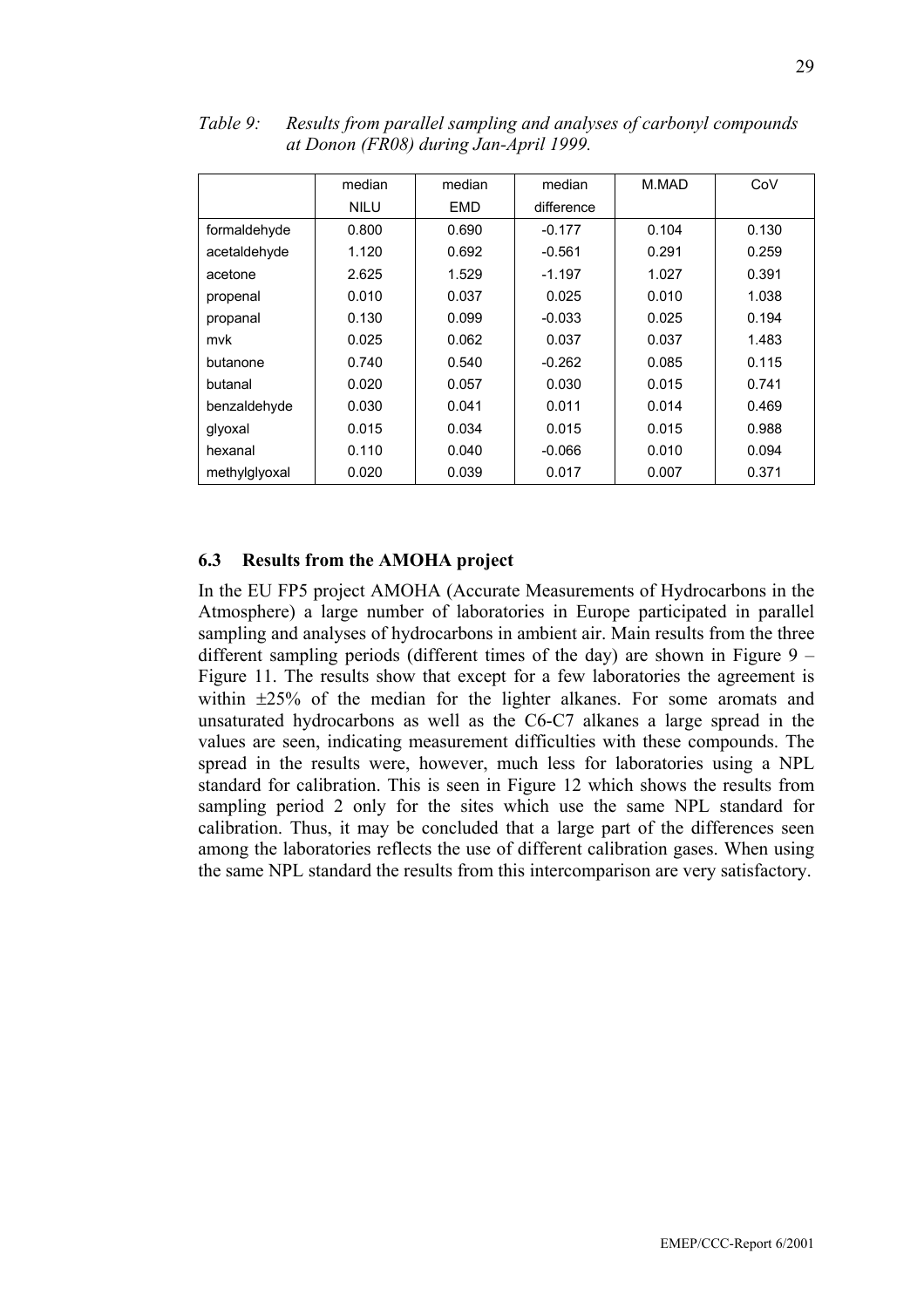

*Figure 9: Results of the hydrocarbon measurement intercomparison (sampling period 1) in the EU FP5 project AMOHA. The symbols mark the average results from individual laboratories for a wide range of individual species given on top of the panel. The blue lines mark the median* ± *25%.* 



*Figure 10: Same as Figure 9 for sampling period 2.*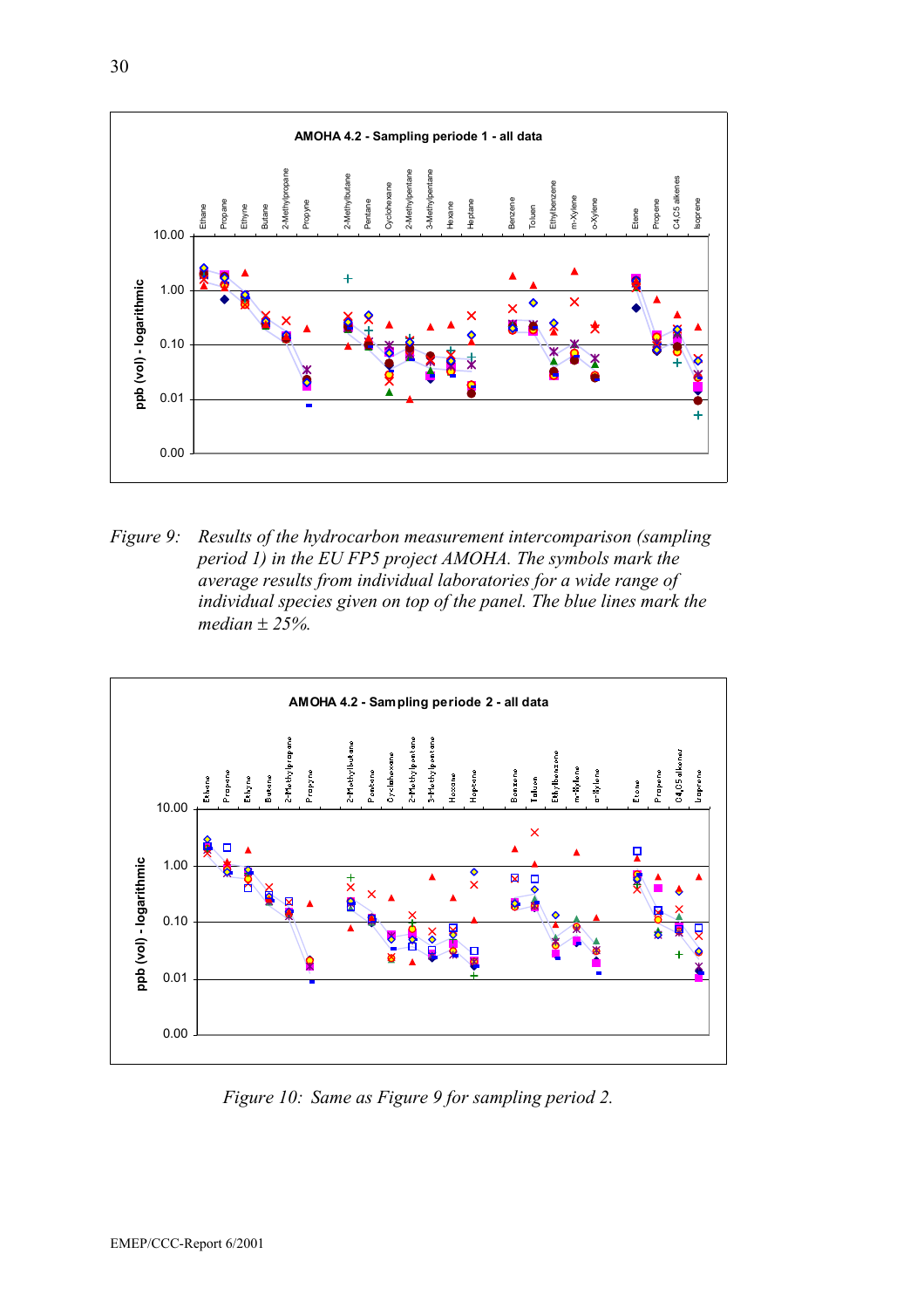

*Figure 11: Same as Figure 9 for sampling period 3.* 



*Figure 12: Same results as in Figure 10, but only for the laboratories which use a standard gas from NPL for calibration.*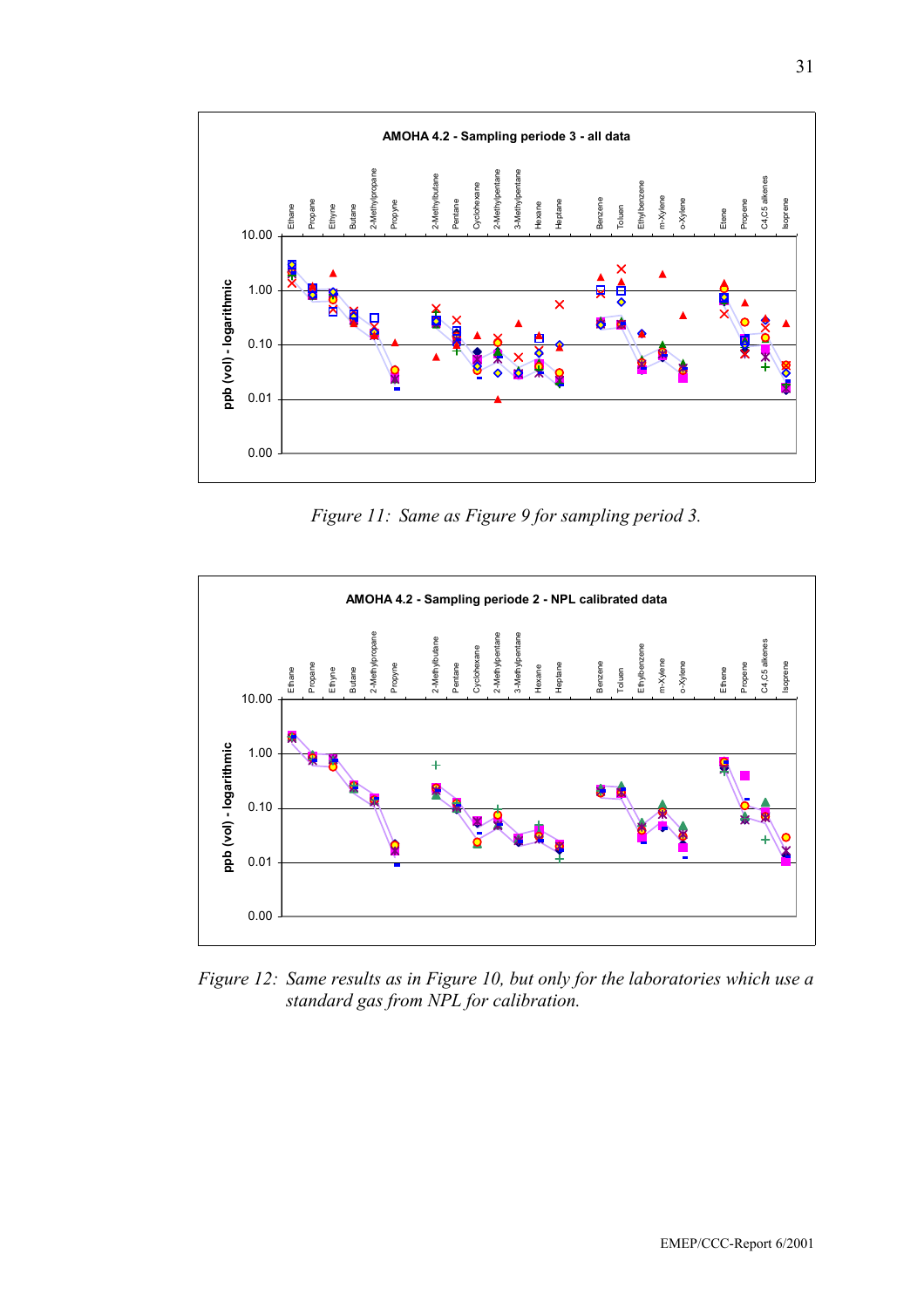### **7. Quality of the 1999 measurements**

#### **7.1 Acid deposition components**

The performance of the laboratories has been evaluated on the basis of the results obtained in the laboratory comparisons 17 and 18 from 1999 and 2000 (Hanssen and Skjelmoen, 2001 and Uggerud et al., 2001), which are the most relevant comparisons for the 1999 measurements. The laboratory comparisons contained the main components in precipitation, and comparison No. 17 also as usual samples for sulphur dioxide (impregnated filter and absorbing solution), nitrogen dioxide and sulphate samples on filter. Air samples were not included in the  $18<sup>th</sup>$ comparison, this occurred due to a mistake only and air samples will be included in future laboratory comparisons. These will also be extended with filter samples of nitrate and ammonium.

The recommended EMEP methods have been given in the Manual (1996), and most participants make use of these. It is, however, a number of other methods in use in EMEP of different reasons, such as a lack of adequate equipment or sufficient funding, extraordinary long data series obtained with other methods which need careful parallel measurements with the new method over a long period before the old method can be replaced, or simply good experience with other methods and therefore a reluctance to change to the recommended ones.

The EMEP laboratory comparisons include samples for the recommended methods only; countries with alternative methods are consequently not tested in these exercises. The performance of the other measurements methods and the comparability with the recommended ones is a crucial point, and field comparisons have been organized for this reason.

Laboratories in the Czech Republic, Switzerland and Germany are using the XRFmethod; samples for X-ray fluorescence are no longer included in the comparisons and these laboratories are consequently not tested for this component in the laboratory comparisons. Croatia, Germany and Yugoslavia use the TCM method for sulphur dioxide, which is not included in the comparisons. The TCM method has been compared with the recommended method (KOH impregnated filters) in field comparisons both in Germany and in Turkey (poster presentation at the Dubrovnik workshop, 1999). Based on the discouraging results obtained for the TCM method at today's concentration levels, Turkey today uses impregnated filter and Germany is in a process changing to the recommended method. Some laboratories use monitors giving continuous sulphur dioxide and nitrogen dioxide. For sulphur dioxide both very good and poor results have been obtained in field comparisons with the recommended method. It seems that the sulphur dioxide monitors are demanding with respect to calibration and maintenance, and the detection limit is higher than for the recommended method. There is a clear need to do more comparisons at different concentrations level, and for the time being the data quality is rated as "Unknown". Nitrogen dioxide monitors are not completely specific for this component; the exception being the type of monitor applied at Jungfraujoch in Switzerland (Cranox).

Netherlands has reported  $SO<sub>2</sub>$  data with very low precision. The detection limit is very high 1.5  $\mu$ g S/m<sup>3</sup> and these data are therefore not satisfactory for EMEP.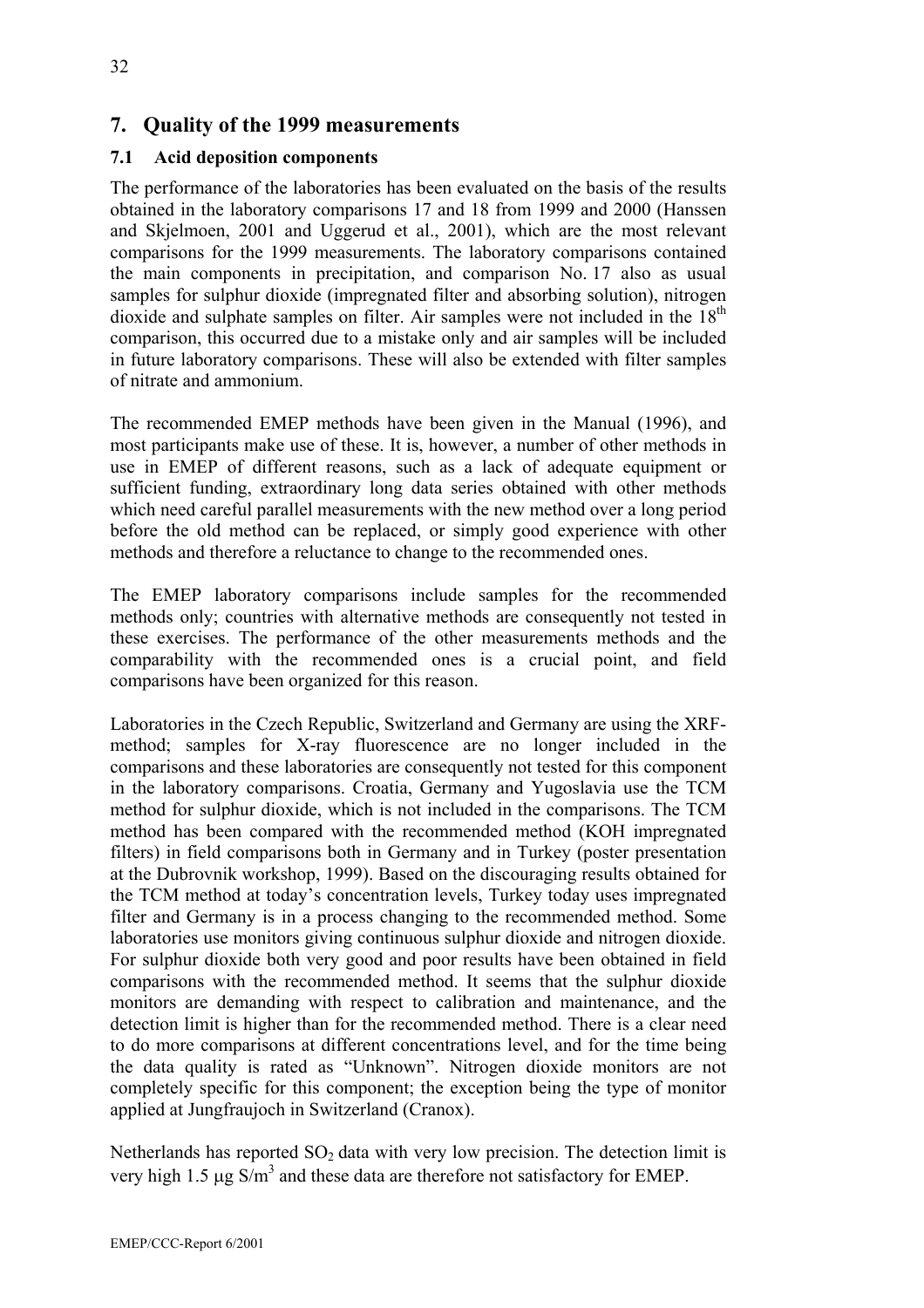Results from field comparisons have been used in addition to the laboratory comparisons to evaluate the 1999 data quality. A summary of the field comparisons carried out during the second half of the nineties is given in last year quality report (Aas et al., 2000). Besides the results from comparisons, plots of ion balance versus pH and the sum of concentration in precipitation (Annex 2) give strong indications about the data quality

The Annex 4 (Table 4.1) contains the results of the evaluation of the data quality with "A" indicating an expected accuracy in annual average better  $\pm 10\%$ ,  $B < \pm 25\%$ ,  $C < \pm 30\%$ , and  $D > \pm 30\%$ . "U" means an unknown quality due to a lack of documented comparisons with reference methods. It should be noted that the use of "U" and "D" is different from earlier reports were both a low quality and an unknown quality were contained in "D".

It should be emphasized that the present Tables do not give an exact assessment of data quality, but contain the best judgement based on tests and results.

An European wide overview of the 1999 data quality for the EMEP precipitation and air measurement networks is given in Figure 13 and Figure 14. The figures show the total number of stations for each component that has been included in the five different categories. In general the EMEP precipitation measurements are satisfactory. Nevertheless, the measurement quality of especially Cl, Mg, Ca and K can be improved at many sites.

Air components on the other hand have various qualities and particularly the quality of  $SO_2$  and  $NO_2$  measurements is variable. The main reasons for these variations are the different methodologies used; a further harmonization is therefore essential. From Figure 14 it is also very clear that many sites measure less than a full measurement program, especially the nitrogen part is incomplete. There are also very few countries using denuders for separating the gaseous and particulate compounds, and that is the reason that most of this data is classified as unknown.

This exercise was also carried out for the 1997 data (Tarrason and Schaug, 1999), and when comparing the results some differences are seen. There are more stations in 1999 (99) against 93 in 1997; the quality of the sulphate, ammonium (sum of ammonium in air) and nitrate (sum of nitrate in air) in both air and precipitation has improved, but the quality of the chloride and potassium measurements has somewhat decreased.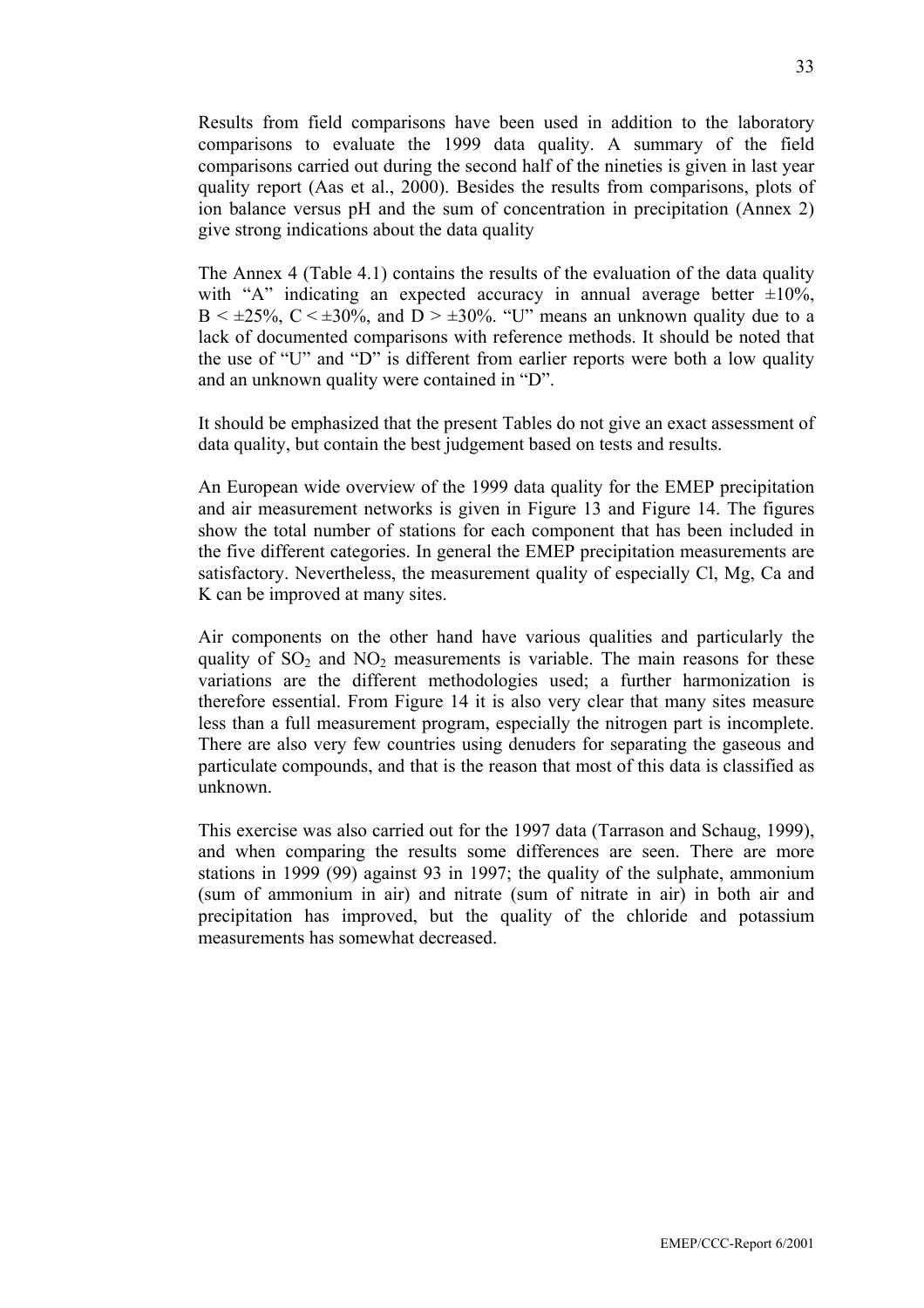

*Figure 13: Classification of the 1999 precipitation data measurements.* 



*Figure 14: Classification of the 1999 air data measurements.* 

#### **7.2 Ozone**

A questionnaire requesting information about the applied procedures for ozone monitoring was distributed within EMEP last year. Summaries of local surroundings and emission sources of  $NO<sub>x</sub>$  were also requested. This information was included in the data quality report last year (Aas et al., 2000) both in a complete version and as a summary table.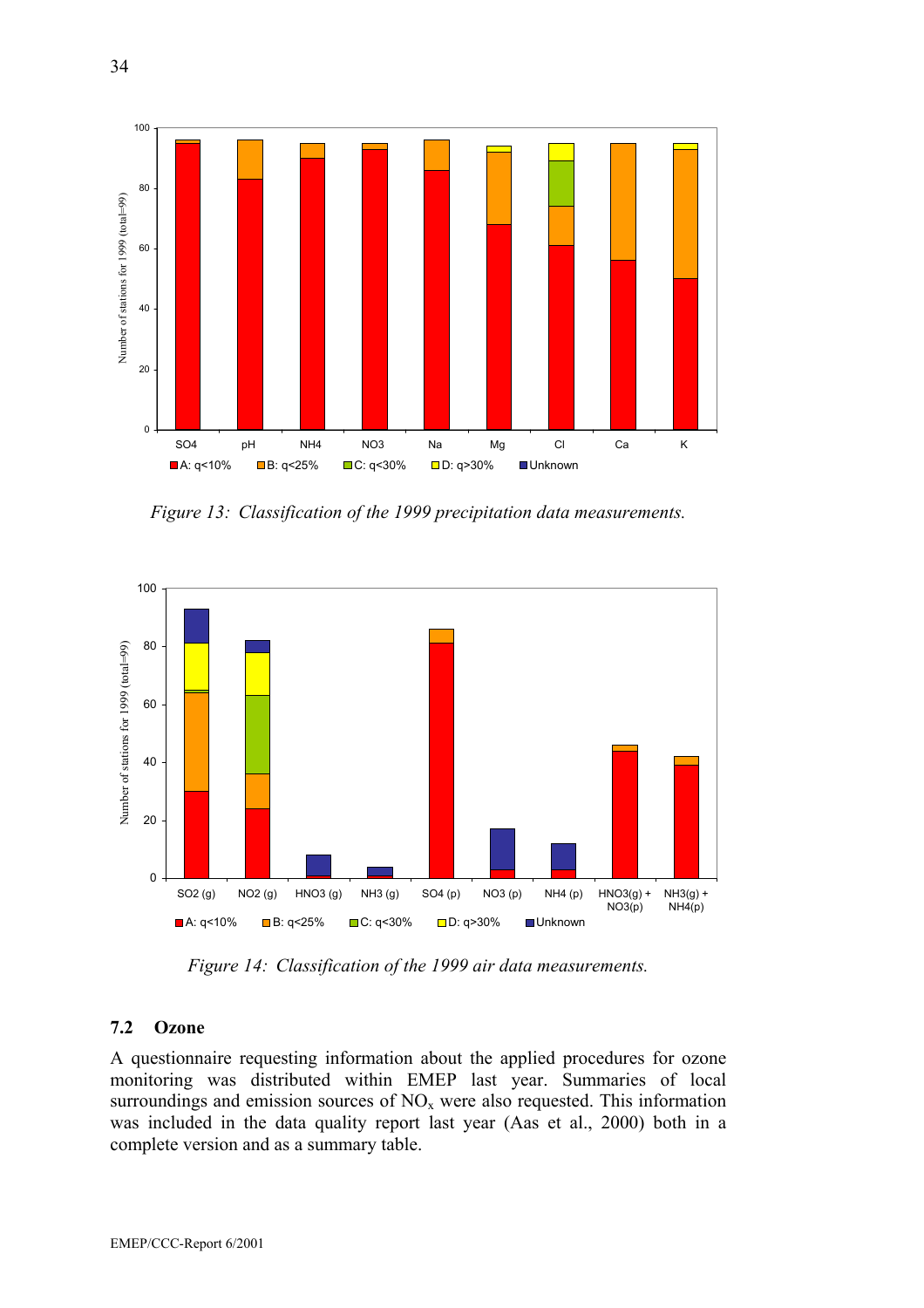This year the same information was reviewed with reference to specified recommendations on ozone measurements given in the EMEP manual (EMEP, 1996) or elsewhere. The aim of this years review was to identify areas for improvement as well as to give a general overview of the quality of the ozonemonitoring network for end users of this data. The information supplied by the laboratories was evaluated against the set of criteria given in Table 10 and the result for the reported stations are given in the Annex 4, Table 4.2. Note that this is entirely based on the information supplied in 2000, no updates or additions were asked for.

Criteria for calibration procedures and standards were based on the recommendations in the EMEP manual (EMEP, 1996). The EMEP manual does, however, not give quantitative requirements to the maintenance procedures, which should be in accordance with the producer's specifications, or better. The requirements to the maintenance procedures in Table 10 are based on CCC's view only; the producer's specifications may be different for different monitors. This should be kept in mind when using the results. Furthermore, the evaluation of local  $NO<sub>x</sub>$  sources is highly uncertain as it depends to a large extent on how this information is supplied from the local laboratories. More information is given in last year's data quality report (Aas et al., 2000). The questionnaire also asked for information on instrumentation and data validation. This turned out to be well taken care of in all countries and is not included.

The results are self-explaining, a few remarks may nevertheless be made; this evaluation identifies violations with the applied criteria in several ways; quality assurance procedures applied less frequent than the recommendations are seen at many stations both for calibration and maintenance procedures. This does not necessary indicate poor data quality, but rather an elevated risk for technical errors and loosing data.

| Maintenance | Inlet filter exchange interval                          | 3 months |
|-------------|---------------------------------------------------------|----------|
|             | Leak test interval                                      | 3 months |
|             | Freq. of checking the pressure transducer               | 1 year   |
|             | Freq. of checking the scrubber performance              | 1 year   |
| Calibration | Freq. of zero and span checks                           | 2 weeks  |
|             | Frequency of calibration against transfer standard      | 3 months |
| Standards   | Is the transfer standard traceable to a NIST SRP?       | Yes      |
|             | Freq. of calibration of transfer standard with NIST SRP | vear     |

*Table 10: The criteria used to evaluate the information supplied by the laboratories in the questionnaire in 2000 regarding ozone monitoring.* 

The results of the questionnaire for QA procedures for ozone as given in Table 10 and are summarized in Figure 15 indicating to what extent the applied procedures follow the recommendations within the EMEP ozone monitoring network. This shows that the recommended procedures for calibration are violated at many (more than 50%) of the sites. This reflects that local laboratories calibrate their monitors less frequent than the recommended 3 months interval. Furthermore,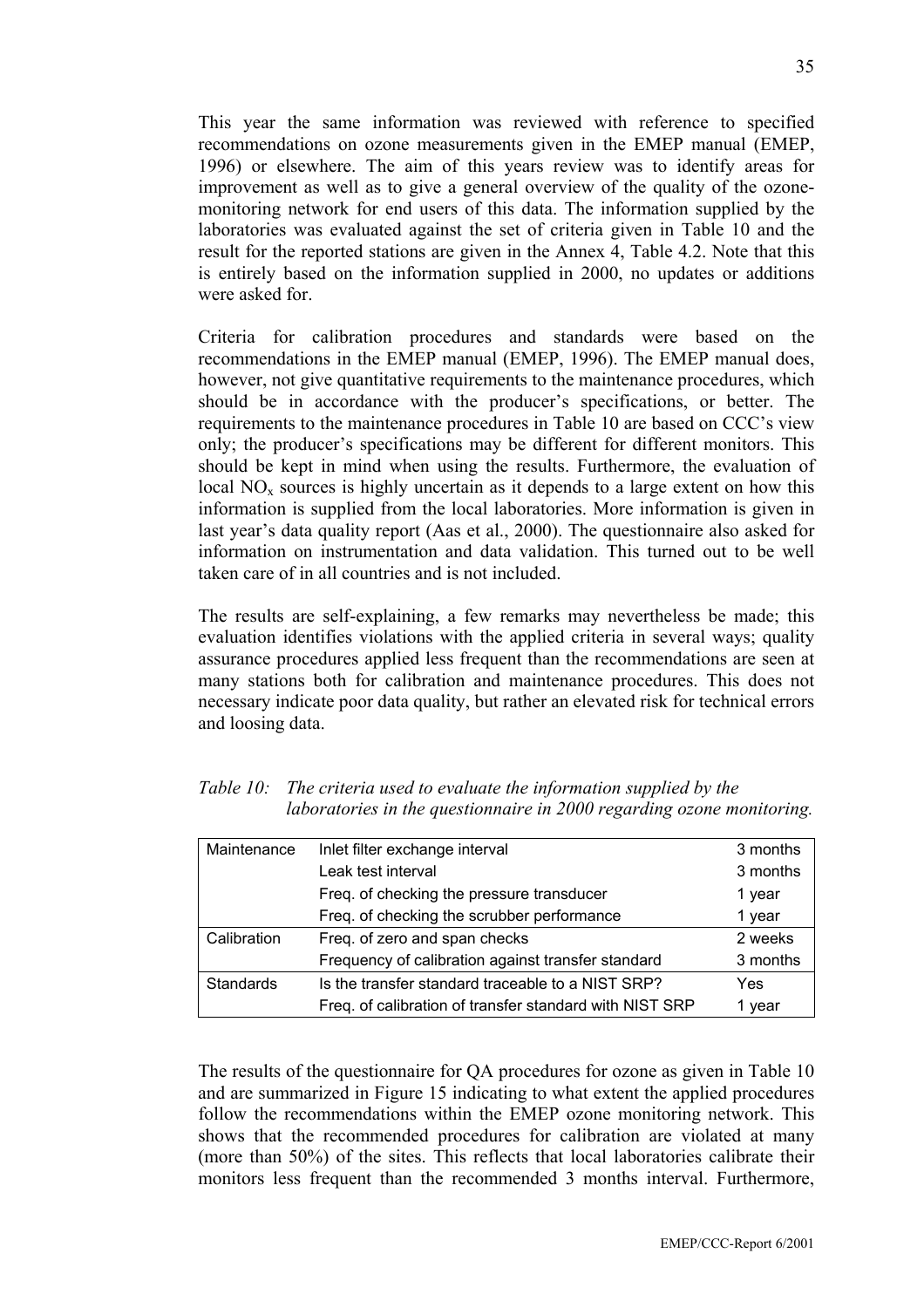problems of local  $NO<sub>x</sub>$  emissions are also a rather common problem. On the other hand, most laboratories use transfer standards which are traceable to a NIST standard. It should be noted that the results summarized in Figure 15 are based on a limited number of the ozone monitoring sites and is therefore not giving the complete picture of the ozone program within EMEP. Data for German sites are lacking and information of the local  $NO<sub>x</sub>$  sources at most UK sites were not supplied either. As mentioned elsewhere, the discrepancy relative to recommended procedures does not necessarily indicate poor data quality, but rather an increased risk of failures in the monitoring.



*Figure 15: Classification of the 1999 ozone data measurements.* 

### **7.3 Heavy metals**

From 1999 heavy metals have been a part of EMEP's measurement programme, and as a part of the quality assurance, analytical intercomparisons will be carried out on annual basis.

The laboratory intercomparisons in 1999 and 2000 are found in separate EMEP reports (Berg and Aas, 2000; Uggerud and Berg, 2001). Both of these are relevant for the data quality for the 1999 data.

The conclusion from the intercalibration in 1999 was that the analytical results were generally satisfactory. The results showed the following order of success: Cr  $> Pb > As > Cu > Cd > Ni > Zn$ . For all samples analysed the deviations from the theoretical values were calculated. The median deviations including all the laboratories were below 27% for all elements and concentration levels, but for the high concentration samples the average deviations were below 10%. It should be emphasised that most laboratories involved measure mainly concentrations similar to the high concentration samples in their monitoring networks, and are therefore less experienced with low concentrations. In the comparison performed in 2000,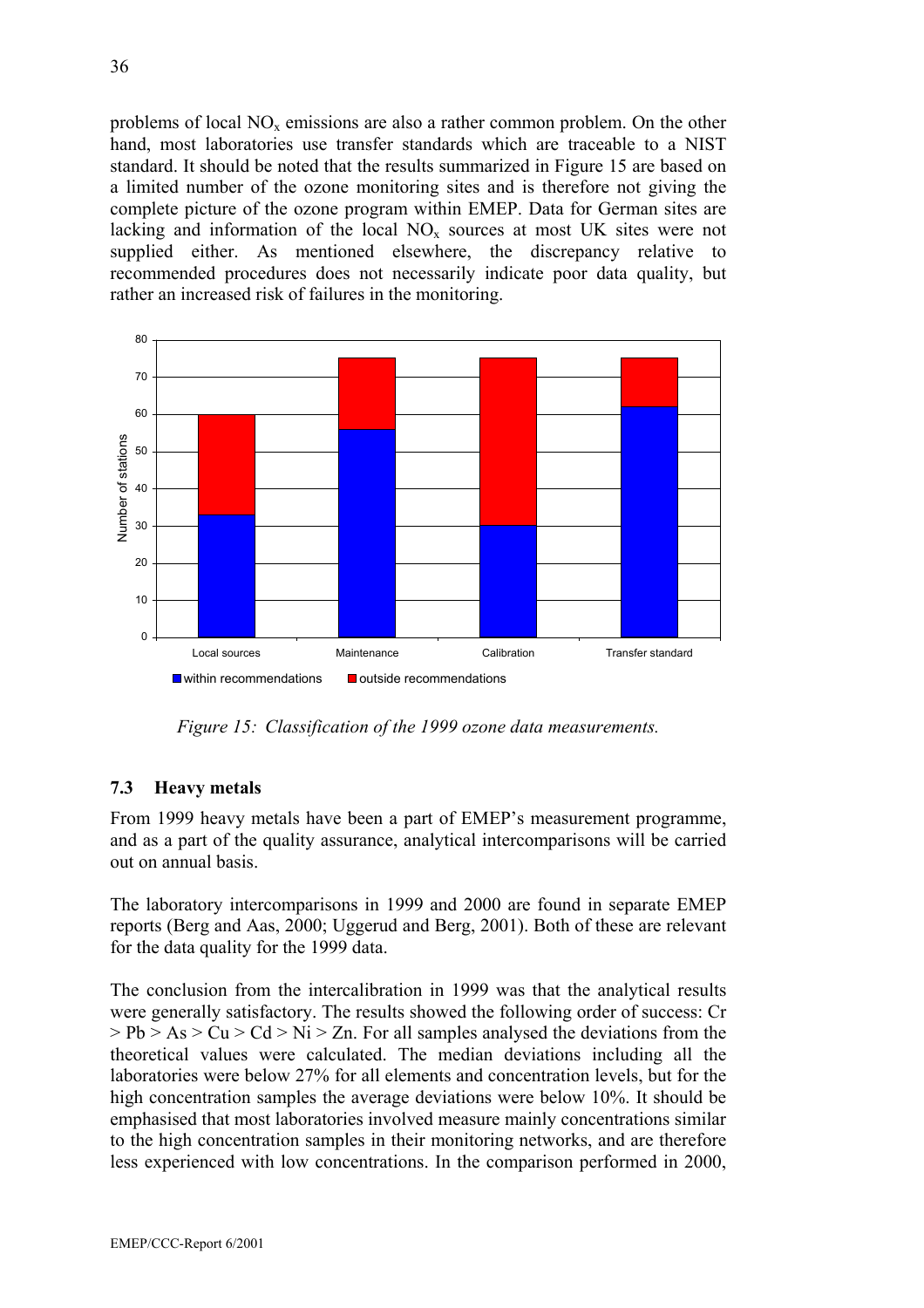the results were similar with Pb and Cr as the best elements and most problems with Cd.

An evaluation of the individual laboratories and methodology used will be done in future reports, similar as for the main components described in chapter 7.1.

#### **7.4 VOC**

As indicated by Table 11, data for 11 measurement sites for VOC have been reported to CCC and 4 of these included ketones/aldehydes. These were also sampled at the Zeppelin Mountain (NO42) station in 1999, but the data were not available for publication. VOC measurements were started at Peyrusse Vieille (FR13) in France in July 1999.

*Table 11: Status of the VOC monitoring programme in 1999. The columns give the station names, site code, and the sampling frequencies for hydrocarbons (HC) and carbonyl compounds (Carb). The laboratory responsible for the chemical analyses is also given. Additional laboratories taking part in parallel measurements are indicated in parenthesis.* 

| Station             | Code         | HC <sup>1</sup> | Lab <sup>2</sup> | $\text{Carb}^{1}$ | Lab <sup>2</sup>     | Comments                                                                                                    |
|---------------------|--------------|-----------------|------------------|-------------------|----------------------|-------------------------------------------------------------------------------------------------------------|
| Zeppelin            | NO042        | Reg.            | <b>NILU</b>      |                   |                      | Only the first half year                                                                                    |
| Pallas              | FI096        | Reg.            | FMI              | n.m.              |                      |                                                                                                             |
| Utö                 | FI009        | Reg.            | <b>FMI</b>       | n.m.              | $\overline{a}$       | (Carbonyl sampling started in April)<br>2000)                                                               |
| <b>Birkenes</b>     | <b>NO001</b> | Reg.            | <b>NILU</b>      | Reg.              | <b>NILU</b>          |                                                                                                             |
| Waldhof             | <b>DE002</b> | Reg.            | UBA.<br>(NILU)   | Reg.              | <b>NILU</b><br>(UBA) | Parallel analyses of hydrocarbons<br>first half year. Parallel analyses of<br>carbonyls during all of 1999. |
| Schmücke            | <b>DE008</b> | Reg.            | <b>UBA</b>       | n.m.              |                      |                                                                                                             |
| Košetice            | CS003        | Reg.            | <b>CHMI</b>      | Reg.              | <b>NILU</b>          |                                                                                                             |
| Starina             | <b>SK006</b> | Reg.            | <b>SHMI</b>      | n.m.              |                      |                                                                                                             |
| Donon               | <b>FR008</b> | Reg.            | <b>EMD</b>       | Reg.              | <b>EMD</b><br>(NILU) | Parallel analysis of carbonyls<br>January-April                                                             |
| Peyrusse<br>Vieille | FR013        | Reg.            | <b>EMD</b>       | n.m.              |                      | Sampling of HC started in July.<br>Sampling of carbonyls started in<br>2000.                                |
| Tänikon             | CH003        | Con.            | <b>EMPA</b>      | n.m.              |                      |                                                                                                             |

1) Reg. = regularly, Con. = continuous, n.m. = not measured.

2) NILU = Norwegian Institute for Air Research

FMI = Finnish Meteorological Institute

UBA = Umweltbundesamt

CHMI = Czech Hydrometeorological Institute

SHMI = Slovak Hydrometeorological Institute

EMD = Ecole des Mines de Douai (France)

EMPA = Swiss Federal Lab. for Materials Testing and Research

Extensive parallel sampling is carried out when the responsibility for chemical analyses are transferred to local laboratories. Long-term parallel sampling and/or analyses have been carried out at Starina (SK06), Košetice (CZ03), Waldhof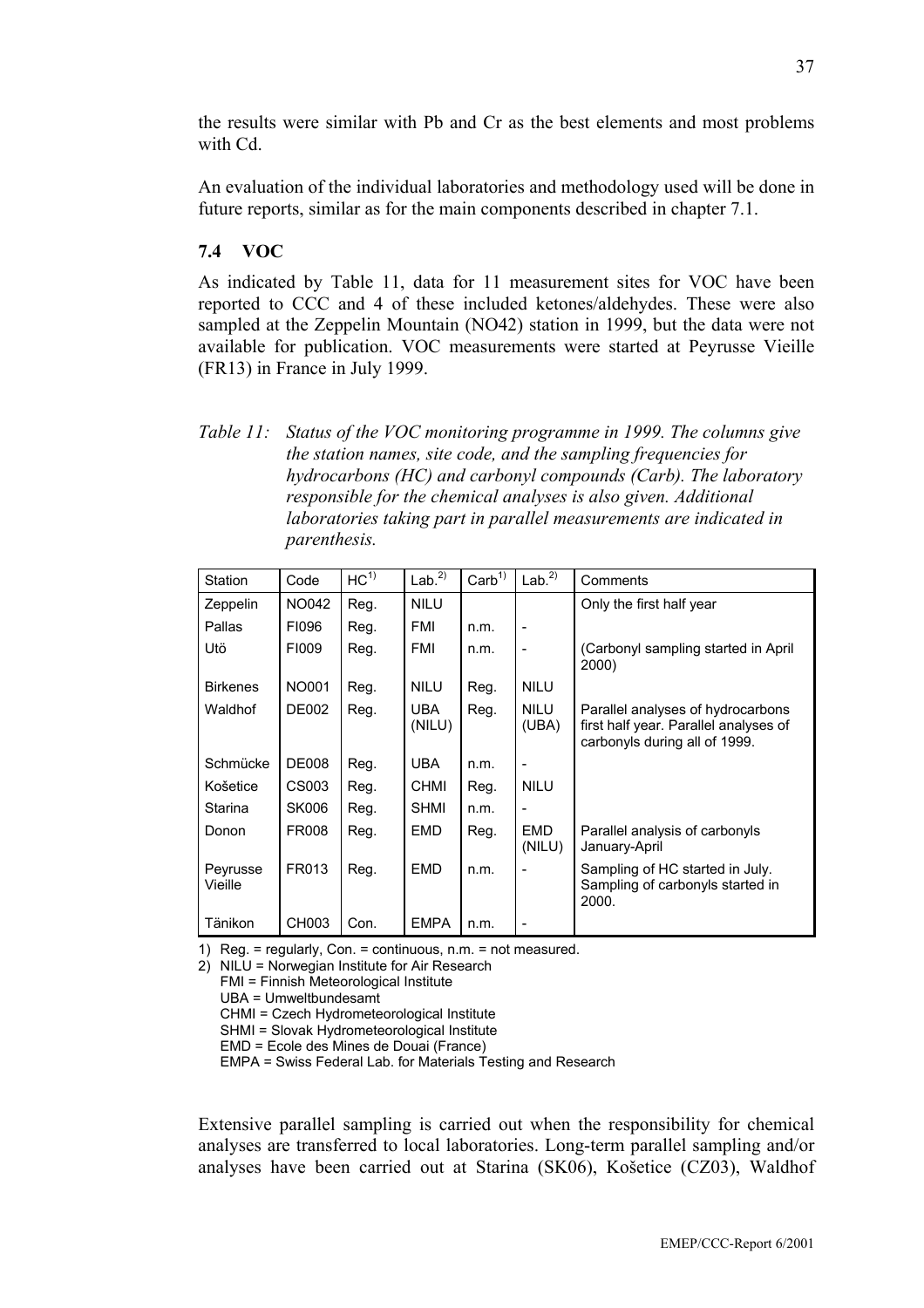(DE02) and Donon (FR08) when the national laboratories took over the responsibility of the measurements. Thus, in 1999 there were no parallel measurements at Košetice or Starina, while at Donon and Waldhof the parallel analyses were carried out during the first part of the year only.

As in previous years, EMPA kindly shared their results from the continuous hydrocarbon monitoring at Tänikon with EMEP. A detailed comparison between the continuous monitoring and grab sampling at Tänikon was given by Solberg et al. (1996 and 1997).

Table 12 gives the sampling frequencies and the data coverage. The term 'raw data' refers to the total number of samples reported to the CCC, and the fraction of rejected data is relative to this number. Note that 'rejected data' in this context refers to samples which are classified as outliers and rejected by inspection of the CCC. Outliers may arise due to either local pollution episodes close to the monitoring site, contamination of the samples or errors in the chemical analyses. Normally the responsible laboratory removes samples which are wrong due to technical problems, thus there is always a screening (and rejection of samples) prior to the outlier detection carried out by the CCC.

*Table 12: The number of samples of hydrocarbons (HC) and carbonyls (Carb) in 1999 available to NILU/CCC, relative to a recommendation of two samples/week (raw data coverage), as well as the fraction of data rejected by CCC due to local contamination or analytical error. The percentage of concurrent sampling of hydrocarbons and carbonyls (i.e. on the same days) is also given.* 

| Station <sup>a)</sup>             |     | Raw data<br>coverage     | Data rejected due<br>to local<br>contamination or<br>analytical error |         | Net data coverage |         | Concurrence<br>(HC and Carb) |
|-----------------------------------|-----|--------------------------|-----------------------------------------------------------------------|---------|-------------------|---------|------------------------------|
|                                   |     | (% )                     |                                                                       | $(\% )$ |                   | $(\% )$ | (%)                          |
|                                   | НC  | Carb                     | НC                                                                    | Carb    | НC                | Carb    |                              |
| Zeppelin <sup>a)</sup>            | 54  | $\Omega$                 | $\overline{2}$                                                        |         | 52                |         |                              |
| Pallas                            | 92  |                          | 0                                                                     |         | 92                |         |                              |
| Utö                               | 98  |                          | 1                                                                     |         | 97                |         |                              |
| <b>Birkenes</b>                   | 132 | 80                       | $\overline{2}$                                                        | 3       | 130               | 77      | 89                           |
| Waldhof                           | 84  | 106                      | 0                                                                     | 0       | 84                | 106     | 82                           |
| Schmücke                          | 98  |                          | 1                                                                     |         | 97                |         |                              |
| Košetice                          | 97  | 97                       |                                                                       | 1       | 96                | 96      | 96                           |
| Starina <sup>b)</sup>             | 92  | $\overline{\phantom{0}}$ | (100)                                                                 |         | (0)               |         |                              |
| Peyrusse<br>Vieille <sup>c)</sup> | 37  | 0                        | 1                                                                     | 0       | 36                | 0       |                              |
| Donon                             | 100 | 96                       | 0                                                                     | 0       | 100               | 96      | 100                          |
| Tänikon <sup>d)</sup>             | con |                          | 0                                                                     |         | con               |         |                              |

a) Only measurements during the first half year on Zeppelin

b) Preliminary data for Starina. Needs further evaluation

c) VOC measurements at Peyrusse Vieille started in July

d) Continuous monitoring at Tänikon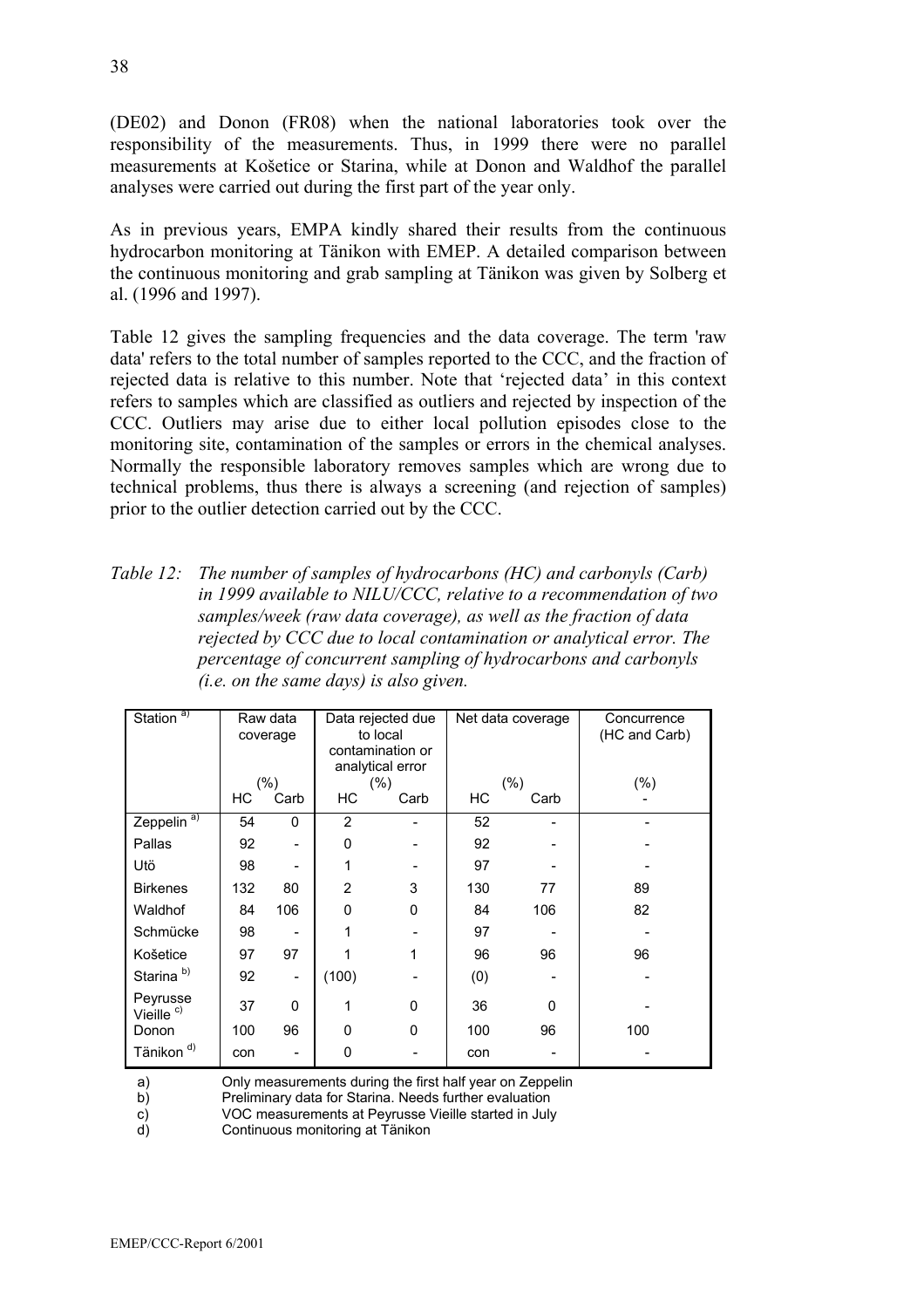The net data coverage of Table 12 is the total number of samples reported from the responsible laboratories to the CCC subtracted the number of samples rejected by CCC. 'Concurrence', given in the last column of Table 12, denotes the fraction of hydrocarbon and carbonyl samples, which were collected at the same days relative to the maximum possible number (based on the raw data). According to EMEP's recommendations, the samples should be taken twice a week, and the hydrocarbons and carbonyls should be sampled on the same days. The data in Table 12 are given relative to this recommendation, i.e. 104 samples/year. In practice, however, the sampling frequency will vary at the sites due to the removal of outliers occurring as a result of e.g. local pollution episodes or technical problems.

The table shows that in general the VOC measurements are satisfactory both with regard to sampling frequency, outliers and the concurrent sampling of hydrocarbons and carbonyls. Compared to previous years there has been a general improvement in these parameters. A 90% data completeness of daily values is given as data quality objective according to the EMEP manual (EMEP, 1996) and that is fulfilled at most VOC sites. The sampling at Zeppelin Mountain is however, less frequent than recommended as it was carried out only the first half year. The hydrocarbon data reported for Starina was considered preliminary and awaits a further evaluation of sampling and analytical procedures.

The number of VOC monitoring sites is small. For hydrocarbons the number of sites is at the low end of the original recommendations of 10-15 set up in Lindau 1989 (EMEP, 1990). Carbonyls were only measured at four sites in 1999 which is much less than the recommendations. An effort to increase the number of carbonyl monitoring is therefore particularly needed. Carbonyl sampling has been started at Utö in 2000 with assistance from CCC as the responsible laboratory and a similar procedure could be applied at other sites.

For the EMEP VOC measurements in general, the quality control of the VOC measurements includes QA procedures at all stages from sampling to chemical analyses and integration. The QA procedures are described in the EMEP manual (EMEP, 1996) and are the laboratories' responsibility to follow up. In addition, data received from the individual laboratories are inspected before classified as valid or invalid by the EMEP/CCC. The routines for this is by visual inspection of plots and by several outlier tests as described in more detail in previous VOC reports (Solberg et al., 1997). First of all, seasonal or monthly average levels are compared with data from previous years and used to identify serious shifts in the general concentration levels. Then, provided that sufficient data exists, each concentration value for the year reported is checked against the centred running mean and standard deviation using the data for several previous years, and assuming a log-normal distribution. If the new value is found to be more than  $4\sigma$ from the running mean of the previous years' data, it is flagged as an outlier. Whether the data value then is rejected or kept varies from sample to sample. Samples are rejected if contamination or other problems are likely. Rejection of sample values are done in agreement with the laboratory providing the data. Additionally, the data for several years together are also checked by a Rosner's test (Gilbert, 1987), suitable for detecting multiple outliers. Cross-correlation plots are also used to detect outliers in individual components as previous experience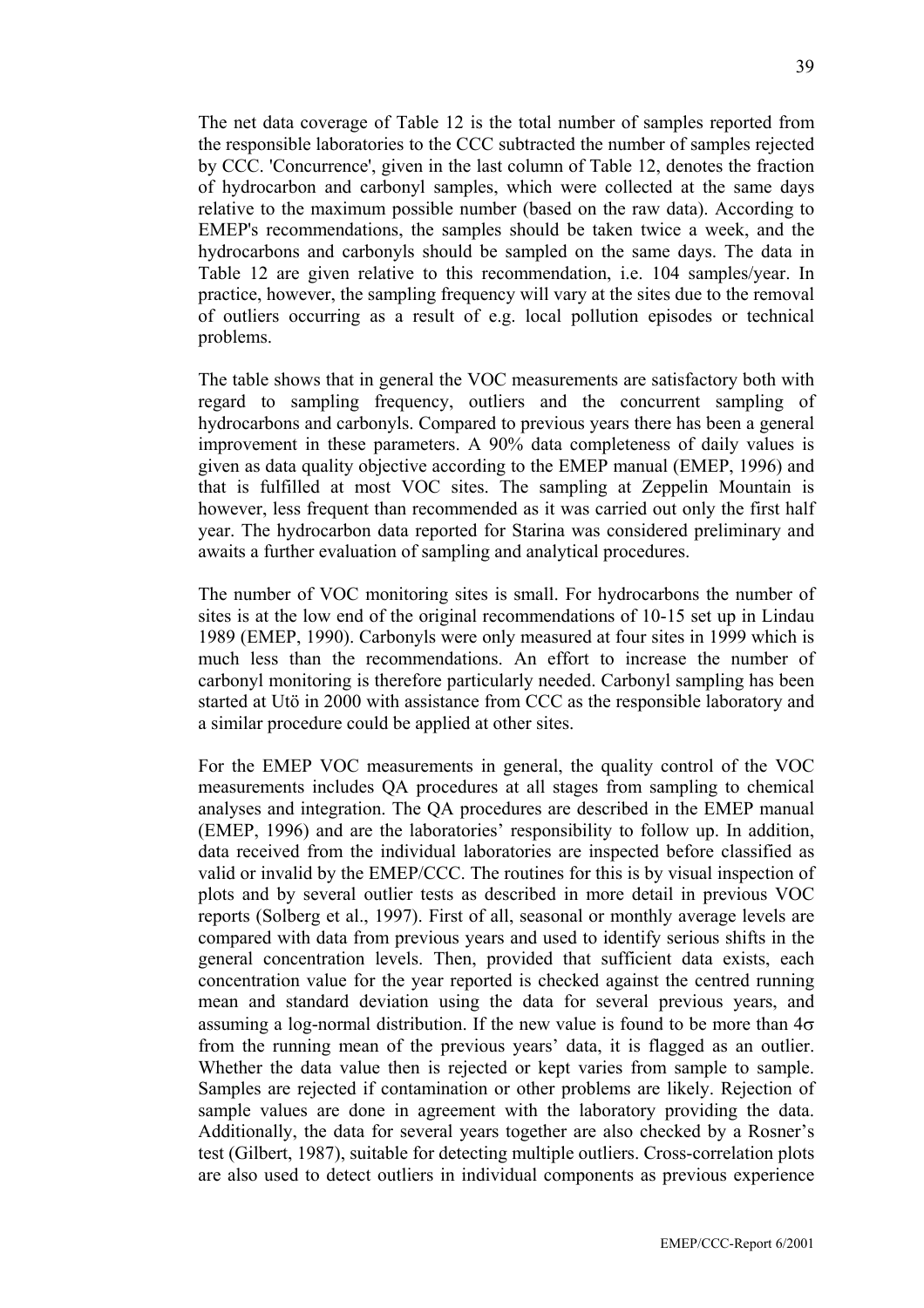indicates well-marked correlations between pairs of hydrocarbons. The number of data rejected (classified as invalid) by these methods is indicated by Table 12.

### **8. References**

- Berg, T., Hjellbrekke, A.-G., and Larsen, R. (2001) Heavy metals and POPs in the EMEP region 1999. Kjeller, Norwegian Institute for Air Research (EMEP/CCC-Report 9/2001)
- Berg, T. and Aas, W. (2000) Analytical intercomparison of heavy metals in precipitation, 1999. Kjeller, Norwegian Institute for Air Research (EMEP/CCC-Report 8/2000).
- Coleman, T.L., Galvin, P.J. and Mohnen, V.A. (1999) Report of the 21<sup>st</sup> Intercomparison of WMO/GAW Precipitation Chemistry Laboratories. University at Albany, Atmospheric Sciences Research Center (WDCPC No. 4).
- Dechaux, J.C., Cazier, F., Volckaert, F. and Nollet, V. (1991) Response of chemiluminescence  $NO<sub>x</sub>$  analysers to various atmospheric nitrogen compounds  $-$  implication for the validity of world-wide measurements of NO<sub>2</sub>. In: *EMEP Workshop on Quality and Comparability of Atmospheric Measurement Data. Weilrod-Neuweilnau, Federal Republic of Germany, April 1991.* Lillestrøm, Norwegian Institute for Air Research (EMEP/CCC-Report 5/91).
- EMEP (1977) Manual for sampling and chemical analysis. Lillestrøm, Norwegian Institute for Air Research (EMEP/CHEM-3/77).
- EMEP (1996) Manual for sampling and chemical analysis. Kjeller, Norwegian Institute for Air Research (EMEP/CCC-Report 1/95).
- EMEP/CCC (1990) EMEP workshop on measurement of hydrocarbons/VOC. Lindau, Federal Republic of Germany. Lillestrøm, Norwegian Institute for Air Research (EMEP/CCC-Report 3/90).
- Fähnrich, B., Hanssen, J.E. and Nodop, K. (1993) Comparison of measuring methods for nitrogen dioxide in ambient air. Kleiner Feldberg, Federal Republic of Germany, April and May 1991. Lillestrøm, Norwegian Institute for Air Research (EMEP/CCC-Report 3/93).
- Ferm, M. and Sjödin, Å. (1993) Proposal of an impregnated filter technique for monitoring of NO<sub>2</sub> at EMEP stations. In: *EMEP Workshop on Measurements of Nitrogen-containing Compounds. Les Diablerets, Switzerland, July 1992*. Lillestrøm, Norwegian Institute for Air Research (EMEP/CCC-Report 1/93).
- Gilbert, R.O. (1987) Statistical methods for environmental monitoring. New York, Van Nostrand Reinhold Company.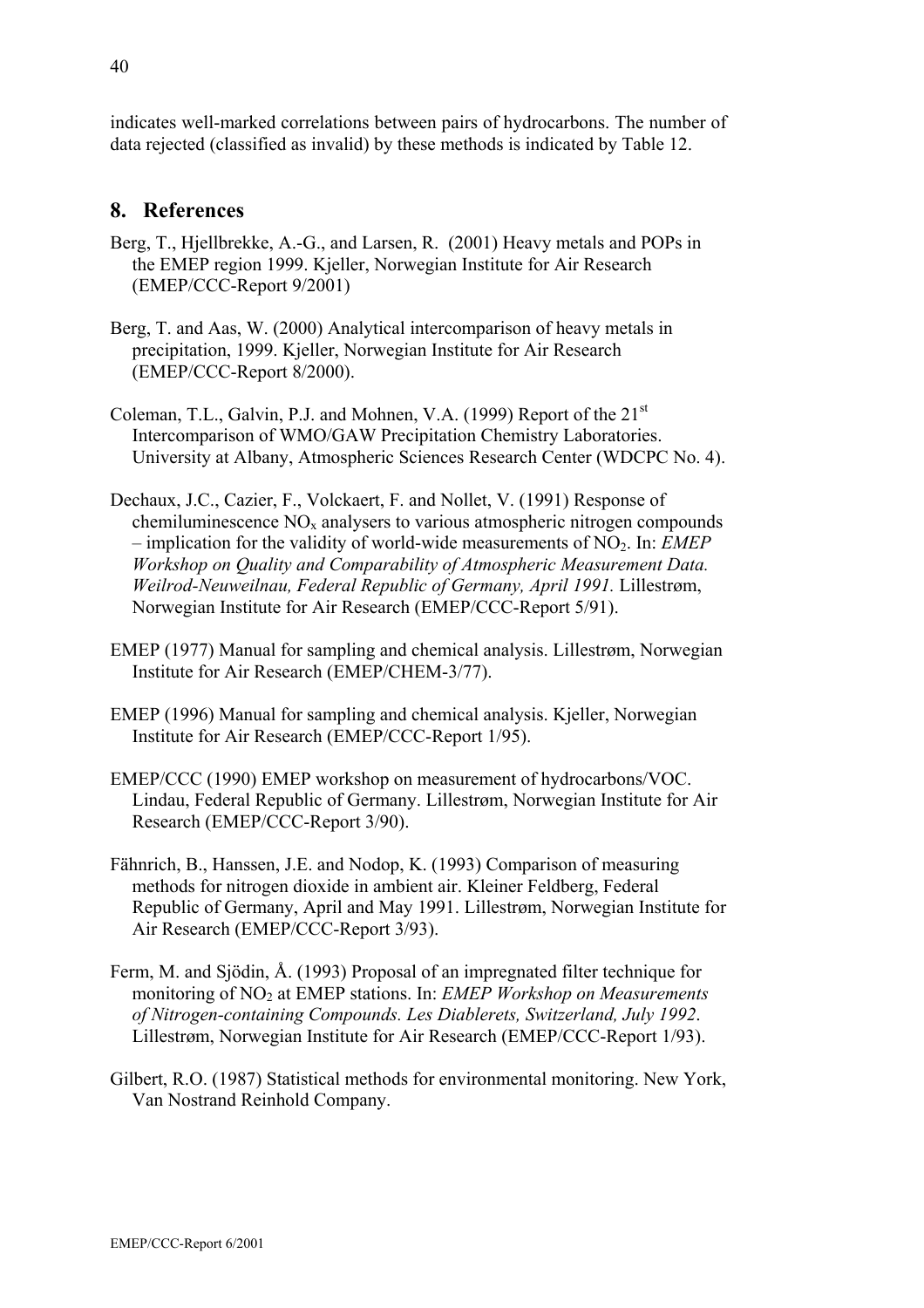- Hanssen, J.E. and Skjelmoen, J.E. (1995) The fourteenth intercomparison of analytical methods within EMEP. Kjeller, Norwegian Institute for Air Research (EMEP/CCC-Report 3/95).
- Hanssen, J.E. and Skjelmoen, J.E. (1996) The fifteenth intercomparison of analytical methods within EMEP. Kjeller, Norwegian Institute for Air Research (EMEP/CCC-Report 2/96).
- Hanssen, J.E. and Skjelmoen, J.E. (1997) The sixteenth intercomparison of analytical methods within EMEP. Kjeller, Norwegian Institute for Air Research (EMEP/CCC-Report 2/97).
- Hanssen, J.E. and Skjelmoen, J.E. (2001) The seventeenth intercomparison of analytical methods within EMEP. Kjeller, Norwegian Institute for Air Research (EMEP/CCC-Report 10/2001).
- Schaug, J., Semb, A. and Hjellbrekke, A.-G. (1998) Data quality 1996, quality assurance, and field comparisons. Kjeller, Norwegian Institute for Air Research (EMEP/CCC-Report 6/98).
- Schaug, J., Semb, A., Hjellbrekke, A.-G., Hanssen, J.E. and Pedersen, A. (1997) Data quality and quality assurance report. Kjeller, Norwegian Institute for Air Research (EMEP/CCC-Report 8/97).
- Semb, A., Andreasson, K., Hanssen, J.E., Lövblad, G. and Tykesson, A. (1991) Vavihill. Field intercomparison of samplers for sulphur dioxide and sulphate in air. Lillestrøm, Norwegian Institute for Air Research (EMEP/CCC-Report 4/91).
- Sirois, A. and Vet, R.J. (1994) Estimation of the precision of precipitation chemistry measurements in the Canadian air and precipitation monitoring network (CAPMoN). In: *EMEP Workshop on the Accuracy of Measurements*. *Passau*, *1993*, ed. by T. Berg and J. Schaug. Kjeller, Norwegian Institute for Air Research (EMEP/CCC-Report 2/94). pp. 67-85.
- Sirois, A. and Vet, R.J. (1994) The comparability of precipitation chemistry measurements between the Canadian air and precipitation monitoring network (CAPMoN) and three other North American networks. In: *EMEP Workshop on the Accuracy of Measurements*. *Passau*, *1993*, ed. by T. Berg and J. Schaug. Kjeller, Norwegian Institute for Air Research (EMEP/CCC-Report 2/94). pp. 88-114.
- Solberg, S., Coddeville, P., Dye, C., Honzák, J. and Schmidbauer, N. (1998) VOC measurements 1997. Kjeller, Norwegian Institute for Air Research (EMEP/CCC-Report 4/98).
- Solberg, S., Dye, C., Reimann, S. and Schmidbauer, N. (1997) VOC measurements 1996. Kjeller, Norwegian Institute for Air Research (EMEP/CCC-Report 7/97).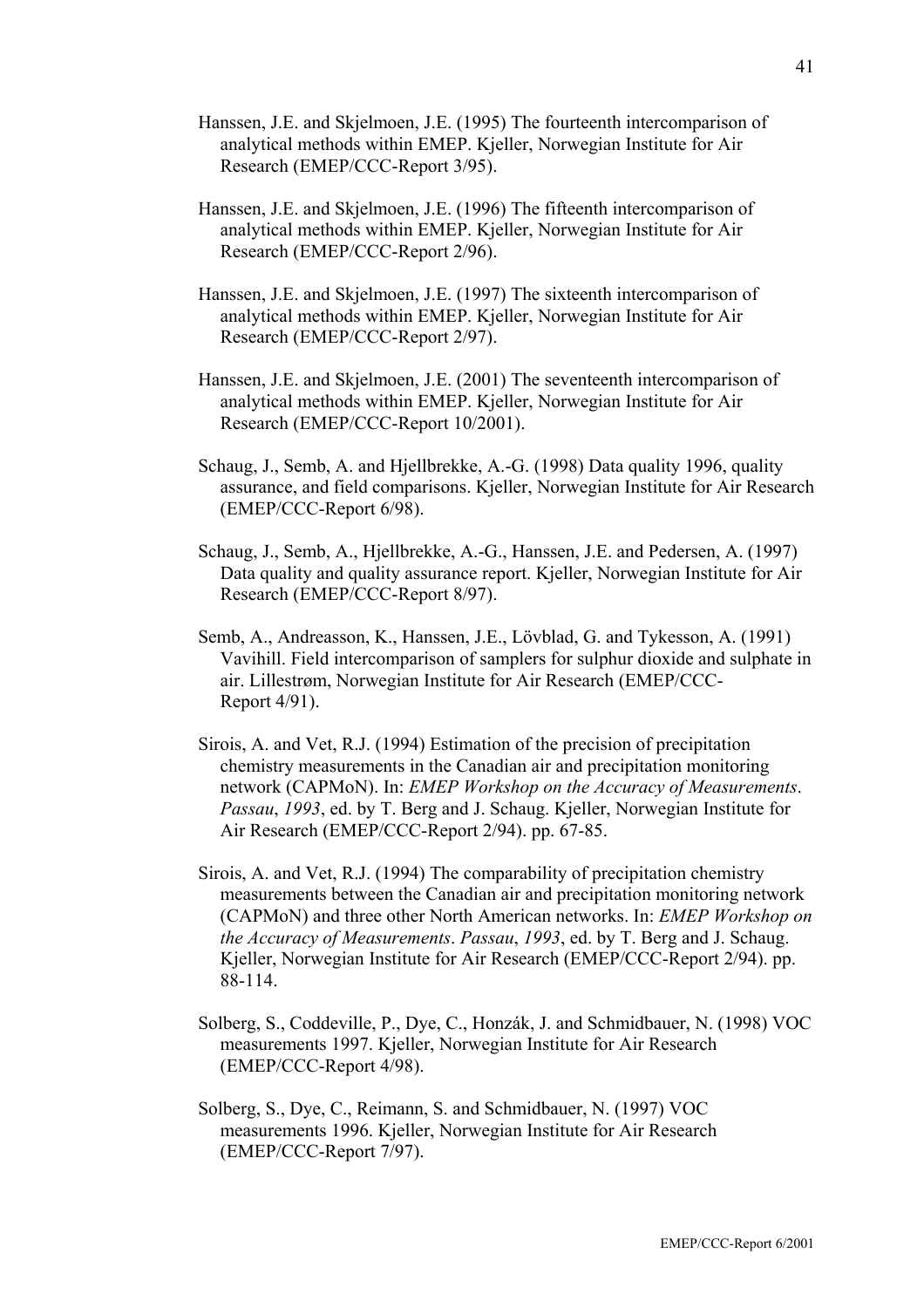- Solberg, S., Dye, C., Roemer, M. and Schmidbauer, N. (2001) VOC measurements 1999. Kjeller, Norwegian Institute for Air Research (EMEP/CCC-Report 7/2001).
- Solberg, S., Dye, C. and Schmidbauer, N. (1996) VOC measurements 1994–1995. Kjeller, Norwegian Institute for Air Research (EMEP/CCC-Report 6/96).
- Solberg, S., Dye, C., Schmidbauer, N., Herzog, A. and Gehrig, R. (1996) Carbonyls and Nonmethane Hydrocarbons at Rural European Sites from the Mediterranean to the Arctic. *J. Atmos. Chem., 25,* 33-66.
- Tarrason, L. and Schaug, J. (eds.) (1999) EMEP summary report 1999. Oslo, Norwegian Meteorological Institute (EMEP Report 1/99).
- Uggerud, H. Th. and Berg, T. (2001) Analytical intercomparison of heavy metals in precipitation, 2000. Kjeller, Norwegian Institute for Air Research (EMEP/CCC-Report 12/2001).
- Uggerud, H. Th., Hanssen, J. E. and Skjelmoen, J. E. (2001) The eighteenth intercomparison of analytical methods within Kjeller, Norwegian Institute for Air Research (EMEP/CCC-Report 11/2001).
- Aas, W., Hjellbrekke, A.-G. and Schaug, J. (2000) Data quality 1998, quality assurance, and field comparisons. Kjeller, Norwegian Institute for Air Research (EMEP/CCC-Report 6/2000).
- Aas, W., Hjellbrekke, A.-G., Semb, A. and Schaug, J. (1999) Data quality 1997, quality assurance, and field comparisons. Kjeller, Norwegian Institute for Air Research (EMEP/CCC-Report 6/99).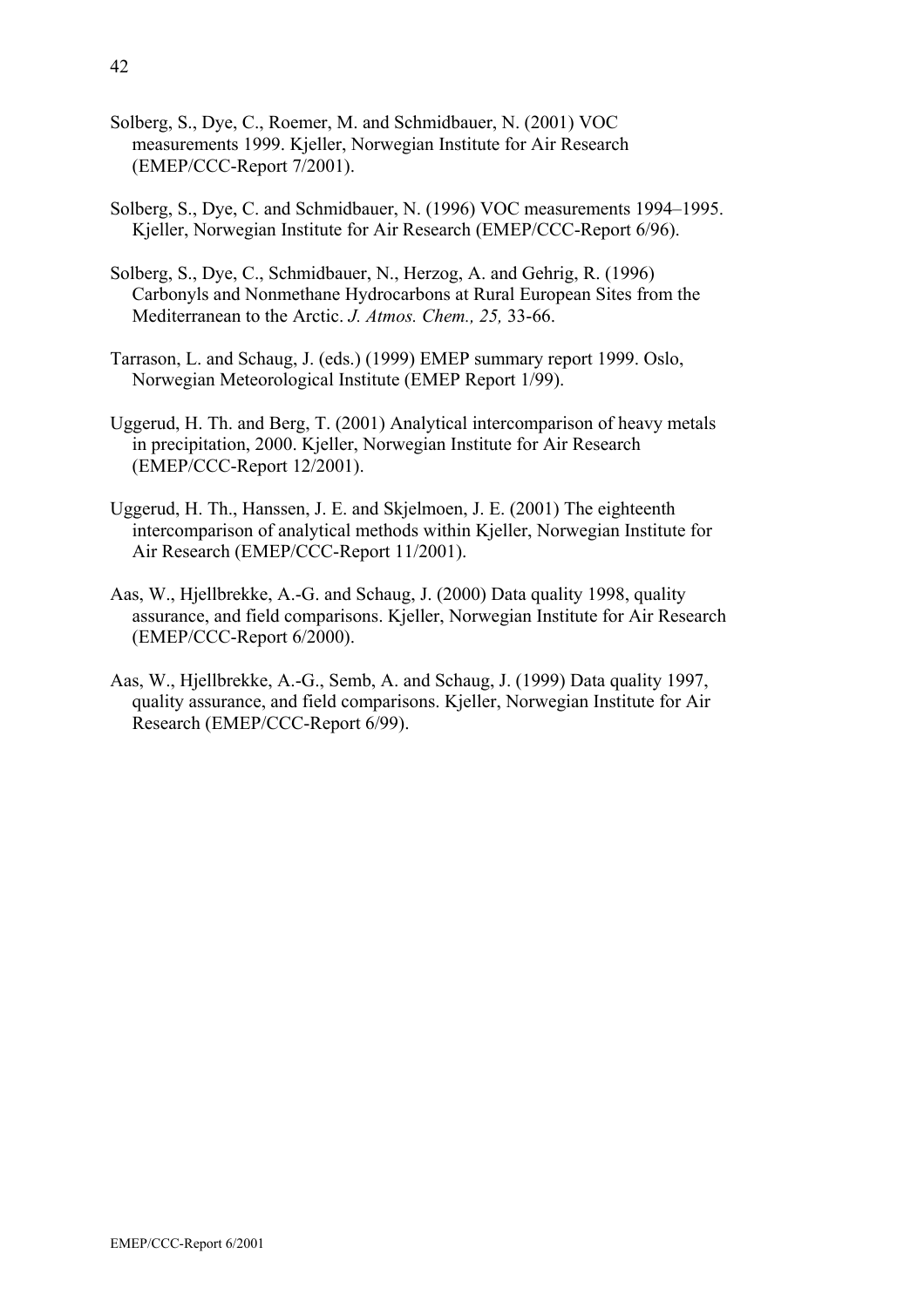## **9. List of participating institutions and the national quality assurance managers (NQAM)**

| Country               | Institute                                                                                              | <b>NQAM</b>                   | email address                    |
|-----------------------|--------------------------------------------------------------------------------------------------------|-------------------------------|----------------------------------|
| Austria               | Umweltbundesamt                                                                                        | <b>Eduard Frank</b>           | frank@ubavie.gv.at               |
| Croatia               | Meteorological and<br>Hydrological Service of<br>Croatia                                               | Sonja Vidic                   | vidic@cirus.dhz.hr               |
| The Czech<br>Republic | Czech<br>Hydrometerological<br>Institute                                                               | Ludmila<br>Prokupkova         | prokupkova@chmi.cz               |
| Denmark               | <b>National Environmental</b><br>Research Institute                                                    | Lone Grundahl                 | lg@dmu.dk                        |
| Estonia               | Estonian<br>Environmental<br>Research Lab. Ltd                                                         | <b>Toivo Truuts</b>           | Toivo@klab.envir.ee              |
| Finland               | Finnish Meteorological<br>Institute                                                                    | Veijo Pohjola                 | Veijo.Pohjola @fmi.fi            |
| France                | l'Ecole des Mines de<br>Douai Laboratories<br>Wolff                                                    | Patrice<br>Coddeville         | coddeville@ensm-douai.fr         |
| Germany               | Umweltbundesamt                                                                                        | Markus Wallasch               | markus.wallasch@uba.de           |
| Greece                | Ministry of Environment<br>Physical Planning and<br>Public works                                       | Vasiliki<br>Smirnioudi        | gogousos@mail.ekepara.org.gr     |
| Hungary               | Hungarian<br>Meteorological Service,<br>Institute for<br><b>Atmospheric Physics</b>                    | Laszlo Haszpra                | haszpra@met.hu                   |
| Island                | The Icelandic<br>Meteorological office                                                                 | Johanna<br>Thorlacius         | johanna@vedur.is                 |
| Ireland               | Environmental<br><b>Protection Agency</b>                                                              | Concannon<br>Colman           | c.concannon@epa.ie               |
| Italy                 | <b>CNR Instituto</b><br>Inquinamento<br>Atmosferico                                                    | Cinzia Perrino                | perrino@ntserver.iia.mlib.cnr.it |
| EU at Ispra, IT04     | Joint Research Center<br>(JRC)                                                                         | <b>Michel Gerboles</b>        | Michel.Gerboles@jrc.it           |
| Latvia                | Latvian<br>Hydrometeorological<br>Institute                                                            | Iraida Lyulko                 | epoc@meteo.lv                    |
| Lithuania             | Institute of Physics                                                                                   | Vidmantas<br><b>Ulevicius</b> | arvisj@ktl.mii.lt                |
| The Netherlands       | National Institute for<br>public Helath and<br>Environmental<br>Protection (RIVM)                      | Arien Stolk                   | arien.stolk@rivm.nl              |
| Norway                | Norwegian Institute for<br>Air Research (NILU)                                                         | Jan Erik Hanssen              | jeh@nilu.no                      |
| Poland                | Institute of Meteorology<br>and Water<br>Management and<br>Institute of<br>Environmental<br>Protection | Not given                     |                                  |
| Portugal              | Ministério do ambiente<br>e recursos naturals                                                          | Amadeu<br>Contente Mota       | ambientesines@mail.telepac.pt    |
| Russia                | Institute of Global<br>Climate and Ecology                                                             | Alexey<br>Ryaboshapko         | alexey.ryaboshapko@msceast.org   |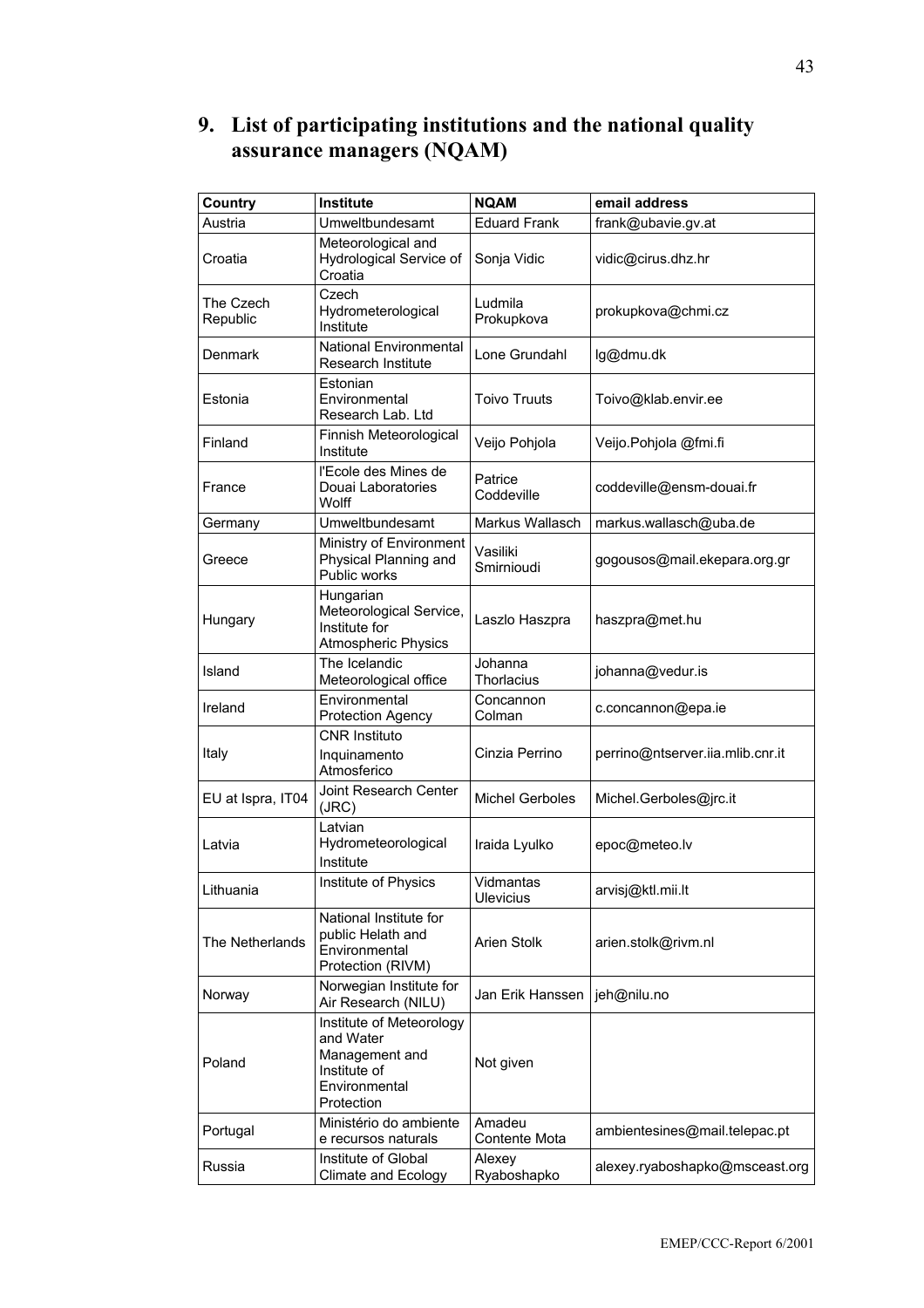| Country         | <b>Institute</b>                                                           | <b>NQAM</b>               | email address                  |
|-----------------|----------------------------------------------------------------------------|---------------------------|--------------------------------|
| Slovenia        | <b>Environment Agency -</b><br>Slovenia                                    | Melanija Lesnjak          | melanija.lesnjak@rzs-hm.si     |
| Slovak Republic | Slovak<br>Hydrometeorological<br>Institute                                 | Marta<br>Mitosinkova      | marta.mitosinkova@mail.shmu.sk |
| Spain           | Subdirección General<br>de Calidad Ambiental                               | Ignacio Sanchez<br>Carcia | Ignacio.schez-gcia@sgca.mma.es |
| Sweden          | Swedish Environmental<br>Research Institute<br>(IVL)                       | Karin Sjöberg             | karin.sjoberg@ivl.se           |
| Switzerland     | Swiss Federal<br>Laboratory of testing<br>Materials and<br>Research (EMPA) | Robert Gehrig             | robert.gehrig@empa.ch          |
| Turkey          | The Ministry of Health<br>of the Republic of<br>Turkey                     | Canan Yesilyurt           | ycanan@superonline.com         |
| United Kingdom  | AEA Technology                                                             | Keith Vincent             | keith.vincent@aea.orgn.uk      |
| Yugoslavia      | Federal<br>Hydrometeorological<br>Institute                                | Tanja Vukovic             | tvukovic@meteo.yu              |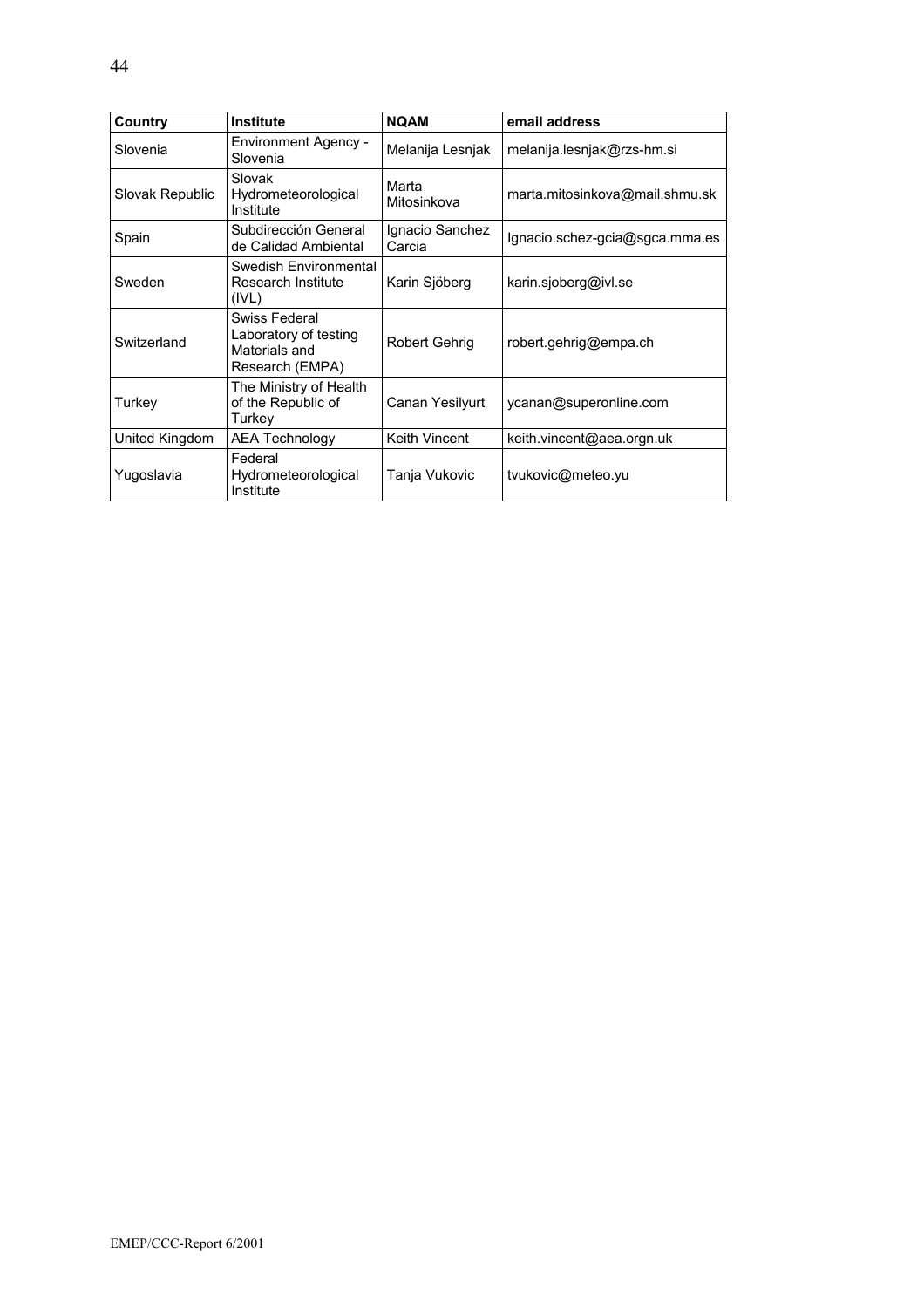**Annex 1** 

**Data quality objectives**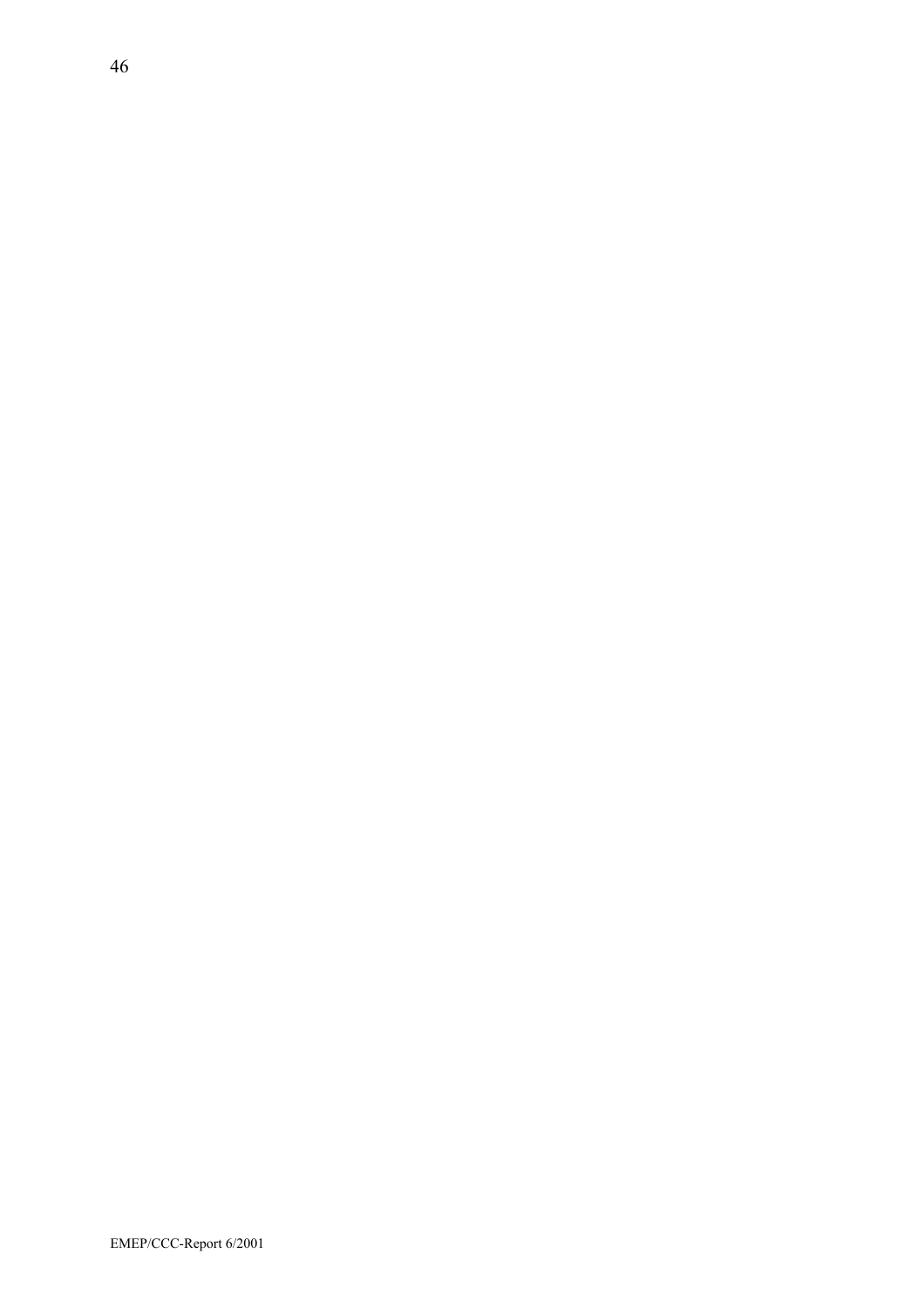#### **DQO for the acidifying and eutrophying compounds**

- 10% accuracy or better for oxidised sulphur and oxidised nitrogen in single analysis in the laboratory,
- 15 % accuracy or better for other components in the laboratory,
- units for pH,
- 15–25% uncertainty for the combined sampling and chemical analysis (components to be specified later),
- 90 % data completeness of the daily values.
- The targets, with respect to accuracy in the laboratory, for the very lowest concentrations of the main components in precipitation follow the WMO GAW (1992) recommendations for regional stations:

|                     | Accuracy        |                                |
|---------------------|-----------------|--------------------------------|
| $SO_4^2$            | $0.032$ mg S/l  | $(1 \text{ \mu} \text{mol/l})$ |
| NO <sub>3</sub>     | $0.014$ mg N/l  | $(1 \text{ \mu} \text{mol/l})$ |
| $NH_4$ <sup>+</sup> | $0.028$ mg N/l  | $(2 \mu mol/l)$                |
| $Cl-$               | $0.107$ mg Cl/l | $(3 \mu mol/l)$                |
| $Ca^{2+}$           | $0.012$ mg Ca/l | $(0.3 \mu \text{mol/l})$       |
| $K^+$               | $0.012$ mg K/l  | $(0.3 \mu \text{mol/l})$       |
| $Mg^{2+}$           | $0.007$ mg Mg/l | $(0.3 \mu \text{mol/l})$       |
| $Na+$               | $0.007$ mg Na/l | $(0.3 \mu \text{mol/l})$       |

The targets for the wet analysis of components extracted from air filters are the same as for precipitation. For  $SO_2$  the limit above for sulphate is valid for the medium volume method with impregnated filter. For  $NO<sub>2</sub>$  determined as  $NO<sub>2</sub>$  in solution the accuracy for the lowest concentrations is 0.01 mg N/l.

The aim for data completeness is valid for the current definition used by the CCC. This definition will, however, be harmonised with the WMO GAW definition and modified.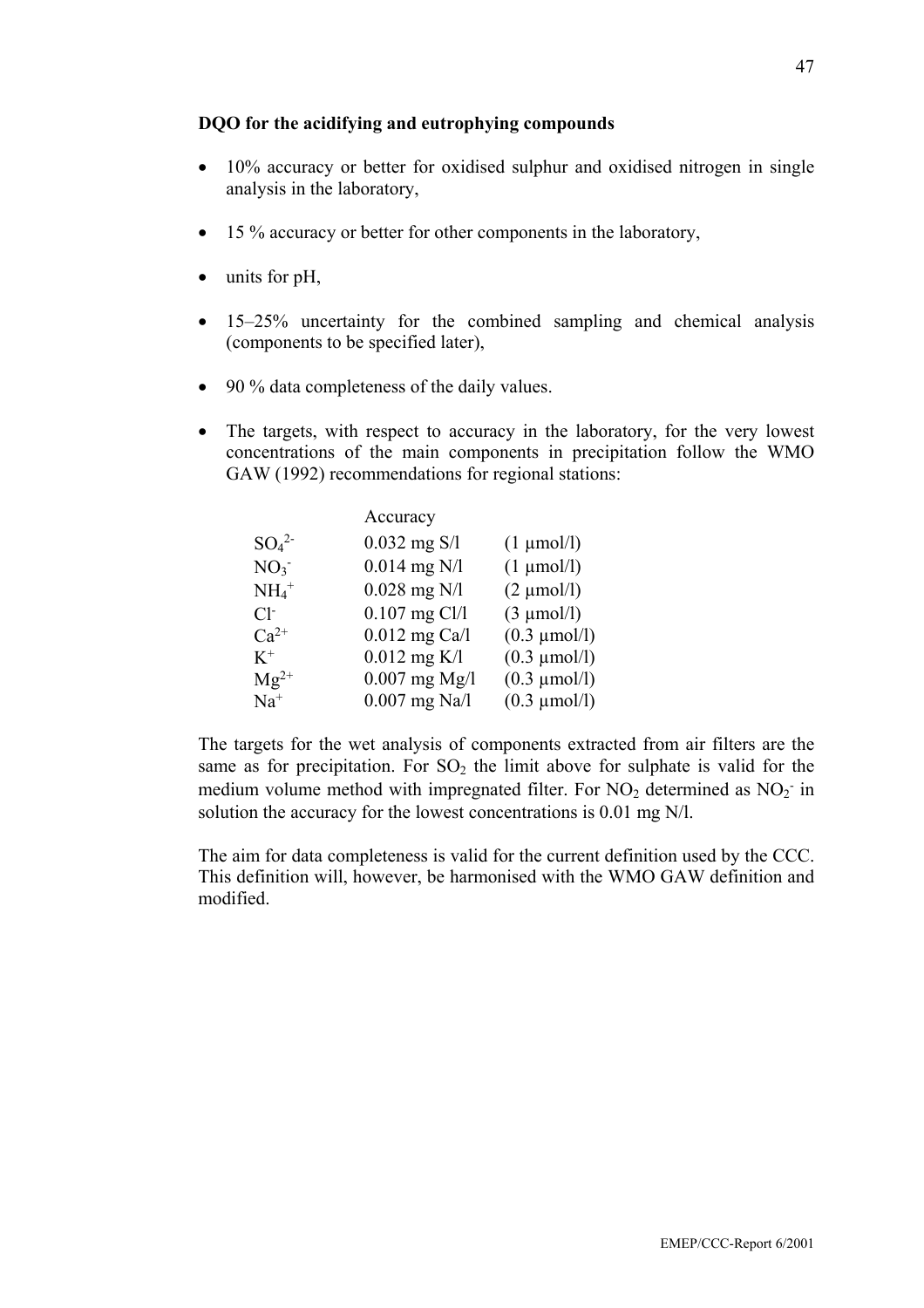### **DQO for heavy metals**

- 90% completeness
- 30% accuracy in annual average
- Accuracy in laboratory (c= concentration):

Pb:  $15\%$  if  $c > 1 \mu g$  Pb/l 25% if  $c < 1 \mu g$  Pb/l Cd:  $15\%$  if  $c > 0.5 \mu g$  Cd/l 25% if  $c < 0.5 \mu g \text{ Cd/l}$ Cr:  $15\%$  if  $c > 1 \mu g$  Cr/l 25% if  $c < 1 \mu g Cr/l$ Ni:  $15\%$  if  $c > 1 \mu g$  Ni/l 25% if  $c < 1 \mu g$  Ni/l Cu:  $15\%$  if  $c > 2 \mu g$  Cu/l 25% if  $c < 2 \mu g$  Cu/l Zn:  $15\%$  if  $c > 10 \mu g Zn/l$ 25% if  $c < 10 \mu g Zn/l$ As:  $15\%$  if  $c > 1 \mu g$  As/l 25% if  $c < 1 \mu g$  As/l Hg:  $15\%$  if  $c > 0.01 \,\mu g$  Hg/l 25% if  $c < 0.01 \mu g Hg/l$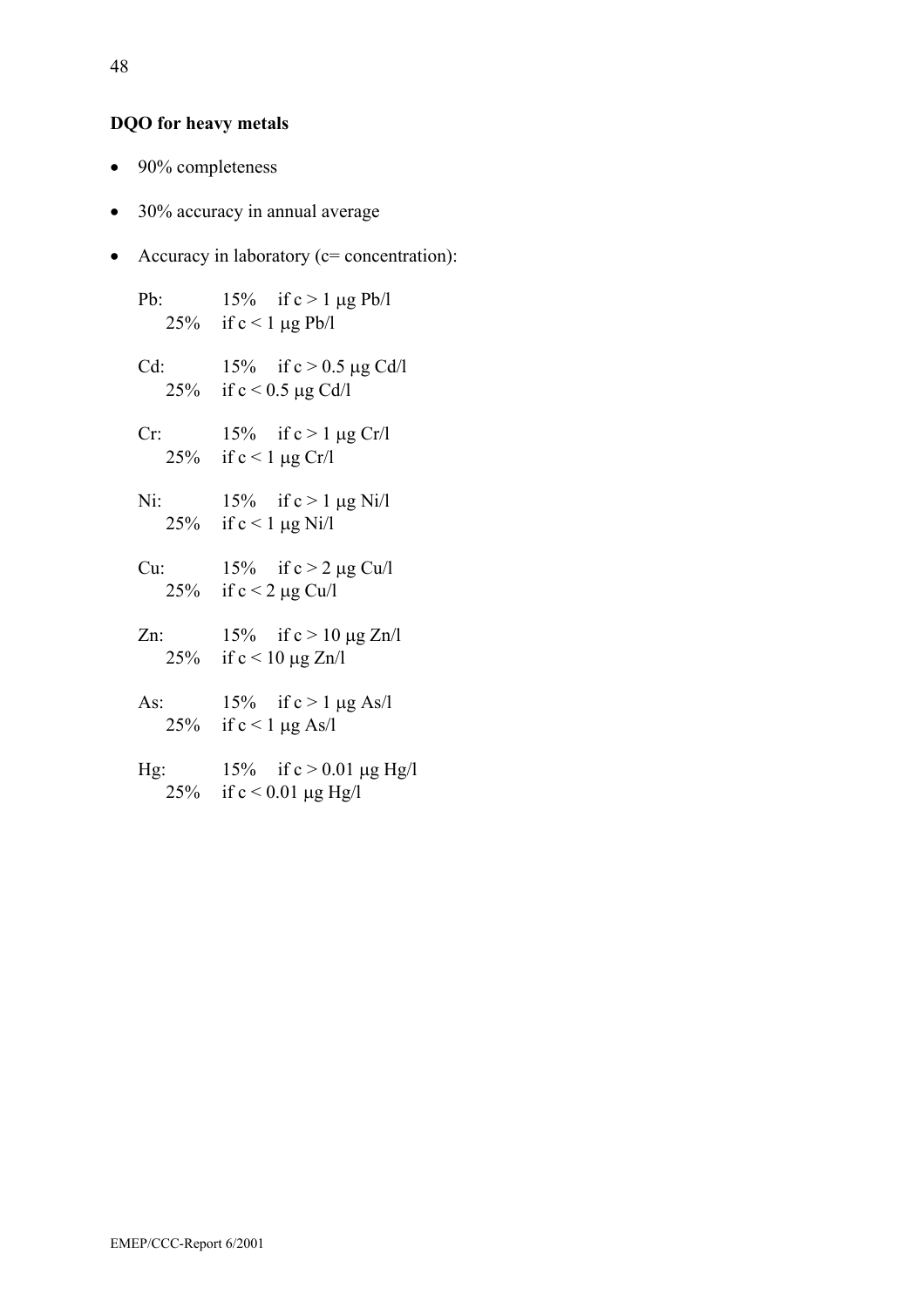# **Annex 2**

**Ion balances in precipitation samples 1999**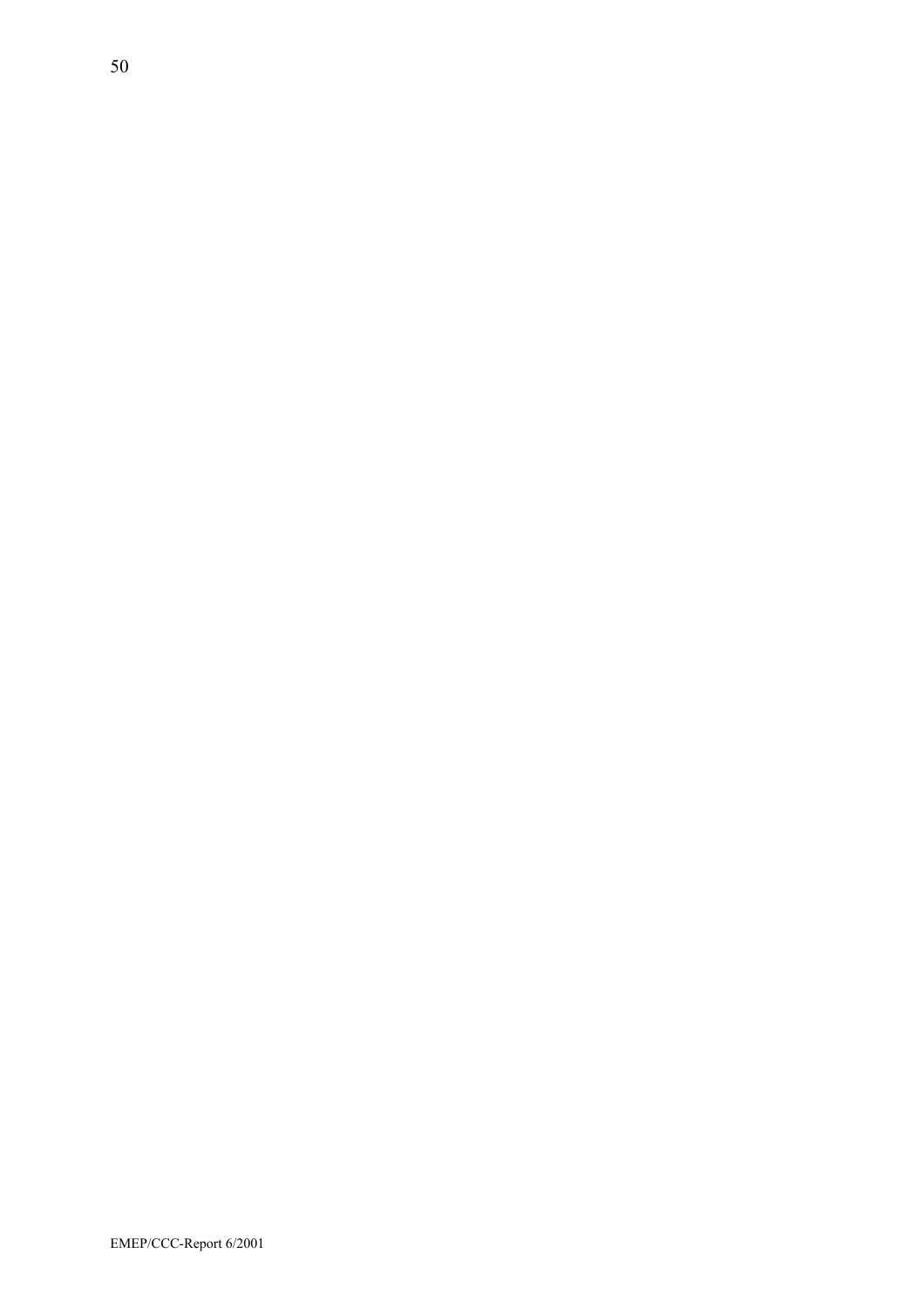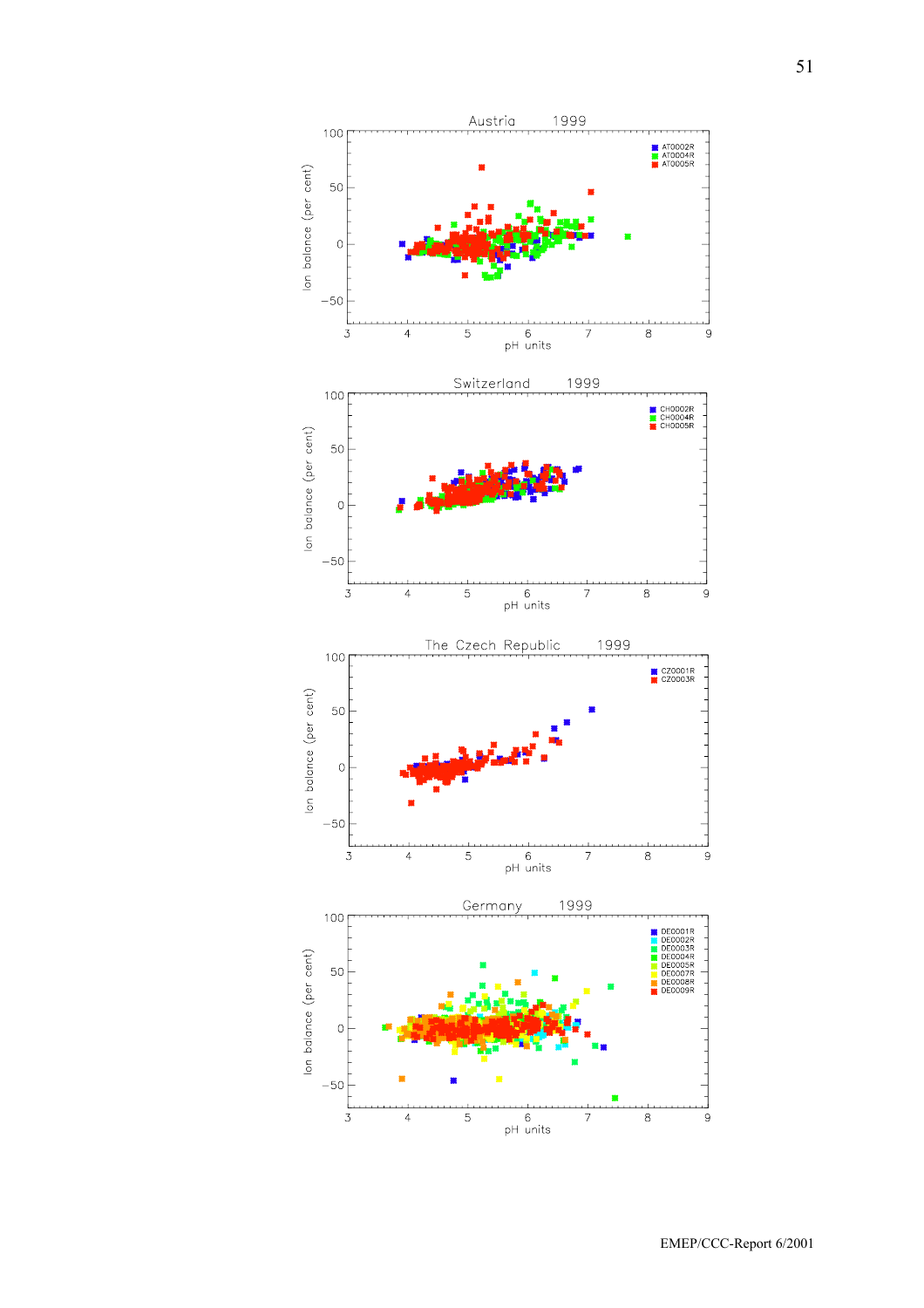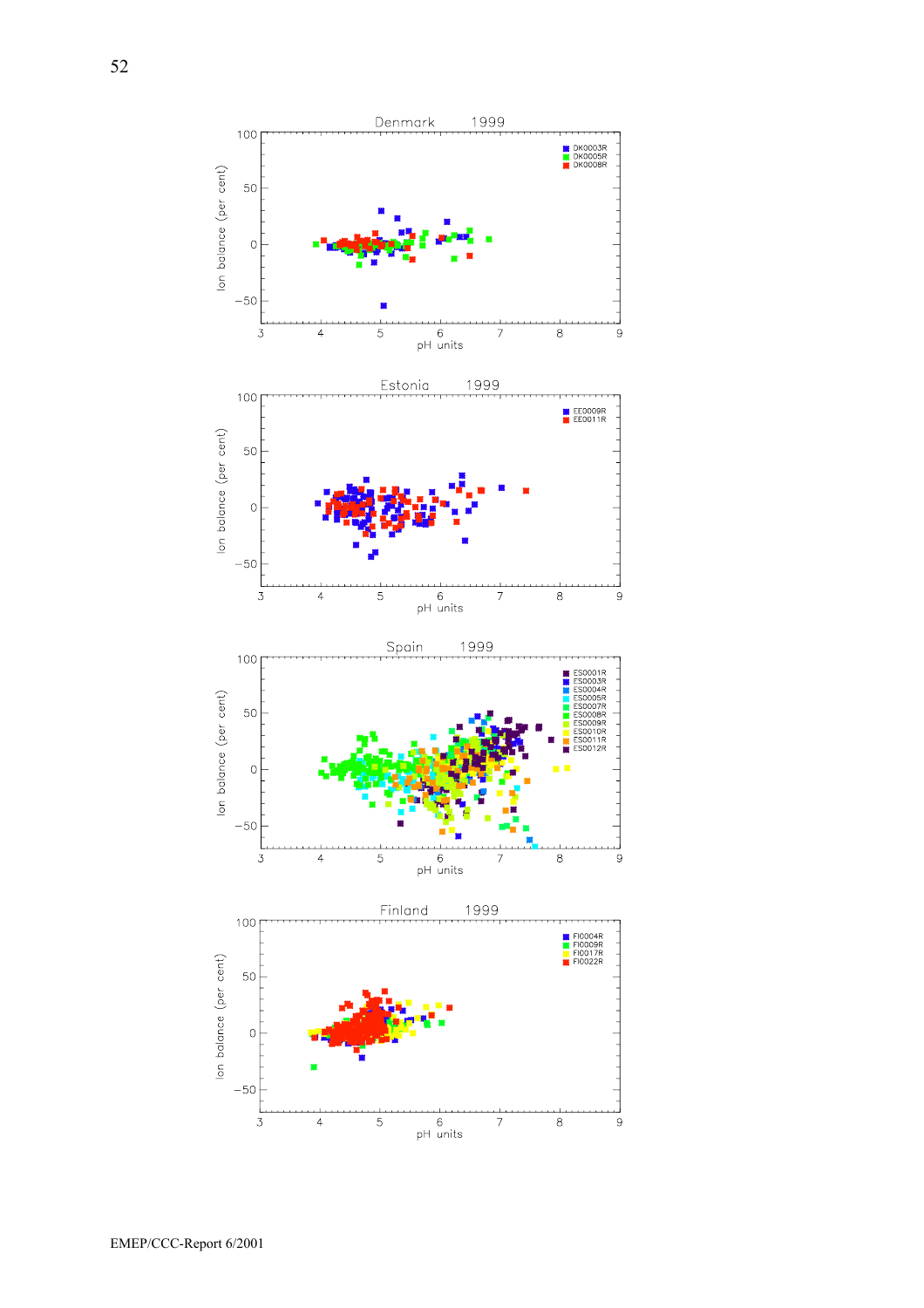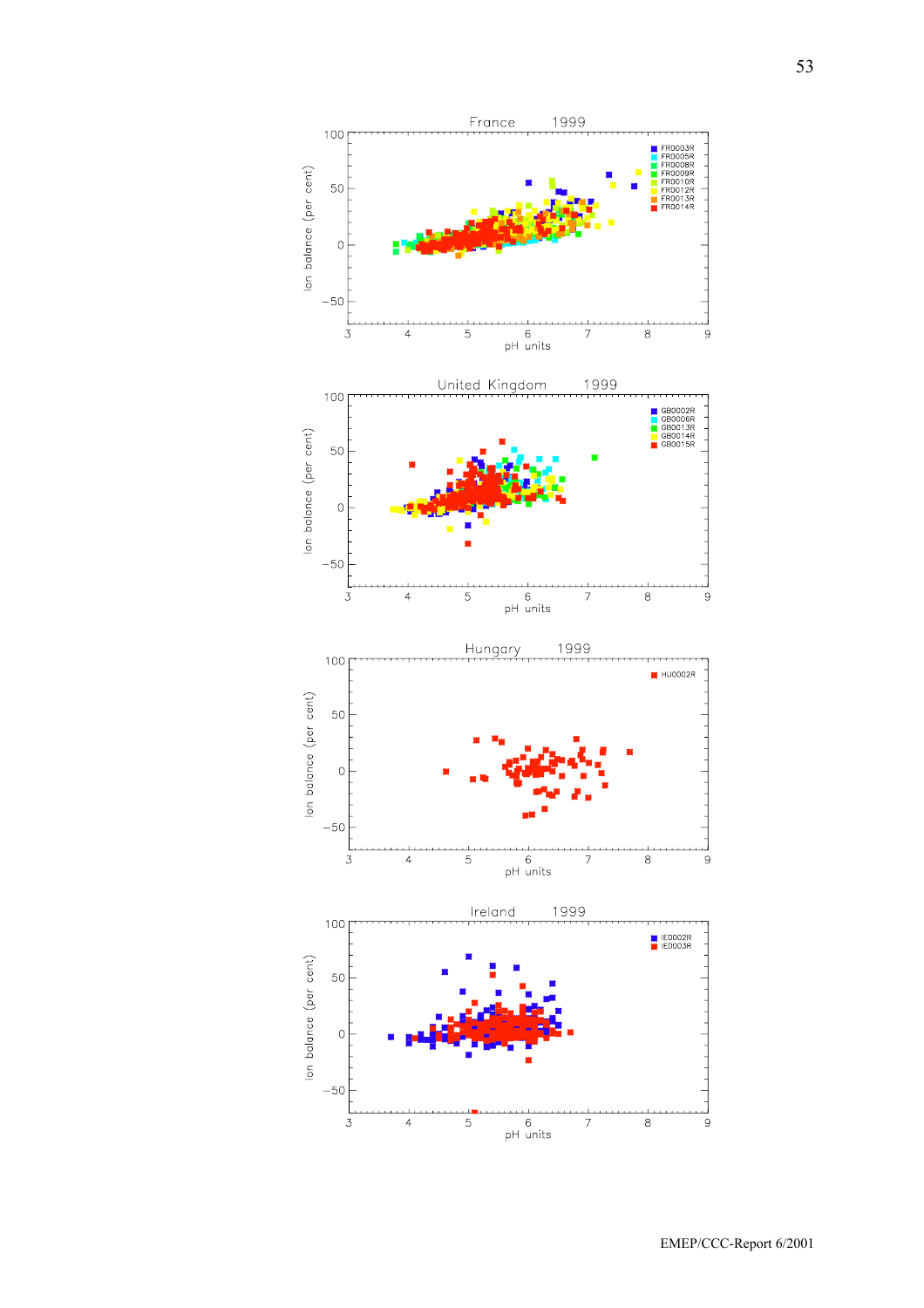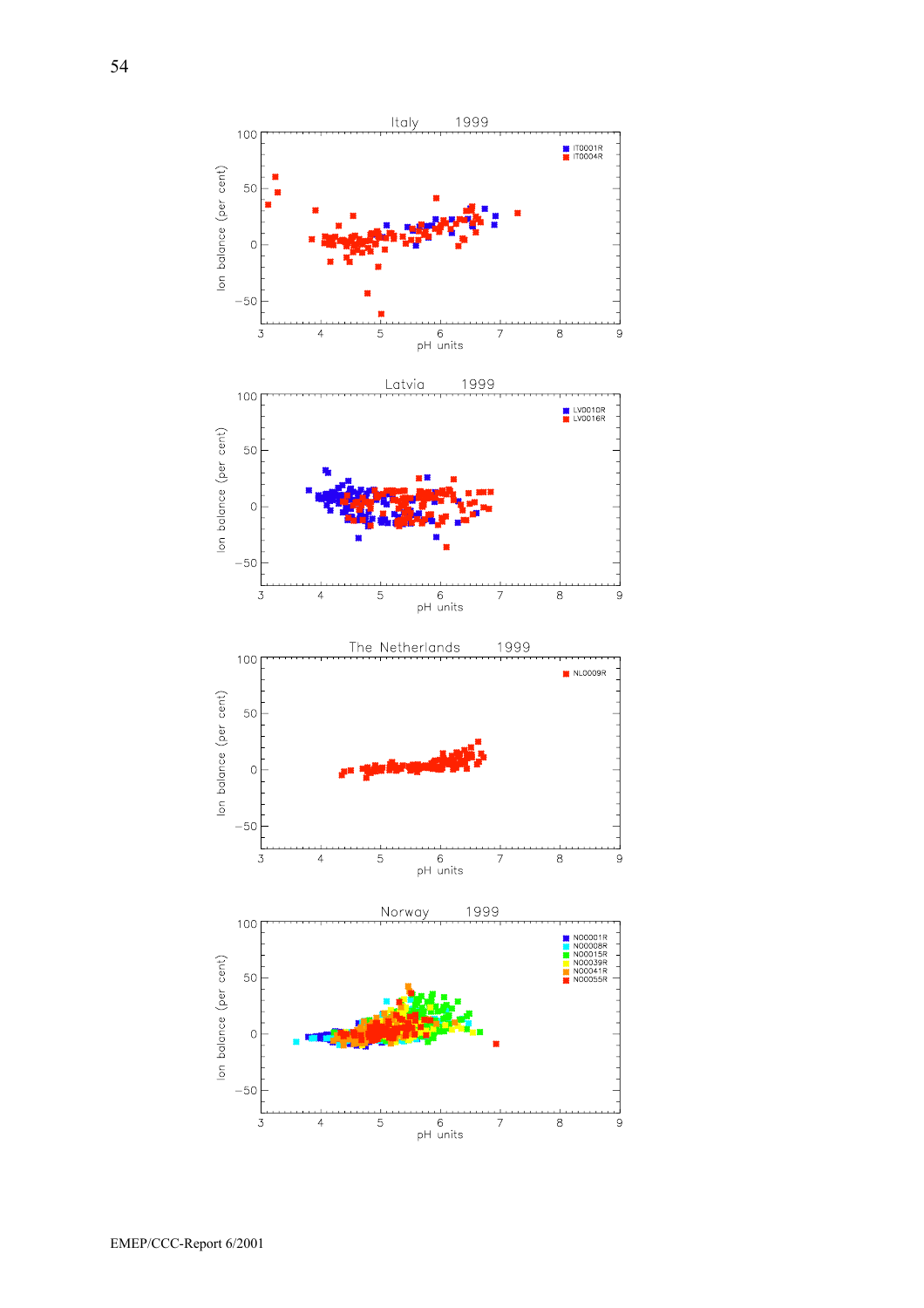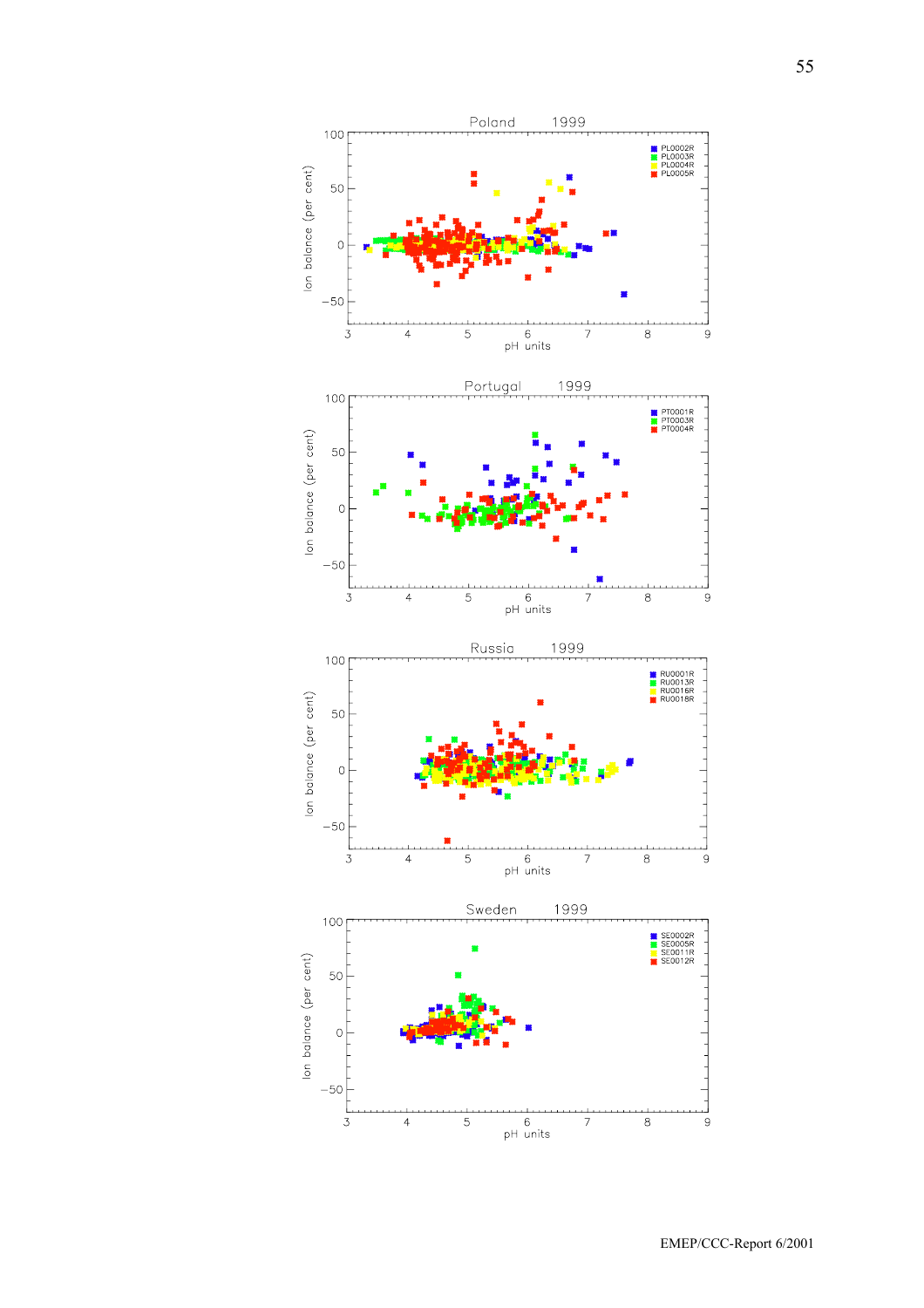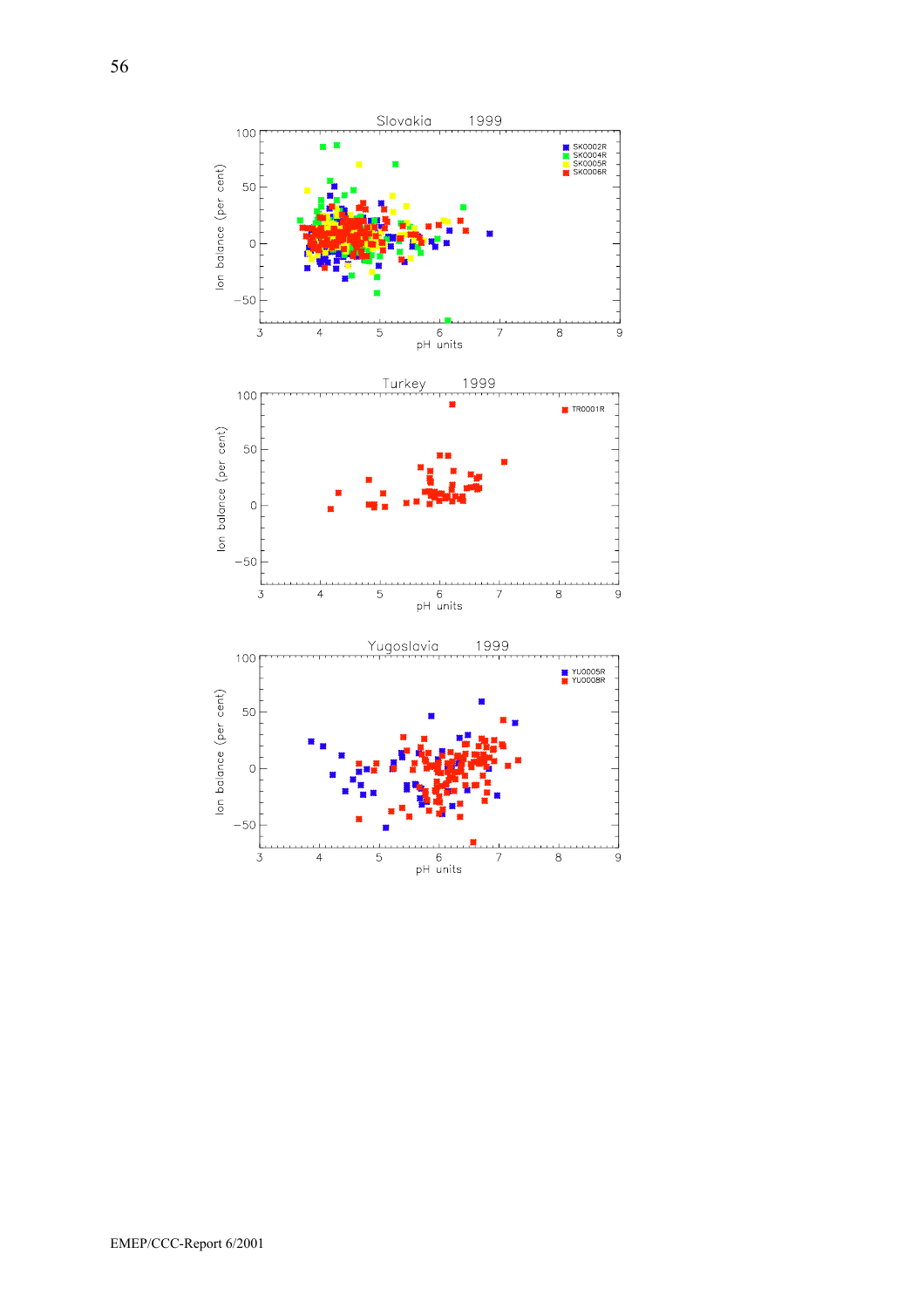# **Annex 3**

**Detection limits and precision**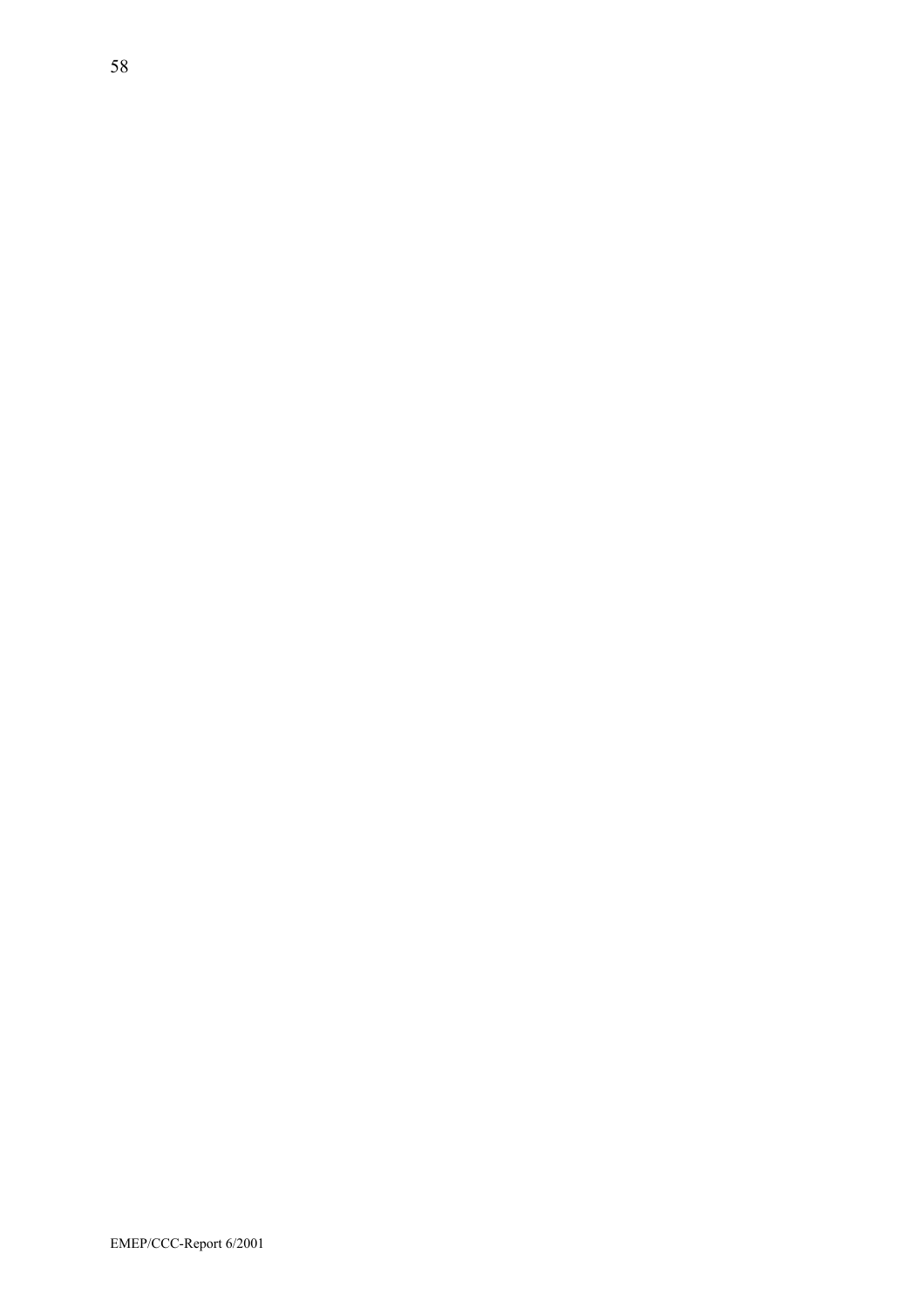| Country              |                                   | Precision                                                            | Detection limit            | Instrument                                            |
|----------------------|-----------------------------------|----------------------------------------------------------------------|----------------------------|-------------------------------------------------------|
| Austria              |                                   | 1 ppb                                                                | $0,5/0,4$ ppb              | HORIBA APOA 360 / APOA 350E                           |
| Czech Republic       |                                   |                                                                      |                            | Thermo Electron Series 49                             |
| Denmark              |                                   | 2 ppb + $8%$ of the                                                  | 1 ppb                      | API, either model M400 or M400A                       |
|                      |                                   | measured value                                                       |                            |                                                       |
| Estonia              |                                   | $2 \mu g/m^3$                                                        | $2 \mu g/m^3$              | Thermo Environmental                                  |
|                      |                                   |                                                                      |                            | Instruments Inc. TEI 49 C                             |
| Finland,             | <b>FI09</b>                       | $2 \mu g/m^3$                                                        | $2 \mu g/m^3$              | Dasibi Environmental corp.,<br><b>DAS 1008 PC</b>     |
|                      | <b>FI17</b>                       |                                                                      |                            | Environnement SA, Env. O3 41 M                        |
|                      | <b>FI22</b>                       |                                                                      |                            | Dasibi Environmental corp.,<br><b>DAS 1008 AH</b>     |
|                      | <b>FI37</b>                       |                                                                      |                            | <b>Thermo Environmental</b><br>Instruments, TEI 49 C  |
| France,              | FR08,<br>10, 13                   | 2 $\mu$ g/m <sup>3</sup> ;<br>$CoV = 0.01$ ppb                       | $2 \mu g/m^3$              | Environnement SA, O341M                               |
|                      | FR9, 10                           |                                                                      |                            | <b>SERES, OZ2000</b>                                  |
| Germany              |                                   |                                                                      | 2.0 $\mu$ g/m <sup>3</sup> |                                                       |
| Hungary              |                                   |                                                                      |                            | Thermo Environmental Model 49                         |
| Italy                | (IT1)                             | $2 \mu g/m^3$                                                        | 1 $\mu$ g/m <sup>3</sup>   | API Model 400                                         |
| Italy, EU            | (IT4)                             | 2 ppb                                                                | 2 ppb                      | Thermo Environment Model 49                           |
| Latvia               |                                   |                                                                      |                            | O341M Ozone Analyzer                                  |
| Netherlands          |                                   | 1%                                                                   | 4 $\mu$ g/m <sup>3</sup>   |                                                       |
| Norway               |                                   | $2 \mu g/m^3$                                                        | $2 \mu g/m^3$              | API Model 400                                         |
| Poland               |                                   | $2 \mu g$ or 1%<br>whichever is greater                              | $2 \mu g/m^3$              | Monitor Labs Inc. ML-9810                             |
|                      | <b>PL05</b>                       |                                                                      |                            | Monitor Labs Inc. ML-9810                             |
| Slovakia             |                                   | $2 \mu g/m^3$                                                        |                            | TEI M49 (at SK02, 06);<br>M49C (at SK04)              |
| Slovenia, SI08, 32   |                                   |                                                                      |                            | Thermo Environmental<br>Instruments, Model 49 C       |
|                      | SI31, 33                          |                                                                      |                            | Monitor Labs, Model 8810                              |
| Spain                |                                   |                                                                      |                            | MCV, S.A. Model 48 AUV and<br>0341 M                  |
| Sweden,              | SE02,<br>11, 12                   | 1 ppb                                                                | $0.5$ ppb                  | Monitor Labs, ML 9810 (ML 9810<br>B at SE 12);        |
|                      | SE32,35                           | 2 ppb                                                                | 2 ppb                      | Monitor Labs, ML 8810                                 |
| Switzerland,         | CH <sub>2</sub> , CH <sub>4</sub> | 3.4 $\mu$ g O <sub>3</sub> /m <sup>3</sup><br>$(c < 85$ hourly mean) | 1 ppb                      | to 3.12.99 Monitor Labs 8810;<br>from 4.12.99 TEI 49C |
|                      | CH <sub>5</sub>                   | 4%<br>$(c > 85$ hourly mean)                                         |                            | Thermo Environmental<br>Instruments TEI 49C           |
|                      | CH <sub>3</sub>                   | 3.9 µg O <sub>3</sub> / m <sup>3</sup>                               | 1 ppb                      | Monitor Labs 9810                                     |
|                      |                                   | (c<85, hourly mean)<br>6%<br>$(c > 85$ , hourly mean)                |                            |                                                       |
| UK, all site except: |                                   | 2 ppb                                                                |                            | Monitor Labs, ML 8810                                 |
|                      | GB32                              |                                                                      |                            | TECO, TE49                                            |
|                      | GB43                              |                                                                      |                            | Ambirack                                              |
|                      | GB44                              |                                                                      |                            | API Model 400                                         |

*Table 3.1: Detection limits and precision of ozone.*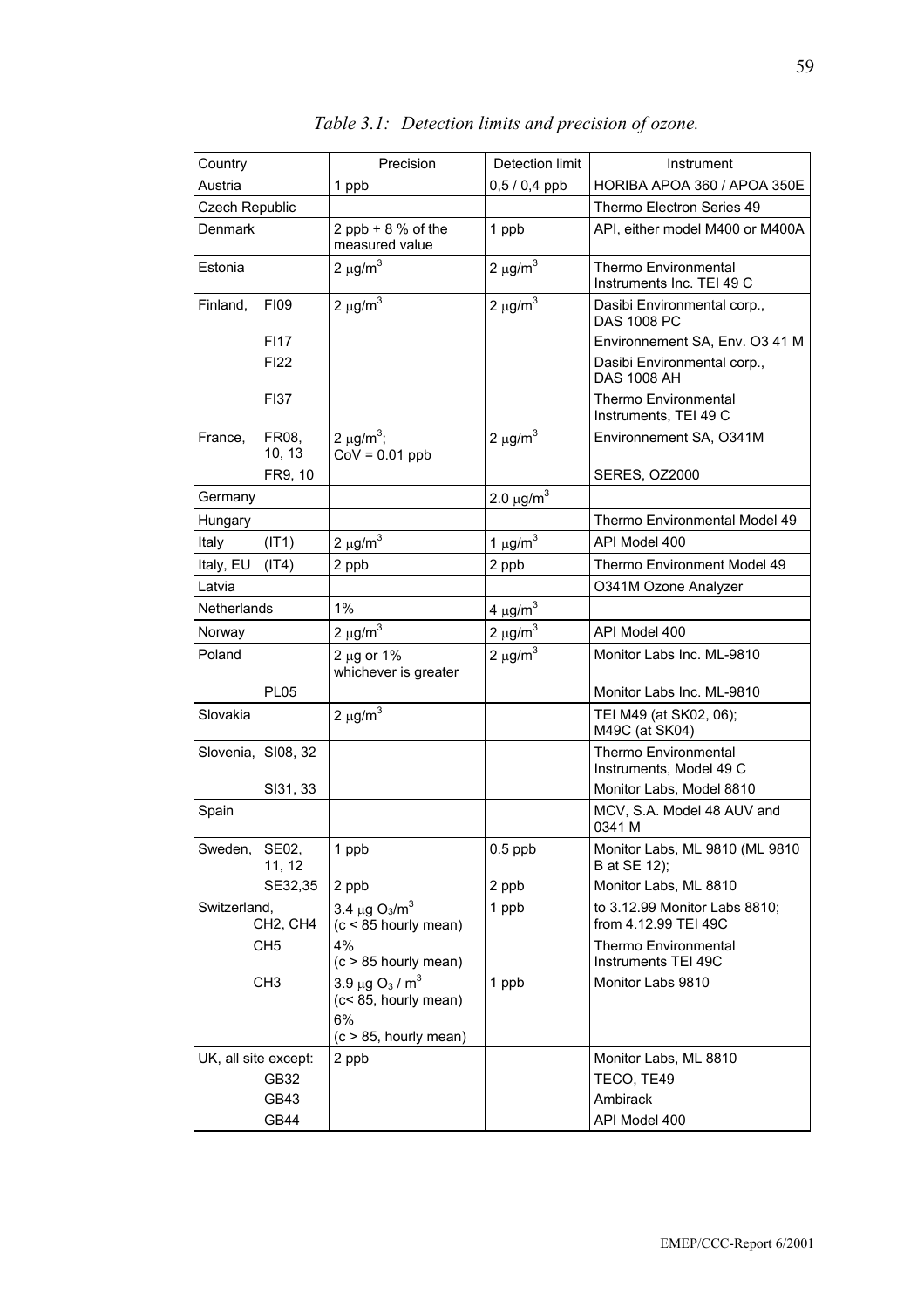|                               | <b>Measurements</b>                                                                                                         |                                                | Laboratory                                                                                                                        |                                |  |
|-------------------------------|-----------------------------------------------------------------------------------------------------------------------------|------------------------------------------------|-----------------------------------------------------------------------------------------------------------------------------------|--------------------------------|--|
| Country                       | Precision                                                                                                                   | Detection limit                                | Precision                                                                                                                         | Detection limit                |  |
| Austria <sup>1</sup>          | $0,7$ ppb                                                                                                                   | $0,1$ ppb                                      |                                                                                                                                   |                                |  |
| Czech                         | 0,63 M. MAD                                                                                                                 | 0,1 mg $\text{S/m}^3$                          | 1.5                                                                                                                               | 0.1 mg S/I                     |  |
| Republic                      |                                                                                                                             |                                                |                                                                                                                                   |                                |  |
| Denmark                       | M.MAD: $0.02 \mu g S/m^3$<br>CoV: 5.0%                                                                                      | 0.03 $\mu$ g S/m <sup>3</sup>                  | M.MAD: 0.01 μg<br>$S/m^3$ , CoV: 1.3%                                                                                             |                                |  |
| Estonia                       | 1% of reading or<br>$3 \mu g$ S/m <sup>3</sup>                                                                              | 0,03 $\mu$ g S/m <sup>3</sup>                  |                                                                                                                                   |                                |  |
| Finland                       |                                                                                                                             |                                                | RSD: 7.1% at<br>c=0.65 mg S/l;;<br>RSD: 2.6% at<br>c=1.6 mg S/I;                                                                  | 0.05 mg S/I                    |  |
| France                        |                                                                                                                             |                                                | 0.01 <c<0,1 l:<br="" mg="" s=""><math>8 - 12%</math><br/><math>0.1 &lt; c &lt; 0.5</math> mg S/I:<br/><math>1 - 3%</math></c<0,1> | $0.1$ mg $S/I$                 |  |
| Hungary                       | $0.28 \,\mu g \,\text{S/m}^3$                                                                                               | < 0.1                                          | < 10%                                                                                                                             | ca. 0.03 µg<br>$S/m^3$         |  |
| (IT1)<br>Italy                | RSD: 7.2% at 2.0 µg<br>$S/m^3$                                                                                              | 0.10 $\mu$ g S/m <sup>3</sup>                  |                                                                                                                                   |                                |  |
| Italy <sup>2</sup> , EU (IT4) | $0.5$ ppb                                                                                                                   | 1 ppb                                          |                                                                                                                                   |                                |  |
| Latvia                        |                                                                                                                             | $0.2 \,\mu$ g S/m <sup>3</sup>                 |                                                                                                                                   |                                |  |
| Lithuania                     | c<1.5 mg $S/m^3$ ;<br>1.3-3.8% RSD<br>$c > 1.5$ mg S/m <sup>3</sup> ;<br>1.0% RSD                                           | 0.01 mg $S/m^3$                                | c< 0.5 mg S/I;<br>1.3-3.8% RSD<br>c> 1.5 mg S/I;<br>1.0% RSD                                                                      | 0.02 mg S/I                    |  |
| Netherlands                   | $1\%$                                                                                                                       | $3 \mu g/m^3$                                  |                                                                                                                                   |                                |  |
| Norway                        | M.MAD 0.012 at<br>c< 4.2 $\mu$ g S/m <sup>3</sup>                                                                           | $0.03 \mu g S/m^3$                             |                                                                                                                                   |                                |  |
| Poland<br><b>PL05</b>         |                                                                                                                             | 0.2 mg $\text{S/m}^3$<br>0.1 mg $\text{S/m}^3$ |                                                                                                                                   | 0.04 mg S/I<br>0.04 mg S/I     |  |
| Russia, RU1<br><b>RU16</b>    | $RU16: M.MAD = 0.01$<br>$CoV = 1.8%$                                                                                        | 0.06 mg $S/m^3$ ;<br>0.11 mg $\text{S/m}^3$    |                                                                                                                                   |                                |  |
| <b>RU20</b>                   |                                                                                                                             | 0.10 mg $\text{S/m}^3$                         |                                                                                                                                   |                                |  |
| Slovakia                      | 0.75%                                                                                                                       | 0.012 mg S/I                                   |                                                                                                                                   | 0.02 $\mu$ g S/m <sup>-3</sup> |  |
| Slovenia                      | $0,081 \,\mu g$ S/ml                                                                                                        | 0.114 $\mu$ g S/m <sup>3</sup>                 |                                                                                                                                   |                                |  |
| Spain                         |                                                                                                                             | $0.5 \mu g$ S/m <sup>3</sup>                   | 4.30%                                                                                                                             | 1 µg S/sample                  |  |
| Sweden                        | CoV: 5%                                                                                                                     | $0.02 \ \mu g/m^3$                             | 2%                                                                                                                                | 0.04 mg S/I                    |  |
| Switzerland                   | 0.02 $\mu$ g S/m <sup>3</sup><br>(range < 0.2 $\mu$ g S/m <sup>3</sup> ),<br>10%<br>(range > 0.2 $\mu$ g S/m <sup>3</sup> ) | 0.02 $\mu$ g S/m <sup>3</sup>                  |                                                                                                                                   | 0.02 $\mu$ g S/m <sup>3</sup>  |  |
| $CH23$ , CH3<br>$CH43$ , CH5  | 1 $\mu$ g SO <sub>2</sub> /m <sup>3</sup> (range<br>$<$ 10 µg SO <sub>2</sub> / <sup>3</sup> ),<br>9% (range $>10 \mu g$    | 1 ppb<br>$0.2$ ppb                             |                                                                                                                                   |                                |  |
| Turkey                        | $SO_2/m^3$ )                                                                                                                |                                                | M.MAD: 0.014;                                                                                                                     | $3.6 \mu g$                    |  |
|                               |                                                                                                                             |                                                | CoV: 0.026                                                                                                                        | S/sample                       |  |
| Yugoslavia                    |                                                                                                                             |                                                |                                                                                                                                   | $0.005$ mg<br>$SO_2/m^3$       |  |

*Table 3.2: Detection limits and precision of sulphur dioxide.* 

1 AT, Monitor, (TEI 43 C trace level/TEI 43 S)<br><sup>2</sup> IT4: Monitor Environment SA, AF 21M<br><sup>3</sup> CH2, CH3: Monitor Labs 8850S; CH5: Thermo Environmental Instruments TEI 43BS; CH4, Thermo Environmental Instruments TEI 43BS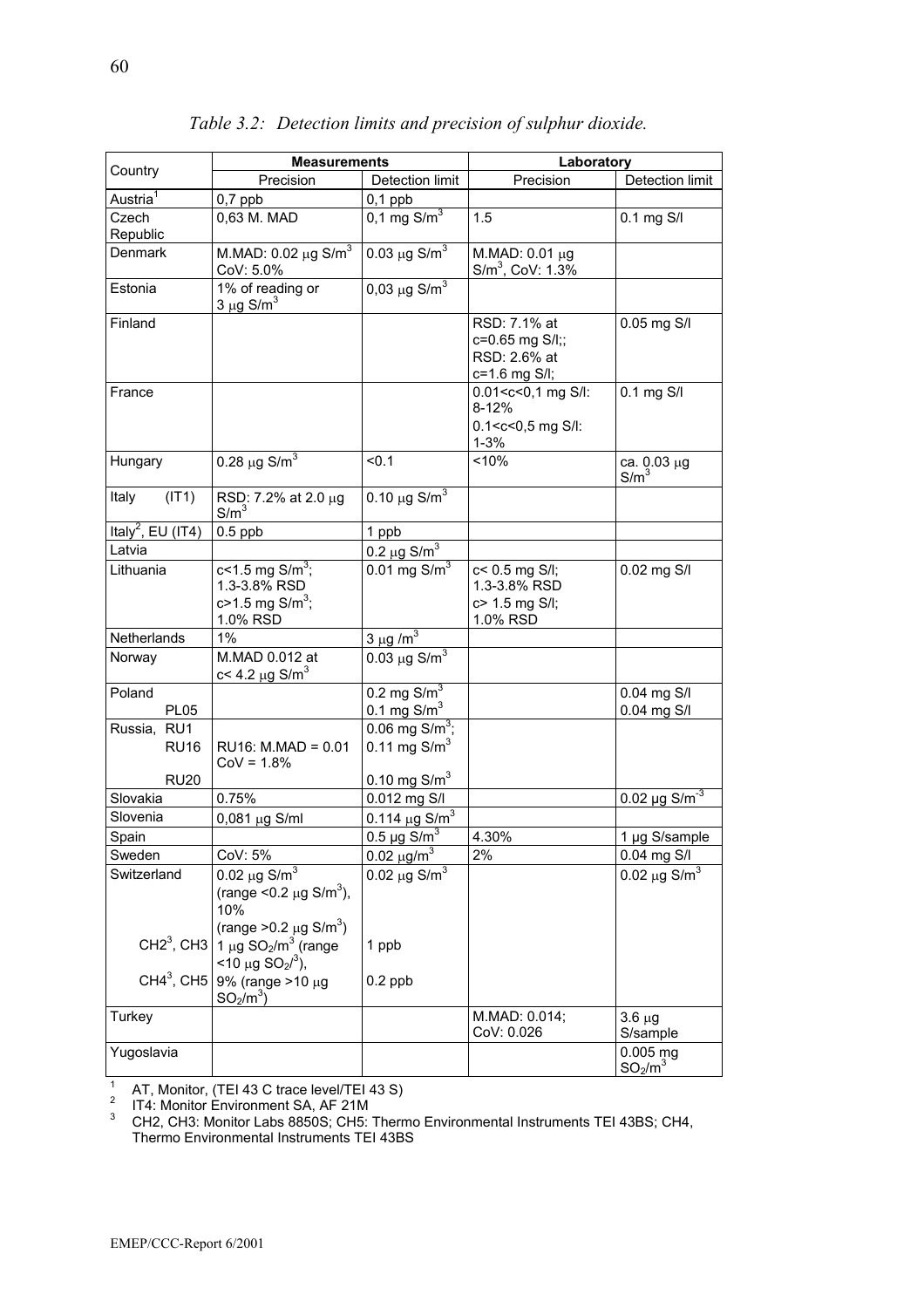|                                  | <b>Measurements</b>                                                |                                  | Laboratory                                     |                                               |  |
|----------------------------------|--------------------------------------------------------------------|----------------------------------|------------------------------------------------|-----------------------------------------------|--|
| Country                          | Precision                                                          | Detection limit                  | Precision                                      | Detection limit                               |  |
| Austria <sup>1</sup>             | 1 ppb                                                              | $0.5$ ppb                        |                                                |                                               |  |
| Czech Republic                   | RSD: 12.2%                                                         | $0.07 \mu gN/m3$                 | 3.4                                            | 0.001 mgN/l                                   |  |
| Denmark                          |                                                                    | DK8: 0.08 µg<br>N/m <sup>3</sup> | M.MAD: 0.01 µg<br>N/m <sup>3</sup> , CoV: 0,6% | $0.01$ mgN/l                                  |  |
| Estonia                          | $2 \mu g/m^3$                                                      | 0.01 $\mu$ g/m <sup>3</sup>      |                                                |                                               |  |
| Finland                          | 0.3 $\mu$ g N/m <sup>3</sup>                                       | 0.3 $\mu$ g N/m <sup>3</sup>     |                                                |                                               |  |
| Hungary                          |                                                                    |                                  | ca. 5%                                         | ca. 0.15 μg<br>N/m <sup>3</sup>               |  |
| Italy<br>(IT1)                   | 0.6 $\mu$ g N/m <sup>3</sup>                                       | 0.3 $\mu$ g N/m <sup>3</sup>     |                                                |                                               |  |
| Italy <sup>2</sup> , EU<br>(IT4) | $0.5$ ppb                                                          | $0.5$ ppb                        |                                                |                                               |  |
| Latvia                           |                                                                    | 0.1 $\mu$ g N/m <sup>3</sup>     | RSD: 2.9%                                      | $0.1$ mg N/I                                  |  |
| Lithuania                        | 8.2% RSD at<br>c<1.0 $\mu$ g N/m <sup>3</sup> ;                    | 0.08 $\mu$ g N/m <sup>3</sup>    | $3.0 - 8.2%$ RSD                               | 0.02 mg N/I                                   |  |
|                                  | 3.8% RSD at<br>$c > 1.0$ mg N/m <sup>3</sup>                       |                                  | at $c = 0.02 - 0.06$ mg<br>$N/I$ ;             |                                               |  |
| <b>Netherlands</b>               | $1\%$                                                              | $2 \text{ u}g/m3$                |                                                |                                               |  |
| Norway                           |                                                                    |                                  | RSD: 7.0% at<br>c=0.03 mg N/l                  | 0.0045 mg N/I                                 |  |
|                                  |                                                                    |                                  | RSD: 4.6% at<br>c=0.17 mg N/l                  |                                               |  |
|                                  |                                                                    |                                  | RSD: 4.2% at<br>c=0.08 mg N/I                  |                                               |  |
| Poland                           |                                                                    | 0.2 $\mu$ g N/m <sup>3</sup>     | RSD: 1.0% at<br>0.3 mg N/I                     | 0.008 mg N/I                                  |  |
|                                  |                                                                    |                                  | RSD: 5.9% at<br>$0.015$ mg N/I                 |                                               |  |
| <b>PL05</b>                      |                                                                    | 0.1 $\mu$ g N/m <sup>3</sup>     |                                                | 0.002 mg N/I                                  |  |
| Spain                            |                                                                    | 1 µg $N/m3$                      | 1.5%                                           | 1 µg N/sample                                 |  |
| Sweden                           | 5% CoV                                                             | 0.2 $\mu$ g/m <sup>3</sup>       | 2%                                             | 0.048 mg N/I                                  |  |
| Switzerland <sup>3</sup>         | For ML9841:                                                        | CH4, CH5:<br>$0.5$ ppb           |                                                |                                               |  |
|                                  | 3.5 $\mu$ g N/m <sup>3</sup> at<br>c < 35 $\mu$ g N/m <sup>3</sup> | CH2, CH3:<br>1 ppb               |                                                |                                               |  |
|                                  | 10% at<br>c > 35 $\mu$ g N/m <sup>3</sup>                          | CH1: 0.05 ppb                    |                                                |                                               |  |
| Turkey                           | M.MAD: 0.05;<br>CoV: 12.8%                                         | 0.1 $\mu$ g N/m <sup>3</sup>     | M.MAD: 0.04;<br>CoV: 11.1%                     |                                               |  |
| Yugoslavia                       |                                                                    |                                  |                                                | $0.003$ mg<br>NO <sub>2</sub> /m <sup>3</sup> |  |

*Table 3.3: Detection limits and precision of nitrogen dioxide.* 

<sup>1</sup> AT: Monitor, HORIBA APNA 360<br><sup>2</sup> IT4: Monitor, Thermo Environment 42C<br><sup>3</sup> CH4: Monitor Labs 9841A: CH5: Monitor

 CH4: Monitor Labs 9841A; CH5: Monitor Labs 8841; CH2 and CH3: Eco Physics CLD 700AL; CH1: Eco Physics CLD 770AL ppt + PLC 760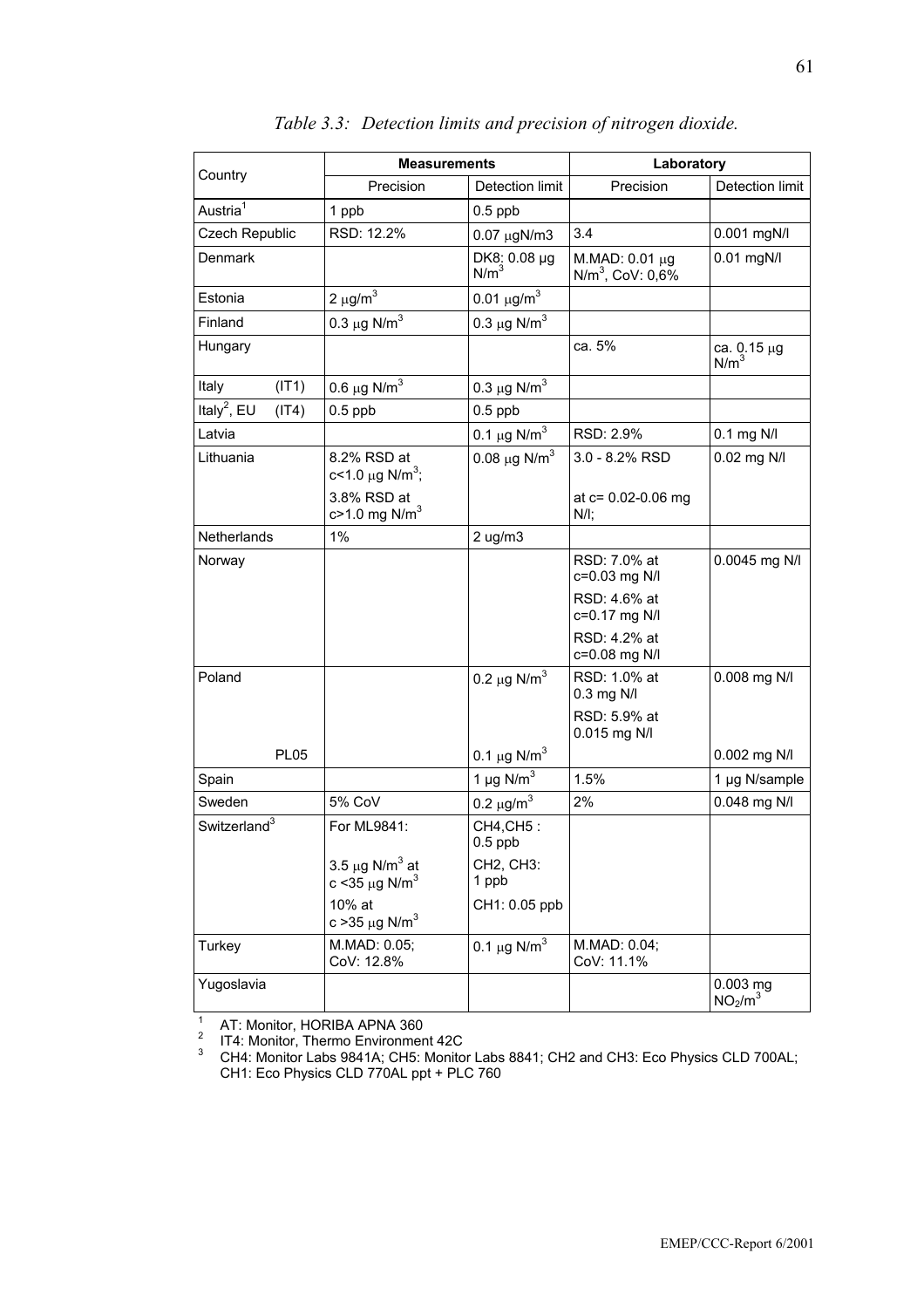|                    | <b>Measurements</b>                                                      |                                 | Laboratory                                                   |                                |  |
|--------------------|--------------------------------------------------------------------------|---------------------------------|--------------------------------------------------------------|--------------------------------|--|
| Country            | Precision                                                                | Detection limit                 | Precision                                                    | Detection limit                |  |
| Czech Republic     | M.MAD 0.112                                                              | 0.03 µg $S/m^3$                 | < 1.5                                                        | 0.3 mg S/filter                |  |
| Denmark            | M.MAD: 0.05 µg S/m <sup>3</sup> ;<br>CoV: 6.5%                           | 0.03 $\mu$ g S/m <sup>3</sup>   |                                                              |                                |  |
| Finland            |                                                                          |                                 | RSD: 4.0% at<br>c= 0.65 mg S/I                               | 0.02 mg S/I                    |  |
|                    |                                                                          |                                 | RSD: 2.6% at<br>c= 1.6 mg S/I                                |                                |  |
| France             |                                                                          |                                 | 0.01 <c<0.1 l:<br="" mg="" s=""><math>8 - 12%</math></c<0.1> | $0.2 \mu g$ S/filter           |  |
|                    |                                                                          |                                 | $0.1 < c < 0.5$ mg S/I:<br>$1 - 3%$                          |                                |  |
| Greece             |                                                                          |                                 | $M.MAD = 0.095$ ;<br>$COV = 7.8%$                            |                                |  |
| Hungary            | 0.28 $\mu$ g S/m <sup>3</sup>                                            | $<$ 0.1 µg S/m <sup>3</sup>     | <10%                                                         | ca. 0.03 µg<br>$S/m^3$         |  |
| Italy (IT1)        | RSD: 1.4% at<br>1 µg $\text{S/m}^3$                                      | 0.01 $\mu$ g S/m <sup>3</sup>   |                                                              |                                |  |
| Italy, EU (IT4)    |                                                                          | $0.066$ ppm                     | M.MAD. 0.01 ppm;<br>CoV: 1.3%                                |                                |  |
| Latvia             |                                                                          | 0.1-0.15 $\mu$ g/m <sup>3</sup> | RSD: 2.6%                                                    | $0.2$ mg $S/I$                 |  |
| Lithuania          | RSD: 8% at<br>$c < 0.6 \mu g S/m3$                                       | 0.025 $\mu$ g S/m <sup>3</sup>  | RSD: 8% at<br>c<0.5 µg S/m <sup>3</sup>                      | $0.02$ mg S/I                  |  |
|                    | RSD: 3.2% at<br>$c > 0.6$ µg S/m <sup>3</sup>                            |                                 | RSD: 3.2% at<br>c>0.5 µg S/m $^3$                            |                                |  |
| <b>Netherlands</b> |                                                                          |                                 | SD: 0.2                                                      | 0.8 $\mu$ g/m <sup>3</sup>     |  |
| Norway             | M.MAD 0.009 $\mu$ g S/m <sup>3</sup><br>at $c < 2.4$ µg S/m <sup>3</sup> | 0.01 $\mu$ g S/m <sup>3</sup>   |                                                              |                                |  |
| Poland             |                                                                          | 0.18 $\mu$ g S/m <sup>3</sup>   |                                                              | 0.04 mg S/I                    |  |
| PL <sub>05</sub>   |                                                                          | 0.1 $\mu$ g S/m <sup>3</sup>    |                                                              | 0.04 mg S/I                    |  |
| Russia, RU1        | M.MAD=0.01 $\mu$ g S/m <sup>3</sup> ;<br>$COV = 3.2%$                    | $0.05 \,\mu g \,\text{S/m}^3$   |                                                              |                                |  |
|                    | RU16   M.MAD=0.021 mg<br>$\text{S/m}^3$ ; CoV = 3.7%                     | 0.1 $\mu$ g S/m <sup>3</sup>    |                                                              |                                |  |
| <b>RU20</b>        | M.MAD=0.01 mg<br>$S/m^3$ ; CoV = 3%                                      | 0.09 $\mu$ g S/m <sup>3</sup>   |                                                              |                                |  |
| Slovakia           | 4.30%                                                                    | 0.07 mg S/I                     |                                                              | 0.088 $\mu$ g S/m <sup>3</sup> |  |
| Slovenia           | SD: 0.011 µg S/ml                                                        | 0.034 $\mu$ g S/m <sup>3</sup>  | 7%                                                           | 0.033 mg S/I                   |  |
| Spain              |                                                                          | 0.01 $\mu$ g S/m <sup>3</sup>   | 1.36%                                                        | $3.5 \mu g$<br>S/sample        |  |
| Sweden             | CoV: 5%                                                                  | 0.005 µg $S/m^3$                | 2%                                                           | $0.005$ mg/l                   |  |
| Switzerland        | 0.25 µg $S/m^3$                                                          | 0.04 $\mu$ g S/m <sup>3</sup>   |                                                              | 0.02 $\mu$ g S/m <sup>3</sup>  |  |
| Turkey             |                                                                          | $0.02 \,\mu g \,\text{S/m}^3$   | M.MAD 0.14;<br>CoV: 33%                                      |                                |  |
| UK                 |                                                                          |                                 | RSD: 2%                                                      | 0.01 mg S/I                    |  |

*Table 3.4: Detection limits and precision of sulphate in air.*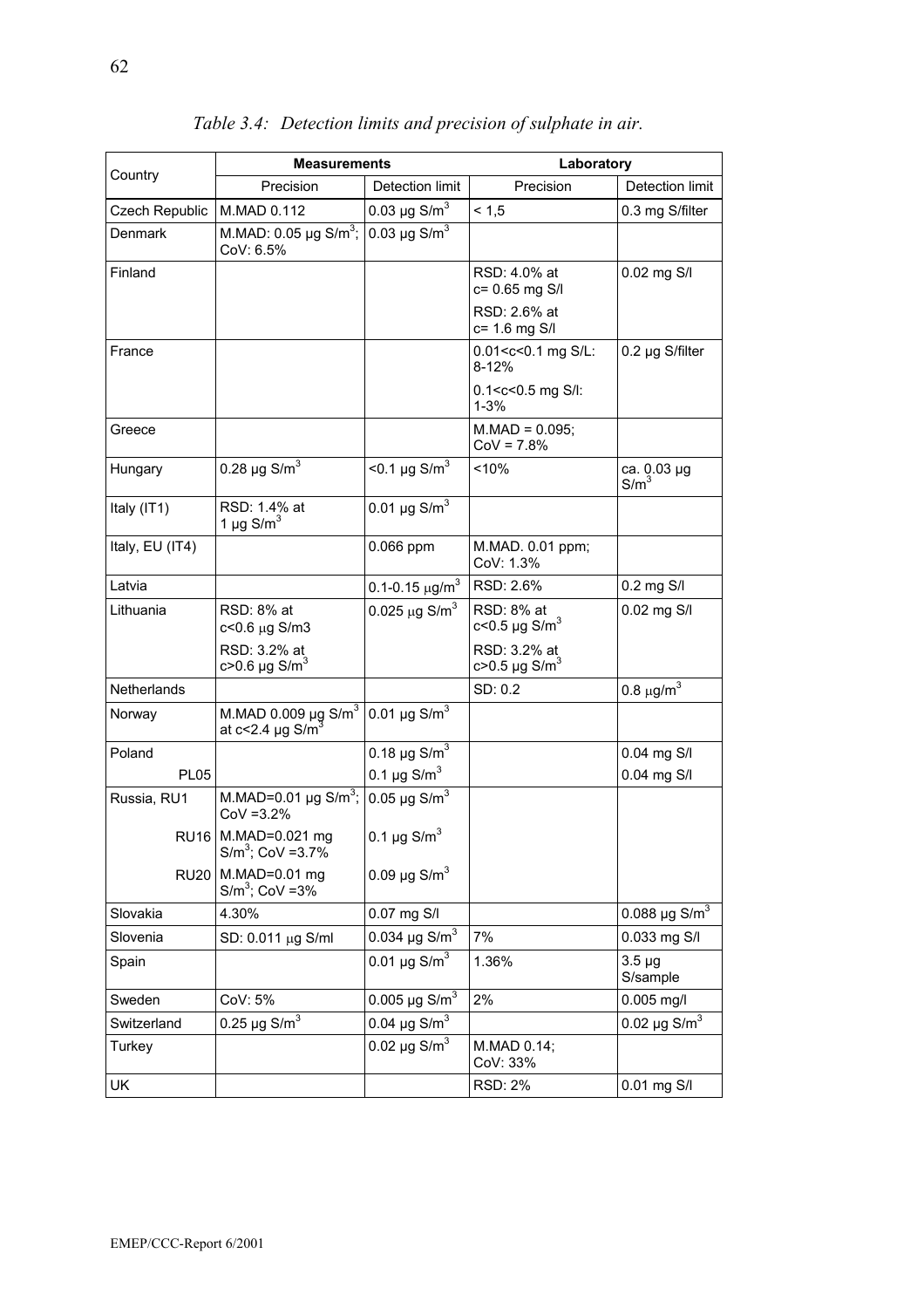|                    | <b>Measurements</b>                                                      |                                                         | Laboratory                                        |                                     |  |
|--------------------|--------------------------------------------------------------------------|---------------------------------------------------------|---------------------------------------------------|-------------------------------------|--|
| Country            | Precision                                                                | Detection limit                                         | Precision                                         | Detection limit                     |  |
| Denmark            | M.MAD: 0.04 $\mu$ g N/m <sup>3</sup> ;<br>CoV: 7.3%                      | 0.05 $\mu$ g N/m <sup>3</sup>                           | M.MAD: 0.01 $\mu$ g N/m <sup>3</sup> ,<br>CoV: 1% | Sum: 0,01 mg<br>N/I                 |  |
| Finland            |                                                                          |                                                         | NO <sub>3</sub> : c=0.35 mg N/l;<br>5.1% RSD      |                                     |  |
|                    |                                                                          |                                                         | c=0.9 mg N/I;<br>3.0% RSD                         | NO <sub>3</sub> : 0.01 mg<br>N/I    |  |
|                    |                                                                          |                                                         | HNO3: c=0.35 mg N/l;<br>4.3% RSD                  | HNO <sub>3</sub> : 0.03 mg<br>N/I   |  |
|                    |                                                                          |                                                         | c=0.9 mg N/I;<br>2.6% RSD                         |                                     |  |
| Greece             |                                                                          |                                                         | $M.MAD = 0.04$ mg N/I;<br>$CoV = 7.9%$            |                                     |  |
| Hungary            | 0.05 $\mu$ g N/m <sup>3</sup>                                            | $<$ 0.1 µg N/m <sup>3</sup>                             | < 10%                                             | ca. 0.03 µg<br>N/m <sup>3</sup>     |  |
| Italy $(IT1)$      | HNO <sub>3</sub> : RSD: $6.5\%$ at<br>0.25 $\mu$ g N/m <sup>3</sup>      | $HNO3: 0.01 \mu g$<br>N/m <sup>3</sup>                  |                                                   |                                     |  |
|                    | NO <sub>3</sub> : RSD: 1.4% at<br>1 $\mu$ g N/m <sup>3</sup>             | $NO3: 0.01 \mu g$<br>$N/m^3$                            |                                                   |                                     |  |
| Italy, EU (IT4)    |                                                                          | $0.246$ ppm                                             | M.MAD: 0.01 ppm;<br>CoV: 1.2%                     |                                     |  |
| Latvia             |                                                                          | NO <sub>3</sub> : 0.01-0.02<br>$\mu$ g N/m <sup>3</sup> | NO <sub>3</sub> : RSD 2.4%                        | $0.1$ mg/l                          |  |
| Lithuania          | RSD: 3.2% at<br>c<1.25 $\mu$ g N/m <sup>3</sup> ;                        | 0.01 $\mu$ g N/m <sup>3</sup>                           | c< 1.0 mg N/l;<br>3.2% RSD                        | 0.02 mg N/I                         |  |
| <b>Netherlands</b> |                                                                          |                                                         | NO <sub>3</sub> , SD: 0.2                         | $NO_3$ : 0.8 µg<br>N/m <sup>3</sup> |  |
| Norway             | M.MAD 0.012 $\mu$ g N/m <sup>3</sup><br>at <1.6 $\mu$ g N/m <sup>3</sup> | 0.02 $\mu$ g N/m <sup>3</sup>                           |                                                   |                                     |  |
| Poland             |                                                                          |                                                         |                                                   | NO <sub>3</sub> : 0.01 mg<br>N/I    |  |
| <b>PL05</b>        |                                                                          | 0.2 $\mu$ g N/m <sup>3</sup>                            |                                                   | $0.05$ mg N/I                       |  |
| Russia             |                                                                          | 0.04 $\mu$ g N/m <sup>3</sup>                           |                                                   |                                     |  |
| Slovakia           | 3%                                                                       | $0.02$ mg N / I                                         |                                                   | 0.02 $\mu$ g N/m <sup>3</sup>       |  |
| Slovenia           | SD, $HNO3: 0.011 µg$<br>N/ml                                             | $HNO3$ :<br>0.015 $\mu$ g N/m <sup>3</sup> ;            | 9.5%                                              | NO <sub>3</sub> : 0.009 mg<br>N/I   |  |
|                    | SD, $NO_3$ : 0.010 $\mu$ g<br>N/ml                                       | NO <sub>3</sub> : 0.014 µg<br>N/m <sup>3</sup>          |                                                   |                                     |  |
| Spain              |                                                                          | 0.06 $\mu$ g N/m <sup>3</sup>                           |                                                   | 2 µg N/sample                       |  |
| Sweden             | CoV: 3%                                                                  | NO <sub>3</sub> : 0.002<br>µgN/m3                       | 2%                                                | NO3: 0.002<br>mg/l                  |  |
|                    |                                                                          | $HNO3$ :<br>0.004 $\mu$ g N/m <sup>3</sup>              |                                                   | HNO3: 0.005<br>mg/l                 |  |
| Switzerland        | 0.13 $\mu$ g N/m <sup>3</sup>                                            | 0.02 $\mu$ g N/m <sup>3</sup>                           |                                                   | 0.02 $\mu$ g N/m <sup>3</sup>       |  |
| Turkey             |                                                                          | 0.04 $\mu$ g N/m <sup>3</sup>                           | $HNO3$ , M.MAD: 0.004;<br>CoV: 5.8%               |                                     |  |
|                    |                                                                          |                                                         | NO <sub>3</sub> , M.MAD: 0.02;<br>CoV: 24.8%      |                                     |  |

## *Table 3.5: Detection limits and precision of nitrate and nitric acid in air.*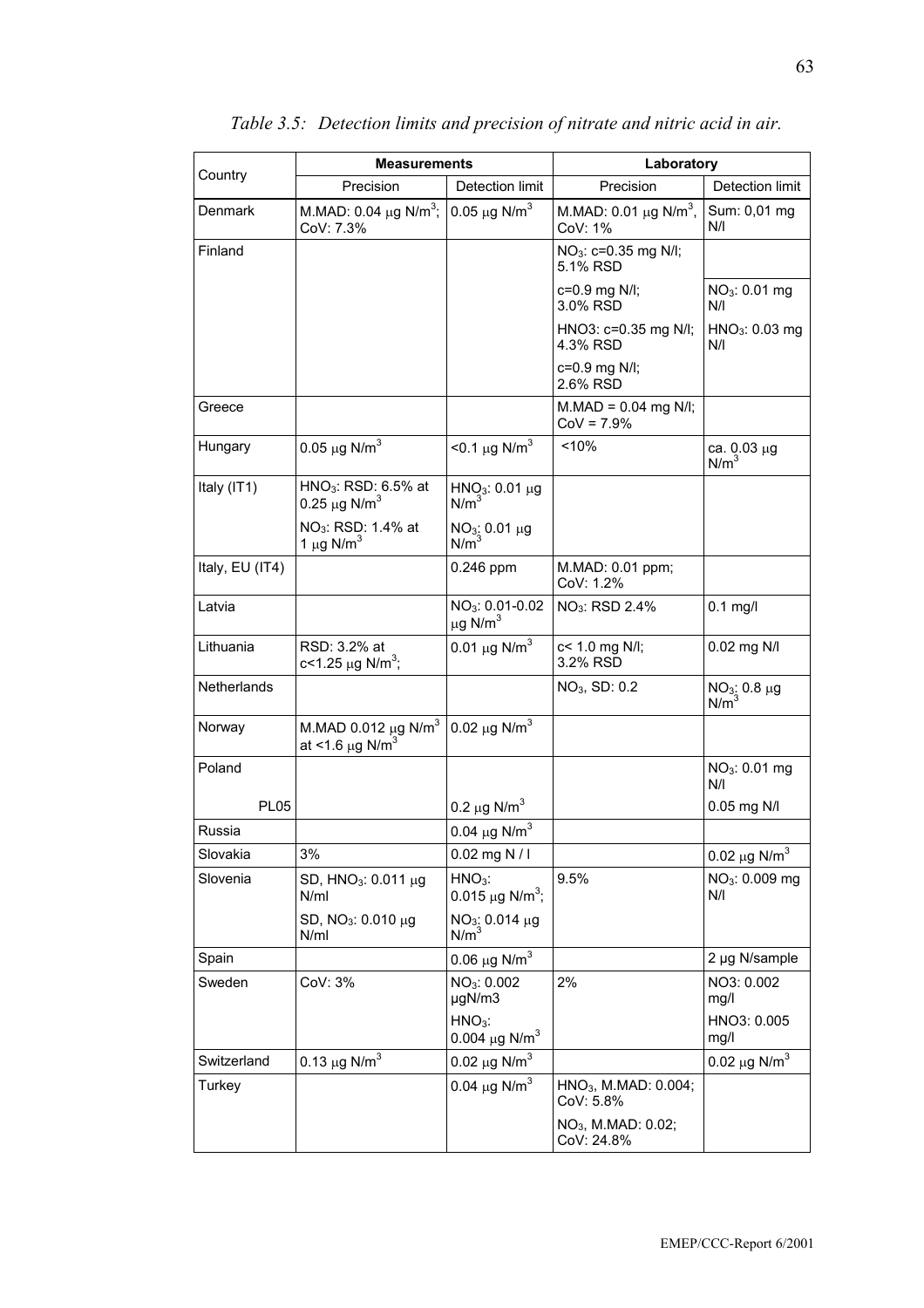|                 | Measurements                                                    |                                                | Laboratory                                              |                                              |  |
|-----------------|-----------------------------------------------------------------|------------------------------------------------|---------------------------------------------------------|----------------------------------------------|--|
| Country         | Precision                                                       | Detection limit                                | Precision                                               | Detection limit                              |  |
| Denmark         |                                                                 | DK3: 0.06 µg<br>N/m <sup>3</sup>               | NH <sub>4</sub> : M.MAD: 0.03 μg<br>$N/m3$ , CoV: 2.5 % | $NH_4$ : 0.02 mg<br>N/I                      |  |
|                 | M.MAD: 0.134 µg<br>N/m <sup>3</sup>                             | DK5: 0.08 µg<br>N/m <sup>3</sup>               |                                                         |                                              |  |
|                 | COV: 6.6 %                                                      | DK8: 0.06 µg<br>N/m <sup>3</sup>               | NH3: M.MAD: 0.01 μg<br>$N/m3$ , CoV: 2.0 %              | NH3: 0.02 mg<br>N/I                          |  |
| Finland         |                                                                 |                                                | $RSD = 7.2%$ at<br>c=0.22 mg N/l                        | 0.02 mg N/I                                  |  |
|                 |                                                                 |                                                | RSD: 2.7% at<br>c=0.72 mg N/I                           |                                              |  |
|                 |                                                                 |                                                | RSD: 2.8% at<br>c=1.42 mg N/I                           |                                              |  |
| Hungary         | NH <sub>3</sub> : 0.18 $\mu$ g N/m <sup>3</sup> ;               | $NH3:$ ca.<br>0.05 $\mu$ g N/m <sup>3</sup>    | $< 10 \%$                                               | ca. 0.04 µg<br>N/m <sup>3</sup>              |  |
|                 | NH <sub>4</sub> : 0.30 $\mu$ g N/m <sup>3</sup>                 | $NH_4$ : <0.1 µg<br>N/m <sup>3</sup>           |                                                         |                                              |  |
| Italy<br>(IT1)  | NH <sub>3</sub> : RSD: 4.5 % at<br>1.0 $\mu$ g N/m <sup>3</sup> | 0.1 $\mu$ g N/m <sup>3</sup>                   |                                                         |                                              |  |
|                 | NH <sub>4</sub> : RSD: 4.6 % at<br>2 $\mu$ g N/m <sup>3</sup>   |                                                |                                                         |                                              |  |
| Italy, EU (IT4) |                                                                 | 0.061 ppm                                      |                                                         |                                              |  |
| Latvia          |                                                                 | NH4: 0.25 µg<br>N/m <sup>3</sup>               | NH4: RSD 2.5 %                                          | 0.02                                         |  |
| Lithuania       | c<1.25 $\mu$ g N/m <sup>3</sup> ;<br>4.8% RSD                   | 0.03 $\mu$ g N/m <sup>3</sup>                  | c< 1.2 mg N/l;<br>4.8% RSD                              | $0.04$ mg N/I                                |  |
| Netherlands     | $NH_3: < 2\%$                                                   | $NH3$ :<br>0.12 $\mu$ g/m <sup>3</sup>         | NH <sub>4</sub> , SD: 0.02                              | NH <sub>4</sub> : 0.1 $\mu$ g/m <sup>3</sup> |  |
| Norway          | M.MAD 0.039 at<br>$<$ 3.2 µg N/m <sup>3</sup>                   | 0.05 $\mu$ g N/m <sup>3</sup>                  |                                                         |                                              |  |
| Poland          |                                                                 | 0.08 mg $N/m^3$                                |                                                         | NH <sub>4</sub> : 0.03 mg<br>N/I             |  |
| <b>PL05</b>     |                                                                 | 0.03 mg $N/m^3$                                |                                                         | 0.01 mg N/I                                  |  |
| Russia, RU1     | M.MAD=0.01 $\mu$ g N/m <sup>3</sup> ;<br>$COV = 4.8\%$ .        | 0.07 $\mu$ g N/m <sup>3</sup>                  |                                                         |                                              |  |
| <b>RU16</b>     | NH <sub>4</sub> : M.MAD=0.01 μg<br>$N/m^3$ ; CoV = 2.7%         | $NH_3$ : 0.34 µg<br>N/m <sup>3</sup>           |                                                         |                                              |  |
| <b>RU20</b>     | NH <sub>4</sub> : M.MAD=0.01 $\mu$ g<br>$N/m^3$ ; CoV = 2.3%    | $NH_3$ : 0.20 µg<br>N/m <sup>3</sup>           |                                                         |                                              |  |
| Slovenia        | NH <sub>4</sub> , SD: 0.004 μg<br>N/m <sup>3</sup>              | NH <sub>4</sub> : 0.010 µg<br>$N/m^3$ ;        | NH <sub>4</sub> : 4.4%                                  | NH <sub>4</sub> : 0.009 mg<br>N/I            |  |
|                 | NH <sub>3</sub> , SD: 0.016 µg<br>N/ml                          | NH <sub>3</sub> : 0.025 μg<br>N/m <sup>3</sup> |                                                         |                                              |  |
| Spain           |                                                                 | 0.03 $\mu$ g N/m <sup>3</sup>                  | 2.68 %                                                  | 1 µg N/sample                                |  |
| Sweden          | CoV: 3%                                                         | 0.03 $\mu$ g N/m <sup>3</sup>                  | 3%                                                      | $NH_4$ :<br>$0.017$ mg/l                     |  |
|                 |                                                                 |                                                |                                                         | $NH_3$ : 0.03 mg/l                           |  |
| Switzerland     | 0.45 $\mu$ g N/m <sup>3</sup>                                   | 0.2 $\mu$ g N/m <sup>3</sup>                   |                                                         | 0.2 $\mu$ g N/m <sup>3</sup>                 |  |
| Turkey          |                                                                 | 0.04 $\mu$ g N/m <sup>3</sup>                  |                                                         |                                              |  |

*Table 3.6: Detection limits and precision of ammonia and ammonium in air.*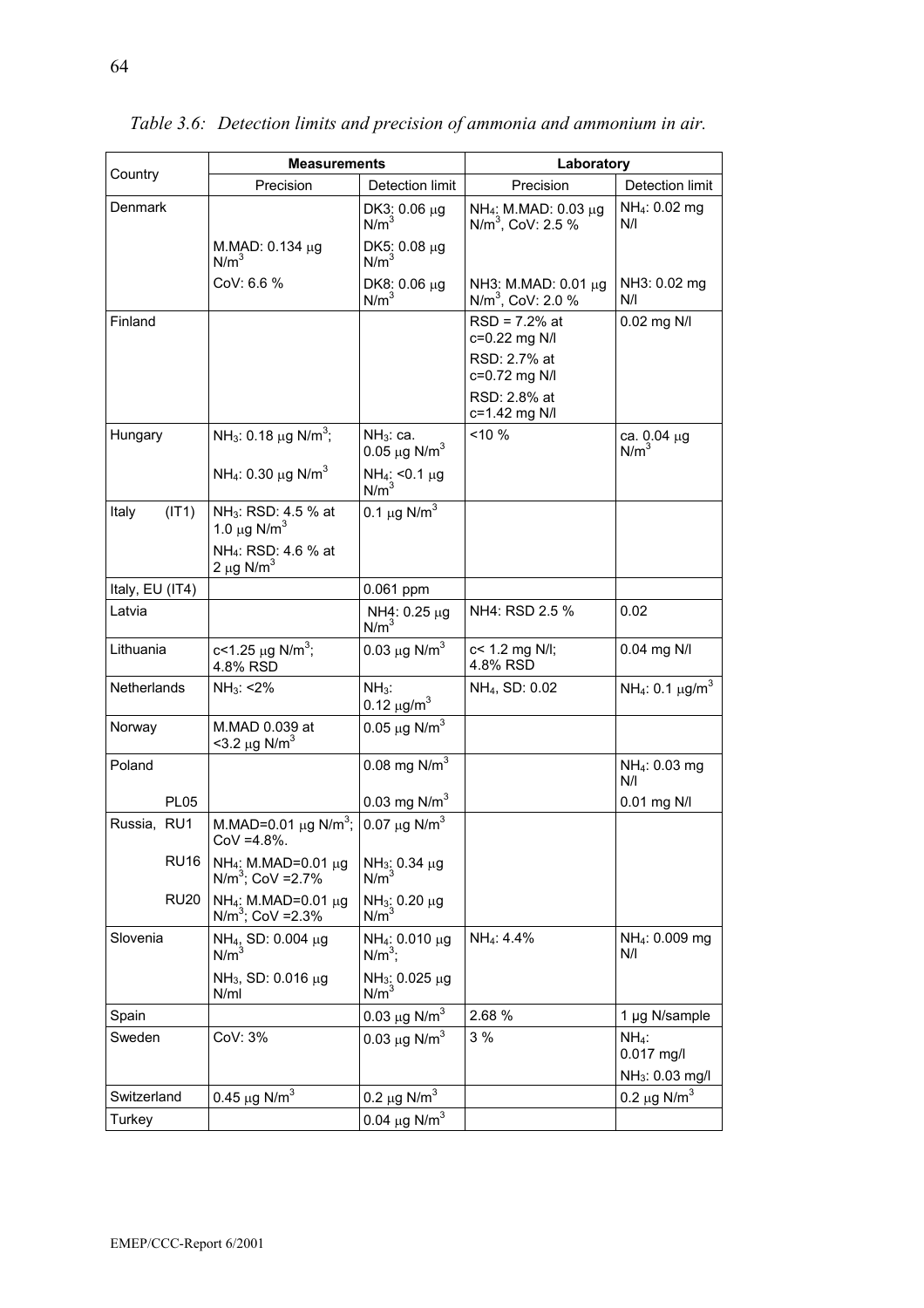|                                         | <b>Measurements</b>                                                                                                                                                  |                              | Laboratory                                                                                                                                  |                              |
|-----------------------------------------|----------------------------------------------------------------------------------------------------------------------------------------------------------------------|------------------------------|---------------------------------------------------------------------------------------------------------------------------------------------|------------------------------|
| Country                                 | Precision                                                                                                                                                            | Detection limit,<br>[mg S/l] | Precision                                                                                                                                   | Detection limit,<br>[mg S/I] |
| Austria                                 |                                                                                                                                                                      | 0.010                        | 2.4%                                                                                                                                        | 0.002                        |
| Czech Republic                          | 0.14 M.MAD                                                                                                                                                           | 0.02                         | RSD: 0.9%                                                                                                                                   | 0.02                         |
| Denmark                                 |                                                                                                                                                                      |                              | M.MAD: 0.005 mg S/I,<br>CoV: 0,5%                                                                                                           | 0.002                        |
| Estonia                                 |                                                                                                                                                                      |                              | $1\%$                                                                                                                                       | 0.1                          |
| Finland                                 |                                                                                                                                                                      |                              | c=0.65 mg S/I;<br>2.4% RSD<br>c=1.6 mg S/I;<br>2.1% RSD                                                                                     | 0.02                         |
| France                                  |                                                                                                                                                                      |                              | c<0.2 mg S/L: 5-10%<br>0.2 <c<0.5 l:<br="" mg="" s=""><math>3 - 5%</math><br/>0.5<c<5 l:<br="" mg="" s=""><math>1 - 3%</math></c<5></c<0.5> | 0.02                         |
| Germany                                 |                                                                                                                                                                      |                              |                                                                                                                                             | 0.01                         |
| Hungary                                 |                                                                                                                                                                      |                              | < 10%                                                                                                                                       | ca. 0.03                     |
| Italy<br>(IT1)                          | RSD: 1.0% at<br>1 mg S/I                                                                                                                                             | 0.01                         | RSD: 0.6% at<br>$0.5$ mg S/I<br>RSD: 1.7% at<br>0.05 mg S/I                                                                                 | 0.002                        |
| Latvia                                  |                                                                                                                                                                      |                              | 15 RSD%                                                                                                                                     | 0.15                         |
| Lithuania                               | c<0.5mg S/I;<br>2-5% RSD<br>c>0.5mg S/l; 1% RSD                                                                                                                      | 0.1                          | c< 0.5 mg S/I;<br>2-5% RSD<br>c> 0.5 mg S/I;<br><b>1% RSD</b>                                                                               | 0.02                         |
| Netherlands                             |                                                                                                                                                                      |                              | SD: 0.2                                                                                                                                     | 1 umol/l                     |
| Norway                                  |                                                                                                                                                                      |                              | SD: 0.041 at<br>c=2.23 mg S/I<br>SD: 0.019 at<br>c=0.85 mg S/I                                                                              | 0.01                         |
| Poland                                  |                                                                                                                                                                      |                              | RSD: 0.6% at<br>6.7 mg S/I<br>RSD: 1.5% at<br>0.67 mg-S/l<br>RSD: 1.8% at<br>0.33 mg-S/I                                                    | 0.04                         |
| <b>PL05</b>                             | M.MAD: 0.031 mg S/l;<br>CoV: 4.4%                                                                                                                                    | 0.05                         | M.MAD: 0.03 mg S/I;<br>CoV: 7.5%                                                                                                            | 0.05                         |
| Portugal                                |                                                                                                                                                                      |                              | 0.75%                                                                                                                                       | 0.15                         |
| Russia                                  | RU1: M.MAD=0.01<br>mg S/I; CoV = 2.8%.<br>RU13: M.MAD=0.021<br>mg S/I; CoV = 3.8%<br>RU16: M.MAD=0.021<br>mg S/I; CoV = 2%<br>RU20: M.MAD=0.021<br>mg S/I CoV = 3.9% |                              |                                                                                                                                             | 0.02                         |
| Slovakia                                |                                                                                                                                                                      |                              |                                                                                                                                             | 0.07                         |
| Spain                                   |                                                                                                                                                                      |                              | 1.4%                                                                                                                                        | 0.07                         |
| Sweden                                  | CoV: 4%                                                                                                                                                              | 0.004                        | $2\%$                                                                                                                                       | 0.004                        |
| Switzerland                             | 0.04 M.MAD                                                                                                                                                           | 0.03                         |                                                                                                                                             | 0.03                         |
| Turkey                                  |                                                                                                                                                                      |                              | M.MAD: 0.02;<br>CoV: 2.2%                                                                                                                   |                              |
| $\overline{\mathsf{U}}$ K<br>Yugoslavia |                                                                                                                                                                      |                              | 2%                                                                                                                                          | 0.04<br>0.16                 |

## *Table 3.7: Detection limits and precision of sulphate in precipitation.*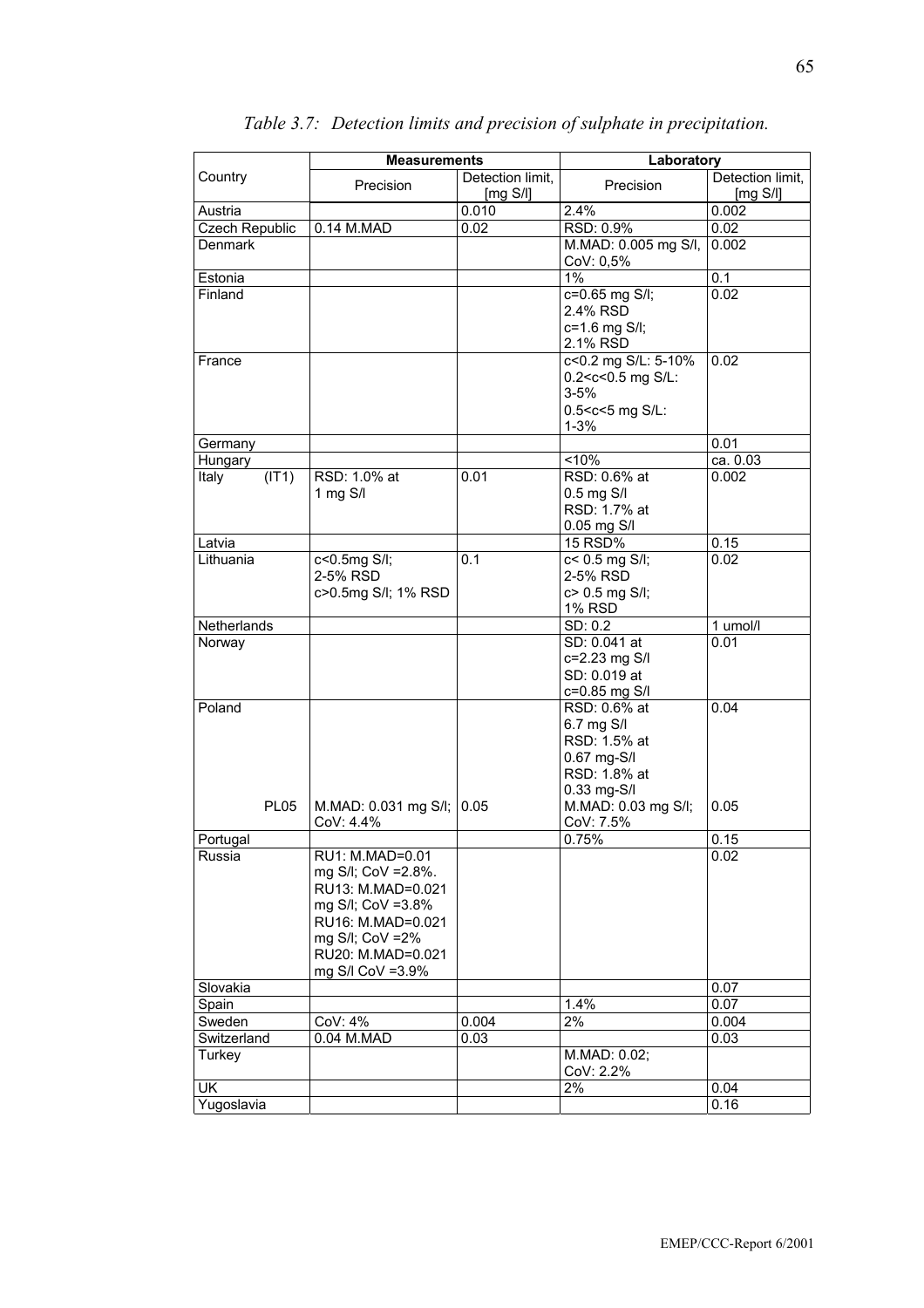|                    | <b>Measurements</b>                                                      |                            | Laboratory                                                                                             |                              |
|--------------------|--------------------------------------------------------------------------|----------------------------|--------------------------------------------------------------------------------------------------------|------------------------------|
| Country            | Precision                                                                | Detection limit,<br>[mg/l] | Precision                                                                                              | Detection limit,<br>[mg N/l] |
| Austria            |                                                                          | 0.005                      | $1\%$                                                                                                  | 0.001                        |
| Czech Republic     | 0.1059 M.MAD                                                             | 0.03                       | RSD: 2.1%                                                                                              | 0.03                         |
| <b>Denmark</b>     |                                                                          |                            | M.MAD: 0.004 ma N/I.<br>CoV: 0.6%                                                                      | 0.01                         |
| Estonia            |                                                                          |                            | 2%                                                                                                     | 0.02                         |
| Finland            |                                                                          |                            | c=0.35 mg N/l;<br>3.1% RSD                                                                             | 0.01                         |
|                    |                                                                          |                            | c=0.9 mg N/I;<br>2.5% RSD                                                                              |                              |
| France             |                                                                          |                            | c<0.2 mg N/L: 5-10%                                                                                    | 0.02                         |
|                    |                                                                          |                            | 0.2 <c<0.5 3-5%<br="" l:="" mg="" n="">0.5<c<5 1-3%<="" l:="" mg="" n="" td=""><td></td></c<5></c<0.5> |                              |
| Germany            |                                                                          |                            |                                                                                                        | 0.01                         |
| Hungary            |                                                                          |                            | $10\%$                                                                                                 | ca. 0.03                     |
| Italy<br>(IT1)     |                                                                          |                            | RSD: 0.7% at<br>$0.5$ mg N/I                                                                           | 0.002                        |
|                    |                                                                          |                            | RSD: 1.6% at<br>0.05 mg N/l                                                                            |                              |
| Italy, EU<br>(IT4) |                                                                          | $0.001$ ppm                |                                                                                                        |                              |
| Latvia             |                                                                          |                            | <b>RSD: 17%</b>                                                                                        | 0.1                          |
| Lithuania          | c<0.5 mg N/l;<br>1.0% RSD                                                | 0.04                       | c< 0.5 mg N/l;<br>1.0% RSD                                                                             | 0.02                         |
|                    | c>0.5 mg N/l;<br>0.5% RSD                                                |                            | c>0.5 mg N/l;<br>0.5% RSD                                                                              |                              |
| Netherlands        |                                                                          |                            | SD: 0.5                                                                                                | 2 umol/l                     |
| Norway             |                                                                          |                            | SD: 0.023 at<br>c=0.86 mg N/ml                                                                         | 0.01                         |
|                    |                                                                          |                            | SD: 0.016 at<br>c=0.39 mg N/ml                                                                         |                              |
| Poland             |                                                                          |                            | RSD: 0.6% at<br>4.5 mg N/I                                                                             | 0.01                         |
|                    |                                                                          |                            | RSD: 1.5% at<br>0.45 mg N/I                                                                            |                              |
|                    |                                                                          |                            | RSD: 1.9% at<br>0.23 mg N/I                                                                            |                              |
| <b>PL05</b>        | M.MAD: 0.016 mg<br>N/I; CoV: 3%                                          | 0.05                       | M.MAD: 0.02 mg N/l;<br>CoV: 4.4                                                                        | 0.05                         |
| Portugal           |                                                                          |                            | 0.25%                                                                                                  | 0.09                         |
| Russia             | RU1:M.MAD=0.005<br>mg/l; CoV =5%.<br>RU13: M.MAD=0.01<br>mg/l; CoV =5.8% |                            |                                                                                                        | 0.01                         |
|                    | RU16: M.MAD=0.01<br>mg/l; CoV = 2.9%                                     |                            |                                                                                                        |                              |
|                    | RU20: M.MAD=0.01<br>mg/l; CoV =3.9%                                      |                            |                                                                                                        |                              |
| Slovakia           | $0.2 - 2.4%$                                                             | 0.01                       |                                                                                                        | 0.05                         |
| Spain              |                                                                          |                            | 1.2%                                                                                                   | 0.08                         |
| Sweden             | CoV: 4%                                                                  | 0.002                      | 2%                                                                                                     | 0.002                        |
| Switzerland        | 0.05 M.MAD                                                               | 0.02                       |                                                                                                        |                              |
| Turkey             |                                                                          |                            | M.MAD: 0.008;<br>CoV: 2.1%                                                                             |                              |
| UK                 |                                                                          |                            | 4%                                                                                                     | 0.03                         |
| Yugoslavia         |                                                                          |                            |                                                                                                        | 0.02                         |

*Table 3.8: Detection limits and precision of nitrate in precipitation.*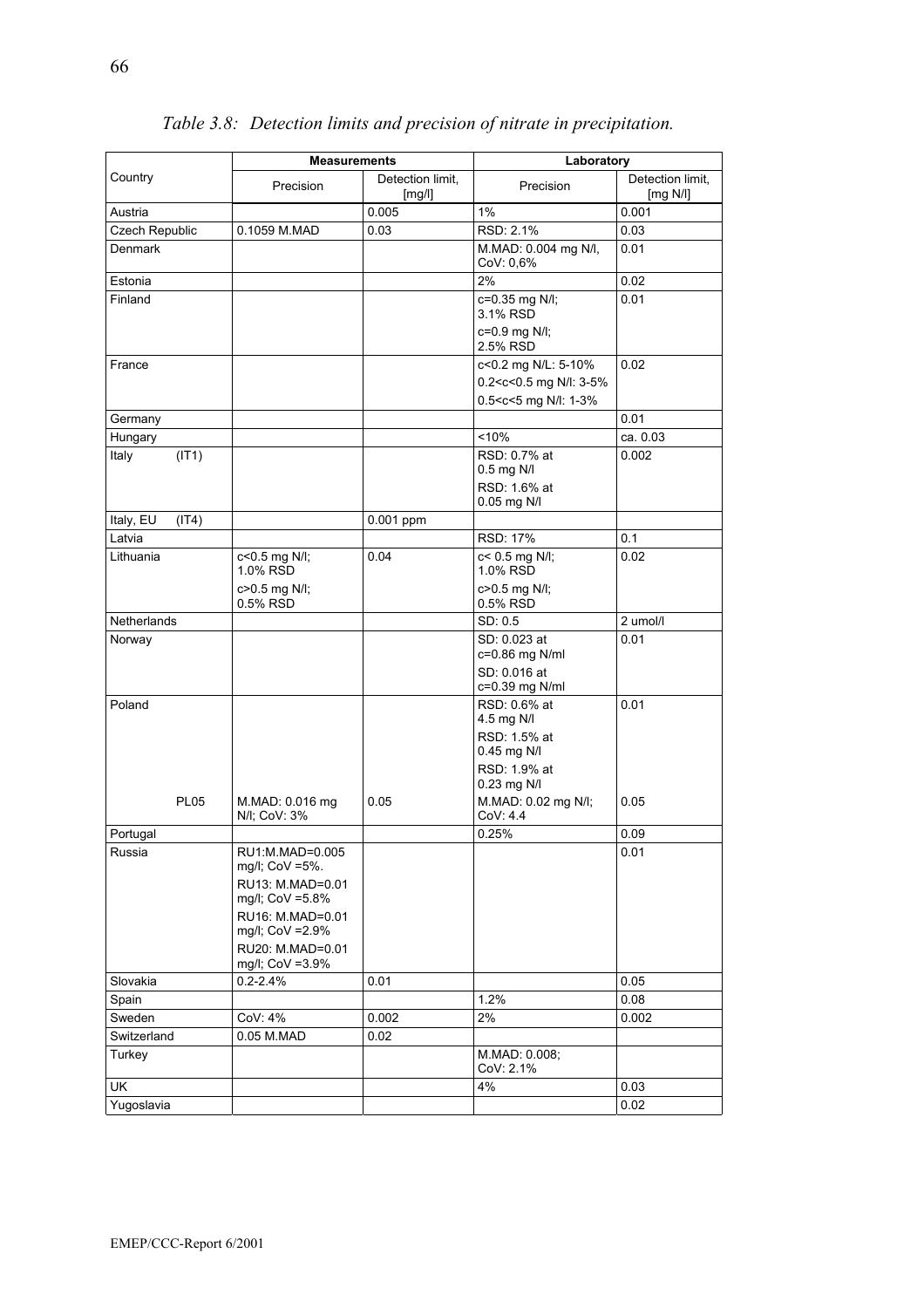|                    | <b>Measurements</b>             |                            | Laboratory                                                 |                                 |
|--------------------|---------------------------------|----------------------------|------------------------------------------------------------|---------------------------------|
| Country            | Precision                       | Detection limit,<br>[mg/l] | Precision                                                  | Detection limit,<br>[ $mg$ N/I] |
| Austria            |                                 | 0.023                      | 3.7%                                                       | 0.007                           |
| Czech Republic     | 0.0426 M.MAD                    | 0.011                      | RSD: 6.3%                                                  | 0.02                            |
| Switzerland        | 0.02 M.MAD                      | 0.02                       |                                                            | 0.02                            |
| Denmark            |                                 |                            | M.MAD: 0.01 mg N/l,<br>CoV: 2,0%                           | 0.02                            |
| Estonia            |                                 |                            | 6%                                                         | 0.01                            |
| Finland            |                                 |                            | c=0.23 mg N/l;<br>2.6% RSD                                 | 0.002                           |
|                    |                                 |                            | c=0.70 mg N/l;<br>2.8% RSD                                 |                                 |
| France             |                                 |                            | c<0.2 mg N/L: 5-10%                                        | 0.03                            |
|                    |                                 |                            | 0.2 <c<0.5 l:<br="" mg="" n=""><math>3 - 5%</math></c<0.5> |                                 |
|                    |                                 |                            | 0.5 <c<5 1-3%<="" l:="" mg="" n="" td=""><td></td></c<5>   |                                 |
| Germany            |                                 |                            |                                                            | 0.01                            |
| Hungary            |                                 |                            | 5-10%                                                      | ca. 0.04                        |
| (IT1)<br>Italy     | RSD: 0.8% at<br>0.5 mg N/I      | 0.005                      | RSD: 0.5% at<br>0.5 mg N/I                                 | 0.001                           |
|                    |                                 |                            | RSD: 1.9% at<br>0.05 mg N/I                                |                                 |
| Italy, EU<br>(IT4) |                                 | 0.104 ppm                  |                                                            |                                 |
| Latvia             |                                 |                            | <b>RSD: 9%</b>                                             | 0.03                            |
| Lithuania          | c<1.0 mg N/l;<br>4.8% RSD       | 0.06                       | c<1.0 mg N/l;<br>4.8% RSD                                  | 0.04                            |
| <b>Netherlands</b> |                                 |                            | SD: 0.2                                                    | 1 umol/l                        |
| Norway             |                                 |                            | SD: 0.016 at<br>c=0.64 mg/l                                | 0.01                            |
|                    |                                 |                            | SD: 0.013 at<br>c=0.32 mg N/I                              |                                 |
| Poland             |                                 |                            | RSD: 2.7% at 1 mg/l                                        | 0.03                            |
|                    |                                 |                            | RSD: 4.6% at<br>$0.1$ mg/l                                 |                                 |
| <b>PL05</b>        | M.MAD: 0.055<br>mgN/l; CoV: 14% | 0.01                       | M:MAD: 0.05 mg N/l;<br>CoV: 15.1%                          | 0.01                            |
| Portugal           |                                 |                            | 0.79%                                                      | 0.04                            |
| Romania            |                                 |                            |                                                            |                                 |
| Russia             | $M.MAD=0.01$<br>mg/l; CoV =6.5% |                            |                                                            | 0.02                            |
| Slovakia           | 2.4%                            | 0.02                       |                                                            | 0.02                            |
| Spain              |                                 |                            | 2.7%                                                       | 0.08                            |
| Sweden             | CoV: 3%                         | 0.02                       | 3%                                                         | 0.02                            |
| Switzerland        |                                 |                            |                                                            |                                 |
| Turkey             |                                 |                            | M.MAD: 0.014;<br>CoV: 1.9%                                 |                                 |
| <b>UK</b>          |                                 |                            | 10%                                                        | 0.03                            |
| Yugoslavia         |                                 |                            |                                                            | 0.03                            |

*Table 3.9: Detection limits and precision of ammonium in precipitation.*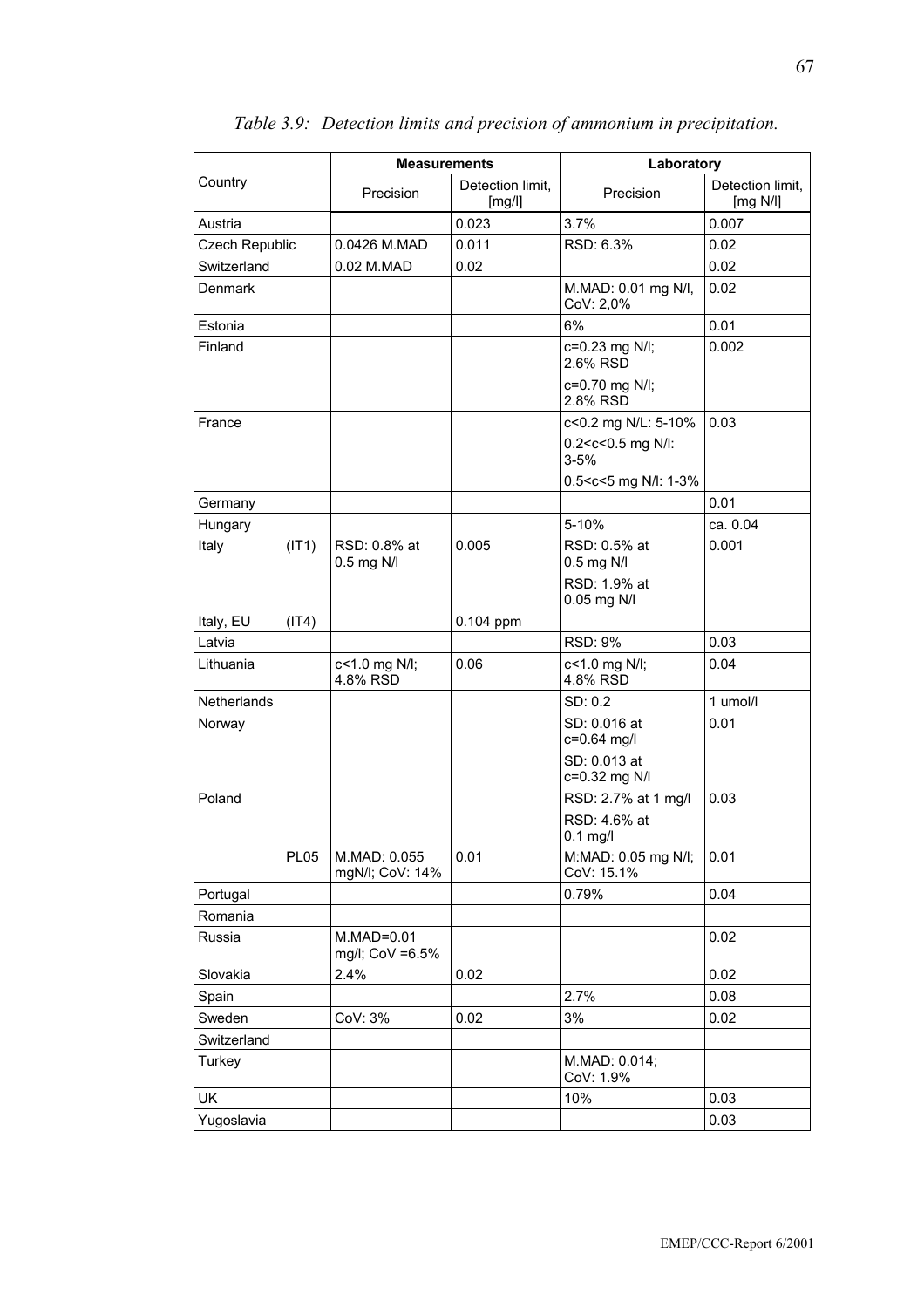|                    |                 | <b>Measurements</b>                  |                            | Laboratory                                           |                            |
|--------------------|-----------------|--------------------------------------|----------------------------|------------------------------------------------------|----------------------------|
| Country            |                 | Precision                            | Detection limit,<br>[mg/l] | Precision                                            | Detection limit,<br>[mg/l] |
| Austria            |                 |                                      | 0.028                      | 2%                                                   | 0.003                      |
| Czech Republic     |                 | 0.148 M.MAD                          | 0.001                      | 5.8 RSD%                                             | 0.011                      |
| Denmark            |                 |                                      |                            | M.MAD 0.02 mg/l,<br>Cov: 6.2%                        |                            |
| Estonia            |                 |                                      |                            | 1%                                                   | $\overline{2}$             |
| Finland            |                 |                                      |                            | c=0.20 mg Ca/l;<br>4.9% RSD<br>c=0.61 mg Ca/l;       | 0.005                      |
|                    |                 |                                      |                            | 1.8% RSD                                             |                            |
| France             |                 |                                      |                            | c<0.2 mg/l: 10-20%                                   | 0.02                       |
|                    |                 |                                      |                            | 0.2 <c<0.5 l:<br="" mg="">5-10%</c<0.5>              |                            |
|                    |                 |                                      |                            | 0.5 <c<5 1-5%<="" l:="" mg="" td=""><td></td></c<5>  |                            |
| Germany            |                 |                                      |                            |                                                      | 0.01                       |
| Hungary            |                 |                                      |                            | $< 5\%$                                              | ca. 0.01                   |
| Italy              | (IT1)           | RSD: 1.6% at<br>1 $mg/l$             | 0.01                       | RSD: 1.2% at 0.5 mg/l<br>RSD: 3.3% at<br>$0.05$ mg/l | 0.002                      |
| Italy, EU          | (IT4)           |                                      | $0.123$ ppm                |                                                      |                            |
| Latvia             |                 |                                      |                            | <b>RSD: 4%</b>                                       | 0.02                       |
| Lithuania          |                 |                                      |                            |                                                      | 0.02                       |
| <b>Netherlands</b> |                 |                                      |                            | SD: 0.07                                             | $0.3$ umol/l               |
| Norway             |                 |                                      |                            | SD: 0.010 at<br>c=0.27 mg/l<br>SD: 0.006 at          | 0.01                       |
|                    |                 |                                      |                            | c=0.15 mg/l                                          |                            |
| Poland             |                 |                                      |                            | RSD: 0.9% at 2 mg/l<br>RSD: 10% at 0.2 mg/l          | 0.03                       |
|                    | (PL05)          | M.MAD 0.019 mg/l;<br>CoV: 12%        | 0.001                      | M.MAD: 0.005 mg/l;<br>CoV: 3.4%                      | 0.001                      |
| Portugal           |                 |                                      |                            | 1.31%                                                | 0.06                       |
| Romania            |                 |                                      |                            |                                                      |                            |
| Russia.            | RU <sub>1</sub> | $M.MAD = 0.016$<br>mg/l; CoV =9.8%.  |                            |                                                      | 0.05                       |
|                    | <b>RU13</b>     | $M.MAD = 0.042$<br>mg/l; CoV =15.8%. |                            |                                                      |                            |
|                    | <b>RU16</b>     | $M.MAD = 0.021$<br>mg/l; CoV = 2.3%  |                            |                                                      |                            |
|                    | <b>RU20</b>     | $M.MAD = 063$ mg/l;<br>$COV = 16.8%$ |                            |                                                      |                            |
| Slovakia           |                 | 5.0%                                 | 0.01                       |                                                      | 0.06                       |
| Spain              |                 |                                      |                            | 7.40%                                                | 0.04                       |
| Sweden             |                 | CoV: 4%                              | 0.05                       | 5%                                                   | 0.04                       |
| Switzerland        |                 | 0.02 M.MAD                           | 0.05                       |                                                      | 0.05                       |
| Turkey             |                 |                                      |                            | M.MAD: 0.034;<br>CoV: 1.8%                           |                            |
| UK                 |                 |                                      |                            | 5%                                                   | 0.05                       |
| Yugoslavia         |                 |                                      |                            | 80.94%                                               | 0.005                      |
|                    |                 |                                      |                            |                                                      |                            |

*Table 3.10: Detection limits and precision of calcium in precipitation.*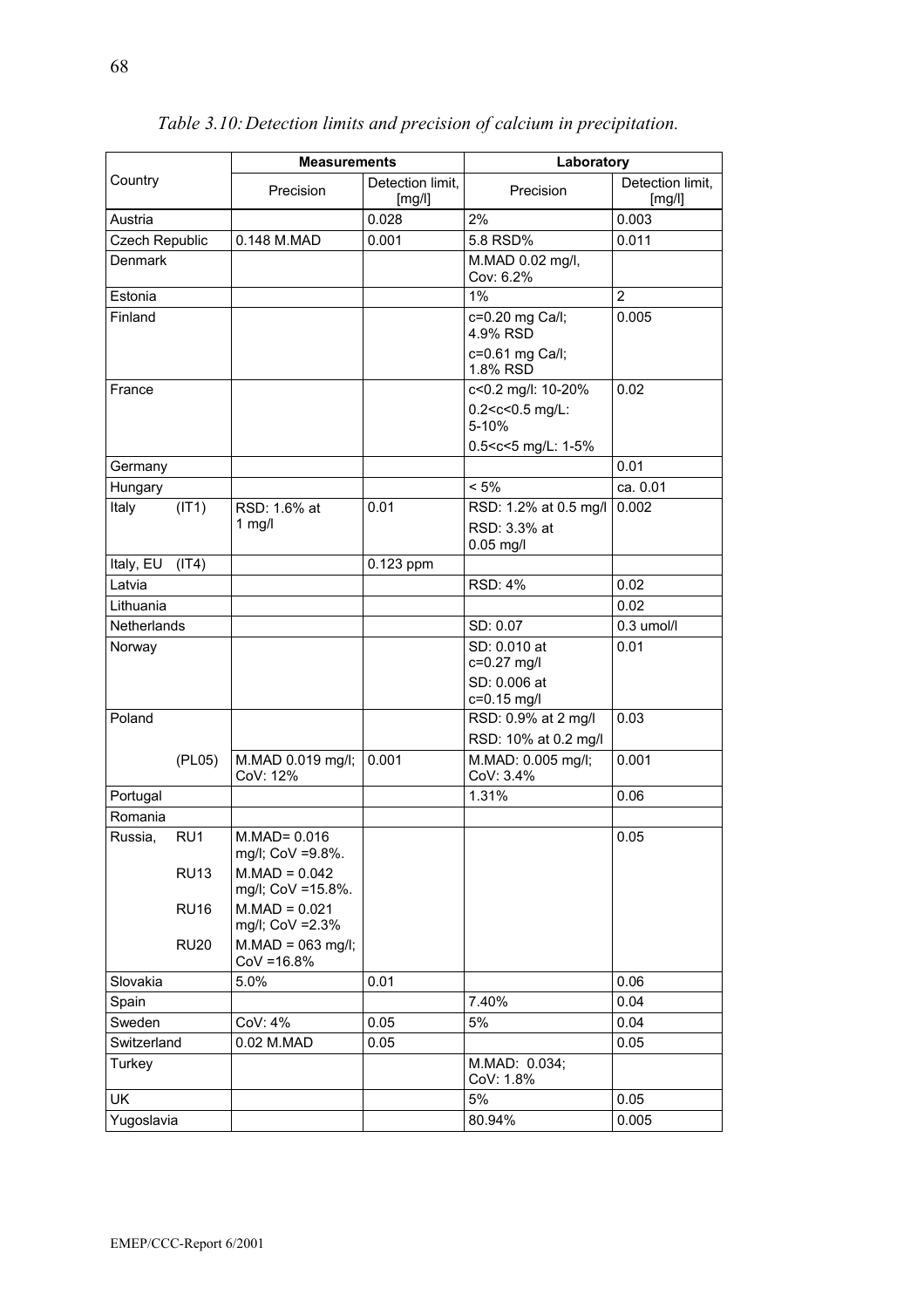|                |                                | <b>Measurements</b>                                              |                            | Laboratory                                                                                     |                            |
|----------------|--------------------------------|------------------------------------------------------------------|----------------------------|------------------------------------------------------------------------------------------------|----------------------------|
| Country        |                                | Precision                                                        | Detection limit,<br>[mg/l] | Precision                                                                                      | Detection limit,<br>[mg/l] |
| Austria        |                                |                                                                  | 0.018                      | 2.3%                                                                                           | 0.005                      |
| Czech Republic |                                | 0.046 M.MAD                                                      | 0.003                      | 2.24 RSD%                                                                                      | 0.003                      |
| Denmark        |                                |                                                                  |                            | M.MAD: 0.01 mg/l;<br>CoV: 6.4%                                                                 |                            |
| Estonia        |                                |                                                                  |                            | 3%                                                                                             | 0.1                        |
| Finland        |                                |                                                                  |                            | c=0.12 mg/l;<br>6.0% RSD<br>c=0.36 mg/l;                                                       | 0.006                      |
| France         |                                |                                                                  |                            | 3.6% RSD<br>c<0.2 mg/L: 10-20%                                                                 | 0.02                       |
|                |                                |                                                                  |                            | 0.2 <c<0,5 l:<br="" mg="">5-10%<br/>0.5<c<5 1-5%<="" l:="" mg="" td=""><td></td></c<5></c<0,5> |                            |
| Germany        |                                |                                                                  |                            |                                                                                                | 0.01                       |
| Hungary        |                                |                                                                  |                            | < 5%                                                                                           | ca. 0.01                   |
| Italy          | (IT1)                          | RSD: 1.2% at 1 mg/l                                              | 0.01                       | RSD: 1.4% at<br>$0.5$ mg/l<br>RSD: 2.8% at                                                     | 0.002                      |
| Latvia         |                                |                                                                  |                            | $0.05$ mg/l<br><b>RSD: 3%</b>                                                                  | 0.019                      |
| Lithuania      |                                |                                                                  |                            |                                                                                                | 0.02                       |
| Netherlands    |                                |                                                                  |                            | SD: 0.2                                                                                        | 1 umol/l                   |
| Norway         |                                |                                                                  |                            | SD: 0.027;<br>c=0.61 mg/l<br>SD: 0.015;<br>c=0.20 mg/l                                         | 0.01                       |
| Poland         | <b>PL05</b>                    | M.MAD: 0.055 mg/l;                                               | 0.003                      | RSD: 1.3% at<br>$0.5$ mg/l<br>RSD: 10.8% at<br>$0.05$ mg/l<br>M.MAD: 0.004 mg/l;               | 0.02<br>0.003              |
|                |                                | CoV: 30%                                                         |                            | CoV: 5.2%                                                                                      |                            |
| Portugal       |                                |                                                                  |                            | 1.69%                                                                                          | 0.077                      |
| Russia,        | RU <sub>1</sub><br><b>RU13</b> | $M.MAD = 0.031$ mg/l;<br>$COV = 8.2%$ .<br>$M.MAD = 0.031$ mg/l; |                            |                                                                                                | 0.03                       |
|                |                                | $CoV = 7.2%$ .                                                   |                            |                                                                                                |                            |
|                | <b>RU16</b>                    | $M.MAD = 0.021$ mg/l;<br>$CoV = 5.1%$                            |                            |                                                                                                |                            |
|                | <b>RU20</b>                    | $M.MAD = 0.021$ mg/l;<br>$CoV = 7.1%$                            |                            |                                                                                                |                            |
| Slovakia       |                                | 2.3%                                                             | 0.01                       |                                                                                                | 0.02                       |
| Spain          |                                |                                                                  |                            | 18%                                                                                            | 0.05                       |
| Sweden         |                                | CoV: 14%                                                         | 0.05                       | 8%                                                                                             | 0.05                       |
| Switzerland    |                                | 0.01 M.MAD                                                       | 0.01                       |                                                                                                | 0.01                       |
| Turkey         |                                |                                                                  |                            | M.MAD: 0.019;<br>CoV: 4.2%                                                                     |                            |
| UK             |                                |                                                                  |                            | 6%                                                                                             | 0.05                       |
| Yugoslavia     |                                |                                                                  |                            | 98.05%                                                                                         | 0.015                      |

*Table 3.11: Detection limits and precision of potassium in precipitation.*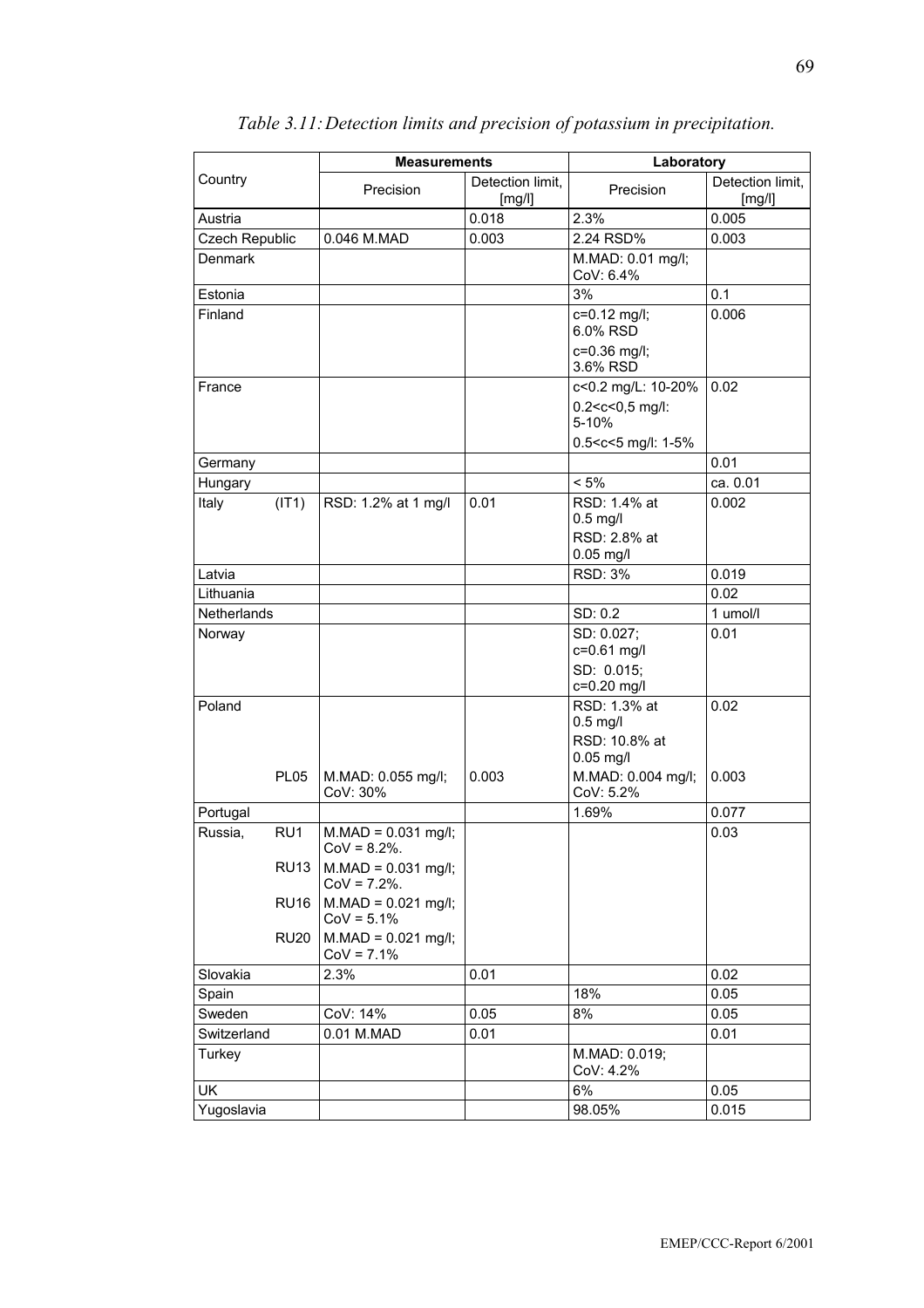|                    | <b>Measurements</b>                          |                            | Laboratory                                                                                                   |                            |
|--------------------|----------------------------------------------|----------------------------|--------------------------------------------------------------------------------------------------------------|----------------------------|
| Country            | Precision                                    | Detection limit,<br>[mg/l] | Precision                                                                                                    | Detection limit,<br>[mg/l] |
| Austria            |                                              | 0.034                      | 3.5%                                                                                                         | 0.009                      |
| Czech Republic     | 0.0577 M.MAD                                 | 0.02                       | 1.1 RSD%                                                                                                     | 0.02                       |
| Denmark            |                                              |                            | M.MAD: 0.04 mg/l,<br>CoV: 0,9%                                                                               | 0.07                       |
| Estonia            |                                              |                            | 1%                                                                                                           | 0.1                        |
| Finland            |                                              |                            | c=0.5 mg/l; 3.2% RSD<br>c=1.2 mg/l; 2.3% RSD                                                                 | 0.01                       |
| France             |                                              |                            | c<0.2 mg/l: 10-20%<br>$0.2 < c < 0.5$ mg/l: 5-10%<br>0.5 <c<5 1-5%<="" l:="" mg="" td=""><td>0.05</td></c<5> | 0.05                       |
| Germany            |                                              |                            |                                                                                                              | 0.01                       |
| Hungary            |                                              |                            | < 10%                                                                                                        | ca. 0.1                    |
| Italy<br>(IT1)     | RSD: 0.8% at 0.5 mg/l                        | 0.005                      | RSD: 0.6% at 0.5 mg /l<br>RSD: 1.0% at 0.05 mg/l                                                             | 0.001                      |
| Italy, EU<br>(IT4) |                                              | 0.032 ppm                  |                                                                                                              |                            |
| Latvia             |                                              |                            | <b>14 RSD%</b>                                                                                               | 0.1                        |
| Lithuania          | c<0.5 mg/l; 4.5% RSD<br>c>0.5 mg/l; 2.3% RSD | 0.29                       | c<0.5 mg/l; 4.5% RSD<br>c>0.5 mg/l; 2.3% RSD                                                                 | 0.01                       |
| <b>Netherlands</b> |                                              |                            | SD: 0.7                                                                                                      | 3 umol/l                   |
| Norway             |                                              |                            | SD: 0.028 at<br>c=1.16 mg/l                                                                                  | 0.01                       |
|                    |                                              |                            | SD: 0.02 at c=0.46 mg/l                                                                                      |                            |
| Poland             |                                              |                            | RSD: 0.6% at 10 mg/l                                                                                         | 0.03                       |
|                    |                                              |                            | RSD: 1.3% at 1 mg/L                                                                                          |                            |
|                    |                                              |                            | RSD: 1.8% at 0.5 mg/L                                                                                        |                            |
| <b>PL05</b>        | M.MAD: 0.1 mg/l;<br>CoV: 13%                 | 0.10                       | M.MAD: 0.08 mg/l;<br>CoV: 20%                                                                                | 0.10                       |
| Portugal           |                                              |                            | 0.53%                                                                                                        | 0.03                       |
| RU1<br>Russia,     | M.MAD=0.089 mg/l;<br>$Cov = 11.2%$           |                            |                                                                                                              | 0.03                       |
| <b>RU13</b>        | $M.MAD = 0.073$ mg/l;<br>$CoV = 9.5%$ .      |                            |                                                                                                              |                            |
| <b>RU16</b>        | $M.MAD = 0.017$ mg/l;<br>$COV = 7.9%$        |                            |                                                                                                              |                            |
| <b>RU20</b>        | $M.MAD = 0.042$ mg/l;<br>$CoV = 12.3%$       |                            |                                                                                                              |                            |
| Slovakia           | 5.4%                                         | 0.01                       |                                                                                                              | 0.09                       |
| Spain              |                                              |                            | 4.9%                                                                                                         | 0.31                       |
| Sweden             | CoV: 6%                                      | 0.05                       | 2%                                                                                                           | 0.05                       |
| Switzerland        | 0.02 M. MAD                                  | 0.05                       |                                                                                                              | 0.05                       |
| Turkey             |                                              |                            | M.MAD: 0.026;<br>CoV: 1.6%                                                                                   |                            |
| UK                 |                                              |                            | 3%                                                                                                           | 0.05                       |
| Yugoslavia         |                                              |                            |                                                                                                              | 0.05                       |

## *Table 3.12: Detection limits and precision of chloride in precipitation.*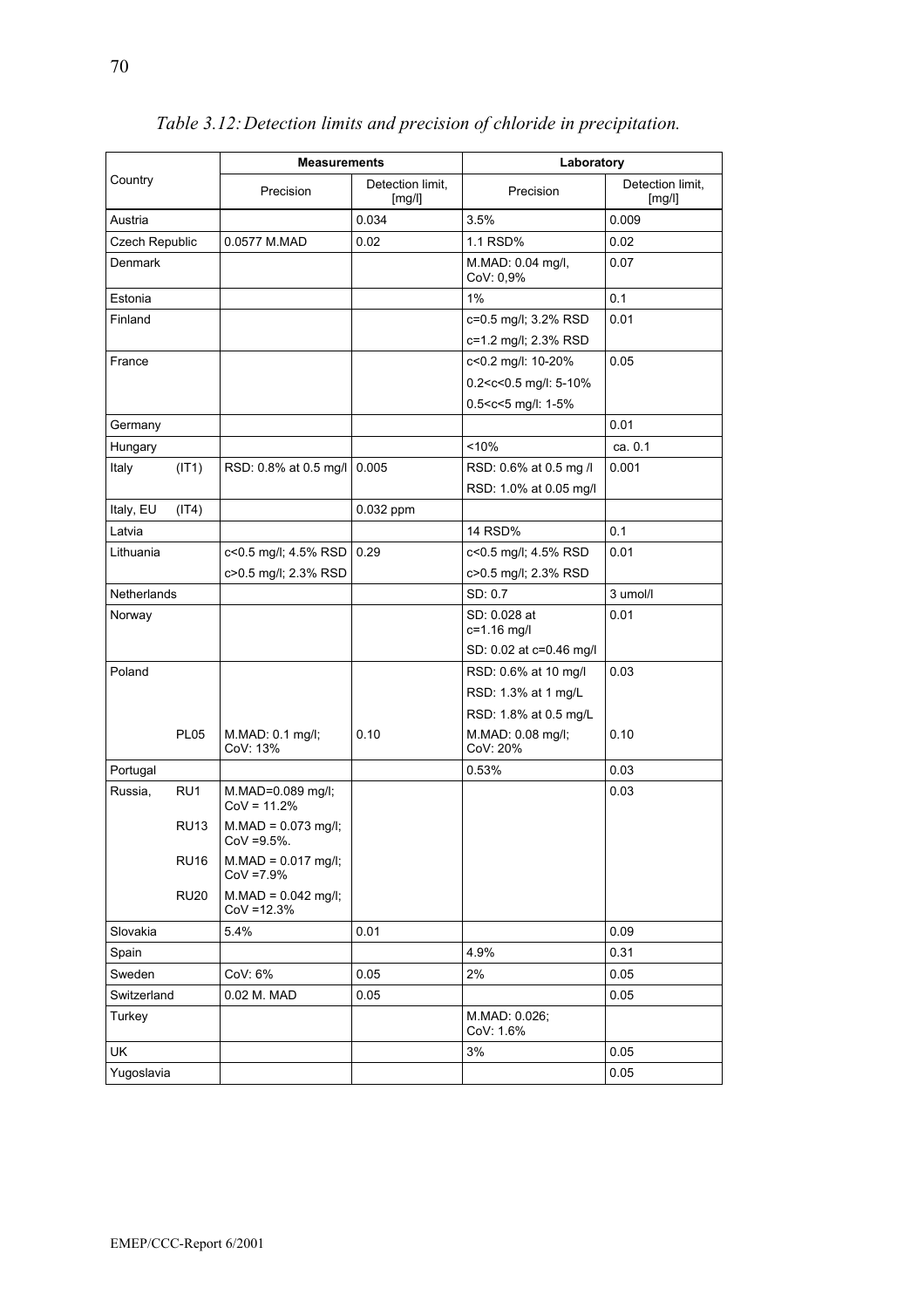|                |             | <b>Measurements</b>                 |                            |                                                      | Laboratory                 |
|----------------|-------------|-------------------------------------|----------------------------|------------------------------------------------------|----------------------------|
| Country        |             | Precision                           | Detection limit,<br>[mg/l] | Precision                                            | Detection limit,<br>[mg/l] |
| Austria        |             |                                     | 0.035                      | 1.2%                                                 | 0.002                      |
| Czech Republic |             | 0.01 M.MAD                          | 0.026                      | RSD: 1.9%                                            | 0.001                      |
| Denmark        |             |                                     |                            | M.MAD: 0,01 mg/l,<br>CoV: 5,5%                       |                            |
| Estonia        |             |                                     |                            | 1%                                                   | $\mathbf{1}$               |
| Finland        |             |                                     |                            | c=0.04 mg/l; 4.5%<br><b>RSD</b>                      | 0.003                      |
|                |             |                                     |                            | c=0.66 mg/l; 1.7%<br><b>RSD</b>                      |                            |
| France         |             |                                     |                            | c<0.2 mg/l: 10-20%                                   | 0.02                       |
|                |             |                                     |                            | 0.2 <c<0.5 l:<br="" mg="">5-10%</c<0.5>              |                            |
|                |             |                                     |                            | 0,.5 <c<5 1-5%<="" l:="" mg="" td=""><td></td></c<5> |                            |
| Germany        |             |                                     |                            |                                                      | 0.01                       |
| Hungary        |             |                                     |                            | $< 5\%$                                              | ca. 0.01                   |
| Italy          | (IT1)       | RSD: 1.0% at 0.5<br>mg/l            | 0.005                      | RSD: 0.7% at<br>$0.5$ mg/l                           | 0.001                      |
|                |             |                                     |                            | RSD: 3.3% at<br>$0.05$ mg/l                          |                            |
| Latvia         |             |                                     |                            | 4 RSD%                                               | 0.010                      |
| Netherlands    |             |                                     |                            | SD: 0.4                                              | 1.5 umol/l                 |
| Norway         |             |                                     |                            | SD: 0.012 at<br>c=0.31 mg/l                          | 0.01                       |
|                |             |                                     |                            | SD: 0.007;<br>c=0.19 mg/l                            |                            |
| Poland         |             |                                     |                            | RSD: 0.6% at<br>$0.25$ mg/l                          | 0.007                      |
|                |             |                                     |                            | RSD: 5.5% at<br>0.025 mg/l                           |                            |
|                | <b>PL05</b> | M.MAD: 0.007<br>mg/l; CoV: 11%      | 0.001                      | M.MAD: 0.002 mg/l;<br>CoV: 5.9%                      | 0.001                      |
| Portugal       |             |                                     |                            | 0.60%                                                | 0.03                       |
| Russia,        | RU1         | M.MAD= 0.001<br>mg/l; CoV =9.9%     |                            |                                                      | 0.001                      |
|                | <b>RU13</b> | $M.MAD = 0.003$<br>mg/l; CoV =3.9%  |                            |                                                      |                            |
|                | <b>RU16</b> | $M.MAD = 0.004$<br>mg/l; CoV = 2.4% |                            |                                                      |                            |
| Slovakia       |             | 1.9%                                | 0.01                       |                                                      | 0.02                       |
| Spain          |             |                                     |                            | 7.20%                                                | 0.02                       |
| Sweden         |             | CoV: 2%                             | 0.02                       | 3%                                                   | 0.01                       |
| Switzerland    |             | 0.01 M.MAD                          | 0.01                       |                                                      | 0.01                       |
| Turkey         |             |                                     |                            | M:MAD: 0.014;<br>CoV: 6%                             |                            |
| UK             |             |                                     |                            | 3.50%                                                | 0.05                       |
| Yugoslavia     |             |                                     |                            | 99.54%                                               | 0.0015                     |

## *Table 3.13: Detection limits and precision of magnesium in precipitation.*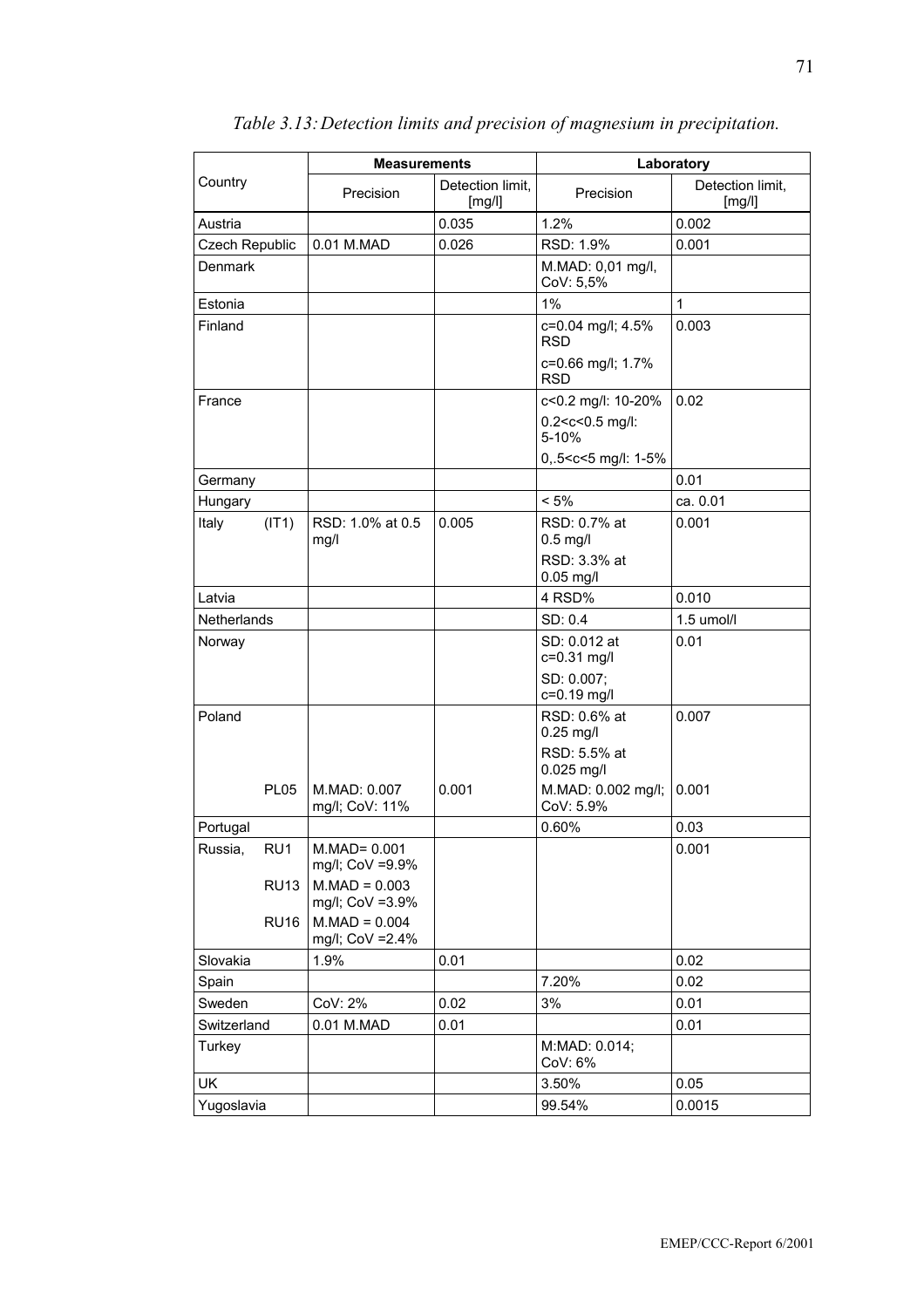|                       |                    | <b>Measurements</b>                                   |                            |                                                                                       | Laboratory                 |
|-----------------------|--------------------|-------------------------------------------------------|----------------------------|---------------------------------------------------------------------------------------|----------------------------|
| Country               |                    | Precision                                             | Detection limit,<br>[mg/l] | Precision                                                                             | Detection limit,<br>[mg/l] |
| Austria               |                    |                                                       | 0.010                      | 1.2%                                                                                  | 0.003                      |
| <b>Czech Republic</b> |                    | 0.038 M.MAD                                           | 0.002                      | RSD: 1.2%                                                                             | 0.002                      |
| Denmark               |                    |                                                       |                            | M.MAD 0.02 mg/l,<br>CoV: 1,3%                                                         |                            |
| Estonia               |                    |                                                       |                            | 3%                                                                                    | 0.1                        |
| Finland               |                    |                                                       |                            | c=0.22 mg/l;<br>5.7% RSD<br>c=0.66 mg/l;<br>1.7% RSD                                  | 0.002                      |
| France                |                    |                                                       |                            | c<0.2 mg/l: 10-20%<br>0.2 <c<0.5 l:<br="" mg="">5-10%<br/><math>1 - 5%</math></c<0.5> | 0.02                       |
| Germany               |                    |                                                       |                            |                                                                                       | 0.01                       |
| Greece                |                    |                                                       |                            |                                                                                       |                            |
| Hungary               |                    |                                                       |                            | $< 5\%$                                                                               | ca. 0.01                   |
| Italy                 | (IT1)              | RSD: 0.8% at 0.5<br>mg/l                              | 0.005                      | RSD: 1.2% at<br>$0.5$ mg/l<br>RSD: 2.2% at<br>$0.05$ mg/l                             | 0.001                      |
| Italy, EU             | (IT4)              |                                                       |                            |                                                                                       |                            |
| Latvia                |                    |                                                       |                            | <b>RSD: 4%</b>                                                                        | 0.018                      |
| Lithuania             |                    |                                                       |                            |                                                                                       | 0.02                       |
| Netherlands           |                    |                                                       |                            | SD: 0.4                                                                               | 1.5 umol/l                 |
| Norway                |                    |                                                       |                            | SD: 0.025;<br>c=0.75 mg/l<br>SD: 0.011 at<br>c=0.30 mg/l                              | 0.01                       |
| Poland                |                    |                                                       |                            | RSD: 0.6% at<br>$1$ mg/l<br>RSD: 5.4% at<br>$0.1$ mg/l                                | 0.02                       |
|                       | <b>PL05</b>        | M.MAD: 0.018<br>mg/l; CoV: 10.5%                      | 0.003                      | M.MAD: 0.004 mg/l;<br>CoV: 7.5%                                                       | 0.003                      |
| Portugal              |                    |                                                       |                            | 0.54%                                                                                 | 0.025                      |
| Russia,               | RU1<br><b>RU13</b> | $M.MAD = 0.021$<br>mg/l; CoV = 4.2%<br>$M.MAD = 0.01$ |                            |                                                                                       | 0.01                       |
|                       | <b>RU16</b>        | mg/l; CoV = 2.7%<br>$M.MAD = 0.021$                   |                            |                                                                                       |                            |
|                       | <b>RU20</b>        | mg/l; CoV =1.9%<br>$M.MAD = 0.021$<br>mg/l; CoV =7.1% |                            |                                                                                       |                            |
| Slovakia              |                    | 2.7%                                                  | 0.01                       |                                                                                       | 0.03                       |
| Spain                 |                    |                                                       |                            | 14%                                                                                   | 0.1                        |
| Sweden                |                    | CoV: 12%                                              | 0.05                       | 4%                                                                                    | 0.05                       |
| Switzerland           |                    | 0.02 M.MAD                                            | 0.02                       |                                                                                       | 0.02                       |
| Turkey                |                    |                                                       |                            | M.MAD: 0.018;<br>CoV: 2.3%                                                            |                            |
| <b>UK</b>             |                    |                                                       |                            | 3.50%                                                                                 | 0.03                       |
| Yugoslavia            |                    |                                                       |                            | 98.25%                                                                                | 0.001                      |

## *Table 3.14: Detection limits and precision of sodium in precipitation.*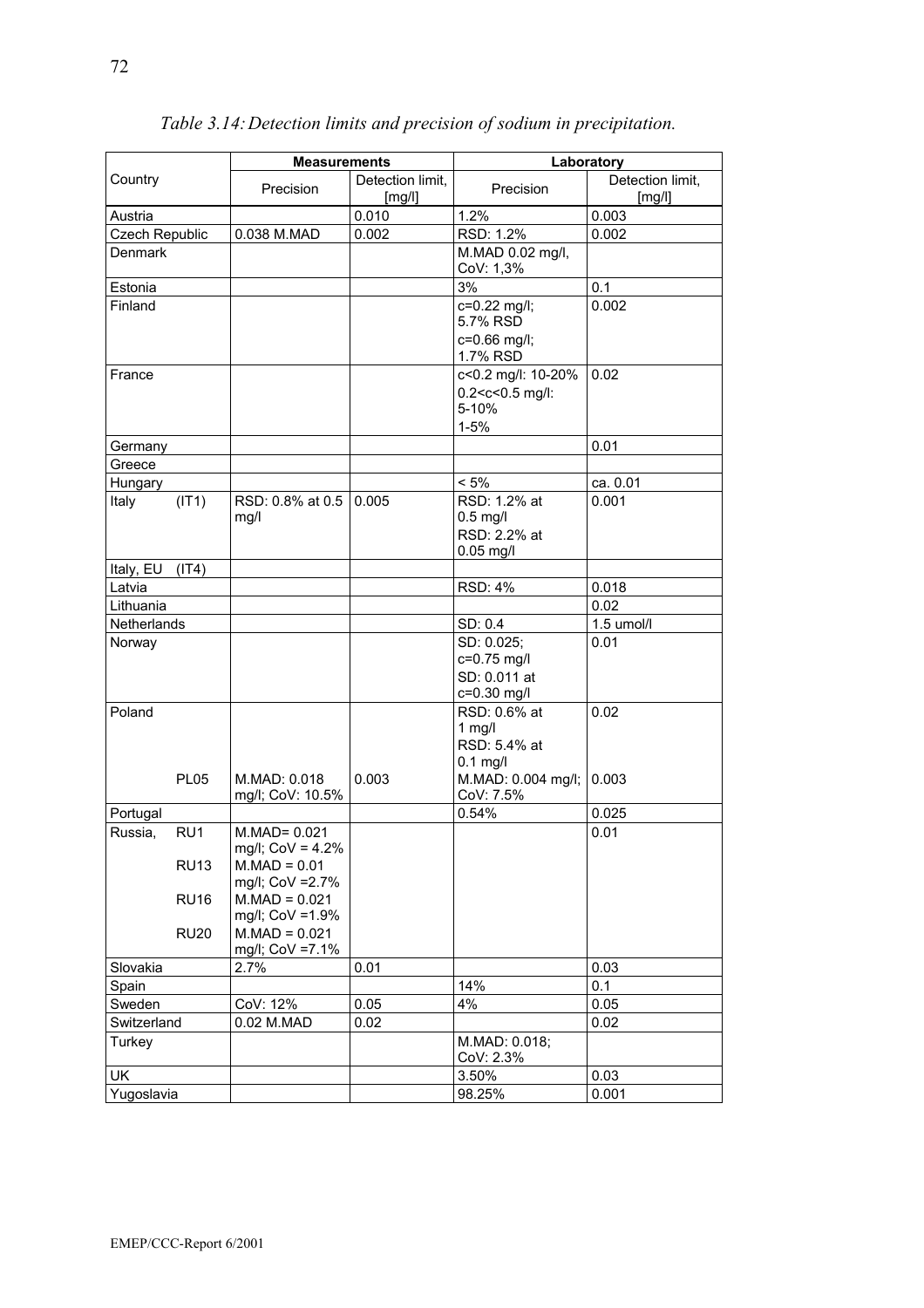## **Annex 4**

## **Expected data quality for the stations' annual averages in 1999**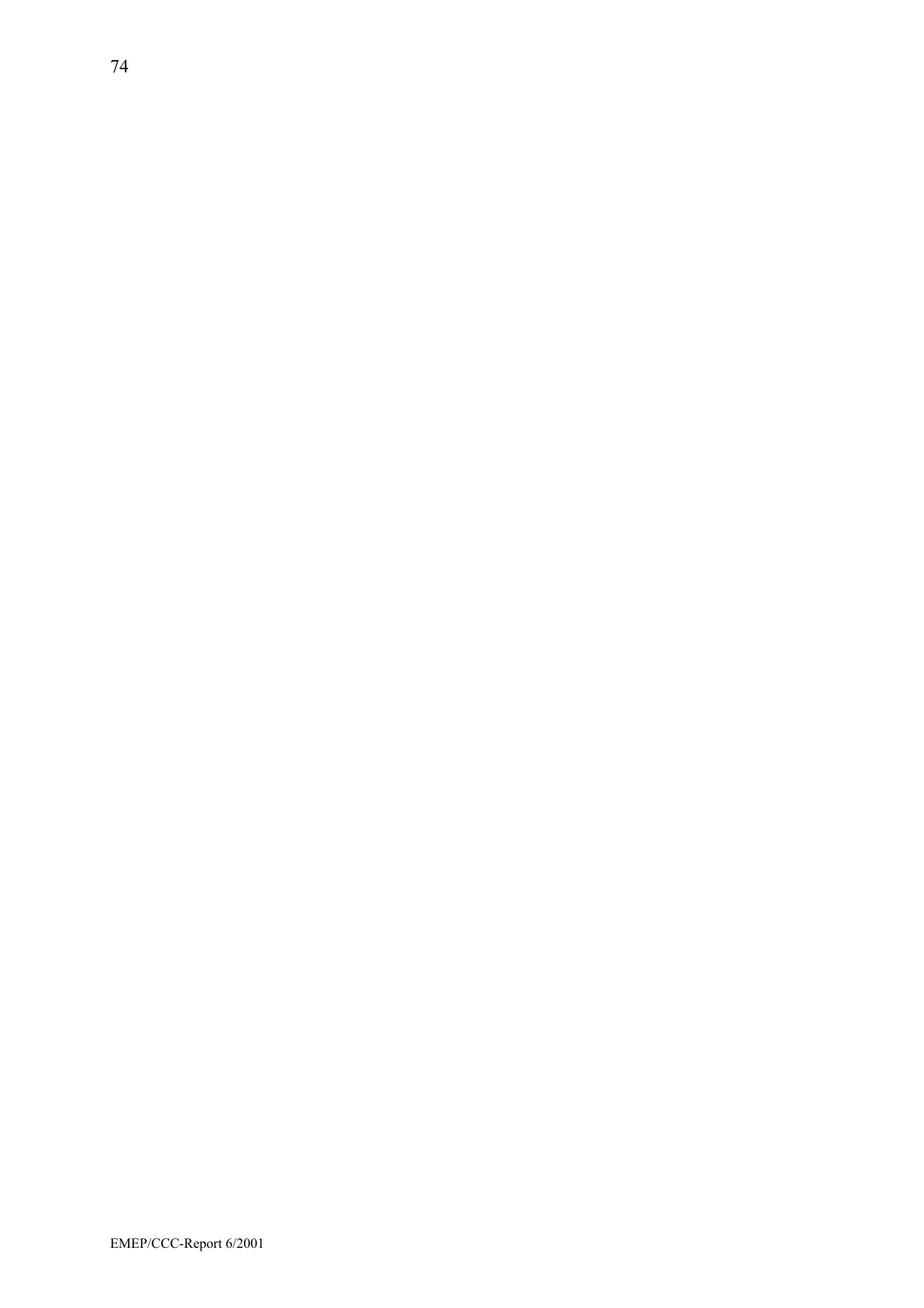| Station Code and Name   | prec<br>SO <sub>4</sub> | prec<br>공 | prec<br>NH <sub>4</sub> | prec<br>g | <b>Pa</b><br>Prec | $\frac{1}{2}$                                                                                                                                                                                                                                                                                                                                                                                                                                                                                                    | o<br>Dec                                                    | Ca<br>Drec                                                                       | $\times$ Plec              | SO <sub>2</sub>                                                                                                                                                                                                                                                                                                                                                                                                                                                                        | $\circledS\frac{1}{4}$ $\circledmath>$ | HNO <sub>3</sub> | NH <sub>3</sub> | $\frac{1}{2}$ $\frac{1}{2}$ | Q<br>Air | NH <sub>4</sub><br>Air | <b>AIR</b><br>BON+ <sup>6</sup> ONH | $\begin{array}{c}\n\mathsf{NH^{2+}NH^{4}} \\ \mathsf{Vir}\n\end{array}$ |
|-------------------------|-------------------------|-----------|-------------------------|-----------|-------------------|------------------------------------------------------------------------------------------------------------------------------------------------------------------------------------------------------------------------------------------------------------------------------------------------------------------------------------------------------------------------------------------------------------------------------------------------------------------------------------------------------------------|-------------------------------------------------------------|----------------------------------------------------------------------------------|----------------------------|----------------------------------------------------------------------------------------------------------------------------------------------------------------------------------------------------------------------------------------------------------------------------------------------------------------------------------------------------------------------------------------------------------------------------------------------------------------------------------------|----------------------------------------|------------------|-----------------|-----------------------------|----------|------------------------|-------------------------------------|-------------------------------------------------------------------------|
| AT2 Illmitz             | ⋖                       | ≃         | ⋖                       | ⋖         |                   |                                                                                                                                                                                                                                                                                                                                                                                                                                                                                                                  |                                                             |                                                                                  |                            |                                                                                                                                                                                                                                                                                                                                                                                                                                                                                        |                                        |                  |                 |                             |          |                        |                                     |                                                                         |
| AT4 St. Koloman         | ⋖                       | ≃         | ⋖                       | ⋖         |                   |                                                                                                                                                                                                                                                                                                                                                                                                                                                                                                                  |                                                             |                                                                                  |                            |                                                                                                                                                                                                                                                                                                                                                                                                                                                                                        |                                        |                  |                 |                             |          |                        |                                     |                                                                         |
| AT5 Vorhegg             | ⋖                       | ≃         | ⋖                       | ⋖         |                   |                                                                                                                                                                                                                                                                                                                                                                                                                                                                                                                  |                                                             |                                                                                  |                            |                                                                                                                                                                                                                                                                                                                                                                                                                                                                                        |                                        |                  |                 |                             |          |                        |                                     |                                                                         |
| CH1 Jungfraujoch        | ⋖                       | ⋖         | ⋖                       | ⋖         |                   | $\mathbb{R} \times \mathbb{R} \times \mathbb{R} \times \mathbb{R} \times \mathbb{R} \times \mathbb{R} \times \mathbb{R} \times \mathbb{R} \times \mathbb{R} \times \mathbb{R} \times \mathbb{R} \times \mathbb{R} \times \mathbb{R} \times \mathbb{R} \times \mathbb{R} \times \mathbb{R} \times \mathbb{R} \times \mathbb{R} \times \mathbb{R} \times \mathbb{R} \times \mathbb{R} \times \mathbb{R} \times \mathbb{R} \times \mathbb{R} \times \mathbb{R} \times \mathbb{R} \times \mathbb{R} \times \mathbb{$ | $4 < 4   4 < 4 < 4   4 < 4   4 < 4 < 4 < 4   4 < 4   2   3$ | $< < <  1 < < < <  m < <  m < <  m < <  m < <  m <>>$                            |                            | א >  ם מ מ מ מ מ מ מ  > >  כ כ כ כ מ  כ כ כ                                                                                                                                                                                                                                                                                                                                                                                                                                            |                                        |                  |                 | $\,<\,$ $\,<$               |          |                        |                                     |                                                                         |
| CH <sub>2</sub> Payerne | ⋖                       | ⋖         | ⋖                       | ⋖         |                   |                                                                                                                                                                                                                                                                                                                                                                                                                                                                                                                  |                                                             |                                                                                  |                            |                                                                                                                                                                                                                                                                                                                                                                                                                                                                                        |                                        |                  |                 |                             |          |                        | ≺                                   | ⋖                                                                       |
| CH3 Taernikon           | ⋖                       | ⋖         | ⋖                       | ⋖         |                   |                                                                                                                                                                                                                                                                                                                                                                                                                                                                                                                  |                                                             |                                                                                  |                            |                                                                                                                                                                                                                                                                                                                                                                                                                                                                                        |                                        |                  |                 |                             |          |                        |                                     |                                                                         |
| CH4 Chaumont            | ⋖                       | ⋖         | ⋖                       | ⋖         |                   |                                                                                                                                                                                                                                                                                                                                                                                                                                                                                                                  |                                                             |                                                                                  |                            |                                                                                                                                                                                                                                                                                                                                                                                                                                                                                        |                                        |                  |                 |                             |          |                        |                                     |                                                                         |
| CH5 Rigi                | ⋖                       | ⋖         | ⋖                       | ⋖         |                   |                                                                                                                                                                                                                                                                                                                                                                                                                                                                                                                  |                                                             |                                                                                  |                            |                                                                                                                                                                                                                                                                                                                                                                                                                                                                                        |                                        |                  |                 | $\prec$                     |          |                        |                                     |                                                                         |
| CZI Svratouch           | ⋖                       | ⋖         | m                       | ⋖         |                   |                                                                                                                                                                                                                                                                                                                                                                                                                                                                                                                  |                                                             |                                                                                  |                            |                                                                                                                                                                                                                                                                                                                                                                                                                                                                                        |                                        | ⊃                | ⊃⊃              |                             |          | ⊃                      | മമ                                  |                                                                         |
| CZ3 Kosetice            | ⋖                       | ⋖         | ≃                       | ⋖         |                   |                                                                                                                                                                                                                                                                                                                                                                                                                                                                                                                  |                                                             |                                                                                  |                            |                                                                                                                                                                                                                                                                                                                                                                                                                                                                                        |                                        | ⊃                |                 |                             | ⊃ ⊃      | ⊃                      |                                     | മമ                                                                      |
| DE1 Westerland          | ⋖                       | ⋖         | ⋖                       | ⋖         |                   |                                                                                                                                                                                                                                                                                                                                                                                                                                                                                                                  |                                                             |                                                                                  |                            |                                                                                                                                                                                                                                                                                                                                                                                                                                                                                        |                                        |                  |                 |                             |          |                        |                                     |                                                                         |
| DE2 Langenbruegge       | ⋖                       | ⋖         | ⋖                       | ⋖         |                   |                                                                                                                                                                                                                                                                                                                                                                                                                                                                                                                  |                                                             |                                                                                  |                            |                                                                                                                                                                                                                                                                                                                                                                                                                                                                                        |                                        |                  |                 |                             |          |                        |                                     |                                                                         |
| DE3 Schauinsland        | ⋖                       | ⋖         | ⋖                       | ⋖         |                   |                                                                                                                                                                                                                                                                                                                                                                                                                                                                                                                  |                                                             |                                                                                  |                            |                                                                                                                                                                                                                                                                                                                                                                                                                                                                                        |                                        |                  |                 |                             |          |                        |                                     |                                                                         |
| DE4 Deuselbach          | ⋖                       | ⋖         | ⋖                       | ⋖         |                   |                                                                                                                                                                                                                                                                                                                                                                                                                                                                                                                  |                                                             |                                                                                  |                            |                                                                                                                                                                                                                                                                                                                                                                                                                                                                                        |                                        |                  |                 |                             |          |                        |                                     |                                                                         |
| DE5 Brotjackriege       | ⋖                       | ⋖         | $\prec$                 | ⋖         |                   |                                                                                                                                                                                                                                                                                                                                                                                                                                                                                                                  |                                                             |                                                                                  |                            |                                                                                                                                                                                                                                                                                                                                                                                                                                                                                        |                                        |                  |                 |                             |          |                        |                                     |                                                                         |
| DE7 Neuglobsow          | ⋖                       | ⋖         | ⋖                       | ⋖         |                   |                                                                                                                                                                                                                                                                                                                                                                                                                                                                                                                  |                                                             |                                                                                  |                            |                                                                                                                                                                                                                                                                                                                                                                                                                                                                                        |                                        |                  |                 |                             |          |                        |                                     |                                                                         |
| DE8 Schmuecke           | ⋖                       | ⋖         | ∢ ∢                     | ⋖         |                   |                                                                                                                                                                                                                                                                                                                                                                                                                                                                                                                  |                                                             |                                                                                  |                            |                                                                                                                                                                                                                                                                                                                                                                                                                                                                                        |                                        |                  |                 |                             |          |                        |                                     |                                                                         |
| DE9 Zingst              | ⋖                       | ⋖         |                         | ⋖         |                   |                                                                                                                                                                                                                                                                                                                                                                                                                                                                                                                  |                                                             |                                                                                  |                            |                                                                                                                                                                                                                                                                                                                                                                                                                                                                                        |                                        |                  |                 |                             |          |                        |                                     |                                                                         |
| DK3 Tange               | ⋖                       | ⋖         | ⋖                       | ⋖         |                   |                                                                                                                                                                                                                                                                                                                                                                                                                                                                                                                  |                                                             |                                                                                  |                            |                                                                                                                                                                                                                                                                                                                                                                                                                                                                                        |                                        |                  |                 |                             |          |                        |                                     |                                                                         |
| DK5 Keldsnor            | ⋖                       | ⋖         | ⋖                       | ⋖         |                   |                                                                                                                                                                                                                                                                                                                                                                                                                                                                                                                  |                                                             |                                                                                  | മമമ                        |                                                                                                                                                                                                                                                                                                                                                                                                                                                                                        |                                        |                  |                 |                             |          |                        | $\leq$ $\leq$                       |                                                                         |
| DK8 Anholt              | ⋖                       | ⋖         | ⋖                       | ⋖         |                   |                                                                                                                                                                                                                                                                                                                                                                                                                                                                                                                  |                                                             |                                                                                  |                            |                                                                                                                                                                                                                                                                                                                                                                                                                                                                                        |                                        |                  | ⊃               |                             |          |                        |                                     | $\leq$ $\leq$ $\leq$                                                    |
| EE9 Lahemaa             | ⋖                       | ≃         | ⋖                       | ≺         |                   |                                                                                                                                                                                                                                                                                                                                                                                                                                                                                                                  |                                                             |                                                                                  |                            |                                                                                                                                                                                                                                                                                                                                                                                                                                                                                        |                                        |                  |                 |                             |          |                        |                                     |                                                                         |
| EE11 Vilsandy           | ⋖                       | ≃         | ⋖                       | ⋖         |                   |                                                                                                                                                                                                                                                                                                                                                                                                                                                                                                                  |                                                             |                                                                                  | $m$ $m$                    | $\begin{array}{c} \hbox{m} \end{array} \begin{array}{c} \hbox{=} \end{array}$                                                                                                                                                                                                                                                                                                                                                                                                          |                                        |                  |                 | $m$ $m$                     |          |                        |                                     |                                                                         |
| ES1 San Pablo           | ⋖                       | ≃         | ⋖                       | ⋖         |                   |                                                                                                                                                                                                                                                                                                                                                                                                                                                                                                                  |                                                             |                                                                                  |                            |                                                                                                                                                                                                                                                                                                                                                                                                                                                                                        |                                        |                  |                 |                             |          |                        |                                     |                                                                         |
| ES3 Roquetas            | ⋖                       | മ         | ⋖                       | ⋖         |                   |                                                                                                                                                                                                                                                                                                                                                                                                                                                                                                                  |                                                             |                                                                                  |                            |                                                                                                                                                                                                                                                                                                                                                                                                                                                                                        |                                        |                  |                 |                             |          |                        |                                     |                                                                         |
| ES4 Logrono             | ⋖                       | മ         | ⋖                       | ⋖         |                   | $\alpha$ $\alpha$ $\alpha$                                                                                                                                                                                                                                                                                                                                                                                                                                                                                       | ם ם ם ם                                                     | $\mathbb{C} \, \, \mathbb{C} \, \, \mathbb{C} \, \, \mathbb{C} \, \, \mathbb{C}$ | $\alpha$ $\alpha$ $\alpha$ | $\begin{array}{cccccccccccccc} \multicolumn{4}{c}{} & \multicolumn{4}{c}{} & \multicolumn{4}{c}{} & \multicolumn{4}{c}{} & \multicolumn{4}{c}{} & \multicolumn{4}{c}{} & \multicolumn{4}{c}{} & \multicolumn{4}{c}{} & \multicolumn{4}{c}{} & \multicolumn{4}{c}{} & \multicolumn{4}{c}{} & \multicolumn{4}{c}{} & \multicolumn{4}{c}{} & \multicolumn{4}{c}{} & \multicolumn{4}{c}{} & \multicolumn{4}{c}{} & \multicolumn{4}{c}{} & \multicolumn{4}{c}{} & \multicolumn{4}{c}{} & \$ |                                        |                  | <b>⊂ ⊂ ⊂</b> ⊂  | $\alpha$ $\alpha$ $\alpha$  |          | <b>D D D D</b>         | $\alpha$ $<$ $\alpha$ $<$ $<$       | $\alpha$ $\alpha$ $\alpha$                                              |
| ES5 Noya                | ⋖                       | മ         |                         | ⋖         |                   |                                                                                                                                                                                                                                                                                                                                                                                                                                                                                                                  |                                                             |                                                                                  |                            |                                                                                                                                                                                                                                                                                                                                                                                                                                                                                        |                                        |                  |                 |                             |          |                        |                                     |                                                                         |

Table 4.1: Expected data quality for acid components in air and precipitation.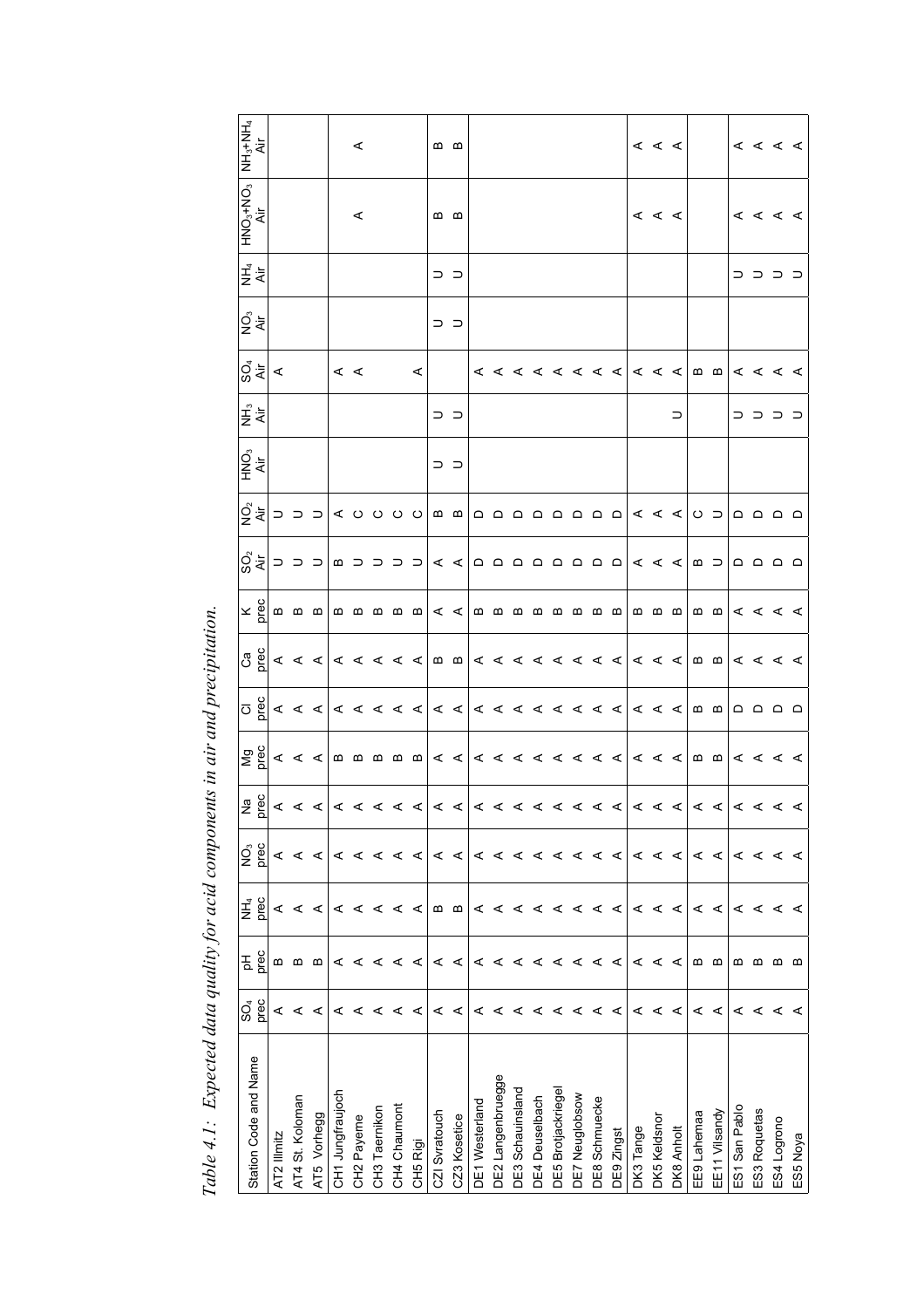| Station Code and Name  | င္တိ | 공    | ギミ   | g    |                                               |                                                                                                                                                                                         |               |                                                                                                                                                                                                                                                                                                                                                                                                    |                                                                                                                                                                                                                                                                                                                      |                                            | ਨੂੰ ਵੀ<br>ਨੂੰ |                                |                                                                                                                                                                                                                                                                                                                     | Q<br>Air | $\frac{\mathsf{HNO_3\text{+NO_3}}}{\mathsf{Air}}$ |   |
|------------------------|------|------|------|------|-----------------------------------------------|-----------------------------------------------------------------------------------------------------------------------------------------------------------------------------------------|---------------|----------------------------------------------------------------------------------------------------------------------------------------------------------------------------------------------------------------------------------------------------------------------------------------------------------------------------------------------------------------------------------------------------|----------------------------------------------------------------------------------------------------------------------------------------------------------------------------------------------------------------------------------------------------------------------------------------------------------------------|--------------------------------------------|---------------|--------------------------------|---------------------------------------------------------------------------------------------------------------------------------------------------------------------------------------------------------------------------------------------------------------------------------------------------------------------|----------|---------------------------------------------------|---|
|                        | prec | prec | prec | prec |                                               |                                                                                                                                                                                         |               |                                                                                                                                                                                                                                                                                                                                                                                                    |                                                                                                                                                                                                                                                                                                                      |                                            |               |                                |                                                                                                                                                                                                                                                                                                                     |          |                                                   |   |
| ES6 Mahon              | ⋖    | മ    | ⋖    | ⋖    |                                               |                                                                                                                                                                                         |               |                                                                                                                                                                                                                                                                                                                                                                                                    |                                                                                                                                                                                                                                                                                                                      |                                            |               |                                |                                                                                                                                                                                                                                                                                                                     |          |                                                   |   |
| ES7 Viznar             | ⋖    | ≃    | ⋖    | ⋖    |                                               |                                                                                                                                                                                         |               |                                                                                                                                                                                                                                                                                                                                                                                                    |                                                                                                                                                                                                                                                                                                                      |                                            |               |                                |                                                                                                                                                                                                                                                                                                                     |          |                                                   |   |
| ES8 Niembro            | ⋖    | ≃    |      |      |                                               |                                                                                                                                                                                         |               |                                                                                                                                                                                                                                                                                                                                                                                                    |                                                                                                                                                                                                                                                                                                                      |                                            |               |                                |                                                                                                                                                                                                                                                                                                                     |          |                                                   |   |
| ES9 Campisabalos       | ⋖    | ≃    | ⋖    | ⋖    |                                               |                                                                                                                                                                                         |               |                                                                                                                                                                                                                                                                                                                                                                                                    |                                                                                                                                                                                                                                                                                                                      |                                            |               |                                |                                                                                                                                                                                                                                                                                                                     |          |                                                   |   |
| ES10 Cabo de Creus     | ⋖    | മ    | ⋖    | ⋖    | $Z$ $\leq$ $\leq$ $\leq$ $\leq$ $\leq$ $\leq$ |                                                                                                                                                                                         |               |                                                                                                                                                                                                                                                                                                                                                                                                    |                                                                                                                                                                                                                                                                                                                      |                                            |               | د د د د د د د <mark>ځ</mark> څ |                                                                                                                                                                                                                                                                                                                     |          |                                                   |   |
| ES11 Barcarrola        | ⋖    | ≃    | ⋖    | ⋖    |                                               |                                                                                                                                                                                         |               |                                                                                                                                                                                                                                                                                                                                                                                                    |                                                                                                                                                                                                                                                                                                                      |                                            |               |                                |                                                                                                                                                                                                                                                                                                                     |          |                                                   |   |
| ES12 Zarra             | ⋖    | ≃    | ⋖    | ⋖    | ⋖                                             | $\sum_{i=1}^{\infty}$ $\left  \alpha \leq \alpha \leq \alpha \leq \alpha \right $ $\left  \alpha \leq \alpha \leq \alpha \leq \alpha \leq \alpha \leq \alpha \leq \alpha \right $ a a a | $\boxed{0.8}$ | $\mathbf{X}_{\mathbf{S}}$ $\mathbf{S}_{\mathbf{S}}$ $\mathbf{S}_{\mathbf{S}}$ $\mathbf{S}_{\mathbf{S}}$ $\mathbf{S}_{\mathbf{S}}$ $\mathbf{S}_{\mathbf{S}}$ $\mathbf{S}_{\mathbf{S}}$ $\mathbf{S}_{\mathbf{S}}$ $\mathbf{S}_{\mathbf{S}}$ $\mathbf{S}_{\mathbf{S}}$ $\mathbf{S}_{\mathbf{S}}$ $\mathbf{S}_{\mathbf{S}}$ $\mathbf{S}_{\mathbf{S}}$ $\mathbf{S}_{\mathbf{S}}$ $\mathbf{S}_{\mathbf{$ | $\frac{1}{2}$ $\frac{1}{2}$ o o o o o o o o $\frac{1}{2}$ $\frac{1}{2}$ $\frac{1}{2}$ $\frac{1}{2}$ $\frac{1}{2}$ $\frac{1}{2}$ $\frac{1}{2}$ $\frac{1}{2}$ $\frac{1}{2}$ $\frac{1}{2}$ $\frac{1}{2}$ $\frac{1}{2}$ $\frac{1}{2}$ $\frac{1}{2}$ $\frac{1}{2}$ $\frac{1}{2}$ $\frac{1}{2}$ $\frac{1}{2}$ $\frac{1}{2$ | $2\frac{3}{5}$   a a a a a a a   u u u u u |               |                                | $\frac{1}{2}$ $\frac{1}{2}$ $\frac{1}{2}$ $\frac{1}{2}$ $\frac{1}{2}$ $\frac{1}{2}$ $\frac{1}{2}$ $\frac{1}{2}$ $\frac{1}{2}$ $\frac{1}{2}$ $\frac{1}{2}$ $\frac{1}{2}$ $\frac{1}{2}$ $\frac{1}{2}$ $\frac{1}{2}$ $\frac{1}{2}$ $\frac{1}{2}$ $\frac{1}{2}$ $\frac{1}{2}$ $\frac{1}{2}$ $\frac{1}{2}$ $\frac{1}{2}$ |          | a a a a a a a a a a a a                           |   |
| FI4 Ahtari             | ⋖    | ⋖    | ⋖    | ⋖    | ⋖                                             |                                                                                                                                                                                         |               |                                                                                                                                                                                                                                                                                                                                                                                                    |                                                                                                                                                                                                                                                                                                                      |                                            |               |                                |                                                                                                                                                                                                                                                                                                                     |          |                                                   |   |
| Fig Utoe               | ⋖    | ⋖    | ⋖    | ⋖    |                                               |                                                                                                                                                                                         |               |                                                                                                                                                                                                                                                                                                                                                                                                    |                                                                                                                                                                                                                                                                                                                      |                                            |               |                                |                                                                                                                                                                                                                                                                                                                     |          |                                                   |   |
| F117 Virolahti         | ⋖    | ⋖    | ⋖    | ⋖    |                                               |                                                                                                                                                                                         |               |                                                                                                                                                                                                                                                                                                                                                                                                    |                                                                                                                                                                                                                                                                                                                      |                                            |               |                                |                                                                                                                                                                                                                                                                                                                     |          |                                                   |   |
| FI22 Oulanka           | ⋖    | ⋖    | ⋖    | ⋖    |                                               |                                                                                                                                                                                         |               |                                                                                                                                                                                                                                                                                                                                                                                                    |                                                                                                                                                                                                                                                                                                                      |                                            |               |                                |                                                                                                                                                                                                                                                                                                                     |          |                                                   |   |
| FI37 Ahtari            | ⋖    | ⋖    | ⋖    | ⋖    |                                               |                                                                                                                                                                                         |               |                                                                                                                                                                                                                                                                                                                                                                                                    |                                                                                                                                                                                                                                                                                                                      |                                            |               |                                |                                                                                                                                                                                                                                                                                                                     |          |                                                   |   |
| FR3 La Crouzille       | ⋖    | ⋖    | ⋖    | ⋖    |                                               |                                                                                                                                                                                         |               |                                                                                                                                                                                                                                                                                                                                                                                                    |                                                                                                                                                                                                                                                                                                                      |                                            |               |                                |                                                                                                                                                                                                                                                                                                                     |          |                                                   |   |
| FR5 La Hague           | ⋖    | ⋖    | ⋖    | ⋖    | 4 4 4 4 4 4 4                                 |                                                                                                                                                                                         |               |                                                                                                                                                                                                                                                                                                                                                                                                    |                                                                                                                                                                                                                                                                                                                      |                                            |               |                                |                                                                                                                                                                                                                                                                                                                     |          |                                                   |   |
| FR8 Donon              | ⋖    | ⋖    | ⋖    | ⋖    |                                               |                                                                                                                                                                                         |               |                                                                                                                                                                                                                                                                                                                                                                                                    |                                                                                                                                                                                                                                                                                                                      |                                            |               |                                |                                                                                                                                                                                                                                                                                                                     |          |                                                   |   |
| FR <sub>9</sub> Revin  | ⋖    | ⋖    | ⋖    | ⋖    | ⋖                                             |                                                                                                                                                                                         |               |                                                                                                                                                                                                                                                                                                                                                                                                    |                                                                                                                                                                                                                                                                                                                      |                                            |               |                                |                                                                                                                                                                                                                                                                                                                     |          |                                                   |   |
| FR10 Morvan            | ⋖    | ⋖    | ⋖    | ⋖    | ⋖                                             |                                                                                                                                                                                         |               |                                                                                                                                                                                                                                                                                                                                                                                                    |                                                                                                                                                                                                                                                                                                                      |                                            |               |                                |                                                                                                                                                                                                                                                                                                                     |          |                                                   |   |
| FR11 Bonnevaux         | ⋖    | ⋖    | ⋖    | ⋖    |                                               |                                                                                                                                                                                         |               |                                                                                                                                                                                                                                                                                                                                                                                                    |                                                                                                                                                                                                                                                                                                                      |                                            |               |                                |                                                                                                                                                                                                                                                                                                                     |          |                                                   |   |
| FR <sub>12</sub> Iraty | ⋖    | ⋖    | ⋖    | ⋖    | ⋖                                             |                                                                                                                                                                                         |               |                                                                                                                                                                                                                                                                                                                                                                                                    | മമ                                                                                                                                                                                                                                                                                                                   |                                            |               |                                |                                                                                                                                                                                                                                                                                                                     |          |                                                   |   |
| FR13 Peyrusse Vieille  | ⋖    | ⋖    | ⋖    | ⋖    |                                               |                                                                                                                                                                                         |               |                                                                                                                                                                                                                                                                                                                                                                                                    |                                                                                                                                                                                                                                                                                                                      |                                            |               |                                |                                                                                                                                                                                                                                                                                                                     |          |                                                   |   |
| FR14 Montandon         | ⋖    | ⋖    | ⋖    | ⋖    | ∢ ∢                                           |                                                                                                                                                                                         |               |                                                                                                                                                                                                                                                                                                                                                                                                    | $\mathbf{m}$                                                                                                                                                                                                                                                                                                         |                                            |               |                                |                                                                                                                                                                                                                                                                                                                     |          |                                                   |   |
| GB2 Eskdalemui         | ⋖    | ⋖    | ⋖    | ⋖    | ⋖                                             |                                                                                                                                                                                         |               |                                                                                                                                                                                                                                                                                                                                                                                                    |                                                                                                                                                                                                                                                                                                                      |                                            |               |                                |                                                                                                                                                                                                                                                                                                                     |          | ⋖                                                 | ⋖ |
| GB4 Stoke Ferry        | ⋖    | ⋖    | ⋖    | ⋖    | ⋖                                             |                                                                                                                                                                                         |               |                                                                                                                                                                                                                                                                                                                                                                                                    | $m$ $m$ $m$                                                                                                                                                                                                                                                                                                          |                                            |               |                                |                                                                                                                                                                                                                                                                                                                     |          |                                                   |   |
| GB6 Lough Navar        | ⋖    | ⋖    | ⋖    | ⋖    |                                               |                                                                                                                                                                                         |               |                                                                                                                                                                                                                                                                                                                                                                                                    |                                                                                                                                                                                                                                                                                                                      |                                            |               |                                |                                                                                                                                                                                                                                                                                                                     |          |                                                   |   |
| GB7 Barcombe Mills     | ⋖    | ⋖    | ⋖    | ⋖    |                                               | മമ                                                                                                                                                                                      |               |                                                                                                                                                                                                                                                                                                                                                                                                    | മമ                                                                                                                                                                                                                                                                                                                   |                                            |               |                                |                                                                                                                                                                                                                                                                                                                     |          |                                                   |   |
| GB13 Yarner Wood       | ⋖    | ⋖    | ⋖    | ⋖    |                                               |                                                                                                                                                                                         |               |                                                                                                                                                                                                                                                                                                                                                                                                    |                                                                                                                                                                                                                                                                                                                      | 000000                                     |               |                                |                                                                                                                                                                                                                                                                                                                     |          |                                                   |   |
| GB14 High Muffles      |      |      | ⋖    | ⋖    | $\alpha$ $\alpha$ $\alpha$ $\alpha$           | $\mathbf{m}$                                                                                                                                                                            |               |                                                                                                                                                                                                                                                                                                                                                                                                    | മ                                                                                                                                                                                                                                                                                                                    |                                            |               |                                |                                                                                                                                                                                                                                                                                                                     |          |                                                   |   |

Table 4.1, cont. *Table 4.1, cont.* 

EMEP/CCC-Report 6/2001 EMEP/CCC-Report 6/2001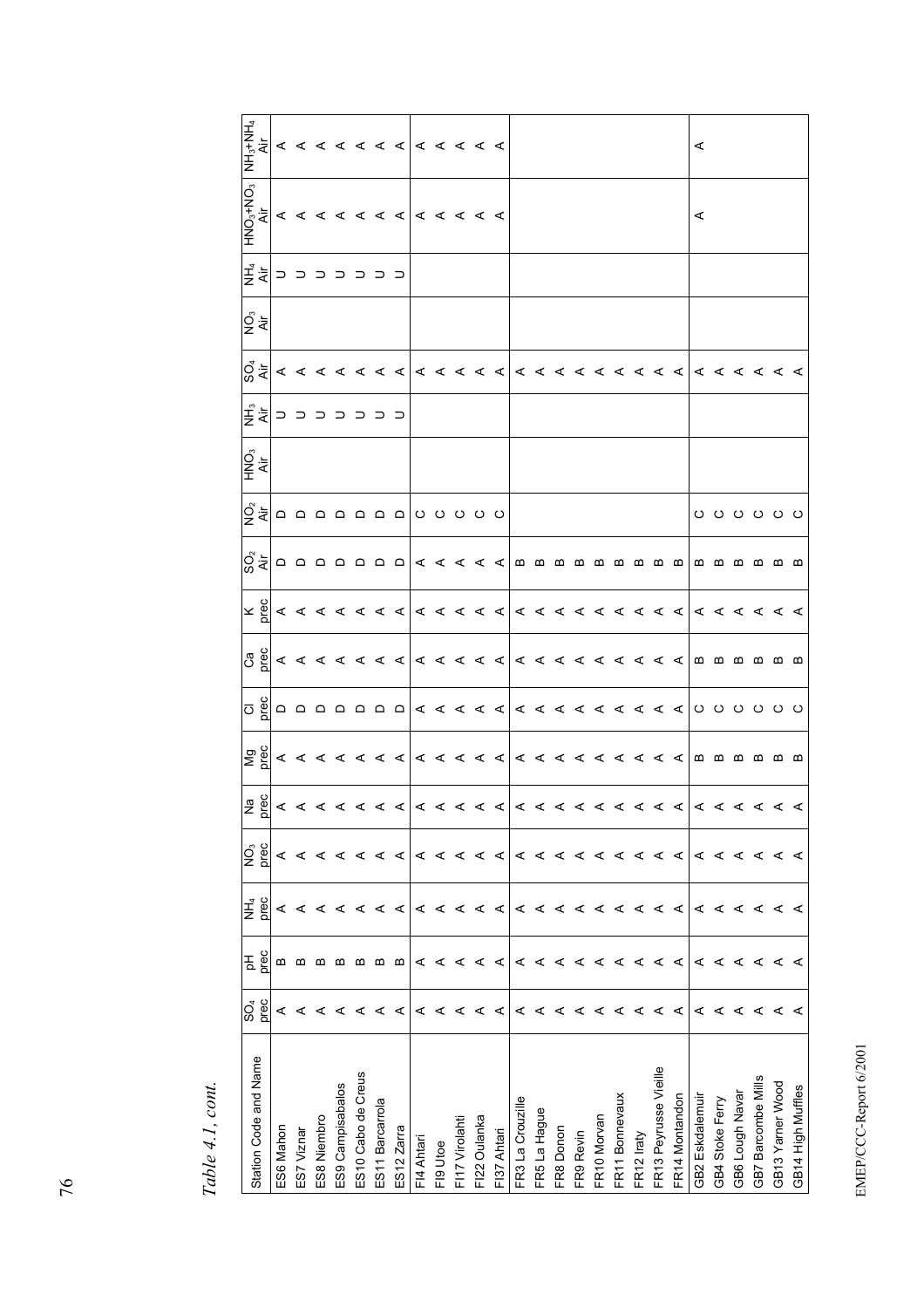|                          | prec<br>င္တီ | pec<br>A | NH <sub>4</sub><br>Dec | os<br>Des | $\frac{1}{2}$ $\frac{1}{2}$ $\frac{1}{2}$ $\frac{1}{2}$ $\frac{1}{2}$ $\frac{1}{2}$ | Mg<br>prec        | ဝာ <sup>မ္မို</sup> ပြ ပ ပ ပ ပ ပ ပ |                                   | $x \frac{60}{6}$ $4 4 4 4 4 4 4$ | $\stackrel{\sim}{\cal S}$ $\stackrel{\scriptscriptstyle \sim}{\scriptscriptstyle \sim}$ ( $\stackrel{\scriptscriptstyle \sim}{\scriptscriptstyle \sim}$ ) $\stackrel{\scriptscriptstyle \sim}{\scriptscriptstyle \sim}$ ( $\stackrel{\scriptscriptstyle \sim}{\scriptscriptstyle \sim}$ ) $\stackrel{\scriptscriptstyle \sim}{\scriptscriptstyle \sim}$ ( $\stackrel{\scriptscriptstyle \sim}{\scriptscriptstyle \sim}$ ) $\stackrel{\scriptscriptstyle \sim}{\scriptscriptstyle \sim}$ ) $\stackrel{\scriptscriptstyle \sim}{\scriptscriptstyle \sim}$ | $\frac{1}{2}$ و ځایو $\sim$ ه ده ده ده ده ا | oຶ<br>≩ ≑ | ਦੂੰ ਵੱ | $\int_{\alpha}^{\alpha} \frac{1}{4} < 4 < 4 < 4 < 4$ | g็ ่≂ั        | エ<br>ミミ     | HZ+%H3−<br>Air<br>Air |                 |
|--------------------------|--------------|----------|------------------------|-----------|-------------------------------------------------------------------------------------|-------------------|------------------------------------|-----------------------------------|----------------------------------|---------------------------------------------------------------------------------------------------------------------------------------------------------------------------------------------------------------------------------------------------------------------------------------------------------------------------------------------------------------------------------------------------------------------------------------------------------------------------------------------------------------------------------------------------------|---------------------------------------------|-----------|--------|------------------------------------------------------|---------------|-------------|-----------------------|-----------------|
| GB15 Strath Vaich D      | ⋖            | ⋖        | ⋖                      | ⋖         |                                                                                     |                   |                                    |                                   |                                  |                                                                                                                                                                                                                                                                                                                                                                                                                                                                                                                                                         |                                             |           |        |                                                      |               |             |                       |                 |
| GB16 Glen Dye            | ⋖            | ⋖        | ⋖                      | ⋖         |                                                                                     | <b>@@@@@@</b>     |                                    |                                   |                                  |                                                                                                                                                                                                                                                                                                                                                                                                                                                                                                                                                         |                                             |           |        |                                                      |               |             |                       |                 |
| GB36 Harwell             | ⋖            | ⋖        | ⋖                      | ⋖         |                                                                                     |                   |                                    |                                   |                                  |                                                                                                                                                                                                                                                                                                                                                                                                                                                                                                                                                         |                                             |           |        |                                                      |               |             |                       |                 |
| GB37 Ladybower           | ⋖            | ⋖        | ⋖                      | ⋖         |                                                                                     |                   |                                    |                                   |                                  |                                                                                                                                                                                                                                                                                                                                                                                                                                                                                                                                                         |                                             |           |        |                                                      |               |             |                       |                 |
| GB38 Lullington Heath    | ⋖            | $\prec$  | ⋖                      | ⋖         |                                                                                     |                   |                                    |                                   |                                  |                                                                                                                                                                                                                                                                                                                                                                                                                                                                                                                                                         |                                             |           |        |                                                      |               |             |                       |                 |
| GB43 Narberth            | ⋖            | ⋖        | ⋖                      | ⋖         |                                                                                     |                   |                                    |                                   |                                  |                                                                                                                                                                                                                                                                                                                                                                                                                                                                                                                                                         |                                             |           |        |                                                      |               |             |                       |                 |
| GB45 Wicken Fen          | ⋖            |          | ⋖                      | ⋖         |                                                                                     |                   |                                    |                                   |                                  |                                                                                                                                                                                                                                                                                                                                                                                                                                                                                                                                                         |                                             |           |        |                                                      |               |             |                       |                 |
| <b>GR1Aliartos</b>       |              |          |                        |           |                                                                                     |                   |                                    |                                   |                                  | $\circ$                                                                                                                                                                                                                                                                                                                                                                                                                                                                                                                                                 | $\Box$                                      |           |        |                                                      | ⊃             |             |                       |                 |
| <b>HU2 K-puszta</b>      | ⋖            | ⋖        | ≃                      | ⋖         |                                                                                     | ⋖                 | ≃                                  | ≃                                 | ≏                                | ⋖                                                                                                                                                                                                                                                                                                                                                                                                                                                                                                                                                       | $\prec$                                     | ⊃         | ⊃      | $\prec$                                              | $\supset$     | ⊃           | ⋖                     | B               |
| E2 Turlough Hill         | ⋖            | ⋖        | Б                      | ⋖         | $\omega$ $\omega$ $\omega$                                                          | മമ                | മ മ                                | മ മ                               | മമ                               | ⋖                                                                                                                                                                                                                                                                                                                                                                                                                                                                                                                                                       |                                             |           |        | ⋖                                                    |               |             |                       |                 |
| E3 The Burren            | ⋖            | ⋖        | ≃                      | ⋖         |                                                                                     |                   |                                    |                                   |                                  |                                                                                                                                                                                                                                                                                                                                                                                                                                                                                                                                                         |                                             |           |        |                                                      |               |             |                       |                 |
| S2 Irafoss               | ⋖            | ⋖        |                        |           | $\prec$                                                                             |                   |                                    |                                   |                                  |                                                                                                                                                                                                                                                                                                                                                                                                                                                                                                                                                         |                                             |           |        | ⋖                                                    |               |             |                       |                 |
| 1 Montelibrett           | ⋖            | Б        | ⋖                      | ⋖         |                                                                                     | ⋖                 | ⋖                                  | ⋖                                 | ⋖                                | ⋖                                                                                                                                                                                                                                                                                                                                                                                                                                                                                                                                                       | O                                           | ⋖         | ⋖      | $\prec$                                              | ⋖             | ⋖           |                       |                 |
| F4 Ispra                 | ⋖            | ⋖        | ⋖                      | ⋖         |                                                                                     | ⋖                 | $\boldsymbol{\underline{\omega}}$  | $\boldsymbol{\underline{\omega}}$ | ⋖                                | $\supset$                                                                                                                                                                                                                                                                                                                                                                                                                                                                                                                                               | $\circ$                                     |           |        | $\boldsymbol{\underline{\omega}}$                    | $\supset$     | $\supset$   |                       |                 |
| T15 Preila               | ⋖            | ⋖        | ⋖                      | ⋖         | $\leq$ $\leq$ $\leq$                                                                | $\blacksquare$    | ⋖                                  | ≃                                 | ⋖                                | ⋖                                                                                                                                                                                                                                                                                                                                                                                                                                                                                                                                                       | ⋖                                           |           |        | ⋖                                                    |               |             | ⋖                     | ⋖               |
| V10 Rucava               | $\prec$      | ⋖        | ⋖                      | ⋖         |                                                                                     | $\Omega$ $\Omega$ | മമ                                 | മമ                                |                                  | മമ                                                                                                                                                                                                                                                                                                                                                                                                                                                                                                                                                      |                                             |           |        | മമ                                                   | $\supset$     | $\supset$   | $\lt$ $\lt$           | $\lt$ $\lt$     |
| V <sub>16</sub> Zoseni   | ⋖            | ⋖        | ⋖                      | ⋖         | $\leq$ $\leq$                                                                       |                   |                                    |                                   | ∢ ∢                              |                                                                                                                                                                                                                                                                                                                                                                                                                                                                                                                                                         |                                             |           |        |                                                      | $\supset$     | $\supset$   |                       |                 |
| <b>VL9 Kollumerwaard</b> | ⋖            | ⋖        | ⋖                      | ⋖         | $\prec$                                                                             | ⋖                 | ⋖                                  | ⋖                                 | ⋖                                |                                                                                                                                                                                                                                                                                                                                                                                                                                                                                                                                                         |                                             |           |        |                                                      | $\leq$ $\leq$ | $\lt$ $\lt$ |                       |                 |
| <b>NL10</b> Vreedepeel   |              |          |                        |           |                                                                                     |                   |                                    |                                   |                                  | ⊃ ⊃                                                                                                                                                                                                                                                                                                                                                                                                                                                                                                                                                     |                                             |           |        | < < < < < < < < < <                                  |               |             |                       |                 |
| <b>VO1 Birkenes</b>      | ⋖            | ⋖        | ⋖                      | ⋖         |                                                                                     |                   |                                    |                                   |                                  | $\mathbf{A} \mathbf{A} \mathbf{B} \mathbf{A} \mathbf{C} \mathbf{A}$                                                                                                                                                                                                                                                                                                                                                                                                                                                                                     |                                             |           |        |                                                      |               |             |                       |                 |
| <b>VO8 Skreaadalen</b>   | ⋖            | ⋖        | ⋖                      | ⋖         | ∢ ∢ ∢ ∢ ∢                                                                           | 0 < 0 < 0         | 0 < 0 < 0                          | 0 < 0 < 0                         | മമമമമ                            |                                                                                                                                                                                                                                                                                                                                                                                                                                                                                                                                                         |                                             |           |        |                                                      |               |             |                       |                 |
| <b>NO15 Tustervatn</b>   |              | ∢ ∢      | ⋖                      | ⋖         |                                                                                     |                   |                                    |                                   |                                  |                                                                                                                                                                                                                                                                                                                                                                                                                                                                                                                                                         |                                             |           |        |                                                      |               |             |                       |                 |
| VO39 Kaarvatn            | ∢ ∢          |          | ⋖                      | ≺         |                                                                                     |                   |                                    |                                   |                                  |                                                                                                                                                                                                                                                                                                                                                                                                                                                                                                                                                         |                                             |           |        |                                                      |               |             |                       |                 |
| VO41 Osen                | ⋖            | $\prec$  | ⋖                      | ⋖         |                                                                                     |                   |                                    |                                   |                                  |                                                                                                                                                                                                                                                                                                                                                                                                                                                                                                                                                         |                                             |           |        |                                                      |               |             |                       |                 |
| VO42 Spitzbergen, Z.     |              |          |                        |           |                                                                                     |                   |                                    |                                   |                                  |                                                                                                                                                                                                                                                                                                                                                                                                                                                                                                                                                         |                                             |           |        |                                                      |               |             | <b>AAAAAAA</b>        | $4 4 4 4 4 4 4$ |
| <b>VO55 Karasjok</b>     | ⋖            | ⋖        | ⋖                      | ⋖         | $\prec$                                                                             | ⋖                 | ⋖                                  | ⋖                                 | ≃                                | ⋖                                                                                                                                                                                                                                                                                                                                                                                                                                                                                                                                                       | ⋖                                           |           |        |                                                      |               |             |                       |                 |

Table 4.1, cont. *Table 4.1, cont.* 

EMEP/CCC-Report 6/2001 EMEP/CCC-Report 6/2001

77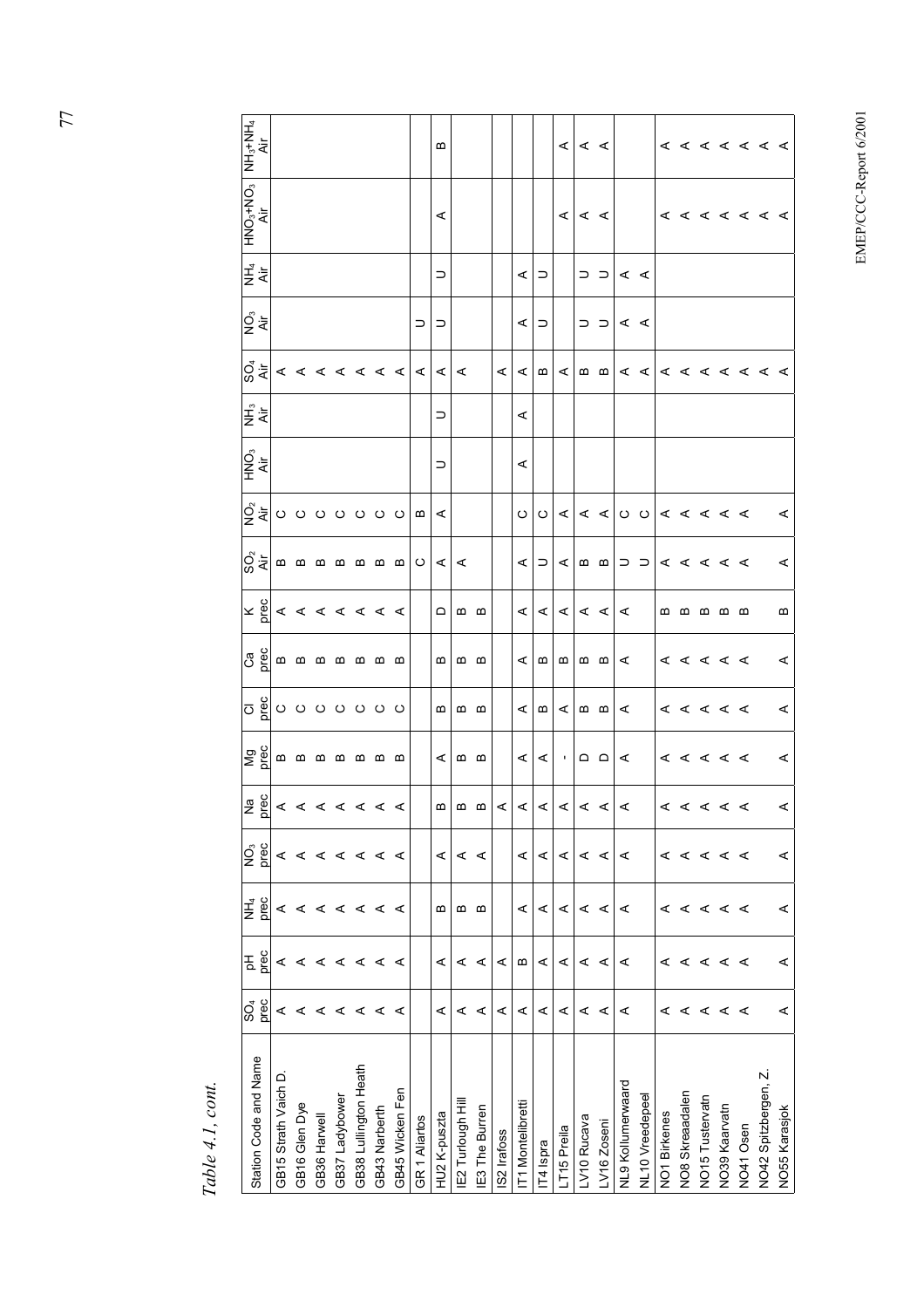| Station Code and Name | prec<br>SO <sub>4</sub> | prec<br>공 | prec<br>子<br>三 | prec<br>Q, | $\boxed{\frac{566}{266}} \leq \frac{1}{26} \leq \frac{1}{26} \leq \frac{1}{26} \leq \frac{1}{26} \leq \frac{1}{26} \leq \frac{1}{26} \leq \frac{1}{26} \leq \frac{1}{26} \leq \frac{1}{26} \leq \frac{1}{26} \leq \frac{1}{26} \leq \frac{1}{26} \leq \frac{1}{26} \leq \frac{1}{26} \leq \frac{1}{26} \leq \frac{1}{26} \leq \frac{1}{26} \leq \frac{1}{26} \leq \frac{1}{2$ | $\left  \frac{d}{d\theta} \right $ $\leq d$ $\leq d$ $\left  d \leq d \right $ $\leq d$ $\leq d$ $\leq d$ | $\overline{O}$ $\overline{g}$ $\propto$ $\propto$ $\alpha$ $\alpha$ $\propto$ $\propto$ $\alpha$ $\alpha$ $\alpha$ $\sim$ $\alpha$ $\sim$ $\alpha$ $\sim$ $\alpha$ $\sim$ $\alpha$ $\sim$ $\alpha$ $\sim$ $\alpha$ $\sim$ $\alpha$ $\sim$ $\alpha$ $\sim$ $\alpha$ $\sim$ $\alpha$ $\sim$ $\alpha$ $\sim$ $\alpha$ $\sim$ $\alpha$ $\sim$ $\alpha$ $\sim$ $\alpha$ $\sim$ | $\boxed{38}$ $\boxed{29}$ $\boxed{44}$ $\boxed{44}$ $\boxed{0}$ $\boxed{0}$ $\boxed{0}$ $\boxed{0}$ $\boxed{0}$ $\boxed{0}$ $\boxed{0}$ $\boxed{0}$ $\boxed{0}$ $\boxed{0}$ $\boxed{0}$ $\boxed{0}$ $\boxed{0}$ $\boxed{0}$ $\boxed{0}$ $\boxed{0}$ $\boxed{0}$ $\boxed{0}$ $\boxed{0}$ $\boxed{0}$ $\boxed{0}$ $\boxed{0}$ $\boxed{0}$ | $\times \frac{1}{6}$ $\times$ $\times$ $\times$ $\times$ $\times$ $\times$ | $ S \overline{S} $ < < < <                                                                                                                                                                                                                                                                                                                                                                                                                                                              | ु≃⊂ाँ एक खाद          | HNO <sub>3</sub><br>Air | NH <sub>3</sub><br>Äir | $\left \bigcirc_{\alpha}^{0}\xi\right $ $\leq$ $\leq$ $\leq$ $\leq$ |                | ਤੂੱ ਙ੍ਰ  ⊃ ⊃ ⊃ | $\begin{array}{c}\n\mathsf{HNO}_{3} + \mathsf{NO}_{3} \\ \mathsf{Air} \\ \mathsf{A}\n\end{array}$                                                                                                                                                                                                                                                                                                                                                                                                             | $\begin{array}{c c c c} \hline \text{NHE} & & & \text{if} & \text{if} & \text{if} & \text{if} & \text{if} & \text{if} & \text{if} & \text{if} & \text{if} & \text{if} & \text{if} & \text{if} & \text{if} & \text{if} & \text{if} & \text{if} & \text{if} & \text{if} & \text{if} & \text{if} & \text{if} & \text{if} & \text{if} & \text{if} & \text{if} & \text{if} & \text{if} & \text{if} & \text{if} & \text{if} & \text{if} & \text{if} & \text{$ |
|-----------------------|-------------------------|-----------|----------------|------------|-------------------------------------------------------------------------------------------------------------------------------------------------------------------------------------------------------------------------------------------------------------------------------------------------------------------------------------------------------------------------------|-----------------------------------------------------------------------------------------------------------|---------------------------------------------------------------------------------------------------------------------------------------------------------------------------------------------------------------------------------------------------------------------------------------------------------------------------------------------------------------------------|-----------------------------------------------------------------------------------------------------------------------------------------------------------------------------------------------------------------------------------------------------------------------------------------------------------------------------------------|----------------------------------------------------------------------------|-----------------------------------------------------------------------------------------------------------------------------------------------------------------------------------------------------------------------------------------------------------------------------------------------------------------------------------------------------------------------------------------------------------------------------------------------------------------------------------------|-----------------------|-------------------------|------------------------|---------------------------------------------------------------------|----------------|----------------|---------------------------------------------------------------------------------------------------------------------------------------------------------------------------------------------------------------------------------------------------------------------------------------------------------------------------------------------------------------------------------------------------------------------------------------------------------------------------------------------------------------|---------------------------------------------------------------------------------------------------------------------------------------------------------------------------------------------------------------------------------------------------------------------------------------------------------------------------------------------------------------------------------------------------------------------------------------------------------|
| PL2 Jarczew           | ⋖                       | ⋖         | ⋖              | ⋖          |                                                                                                                                                                                                                                                                                                                                                                               |                                                                                                           |                                                                                                                                                                                                                                                                                                                                                                           |                                                                                                                                                                                                                                                                                                                                         |                                                                            |                                                                                                                                                                                                                                                                                                                                                                                                                                                                                         |                       |                         |                        |                                                                     |                |                |                                                                                                                                                                                                                                                                                                                                                                                                                                                                                                               |                                                                                                                                                                                                                                                                                                                                                                                                                                                         |
| PL3 Sniezka           | ⋖                       | ⋖         | ⋖              | ⋖          |                                                                                                                                                                                                                                                                                                                                                                               |                                                                                                           |                                                                                                                                                                                                                                                                                                                                                                           |                                                                                                                                                                                                                                                                                                                                         |                                                                            |                                                                                                                                                                                                                                                                                                                                                                                                                                                                                         |                       |                         |                        |                                                                     |                |                |                                                                                                                                                                                                                                                                                                                                                                                                                                                                                                               |                                                                                                                                                                                                                                                                                                                                                                                                                                                         |
| PL4 Leba              | ⋖                       | ⋖         | ⋖              | ⋖          |                                                                                                                                                                                                                                                                                                                                                                               |                                                                                                           |                                                                                                                                                                                                                                                                                                                                                                           |                                                                                                                                                                                                                                                                                                                                         |                                                                            |                                                                                                                                                                                                                                                                                                                                                                                                                                                                                         |                       |                         |                        |                                                                     |                |                |                                                                                                                                                                                                                                                                                                                                                                                                                                                                                                               |                                                                                                                                                                                                                                                                                                                                                                                                                                                         |
| PL5 Diabla Gora       | m                       | m         | ⋖              | ⋖          |                                                                                                                                                                                                                                                                                                                                                                               |                                                                                                           |                                                                                                                                                                                                                                                                                                                                                                           |                                                                                                                                                                                                                                                                                                                                         |                                                                            |                                                                                                                                                                                                                                                                                                                                                                                                                                                                                         |                       |                         |                        |                                                                     |                |                |                                                                                                                                                                                                                                                                                                                                                                                                                                                                                                               |                                                                                                                                                                                                                                                                                                                                                                                                                                                         |
| PT1 Braganca          | ⋖                       | ⋖         | ⋖              | ⋖          |                                                                                                                                                                                                                                                                                                                                                                               |                                                                                                           |                                                                                                                                                                                                                                                                                                                                                                           |                                                                                                                                                                                                                                                                                                                                         |                                                                            |                                                                                                                                                                                                                                                                                                                                                                                                                                                                                         |                       |                         |                        |                                                                     |                |                |                                                                                                                                                                                                                                                                                                                                                                                                                                                                                                               |                                                                                                                                                                                                                                                                                                                                                                                                                                                         |
| PT3 V.d. Castelo      | ⋖                       | ⋖         | ⋖              | ⋖          |                                                                                                                                                                                                                                                                                                                                                                               |                                                                                                           |                                                                                                                                                                                                                                                                                                                                                                           |                                                                                                                                                                                                                                                                                                                                         |                                                                            |                                                                                                                                                                                                                                                                                                                                                                                                                                                                                         |                       |                         |                        |                                                                     |                |                |                                                                                                                                                                                                                                                                                                                                                                                                                                                                                                               |                                                                                                                                                                                                                                                                                                                                                                                                                                                         |
| PT4 Monte Velho       | ⋖                       | ⋖         | ⋖              | ⋖          |                                                                                                                                                                                                                                                                                                                                                                               |                                                                                                           |                                                                                                                                                                                                                                                                                                                                                                           |                                                                                                                                                                                                                                                                                                                                         |                                                                            |                                                                                                                                                                                                                                                                                                                                                                                                                                                                                         |                       |                         |                        |                                                                     |                |                |                                                                                                                                                                                                                                                                                                                                                                                                                                                                                                               |                                                                                                                                                                                                                                                                                                                                                                                                                                                         |
| RU1 Janiskoski        | ⋖                       | ⋖         | ⋖              | ⋖          |                                                                                                                                                                                                                                                                                                                                                                               |                                                                                                           |                                                                                                                                                                                                                                                                                                                                                                           |                                                                                                                                                                                                                                                                                                                                         |                                                                            | $\begin{array}{ccccccccccccccccc} \multicolumn{4}{c}{} & \multicolumn{4}{c}{} & \multicolumn{4}{c}{} & \multicolumn{4}{c}{} & \multicolumn{4}{c}{} & \multicolumn{4}{c}{} & \multicolumn{4}{c}{} & \multicolumn{4}{c}{} & \multicolumn{4}{c}{} & \multicolumn{4}{c}{} & \multicolumn{4}{c}{} & \multicolumn{4}{c}{} & \multicolumn{4}{c}{} & \multicolumn{4}{c}{} & \multicolumn{4}{c}{} & \multicolumn{4}{c}{} & \multicolumn{4}{c}{} & \multicolumn{4}{c}{} & \multicolumn{4}{c}{} &$ | 4 < 4 < 1   4 < 4 < 4 |                         |                        |                                                                     |                |                |                                                                                                                                                                                                                                                                                                                                                                                                                                                                                                               |                                                                                                                                                                                                                                                                                                                                                                                                                                                         |
| RU13 Pinega           | ⋖                       | ⋖         | ⋖              | ⋖          |                                                                                                                                                                                                                                                                                                                                                                               |                                                                                                           |                                                                                                                                                                                                                                                                                                                                                                           |                                                                                                                                                                                                                                                                                                                                         |                                                                            |                                                                                                                                                                                                                                                                                                                                                                                                                                                                                         |                       |                         |                        |                                                                     |                |                |                                                                                                                                                                                                                                                                                                                                                                                                                                                                                                               |                                                                                                                                                                                                                                                                                                                                                                                                                                                         |
| RU16 Shepeljovo       | ⋖                       | ⋖         | ⋖              | ⋖          |                                                                                                                                                                                                                                                                                                                                                                               |                                                                                                           |                                                                                                                                                                                                                                                                                                                                                                           |                                                                                                                                                                                                                                                                                                                                         |                                                                            |                                                                                                                                                                                                                                                                                                                                                                                                                                                                                         |                       |                         |                        |                                                                     | <b>⊂ ⊂ ⊂</b> ⊂ | <b>⊂ ⊂ ⊂</b> ⊂ |                                                                                                                                                                                                                                                                                                                                                                                                                                                                                                               |                                                                                                                                                                                                                                                                                                                                                                                                                                                         |
| RU18 Danki            | ⋖                       | ⋖         | ⋖              | ⋖          |                                                                                                                                                                                                                                                                                                                                                                               |                                                                                                           |                                                                                                                                                                                                                                                                                                                                                                           |                                                                                                                                                                                                                                                                                                                                         | $\omega$ $\omega$ $\omega$ $\omega$                                        |                                                                                                                                                                                                                                                                                                                                                                                                                                                                                         |                       |                         |                        |                                                                     |                |                |                                                                                                                                                                                                                                                                                                                                                                                                                                                                                                               |                                                                                                                                                                                                                                                                                                                                                                                                                                                         |
| SE2 Roervik           | ⋖                       | ⋖         | ⋖              | ⋖          |                                                                                                                                                                                                                                                                                                                                                                               |                                                                                                           |                                                                                                                                                                                                                                                                                                                                                                           |                                                                                                                                                                                                                                                                                                                                         | മമ                                                                         |                                                                                                                                                                                                                                                                                                                                                                                                                                                                                         |                       |                         |                        |                                                                     |                |                |                                                                                                                                                                                                                                                                                                                                                                                                                                                                                                               | 4 4 4 4 4 4                                                                                                                                                                                                                                                                                                                                                                                                                                             |
| SE5 Bredkaelen        | ⋖                       | ⋖         | ⋖              | ⋖          |                                                                                                                                                                                                                                                                                                                                                                               |                                                                                                           |                                                                                                                                                                                                                                                                                                                                                                           |                                                                                                                                                                                                                                                                                                                                         |                                                                            |                                                                                                                                                                                                                                                                                                                                                                                                                                                                                         |                       |                         |                        |                                                                     |                |                |                                                                                                                                                                                                                                                                                                                                                                                                                                                                                                               |                                                                                                                                                                                                                                                                                                                                                                                                                                                         |
| SE8 Hoburg            | ⋖                       | ⋖         | ⋖              | ⋖          |                                                                                                                                                                                                                                                                                                                                                                               |                                                                                                           |                                                                                                                                                                                                                                                                                                                                                                           |                                                                                                                                                                                                                                                                                                                                         | മ                                                                          |                                                                                                                                                                                                                                                                                                                                                                                                                                                                                         |                       |                         |                        |                                                                     |                |                |                                                                                                                                                                                                                                                                                                                                                                                                                                                                                                               |                                                                                                                                                                                                                                                                                                                                                                                                                                                         |
| SE11 Vavihil          | ⋖                       | ⋖         | ⋖              | ⋖          |                                                                                                                                                                                                                                                                                                                                                                               |                                                                                                           |                                                                                                                                                                                                                                                                                                                                                                           |                                                                                                                                                                                                                                                                                                                                         | മ മ                                                                        |                                                                                                                                                                                                                                                                                                                                                                                                                                                                                         |                       |                         |                        |                                                                     |                |                |                                                                                                                                                                                                                                                                                                                                                                                                                                                                                                               |                                                                                                                                                                                                                                                                                                                                                                                                                                                         |
| SE12 Aspvreten        | ⋖                       | ⋖         | ⋖              | ⋖          |                                                                                                                                                                                                                                                                                                                                                                               |                                                                                                           |                                                                                                                                                                                                                                                                                                                                                                           |                                                                                                                                                                                                                                                                                                                                         |                                                                            | മ മ മ മ മ                                                                                                                                                                                                                                                                                                                                                                                                                                                                               |                       |                         |                        |                                                                     |                |                |                                                                                                                                                                                                                                                                                                                                                                                                                                                                                                               | $\leq$                                                                                                                                                                                                                                                                                                                                                                                                                                                  |
| SI8 Iskrba            |                         |           |                |            |                                                                                                                                                                                                                                                                                                                                                                               |                                                                                                           |                                                                                                                                                                                                                                                                                                                                                                           |                                                                                                                                                                                                                                                                                                                                         |                                                                            |                                                                                                                                                                                                                                                                                                                                                                                                                                                                                         |                       |                         |                        |                                                                     |                |                | $\mathbb{R} \begin{array}{ll} \mathbb{R} \times \mathbb{R} \times \mathbb{R} \times \mathbb{R} \times \mathbb{R} \times \mathbb{R} \times \mathbb{R} \times \mathbb{R} \times \mathbb{R} \times \mathbb{R} \times \mathbb{R} \times \mathbb{R} \times \mathbb{R} \times \mathbb{R} \times \mathbb{R} \times \mathbb{R} \times \mathbb{R} \times \mathbb{R} \times \mathbb{R} \times \mathbb{R} \times \mathbb{R} \times \mathbb{R} \times \mathbb{R} \times \mathbb{R} \times \mathbb{R} \times \mathbb{R} \$ | ⋖                                                                                                                                                                                                                                                                                                                                                                                                                                                       |
| SK2 Chopok            | ⋖                       |           | ⋖              | ⋖          | $ \mathcal{A}  \mathcal{A} \mathcal{A} \mathcal{A}$                                                                                                                                                                                                                                                                                                                           | $  \mathbf{A}   \mathbf{A}   \mathbf{A}  $                                                                | $ \mathbf{x}  \leq \mathbf{x}$ $ \mathbf{x} $ $\mathbf{0}$ $\mathbf{0}$                                                                                                                                                                                                                                                                                                   |                                                                                                                                                                                                                                                                                                                                         |                                                                            | $\langle   \mathbf{c}   \mathbf{c}   \mathbf{c}   \mathbf{c}  $                                                                                                                                                                                                                                                                                                                                                                                                                         |                       |                         |                        |                                                                     |                |                |                                                                                                                                                                                                                                                                                                                                                                                                                                                                                                               |                                                                                                                                                                                                                                                                                                                                                                                                                                                         |
| SK4 Stara Lesna       | ⋖                       | ⋖         | ⋖              | ⋖          |                                                                                                                                                                                                                                                                                                                                                                               |                                                                                                           |                                                                                                                                                                                                                                                                                                                                                                           |                                                                                                                                                                                                                                                                                                                                         |                                                                            |                                                                                                                                                                                                                                                                                                                                                                                                                                                                                         |                       |                         |                        |                                                                     |                |                |                                                                                                                                                                                                                                                                                                                                                                                                                                                                                                               |                                                                                                                                                                                                                                                                                                                                                                                                                                                         |
| SK5 Liesek            | ⋖                       | ⋖         | ⋖              | ⋖          |                                                                                                                                                                                                                                                                                                                                                                               |                                                                                                           |                                                                                                                                                                                                                                                                                                                                                                           |                                                                                                                                                                                                                                                                                                                                         | മമമമ                                                                       |                                                                                                                                                                                                                                                                                                                                                                                                                                                                                         |                       | C C C C                 |                        |                                                                     | <b>O O O O</b> |                |                                                                                                                                                                                                                                                                                                                                                                                                                                                                                                               |                                                                                                                                                                                                                                                                                                                                                                                                                                                         |
| SK6 Starina           | ⋖                       | ⋖         | ⋖              | ⋖          |                                                                                                                                                                                                                                                                                                                                                                               |                                                                                                           |                                                                                                                                                                                                                                                                                                                                                                           |                                                                                                                                                                                                                                                                                                                                         |                                                                            |                                                                                                                                                                                                                                                                                                                                                                                                                                                                                         | മ മ മ മ   മ           |                         | ⊃                      |                                                                     |                | ⊃              |                                                                                                                                                                                                                                                                                                                                                                                                                                                                                                               |                                                                                                                                                                                                                                                                                                                                                                                                                                                         |
| TR1 Cubuk11           | ⋖                       | ⋖         | ⋖              | ⋖          |                                                                                                                                                                                                                                                                                                                                                                               |                                                                                                           |                                                                                                                                                                                                                                                                                                                                                                           |                                                                                                                                                                                                                                                                                                                                         | $\Box$                                                                     |                                                                                                                                                                                                                                                                                                                                                                                                                                                                                         |                       |                         |                        |                                                                     |                |                |                                                                                                                                                                                                                                                                                                                                                                                                                                                                                                               | ⋖                                                                                                                                                                                                                                                                                                                                                                                                                                                       |
| YU5 Kamenicki vis     | ⋖                       | ⋖         | ⋖              | ≃          |                                                                                                                                                                                                                                                                                                                                                                               | മമ                                                                                                        |                                                                                                                                                                                                                                                                                                                                                                           |                                                                                                                                                                                                                                                                                                                                         | ∢ ∢                                                                        | മ മ                                                                                                                                                                                                                                                                                                                                                                                                                                                                                     | മ മ                   |                         |                        |                                                                     |                |                |                                                                                                                                                                                                                                                                                                                                                                                                                                                                                                               |                                                                                                                                                                                                                                                                                                                                                                                                                                                         |
| YU8 Zabljak           | ⋖                       | ⋖         | ⋖              | ≃          |                                                                                                                                                                                                                                                                                                                                                                               |                                                                                                           |                                                                                                                                                                                                                                                                                                                                                                           |                                                                                                                                                                                                                                                                                                                                         |                                                                            |                                                                                                                                                                                                                                                                                                                                                                                                                                                                                         |                       |                         |                        |                                                                     |                |                |                                                                                                                                                                                                                                                                                                                                                                                                                                                                                                               |                                                                                                                                                                                                                                                                                                                                                                                                                                                         |

Table 4.1, cont. *Table 4.1, cont.* 

EMEP/CCC-Report 6/2001 EMEP/CCC-Report 6/2001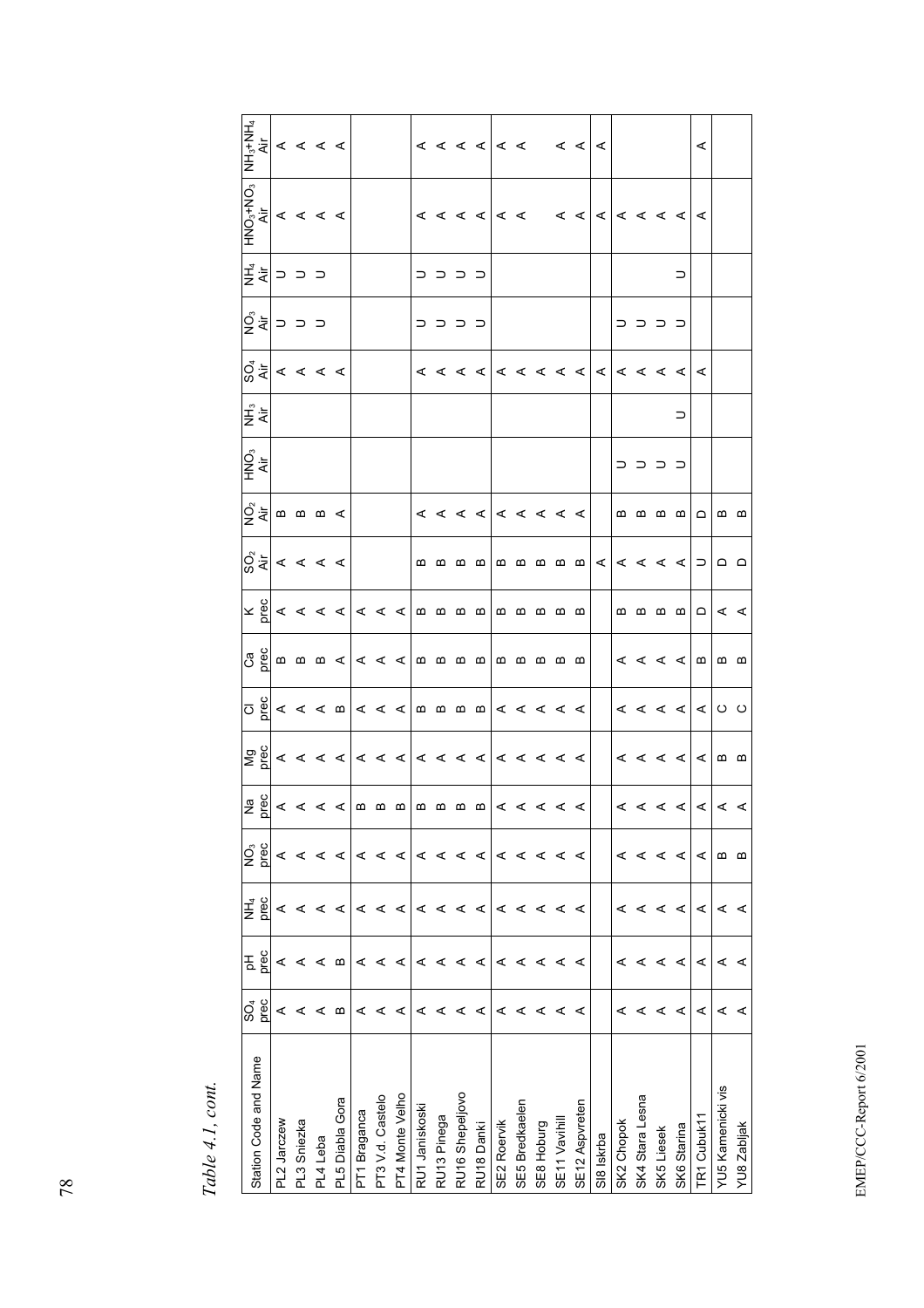Local NO<sub>x</sub> Transfer Maintenance<sup>2)</sup> Calibration<sup>3)</sup> Station Code and Name  $stat$ andard<sup>4)</sup> sources AT02 Illmitz  $\mathbf 0$  $\Omega$  $\Omega$ 0 AT04 St. Koloman  $mw 8$  $\overline{0}$  $\mathbf 0$  $\mathbf 0$  $\overline{0}$  $\mathbf 0$  $\mathbf 0$ AT05 Vorhegg  $\mathbf 0$ CH02 Payerne  $s.tr.$ nlt, infreq scrub  $\overline{0}$  $\overline{0}$ CH03 Tänikon  $\mathbf 0$  $\mathbf 0$ s.tr. nlt CH04 Chaumont  $\mathbf{0}$ nlt, infreg scrub  $\Omega$  $\mathbf{0}$ nlt, infreq scrub CH05 Rigi  $\overline{0}$  $\overline{0}$  $\mathbf{0}$ CZ01 Svratouch CZ03 Kosetice DE all stations<sup>5</sup>  $\overline{?}$  $\overline{?}$  $\overline{?}$ DK05 Keldsnor s.town 20  $\overline{0}$ not rea not reg  $\mathbf 0$  $\Omega$ DK31 Ulborg not reg not reg DK32 Fredriksborg s town 4  $\Omega$ not reg not reg  $\overline{0}$ EE09 Lahemaa infreq infreq no st  $\Omega$ EE11 Vilsandy infreq infreq  $no<sub>st</sub>$ ES01 San Pablo  $s.tr.$  $\overline{0}$ infreq not trac ES03 Roquetas suburb  $\mathbf 0$ not trac infreq ES04 Logrono suburb  $\overline{0}$ infreq not trac ES05 Noia  $\overline{0}$ not trac  $tr$ infreq ES07 Viznar  $city1-10$  $\mathbf 0$ infreq not trac s.tr., ppl10-50 ES08 Niembro  $\overline{0}$ infreq not trac ES09 Campisábalos  $\mathbf 0$  $\mathbf 0$ infreq not trac ES10 Cabo de Creus I.tr.  $\overline{0}$ infreg not trac ES11 Barcarrota s.tr., psrc 22  $\overline{0}$ not trac infrea ES12 Zarra s.tr.  $\mathbf{0}$ infreg not trac **FI09 Utö**  $\overline{0}$  $\overline{0}$  $\overline{0}$ s fr FI17 Virolahti s.tr.  $\mathbf 0$  $\mathsf 0$  $\mathbf{0}$ FI22 Oulanka s.tr.  $\Omega$  $\Omega$  $\Omega$ FI37 Ähtäri  $\mathbf 0$  $\mathbf 0$  $\mathbf{0}$  $\pmb{0}$ FR08 Donon  $\overline{0}$ infreq sp  $\overline{0}$  $npt$ FR09 Revin  $\mathbf{0}$  $\mathbf{0}$  $\mathbf{0}$  $\mathbf{0}$  $\Omega$  $\Omega$  $\Omega$  $\Omega$ FR10 Morvan  $\mathbf 0$  $\mathbf 0$ FR13 Peyrusse Vieille infreg It infreq sp FR14 Montandon  $\mathbf{0}$ infreg It  $\mathbf{0}$  $\mathbf{0}$  $, 6)$ GB02 Eskdalemuir  $\mathbf 0$  $\mathbf{0}$  $\mathbf 0$  $?^{6)}$ GB06 Lough Navar  $\mathbf 0$  $\mathbf 0$  $\mathbf 0$  $2^{6}$ GB13 Yarner Wood  $\overline{0}$  $\overline{0}$  $\overline{0}$  $2^{6}$ **GB14 High Muffles**  $\mathbf{0}$  $\overline{0}$  $\mathbf 0$  $?^{6)}$ **GB15 Strath Vaich**  $\overline{0}$  $\overline{0}$  $\overline{0}$  $?^{6)}$ **GB31 Aston Hill**  $\overline{0}$  $\mathbf 0$  $\mathbf 0$  $?^{6)}$  $\mathbf 0$  $\mathbf 0$ **GB32 Bottesford**  $\mathbf 0$  $2^{6}$  $\mathbf 0$  $\mathbf 0$  $\Omega$ GB33 Bush  $7^{6}$ GB34 Glazerbury  $\mathbf 0$  $\mathbf 0$  $\mathbf 0$  $?^{6)}$ **GB35 Great Dun Fell**  $\mathbf 0$  $\mathbf 0$  $\mathbf 0$  $2^{6}$  $\overline{0}$ **GB36 Harwell**  $\mathbf 0$  $\Omega$  $2^{6}$ **GB38 Lullington Heath**  $\overline{0}$  $\overline{0}$  $\overline{0}$  $2^{6}$ GB39 Sibton  $\Omega$  $\Omega$  $\Omega$ GB43 Narberth  $\mathbf{0}$ 0  $\overline{0}$ s.tr.

Table 4.2: Synthesis of the responses to the 2000 questionnaire regarding ozone monitoring procedures. '0' indicates 'ok' (within the criteria), whereas any marks indicate violation of the criteria.